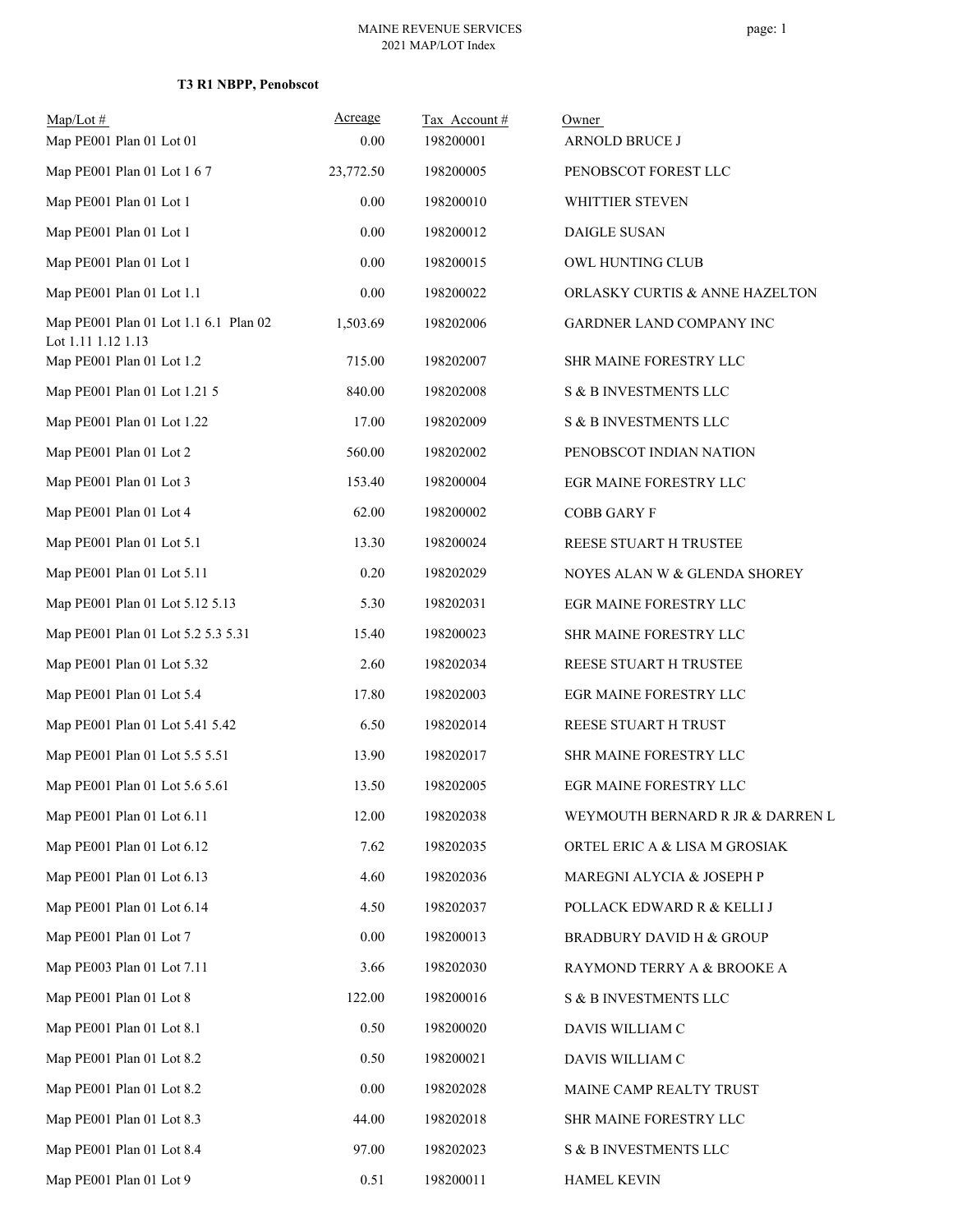# **T3 R1 NBPP, Penobscot**

| $Map/Lot \#$                   | Acreage | Tax Account# | Owner                                  |
|--------------------------------|---------|--------------|----------------------------------------|
| Map PE001 Plan 02 Lot 1        | 1.64    | 198202010    | MARCH SUZANNE D & RICHARD DELLAVEC     |
| Map PE001 Plan 02 Lot 2        | 1.61    | 198202019    | DELLAVECHIA LANCE R & RICHARD          |
| Map PE001 Plan 02 Lot 3        | 1.40    | 198202011    | MARCH SUZANNE D & RICHARD DELLAVEC     |
| Map PE001 Plan 02 Lot 4        | 1.90    | 198202042    | KRETCHMAN DUSTIN C & ERIN L            |
| Map PE001 Plan 02 Lot 5        | 2.25    | 198202021    | MCINNIS IRVING E & JENNIFER R          |
| Map PE001 Plan 02 Lot 6        | 2.44    | 198202027    | <b>GOODWIN JASON R &amp; MELISSA F</b> |
| Map PE001 Plan 02 Lot 7        | 2.55    | 198202040    | <b>UPDYKE JAMES</b>                    |
| Map PE001 Plan 02 Lot 8        | 1.81    | 198202025    | PENDLETON DALE A                       |
| Map $pe001$ Plan 02 Lot 9      | 1.56    | 198202043    | KRETCHMAN DUSTIN C & ERIN L            |
| Map PE001 Plan 02 Lot 10       | 1.85    | 198202012    | RITCHIE KENNETH R & NICKI L            |
| Map PE001 Plan 02 Lot 11       | 2.02    | 198202022    | MCINNIS IRVING E & JENNIFER R          |
| Map PE001 Plan 02 Lot 12       | 2.46    | 198202020    | DELLAVECHIA LANCE R & RICHARD          |
| Map PE001 Plan 02 Lot 13       | 1.99    | 198202024    | <b>GREEN DAVID W</b>                   |
| Map PE001 Plan 02 Lot 14       | 2.51    | 198202041    | <b>BARICUATRO LOPAKA &amp; DARCEL</b>  |
| Map PE001 Plan 02 Lot 15 16 17 | 5.81    | 198202013    | RITCHIE KIRK A                         |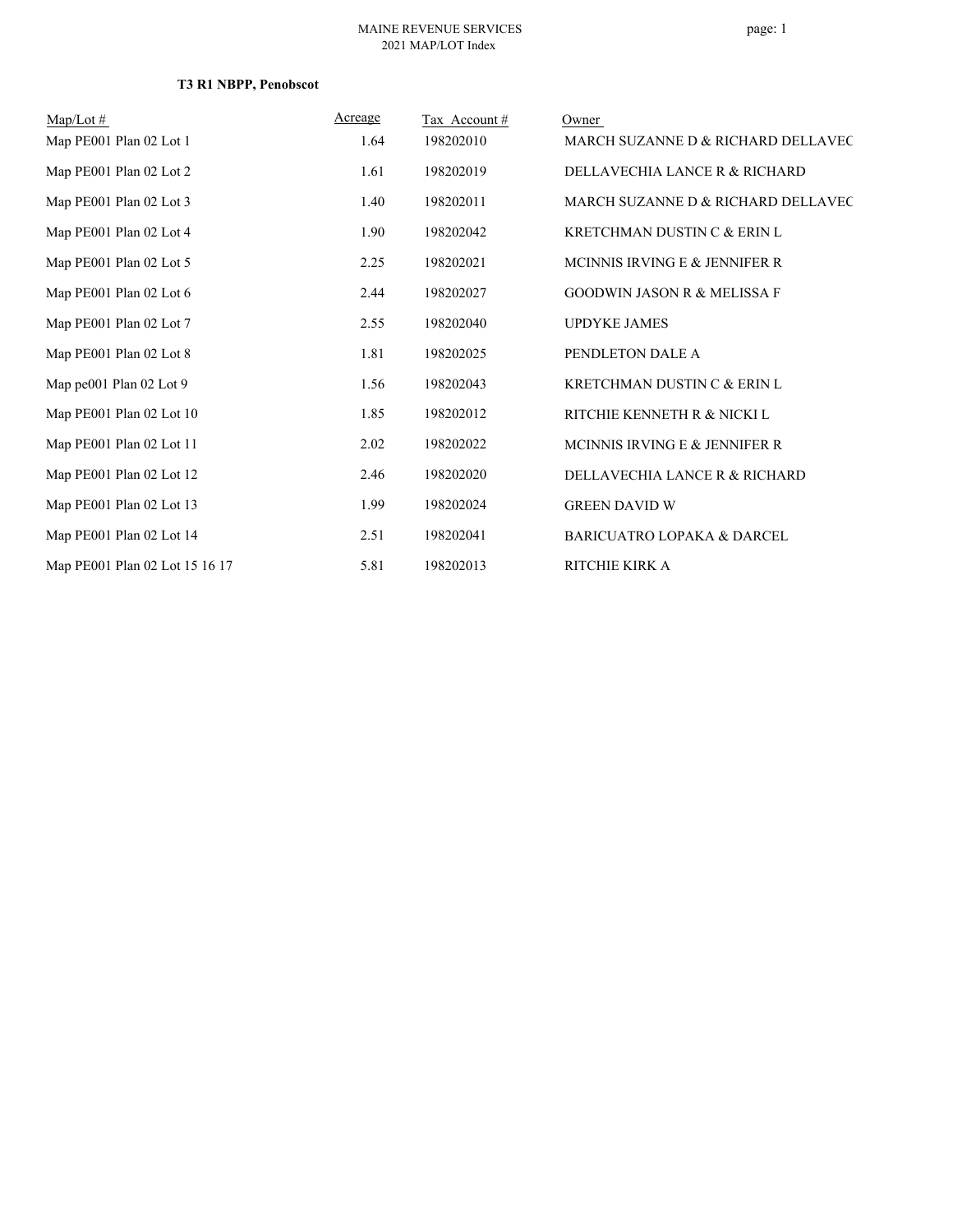# **Pukakon Township, Penobscot**

| $Map/Lot \#$<br>Map PE002 Plan 01 Lot 1 2 15 | Acreage<br>3,799.54 | Tax Account#<br>198262001 | Owner<br>PASSAMAQUODDY INDIAN RESERVATION |
|----------------------------------------------|---------------------|---------------------------|-------------------------------------------|
| Map PE002 Plan 01 Lot 3                      | 3,455.00            | 198260005                 | TYPHOON LLC                               |
| Map PE002 Plan 01 Lot 4                      | 52.60               | 198260010                 | LAKEVILLE SHORES INC                      |
| Map PE002 Plan 01 Lot 5                      | 1.00                | 198260018                 | PHILBROOK CLAYTON M                       |
| Map PE002 Plan 01 Lot 6                      | 1.60                | 198260015                 | DELAITE RICHARD A SR & JUDITH A           |
| Map PE002 Plan 01 Lot 6.1                    | 1.05                | 198260024                 | WAINWRIGHT RICHARD M TTE                  |
| Map PE002 Plan 01 Lot 6.12                   | 1.20                | 198262010                 | ROSEBERRY KATHRYN WALSH                   |
| Map PE002 Plan 01 Lot 6.13                   | 0.15                | 198262015                 | <b>CULLEN STEPHEN &amp; MARY ALICE</b>    |
| Map PE002 Plan 01 Lot 6.2                    | 9.32                | 198260027                 | GIBSON LONG POINT LLC                     |
| Map PE002 Plan 01 Lot 6.21                   | 3.22                | 198262014                 | LAROUCHE KRISTIAN J & JULIE G             |
| Map PE002 Plan 01 Lot 6.22                   | 1.44                | 198262017                 | <b>MCMAHON JAMES</b>                      |
| Map PE002 Plan 01 Lot 6.3                    | 2.30                | 198262002                 | KACUBA JEREMY & AMANDA                    |
| Map PE002 Plan 01 Lot 6.4                    | 1.11                | 198262007                 | MAIDMENT JON M                            |
| Map PE002 Plan 01 Lot 6.5                    | 1.79                | 198262008                 | HOWARD DAVID E & BRENDA A                 |
| Map PE002 Plan 01 Lot 7                      | 1.50                | 198260020                 | ENNIS JOHN & LISA TYSON ENNIS             |
| Map PE002 Plan 01 Lot 7.1 11 14 21 22        | 5.14                | 198260022                 | PASSAMAQUODDY INDIAN RESERVATION          |
| Map PE002 Plan 01 Lot 7.2                    | 1.90                | 198262011                 | TORREY JOHN A & MURIEL J TRUSTEES         |
| Map PE002 Plan 01 Lot 7.3                    | 1.00                | 198262016                 | FORTIN PAUL R TRUSTEE                     |
| Map PE002 Plan 01 Lot 8                      | 1.00                | 198260016                 | FITZPATRICK ROBERT B                      |
| Map PE002 Plan 01 Lot 12                     | 0.56                | 198260012                 | MILNER SHELDA M                           |
| Map PE002 Plan 01 Lot 13                     | 0.53                | 198260006                 | <b>SMART ALANG</b>                        |
| Map PE002 Plan 01 Lot 16                     | 0.52                | 198260011                 | ENOCHS DONALD & LINDA M ARNOLD ET A       |
| Map PE002 Plan 01 Lot 17                     | 0.62                | 198260008                 | <b>IRISH DENNIS &amp; SUSAN</b>           |
| Map PE002 Plan 01 Lot 18                     | 0.55                | 198260009                 | JIPSON KENNETH E, RICKY A &               |
| Map PE002 Plan 01 Lot 19                     | 0.60                | 198260017                 | ARBO ALAN P & TIMATHIE J                  |
| Map PE002 Plan 01 Lot 20                     | 0.50                | 198260013                 | MOORE PAULA F                             |
| Map PE002 Plan 01 Lot 23                     | 112.00              | 198262006                 | WOODLAND PULP LLC                         |
| Map PE002 Plan 01 Lot 23                     | 0.00                | 198262009                 | ROSS WILLIAM & SNOW                       |
| Map PE002 Plan 01 Lot 23                     | $0.00\,$            | 198262012                 | BARROWS RALPH II, ZACHARY & DEREK         |
| Map PE002 Plan 01 Lot 23                     | 0.00                | 198262013                 | MERCIER ROBERT T & JOANNE M               |
| Map PE002 Plan 01 Lot 24                     | 0.60                | 198262003                 | WOODLAND PULP LLC                         |
| Map PE002 Plan 01 Lot 25                     | 3.00                | 198262004                 | WORSTER FRANK & KAREN L                   |
| Map PE002 Plan 01 Lot 26                     | 2.00                | 198262005                 | WOODLAND PULP LLC                         |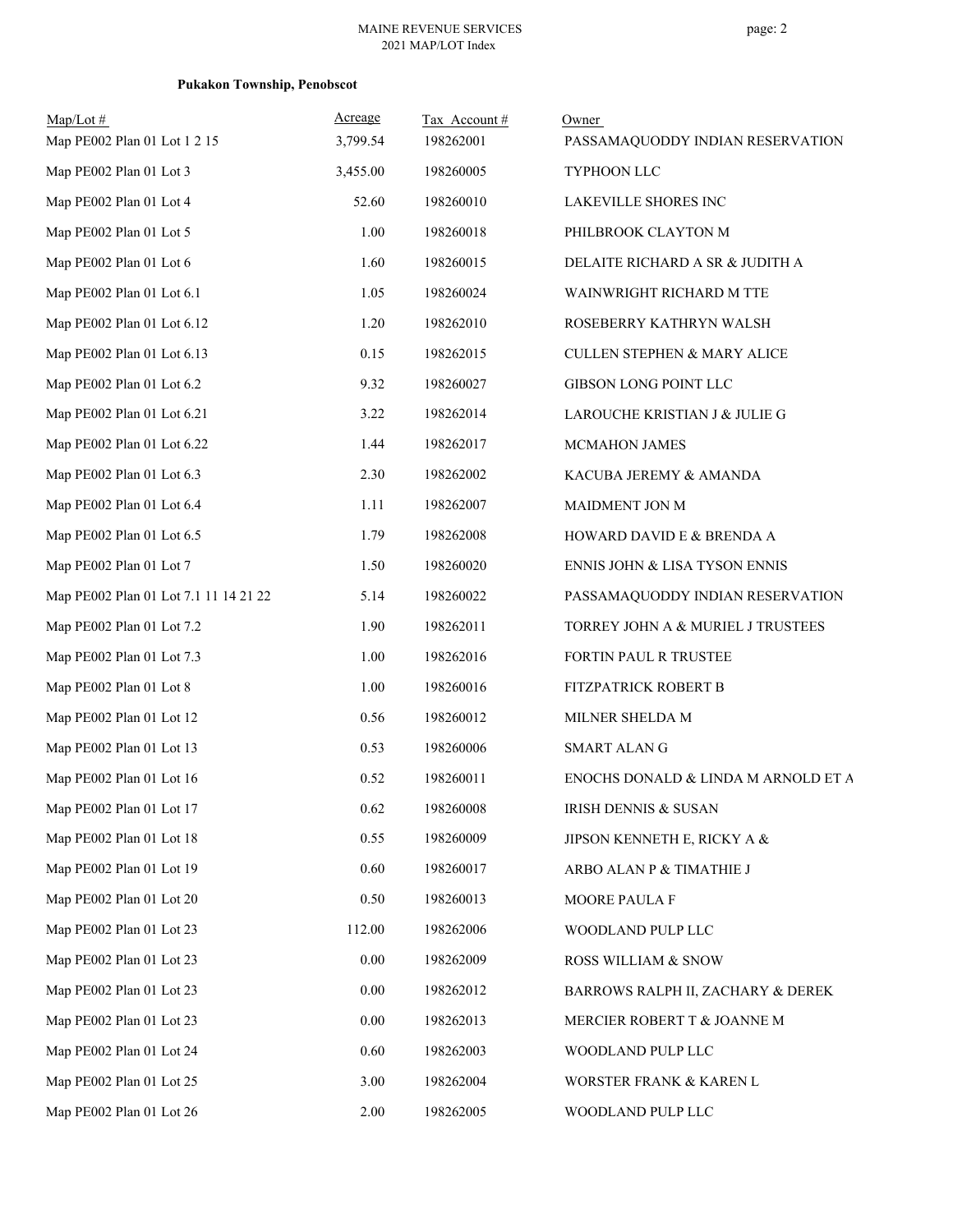### **T1 R7 NWP, Penobscot**

| $Map/Lot \#$<br>Map PE003    | Acreage<br>0.00 | Tax Account#<br>198100001P | Owner<br>DOW GLORIA J & ROBERT          |
|------------------------------|-----------------|----------------------------|-----------------------------------------|
| Map PE003                    | 0.00            | 198100003                  | <b>EMERA MAINE</b>                      |
| Map PE003                    | 0.00            | 198100007                  | MAINE ELECTRIC POWER CO ATTN G MORIN    |
| Map PE003 Plan 01 Lot 1      | 5,000.00        | 198100005                  | LINKLETTER TIMBERLANDS LLC              |
| Map PE003 Plan 01 Lot 1.1    | 2,437.00        | 198100056                  | GARDNER LAND CO INC                     |
| Map PE003 Plan 01 Lot 1.11   | 1.60            | 198100088                  | LEWIS WILLAIM L & LAURIE E              |
| Map PE003 Plan 01 Lot 1.111  | 6.30            | 198100084                  | WHITE SCOTT A SR, SCOTT A JR, & ELIZABE |
| Map PE003 Plan 01 Lot 1.1121 | 2.50            | 198100108                  | <b>DAVIS JOHN</b>                       |
| Map PE003 Plan 01 Lot 1.112  | 2.20            | 198100085                  | JIMMO ERIC C                            |
| Map PE003 Plan 01 Lot 1.113  | 4.80            | 198100086                  | OKOLITA ELLEN                           |
| Map PE003 Plan 01 Lot 1.1141 | 1.86            | 198100103                  | LAPLANTE MICHAEL A & LINDA C            |
| Map PE003 Plan 01 Lot 1.114  | 1.64            | 198100087                  | DESLAURIERS CHRISTOPHER & LEAH          |
| Map PE003 Plan 01 Lot 1.115  | 2.20            | 198100105                  | PHILLIPS DAVID C & CAROLE E             |
| Map PE003 Plan 01 Lot 1.12   | 17.00           | 198100061                  | QUINTAL JOSEPH A & VIRGINIA A           |
| Map PE003 Plan 01 Lot 1.13   | 30.11           | 198100059                  | OKOLITA ROBERT A & PATRICIA A GOGGIN    |
| Map PE003 Plan 01 Lot 1.131  | 2.20            | 198100089                  | ELWELL JOHN F & SHERRY L                |
| Map PE003 Plan 01 Lot 1.132  | 9.10            | 198100083                  | CRONK JONATHAN                          |
| Map PE003 Plan 01 Lot 1.1331 | 2.00            | 198100099                  | <b>CLARK DAVID F &amp; JANIS E</b>      |
| Map PE003 Plan 01 Lot 1.1332 | 2.20            | 198100100                  | POND ROGER W & CYNTHIA J ET AL          |
| Map PE003 Plan 01 Lot 1.133  | 5.60            | 198100090                  | OKOLITA JOSHUA                          |
| Map PE003 Plan 01 Lot 1.134  | 2.75            | 198100093                  | MALLAR DEAN F & CATHERINE A JEWELL      |
| Map PE003 Plan 01 Lot 1.135  | 3.14            | 198100098                  | LITTLEFIELD MICHAEL J                   |
| Map PE003 Plan 01 Lot 1.311  | 1.80            | 198100106                  | FERLAND KEITH S                         |
| Map PE003 Plan 01 Lot 2      | 57.00           | 198100001                  | RICCI JERI J & PATRICK A SR             |
| Map PE003 Plan 01 Lot 2.1    | 90.00           | 198100071                  | RICCI JERI J & PATRICK A SR             |
| Map PE003 Plan 01 Lot 2.2    | 24.60           | 198100079                  | PORTER RONALD & GLENNES                 |
| Map PE003 Plan 01 Lot 2.21   | 8.40            | 198100110                  | MAINE ELECTRIC POWER COMPANY INC        |
| Map PE003 Plan 01 Lot 3 3.4  | 88.70           | 198100040                  | MAINE ELECTRIC POWER COMPANY INC        |
| Map PE003 Plan 01 Lot 3.1    | 7.10            | 198100004                  | RICCI PATRICK A                         |
| Map PE003 Plan 01 Lot 3.11   | 12.14           | 198100069                  | JACKSON JENNIFER C $\&$ WILLIAM D       |
| Map PE003 Plan 01 Lot 3.111  | 4.23            | 198100097                  | <b>BROWN DAVID &amp; ANN</b>            |
| Map PE003 Plan 01 Lot 3.112  | 4.13            | 198100096                  | ALLING KENNY B                          |
| Map PE003 Plan 01 Lot 3.12   | 3.10            | 198100075                  | HANSCOM AMANDA A                        |
| Map PE003 Plan 01 Lot 3.13   | 5.70            | 198100091                  | KOE BI CHRISTIAN                        |
| Map PE003 Plan 01 Lot 3.2    | 50.00           | 198100042                  | GARDNER THOMAS W & SCOTT A              |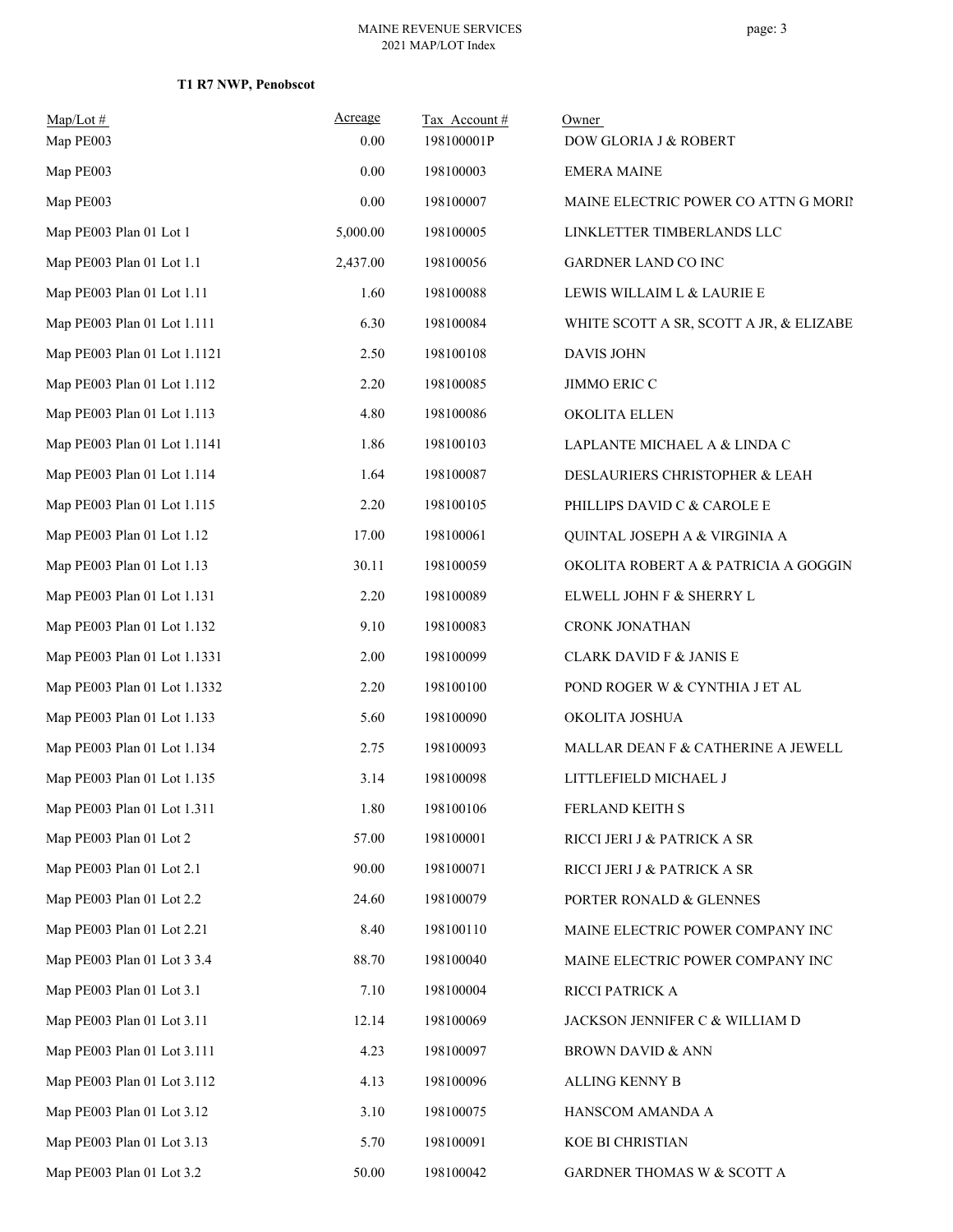### **T1 R7 NWP, Penobscot**

| $Map/Lot \#$<br>Map PE003 Plan 01 Lot 3.3 | Acreage<br>10.00 | Tax Account#<br>198100072 | Owner<br>HARPER COREY A & LEA A                |
|-------------------------------------------|------------------|---------------------------|------------------------------------------------|
| Map PE003 Plan 01 Lot 3.31                | 2.90             | 198100074                 | HARPER COREY A & LEA A                         |
| Map PE003 Plan 01 Lot 3.5                 | 22.00            | 198100081                 | HARPER COREY A & LEA A                         |
| Map PE003 Plan 01 Lot 4                   | 82.00            | 198100014                 | HAWKINS ERIC C TRUSTEE                         |
| Map PE003 Plan 01 Lot 4.2                 | 4.22             | 198100026                 | MURRAY CLAUDE J & ANGEL L                      |
| Map PE003 Plan 01 Lot 4.21                | 4.20             | 198100068                 | PETERS JEREMY & KATRINA ALBERT                 |
| Map PE003 Plan 01 Lot 4.22                | 4.50             | 198100067                 | <b>CUNNINGHAM TIM &amp; KAE</b>                |
| Map PE003 Plan 01 Lot 4.23                | 4.05             | 198100094                 | PETERS JEREMY & KATRINA                        |
| Map PE003 Plan 01 Lot 5                   | 259.70           | 198100043                 | LAKEVILLE SHORES INC                           |
| Map PE003 Plan 01 Lot 5.1                 | 22.30            | 198100044                 | LAKEVILLE SHORES INC                           |
| Map PE003 Plan 01 Lot 5.11                | 11.40            | 198100050                 | PELKEY BRYAN & HOLLY                           |
| Map PE003 Plan 01 Lot 5.12 5.3            | 20.00            | 198100054                 | CRAWFORD ROBIN A JR & MELANIE                  |
| Map PE003 Plan 01 Lot 5.13                | 11.80            | 198100062                 | SANCHEZ LAWRENCE H & GRAZIELLA M               |
| Map PE003 Plan 01 Lot 5.14 5.9            | 22.00            | 198100104                 | PELKEY BRYAN R & HOLLY E SMITH-PELKE           |
| Map PE003 Plan 01 Lot 5.15                | 12.40            | 198100107                 | RIDEOUT MICKENZIE R & KARA                     |
| Map PE003 Plan 01 Lot 5.17                | 20.30            | 198100109                 | SANCHEZ LAWRENCE H & GRAZIELLA M               |
| Map PE003 Plan 01 Lot 5.2                 | 6.94             | 198100048                 | CRAWFORD ROBIN A JR & MELANIE                  |
| Map PE003 Plan 01 Lot 5.4                 | 1.10             | 198100060                 | CRAWFORD ROBIN A JR & MELANIE                  |
| Map PE003 Plan 01 Lot 5.41 5.42           | 9.46             | 198100066                 | MACEACHERN DANIEL G II & TAMMY J               |
| Map PE003 Plan 01 Lot 5.5                 | 19.00            | 198100078                 | CRAWFORD ROBIN A JR & MELANIE                  |
| Map PE003 Plan 01 Lot 5.6                 | 7.10             | 198100080                 | MASON RONALD W & LORETTA F                     |
| Map PE003 Plan 01 Lot 5.7                 | 15.00            | 198100082                 | <b>BABIN MARK R &amp; KATHY A LAVERTU-BABI</b> |
| Map PE003 Plan 01 Lot 5.8                 | 5.30             | 198100102                 | MASON RONALD W & LORETTA F                     |
| Map PE003 Plan 01 Lot 6                   | 6.40             | 198100002                 | BELANGER ALBERT C JR. PR                       |
| Map PE003 Plan 01 Lot 6.1                 | 44.31            | 198100018                 | TREELINE INC                                   |
| Map PE003 Plan 01 Lot 6.11                | 20.71            | 198100076                 | <b>BURNS BENJAMIN &amp; HEATHER</b>            |
| Map PE003 Plan 01 Lot 6.12                | 19.15            | 198100077                 | TASH WILLIAM                                   |
| Map PE003 Plan 01 Lot 6.2                 | 28.50            | 198100012                 | MCNALLY RICHARD & CAROL                        |
| Map PE003 Plan 01 Lot 7.1                 | 150.00           | 198100036                 | GARDNER THOMAS W & SCOTT A PERSONA             |
| Map PE003 Plan 01 Lot 7.12                | 9.00             | 198100073                 | VANADESTINE ANDREW & BETSY                     |
| Map PE003 Plan 01 Lot 7.13                | 2.85             | 198100101                 | NOYES ALAN W & GLENDA SHOREY                   |
| Map PE003 Plan 01 Lot 7.2                 | 12.00            | 198100055                 | <b>BARNES JASON &amp; ASHLEY</b>               |
| Map PE003 Plan 01 Lot 7.3                 | 5.68             | 198100046                 | G E GODING & SONS INC                          |
| Map PE003 Plan 01 Lot 8                   | 13.60            | 198100009                 | RICCI PATRICK A                                |
| Map PE003 Plan 01 Lot 8.11 9.1            | 3.50             | 198100092                 | DESMARAIS MATTHEW J & SANDRA H                 |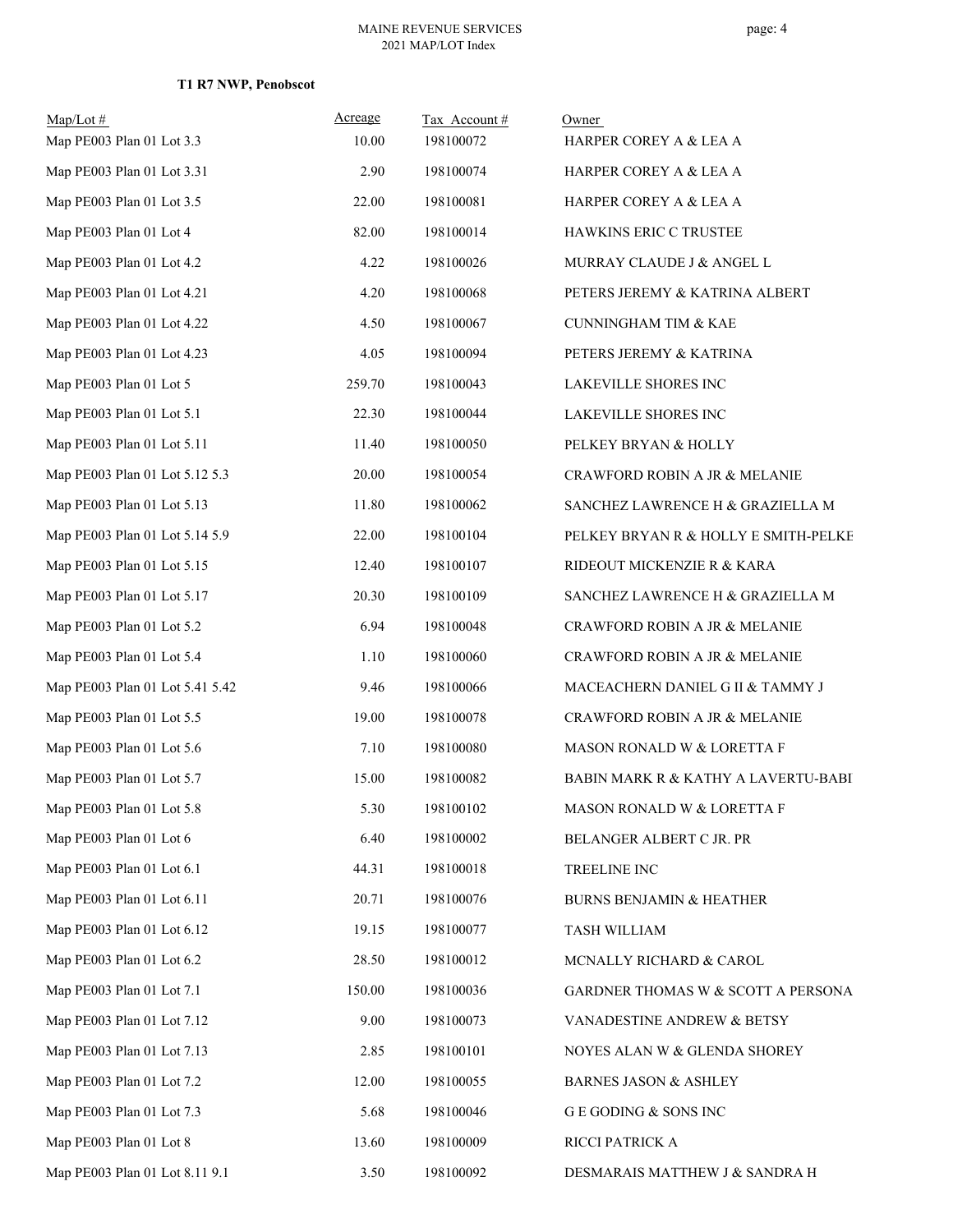# **T1 R7 NWP, Penobscot**

| $Map/Lot \#$                      | Acreage | Tax Account# | Owner                                    |
|-----------------------------------|---------|--------------|------------------------------------------|
| Map PE003 Plan 01 Lot 9           | 3.62    | 198100010    | RICCI PATRICK A                          |
| Map PE003 Plan 01 Lot 9.11        | 1.08    | 198100065    | RICCI PATRICK A                          |
| Map PE008 Plan 01 Lot 30.2        | 0.00    | 198100003P   | <b>BURNS BENJAMIN &amp; HEATHER</b>      |
| Map PE003 Plan 02 Lot 1 1.1       | 4.56    | 198100017    | <b>CRAWFORD ROBIN A JR &amp; MELANIE</b> |
| Map PE003 Plan 02 Lot 2           | 2.50    | 198100013    | PORTER RONALD                            |
| Map PE003 Plan 02 Lot 2           | 0.00    | 198100095    | PAYNE KENNETH & MARY LOU                 |
| Map PE003 Plan 02 Lot 2.1 3.1 4.1 | 5.37    | 198100027    | BELANGER ALBERT C PR                     |
| Map PE003 Plan 02 Lot 3           | 2.46    | 198100047    | VANWORMER KENNETH                        |
| Map PE003 Plan 02 Lot 4 5.2       | 2.39    | 198100023    | LINDQUIST BRENT & KELLY                  |
| Map PE003 Plan 02 Lot 4.2 5       | 2.30    | 198100011    | TOWLE PETER F & CYNTHIA L                |
| Map PE003 Plan 02 Lot 5.1         | 1.74    | 198100024    | BARKER BRUCE A JR & DENYSE L             |
| Map PE003 Plan 02 Lot 6           | 2.72    | 198100033    | BARKER BRUCE A JR & DENYSE L             |
| Map PE003 Plan 02 Lot 6.1         | 2.93    | 198100058    | MCNALLY RICHARD $\&$ CAROL               |
| Map PE003 Plan 03 Lot 1           | 6.04    | 198100031    | CROCKER BRANDEN R & CAROL-ANN M          |
| Map PE003 Plan 03 Lot 2           | 3.56    | 198100030    | OLIVER ROCK W & LISA L                   |
| Map PE003 Plan 03 Lot 3           | 2.15    | 198100029    | THIVERGE GARY                            |
| Map PE003 Plan 03 Lot 4           | 4.41    | 198100032    | SUTHERLAND KEVIN E & ANN M               |
| Map PE003 Plan 03 Lot 5 6 7       | 7.52    | 198100028    | WEED BURTON II & LISA                    |
| Map PE003 Plan 04 Lot 1 2         | 3.40    | 198100045    | DOW GLORIA J & ROBERT                    |
| Map PE003 Plan 04 Lot 3           | 1.31    | 198100051    | <b>LACOMBE STEVE A</b>                   |
| Map PE003 Plan 04 Lot 4           | 1.26    | 198100057    | SMITH OWEN & JUNE                        |
| Map PE003 Plan 04 Lot 5           | 1.71    | 198100049    | <b>CHESLEY RICHARD &amp; KAREN</b>       |
| Map PE003 Plan 04 Lot 6           | 1.27    | 198100052    | HARVEY TAMMY A                           |
| Map PE003 Plan 04 Lot 7           | 1.25    | 198100053    | LANDRY MICHAEL L & KATHLEEN M            |
| Map PE003 Plan 04 Lot 8           | 2.75    | 198100039    | GULESIAN CHRISTOPHER L & LANA M          |
| Map PE003 Plan 04 Lot 8.1         | 2.25    | 198100070    | CLOUKEY PATRICIA M & TIMOTHY K TRUST     |
| Map PE003 Plan 04 Lot 9           | 22.75   | 198100037    | MAINE ELECTRIC POWER COMPANY INC         |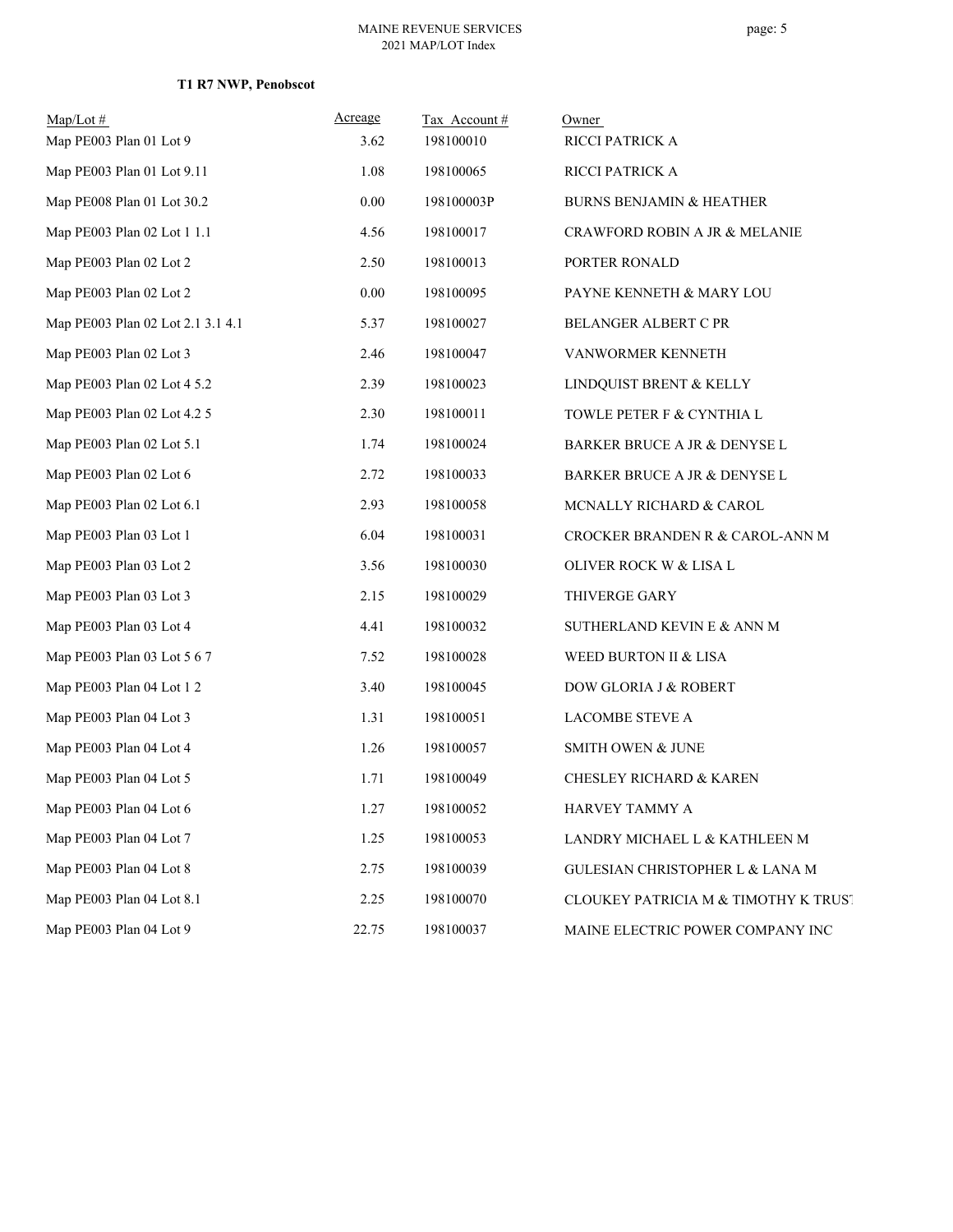### **T2 R8 NWP, Penobscot**

| Map/Lot#<br>Map PE004                                                    | Acreage<br>0.00 | Tax Account#<br>198170001 | Owner<br><b>EMERA MAINE</b>          |
|--------------------------------------------------------------------------|-----------------|---------------------------|--------------------------------------|
| Map PE004 Plan 01 Lot                                                    | 0.00            | 198170056                 | MAINE STATE OF                       |
| Map PE004 Plan 01 Lot 2                                                  | 5,079.22        | 198170016                 | PENOBSCOT FOREST LLC                 |
| Map PE004 Plan 01 Lot 2                                                  | 0.00            | 198170021                 | MACARTHUR SANDRA L                   |
| Map PE004 Plan 01 Lot 3                                                  | 1.00            | 198170020                 | SHELBURNE CORPORATION                |
| Map PE004 Plan 01 Lot 8                                                  | 5.00            | 198170051                 | <b>LANDHUNTER LLC</b>                |
| Map PE004 Plan 02 Lot 1 2 3 4 5 6 7 8 9<br>10 11 12 18 19 20 21 22 23 24 | 11,164.50       | 198170053                 | UNITED STATES OF AMERICA             |
| Map PE004 Plan 02 Lot 14 15 16                                           | 1,500.00        | 198170050                 | MAINE STATE OF DAFS                  |
| Map PE004 Plan 02 Lot 17                                                 | 0.00            | 198170002                 | <b>GARDINER LAND COMPANY INC</b>     |
| Map PE004 Plan 02 Lot 17                                                 | 0.00            | 198170003                 | <b>NOBLE CLAUDE &amp; MARCIA</b>     |
| Map PE004 Plan 02 Lot 17                                                 | 0.00            | 198170019                 | KNIGHTS MICHAEL                      |
| Map PE004 Plan 02 Lot 17                                                 | 641.00          | 198170036                 | GARDNER LAND CO INC                  |
| Map PE004 Plan 02 Lot 17                                                 | 0.00            | 198170055                 | <b>GARDNER LAND COMPANY INC</b>      |
| Map PE004 Plan 02 Lot 18                                                 | 0.00            | 198170046                 | UNITED STATES OF AMERICA             |
| Map PE004 Plan 02 Lot 25                                                 | 8.50            | 198170007                 | CARLISLE COLIN S & JONNI-ANNE        |
| Map PE004 Plan 02 Lot 25.1                                               | 1.00            | 198170057                 | CARLISLE COLIN S & JONNI-ANNE        |
| Map PE004 Plan 02 Lot 30                                                 | 0.50            | 198170013                 | MCKECHNIE RICHARD SR & TAMMIE        |
| Map PE004 Plan 02 Lot 31                                                 | 0.50            | 198170023                 | DAVIS KIMBERLY A & JEFFREY F         |
| Map PE004 Plan 02 Lot 32                                                 | 0.26            | 198170039                 | SAGE RYAN T & KELLY E                |
| Map PE004 Plan 02 Lot 33                                                 | 0.30            | 198170025                 | BOYER NANCY TRUSTEE                  |
| Map PE004 Plan 02 Lot 34                                                 | 0.38            | 198170018                 | <b>KIMBALL DAVID B</b>               |
| Map PE004 Plan 02 Lot 35                                                 | 0.41            | 198170027                 | SAGE MARJORIE & PEGGY KNOWLES        |
| Map PE004 Plan 02 Lot 36                                                 | 0.70            | 198170005                 | <b>BUCK GARY D</b>                   |
| Map PE004 Plan 02 Lot 37                                                 | 0.50            | 198170009                 | NICHOLSON VALERIE L                  |
| Map PE004 Plan 02 Lot 38                                                 | 0.43            | 198170032                 | MERRILL SUELLA                       |
| Map PE004 Plan 02 Lot 39                                                 | 0.20            | 198170006                 | <b>COBB DAVID R</b>                  |
| Map PE004 Plan 02 Lot 40                                                 | 0.40            | 198170034                 | DUNN JOSEPH & DIANE                  |
| Map PE004 Plan 02 Lot 41                                                 | 0.40            | 198170042                 | DUNN DANIEL C SR & BRENDA L          |
| Map PE004 Plan 02 Lot 42                                                 | 0.70            | 198170031                 | WHITE BRENDA M & FREDERICK H III     |
| Map PE004 Plan 02 Lot 43                                                 | 0.61            | 198170012                 | THOMPSON CRAIG R & PAMELA L          |
| Map PE004 Plan 02 Lot 44                                                 | 0.45            | 198170010                 | HALLETT MICHAEL & JACOB R            |
| Map PE004 Plan 02 Lot 45                                                 | 0.50            | 198170038                 | <b>BUBIER CHESTER A &amp; CARRIE</b> |
| Map PE004 Plan 02 Lot 46                                                 | 0.50            | 198170011                 | FERGUSON THANE D & BRYCE A           |
| Map PE004 Plan 02 Lot 47                                                 | 0.50            | 198170004                 | MAILMAN DURAND & BRENDA              |
| Map PE004 Plan 02 Lot 48                                                 | 0.45            | 198170014                 | BOYINGTON ADAM C & SARAH R           |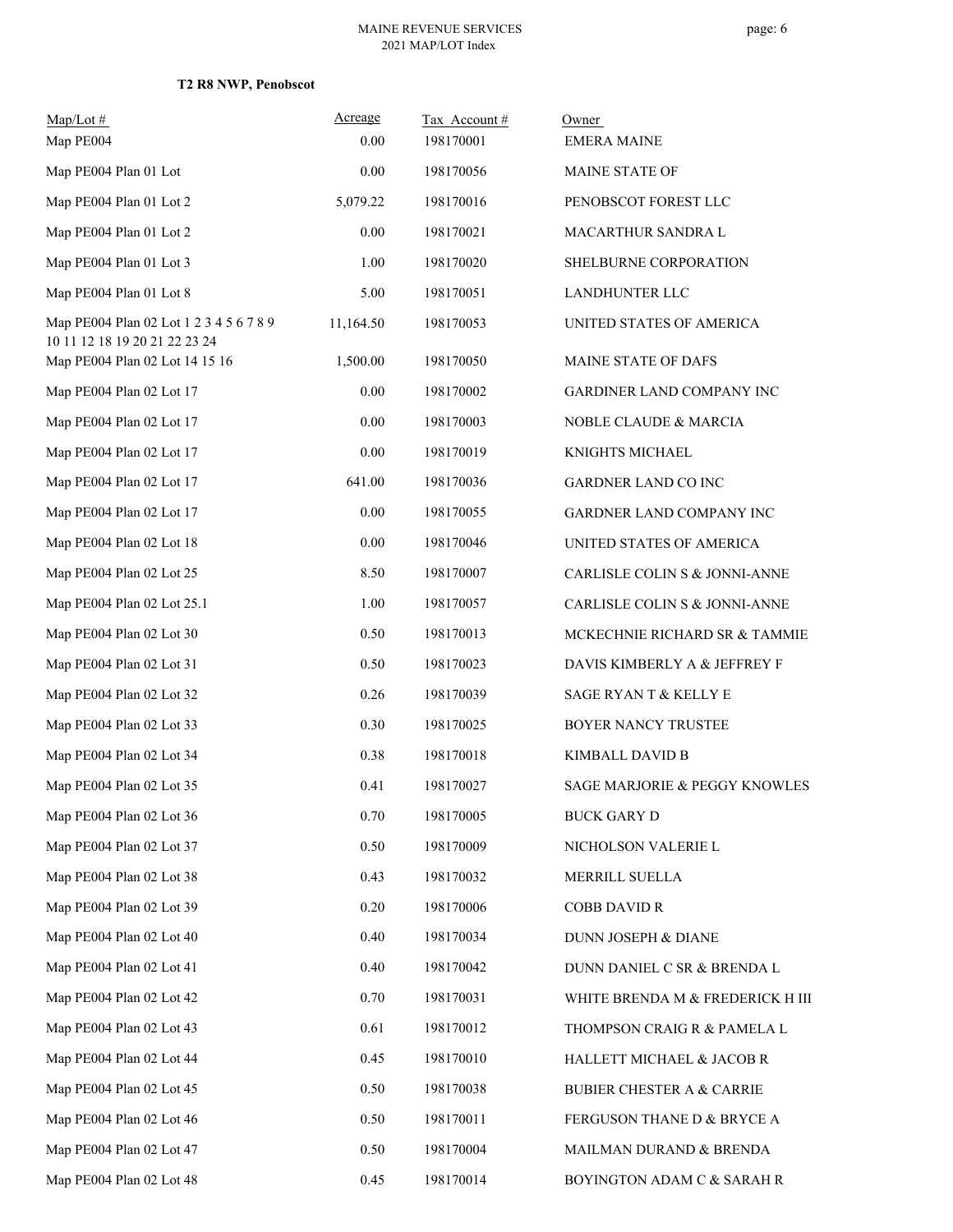#### MAINE REVENUE SERVICES 2021 MAP/LOT Index

### **T2 R8 NWP, Penobscot**

| $Map/Lot \#$             | Acreage | Tax Account # | Owner                                |
|--------------------------|---------|---------------|--------------------------------------|
| Map PE004 Plan 02 Lot 49 | 0.51    | 198170028     | <b>SAGE MANDY &amp; LANA</b>         |
| Map PE004 Plan 02 Lot 50 | 0.57    | 198170035     | <b>NESIN JOSEPH</b>                  |
| Map PE004 Plan 02 Lot 51 | 0.40    | 198170030     | <b>SEREYKO FRANCES D</b>             |
| Map PE004 Plan 02 Lot 52 | 0.45    | 198170041     | HIGGINS CARROLL L & SHARON T TRUSTEE |
| Map PE004 Plan 02 Lot 53 | 0.50    | 198170037     | <b>COLBATH TAMI M</b>                |
| Map PE004 Plan 02 Lot 54 | 0.45    | 198170043     | TREFTS FRANCES S, TIMOTHY T &        |
| Map PE004 Plan 02 Lot 55 | 0.50    | 198170008     | <b>ROY LAWRENCE</b>                  |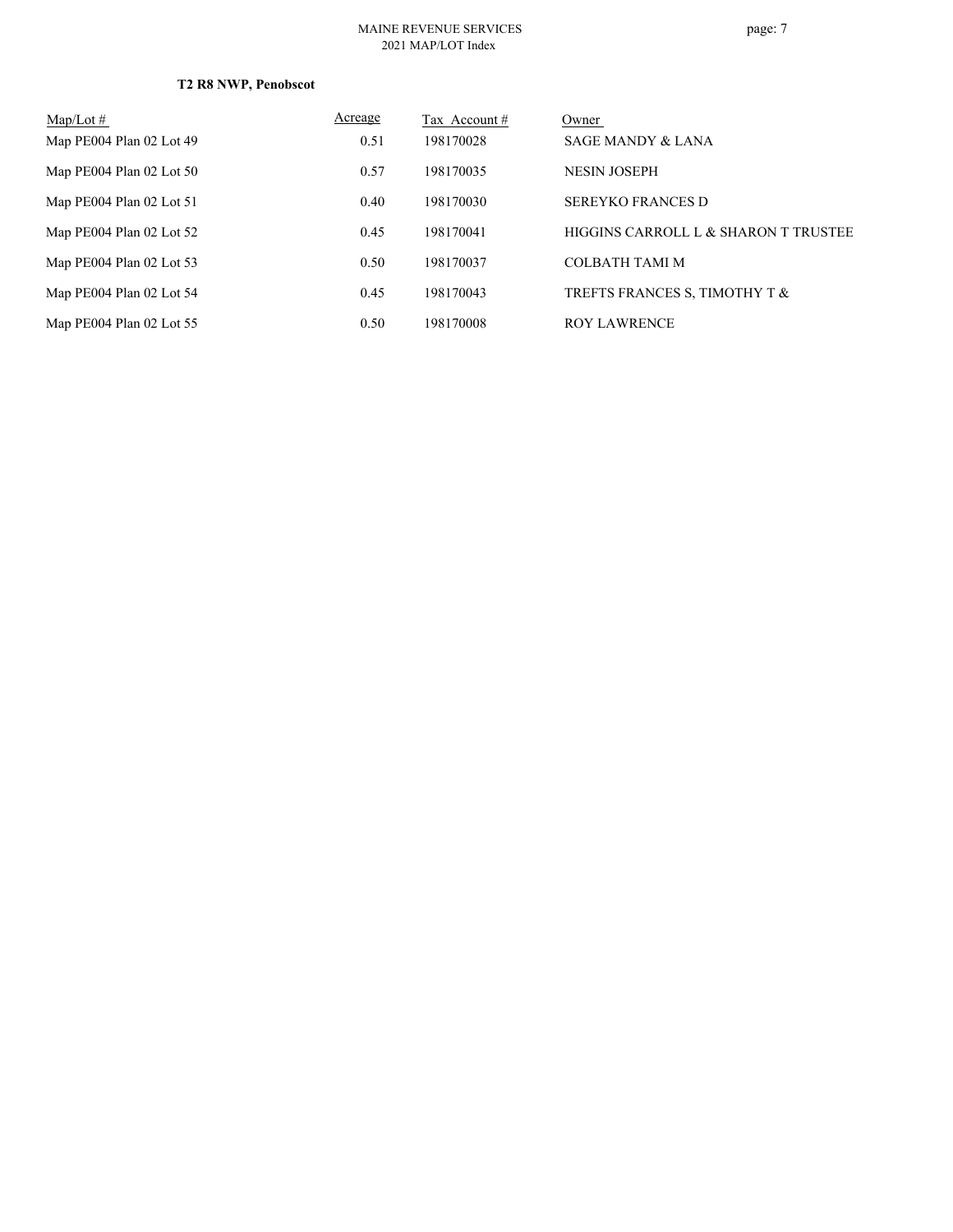## **T2 R9 NWP, Penobscot**

| $Map/Lot \#$                | Acreage   | Tax Account# | Owner                                 |
|-----------------------------|-----------|--------------|---------------------------------------|
| Map PE005                   | 0.00      | 198190001    | <b>EMERA MAINE</b>                    |
| Map PE005 Plan 01 Lot 1     | 9,441.00  | 198192002    | PENOBSCOT INDIAN NATION               |
| Map PE005 Plan 01 Lot 2 3 4 | 14,066.00 | 198190004    | KATAHDIN FOREST MANAGEMENT LLC        |
| Map PE005 Plan 01 Lot 3     | 0.00      | 198190005    | STANLEY ALTON L                       |
| Map PE005 Plan 01 Lot 3     | 0.00      | 198190008    | DILL MICHAEL                          |
| Map PE005 Plan 01 Lot 5     | 5,418.00  | 198190018    | <b>GARDNER LAND COMPANY INC</b>       |
| Map PE005 Plan 01 Lot 5     | $0.00\,$  | 198190021    | <b>STEVENS CHRIS</b>                  |
| Map PE005 Plan 01 Lot 5.1   | 1,224.52  | 198190017    | <b>GARDNER LAND COMPANY INC</b>       |
| Map PE005 Plan 01 Lot 5.1   | $0.00\,$  | 198190020    | WING EARL R ET AL                     |
| Map PE005 Plan 01 Lot 5.11  | 4.80      | 198190019    | HASKELL LEE & BRUCE & ANDREW STEVEN   |
| Map PE005 Plan 01 Lot 5.2   | 3,226.00  | 198190015    | MAINE DEPARTMENT OF DEFENSE           |
| Map PE005 Plan 01 Lot 5.3   | 83.00     | 198192003    | <b>EMERA MAINE</b>                    |
| Map PE005 Plan 01 Lot 6     | 100.00    | 198190007    | MAINE STATE OF DEPT OF DEFENSE VETER. |
| Map PE005 Plan 01 Lot 7 8   | 49.00     | 198190002    | <b>NESIN JOSEPH</b>                   |
| Map PE005 Plan 01 Lot 8.2   | 1.00      | 198190012    | PERRY ALEX                            |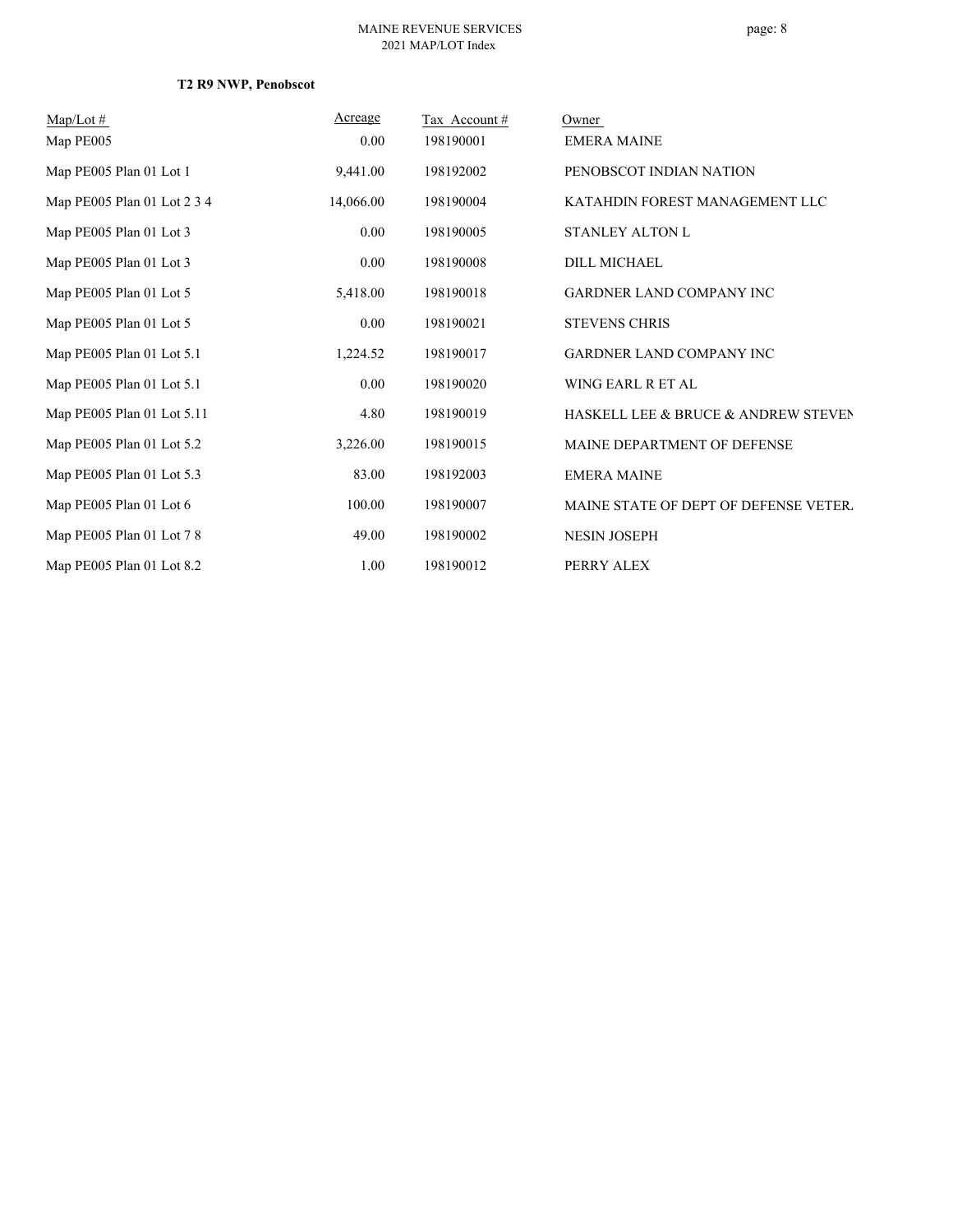| $Map/Lot \#$<br>Map PE006  | Acreage<br>0.00 | Tax Account#<br>198230122 | Owner<br><b>EMERA MAINE</b>          |
|----------------------------|-----------------|---------------------------|--------------------------------------|
| Map PE006 Plan 01 Lot 1    | 4,926.00        | 198230020                 | PASSAMAQUODDY INDIAN RESERVATION     |
| Map PE006 Plan 01 Lot 1.1  | 0.00            | 198230014                 | <b>BROWN CAROLYN</b>                 |
| Map PE006 Plan 01 Lot 1.1  | 2,392.01        | 198230130                 | MAINE STATE OF                       |
| Map PE006 Plan 01 Lot 2    | 0.00            | 198230005                 | <b>BABCOCK CRAIG</b>                 |
| Map PE006 Plan 01 Lot 2    | $0.00\,$        | 198230013                 | CALLAHAN JOSHUA                      |
| Map PE006 Plan 01 Lot 2    | 0.00            | 198230019                 | DAIGLE DONALD JR                     |
| Map PE006 Plan 01 Lot 2    | $0.00\,$        | 198230027                 | FOGG ROBERT A & CYNTHIA              |
| Map PE006 Plan 01 Lot 2    | $0.00\,$        | 198230035                 | FREEMAN ARTHUR                       |
| Map PE006 Plan 01 Lot 2    | $0.00\,$        | 198230047                 | SAMPSON RAYMOND                      |
| Map PE006 Plan 01 Lot 2    | 0.00            | 198230062                 | SEYMOUR ROBERT                       |
| Map PE006 Plan 01 Lot 2    | $0.00\,$        | 198230079                 | REED HELEN J                         |
| Map PE006 Plan 01 Lot 2    | 0.00            | 198230092                 | REED RICHARD JR                      |
| Map PE006 Plan 01 Lot 2    | $0.00\,$        | 198230098                 | <b>BRUNEAU DAVID G</b>               |
| Map PE006 Plan 01 Lot 2    | 0.00            | 198230108                 | PAULAS JAMES                         |
| Map PE006 Plan 01 Lot 2    | 7,241.72        | 198230115                 | MCCRILLIS TIMBERLAND LLC ET AL       |
| Map PE006 Plan 01 Lot 2    | 0.00            | 198230121                 | MAKOWSKI DENNIS A                    |
| Map PE006 Plan 01 Lot 2    | $0.00\,$        | 198230124                 | <b>JACOB NANCY</b>                   |
| Map PE006 Plan 01 Lot 2    | 0.00            | 198230125                 | DANIELS JOSEPH W                     |
| Map PE006 Plan 01 Lot 2    | $0.00\,$        | 198230136                 | <b>EATON KATHERINE</b>               |
| Map PE006 Plan 01 Lot 2    | 20.69           | 198232003                 | PRENTISS & CARLISLE MANAGEMENT CO IN |
| Map PE006 Plan 01 Lot 3    | 3,486.00        | 198230132                 | KIESSLING CARL F III & PAULA D       |
| Map PE006 Plan 01 Lot 3.1  | 1,207.00        | 198230137                 | MCCRILLIS TIMBERLANDS INC ET AL      |
| Map PE006 Plan 01 Lot 3.2  | 960.00          | 198232001                 | MAINE STATE OF                       |
| Map PE006 Plan 01 Lot 3.3  | $0.00\,$        | 198230111                 | AMES FAMILY LAND CO LLC              |
| Map PE006 Plan 01 Lot 3.3  | 5,744.57        | 198230133                 | AMES FAMILY LAND CO LLC              |
| Map PE006 Plan 01 Lot 3.31 | 0.70            | 198230021                 | LYNCH GARY & MARY JO                 |
| Map PE006 Plan 01 Lot 3.32 | 1.22            | 198230074                 | PORTER WILLIAM T JR                  |
| Map PE006 Plan 01 Lot 3.33 | 0.46            | 198230087                 | LYNCH JAMES E & SUZANNE              |
| Map PE006 Plan 01 Lot 3.36 | 0.74            | 198230091                 | HENRY KEVIN                          |
| Map PE006 Plan 01 Lot 3.37 | 1.14            | 198230097                 | MICHAUD RHONDA L                     |
| Map PE006 Plan 01 Lot 3.38 | 0.77            | 198230084                 | RHODES DONALD B & GWEN V             |
| Map PE006 Plan 01 Lot 3.4  | 4.70            | 198230094                 | PHILLIPS REUBEN E & LEON DESMOND     |
| Map PE006 Plan 01 Lot 3.5  | 11.50           | 198230088                 | MCAFEE JAMES ET AL                   |
| Map PE006 Plan 01 Lot 4    | 9,446.52        | 198232002                 | PENOBSCOT INDIAN NATION              |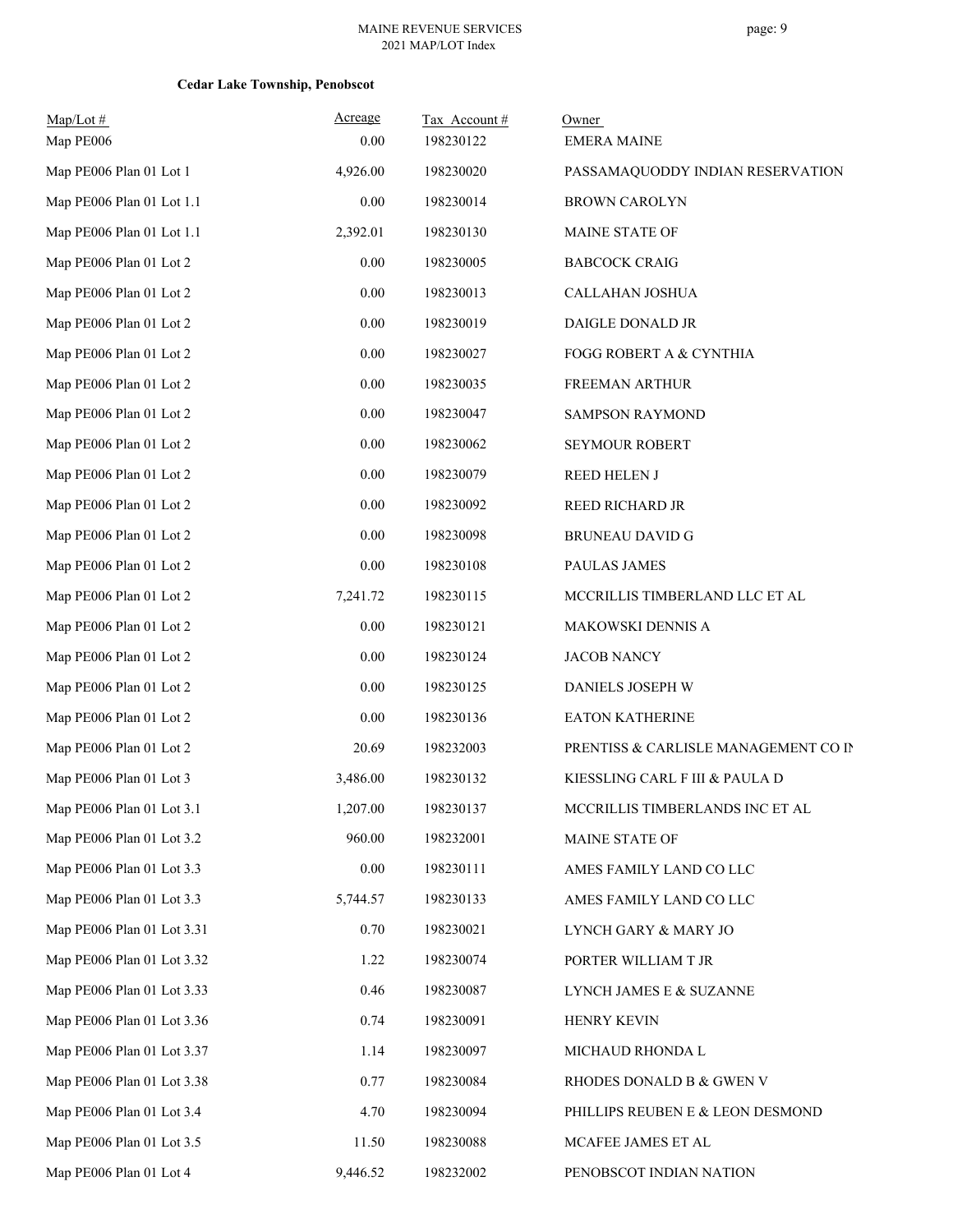| $Map/Lot \#$                  | Acreage  | Tax Account# | Owner                                 |
|-------------------------------|----------|--------------|---------------------------------------|
| Map PE006 Plan 01 Lot 4.1 4.2 | 1.20     | 198230064    | DESROCHE WILLIAM J & STEVEN SMITH ET. |
| Map PE006 Plan 01 Lot 4.3     | 6.22     | 198230072    | MATTAMISCONTIS CLUB INC               |
| Map PE006 Plan 02 Lot 1       | 0.10     | 198230001    | DUFFY DONNA & SCOTT                   |
| Map PE006 Plan 02 Lot 2       | 0.32     | 198230096    | JOHNSON JENNIFER B & KENNETH WINSHIP  |
| Map PE006 Plan 02 Lot 4       | 0.61     | 198230061    | WALKER PETER & ROBIN V                |
| Map PE006 Plan 02 Lot 5       | 0.68     | 198230007    | MCLAUGHLIN NATHAN T & KELLEY L        |
| Map PE006 Plan 02 Lot 6       | 0.49     | 198230006    | KING TIMOTHY & MICHELLE               |
| Map PE006 Plan 02 Lot 7       | 0.68     | 198230039    | FARMER ROBERT L, MARY JOANNE, & CHRI  |
| Map PE006 Plan 02 Lot 8       | 0.65     | 198230060    | JANDREAU SHARON G, ROBERT P & JODI A  |
| Map PE006 Plan 02 Lot 9       | 0.68     | 198230085    | NISBETT DONALD & RITA, & GERALD NISBE |
| Map PE006 Plan 02 Lot 10      | 0.55     | 198230110    | BALLARD BRANDON C & MORGAN L          |
| Map PE006 Plan 02 Lot 11      | 0.55     | 198230109    | HALE RICHARD A JR & JULIE H           |
| Map PE006 Plan 02 Lot 12      | 0.56     | 198230119    | FERNALD MICHAEL E & GEORGETTE A       |
| Map PE006 Plan 02 Lot 13      | $0.80\,$ | 198230065    | PRIESTLEY MARIE L                     |
| Map PE006 Plan 02 Lot 14      | 1.57     | 198230028    | MORIN ROGER H & MARY A, & ROGER A MC  |
| Map PE006 Plan 02 Lot 16      | 0.79     | 198230104    | MORRISON BRUCE & ALEX                 |
| Map PE006 Plan 02 Lot 17      | 0.64     | 198230066    | GARDNER WANDA M & THOMAS              |
| Map PE006 Plan 02 Lot 18      | 0.50     | 198230037    | MORRISON DOUG E                       |
| Map PE006 Plan 02 Lot 19      | 0.55     | 198230003    | LEIGHTON WAYDE A & SUSAN E            |
| Map PE006 Plan 02 Lot 21      | 0.40     | 198230070    | MARKIE DONALD L & CHARLOTTE P         |
| Map PE006 Plan 02 Lot 23      | 0.33     | 198230059    | NICHOLSON STEPHEN N & KIM A           |
| Map PE006 Plan 02 Lot 24      | 0.45     | 198230026    | WYMAN VESTA A & PHILIP M              |
| Map PE006 Plan 02 Lot 25      | 0.65     | 198230025    | NAIMO CHARLES                         |
| Map PE006 Plan 02 Lot 26      | 0.79     | 198230004    | PINEO BEVERLY & PAUL & DAVID &        |
| Map PE006 Plan 02 Lot 27      | 1.14     | 198230030    | POTVIN NICHOLAS J & BRANDY J          |
| Map PE006 Plan 02 Lot 28      | 0.86     | 198230029    | TRONCALE JOSEPH A & LISA              |
| Map PE006 Plan 02 Lot 29      | 0.79     | 198230073    | GODDARD RONALD M                      |
| Map PE006 Plan 02 Lot 30      | 0.82     | 198230090    | PAGE MICHAEL J                        |
| Map PE006 Plan 02 Lot 31      | 0.64     | 198230034    | MAHONEY JAMES & ELIZABETH             |
| Map PE006 Plan 02 Lot 32      | 0.54     | 198230002    | PAUPLIS VICTOR P & DUSKA PARSONS      |
| Map PE006 Plan 02 Lot 33      | 0.57     | 198230089    | PAGE THOMAS E                         |
| Map PE006 Plan 02 Lot 34      | 0.81     | 198230033    | ESTABROOK LYNN M & JAMES E            |
| Map PE006 Plan 02 Lot 35      | 0.87     | 198230081    | CIGNOLI KELLY                         |
| Map PE006 Plan 02 Lot 36      | 0.66     | 198230009    | <b>LAMBERT MATTHEW</b>                |
| Map PE006 Plan 02 Lot 37      | 0.71     | 198230117    | NORRIS NANCY PERSONAL REPRESENTATIV   |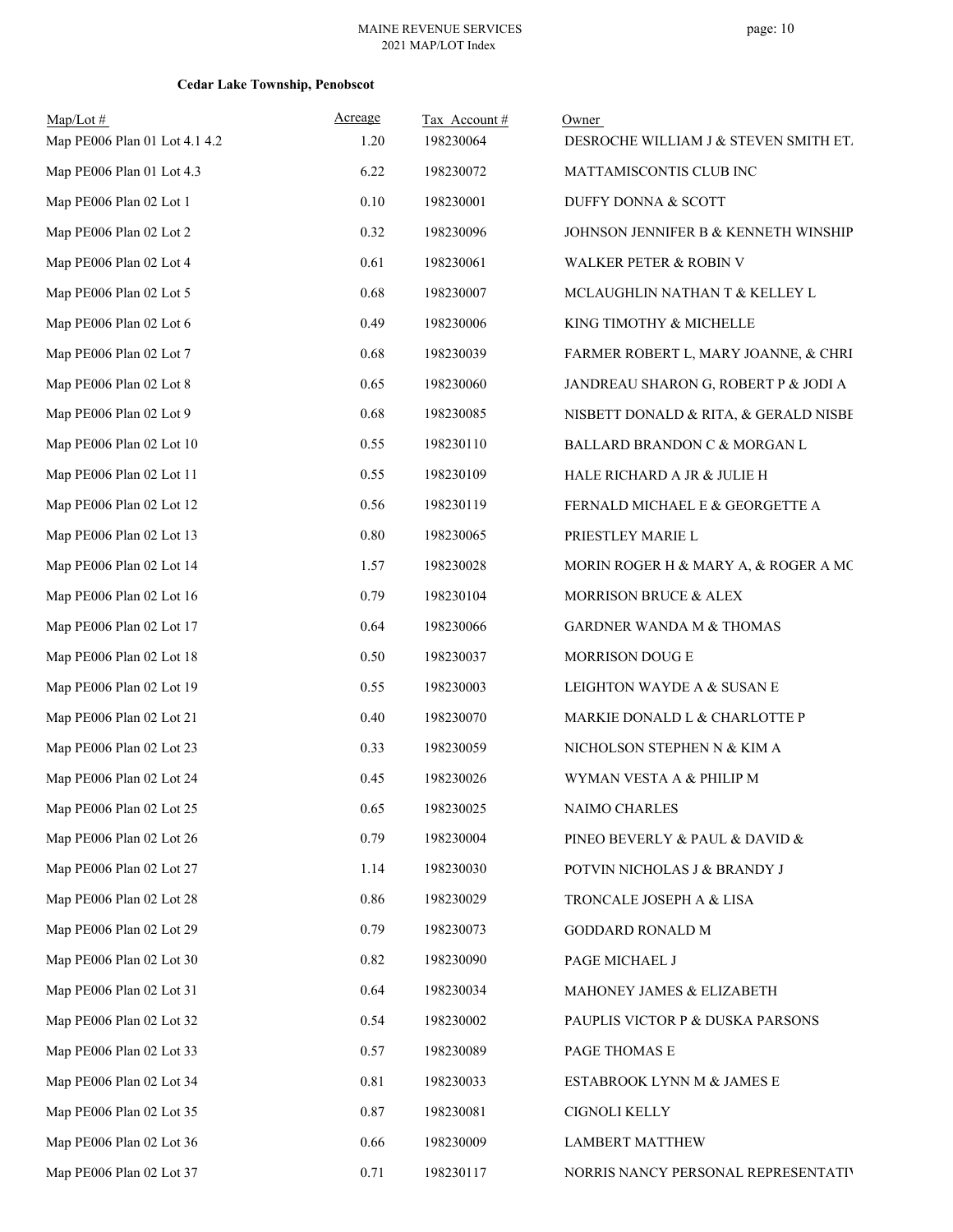| $Map/Lot \#$<br>Map PE006 Plan 02 Lot 38 | Acreage<br>0.56 | Tax Account#<br>198230086 | Owner<br>VINSON AARON & JULIE         |
|------------------------------------------|-----------------|---------------------------|---------------------------------------|
| Map PE006 Plan 02 Lot 39                 | 0.60            | 198230083                 | MORRIS THOMAS A                       |
| Map PE006 Plan 02 Lot 40                 | 0.63            | 198230080                 | MOFFATT SHIRLEY E                     |
| Map PE006 Plan 03 Lot 41                 | 0.58            | 198230032                 | ROSSIGNOL EMILE & CHARLEEN            |
| Map PE006 Plan 03 Lot 42                 | 0.59            | 198230123                 | GRIFFIN MICHAEL R & TERESA K          |
| Map PE006 Plan 03 Lot 43                 | 0.69            | 198230067                 | LEVASSEUR RICHARD J, RICHARD B, MICHA |
| Map PE006 Plan 03 Lot 44                 | 0.67            | 198230008                 | FORTENBAUGH RYAN R & DAWN J           |
| Map PE006 Plan 03 Lot 45                 | 0.64            | 198230107                 | THERIAULT DAVID L & PATRICIA C        |
| Map PE006 Plan 03 Lot 46                 | 0.73            | 198230011                 | WEST BRENT E JR & BARBARA             |
| Map PE006 Plan 03 Lot 48                 | 1.27            | 198230135                 | SAWYER HARRISON P JR & MARSHA C       |
| Map PE006 Plan 03 Lot 51                 | 0.71            | 198230101                 | HURTUBISE MARY                        |
| Map PE006 Plan 03 Lot 52                 | 0.63            | 198230016                 | MCLAUGHLIN GREGORY                    |
| Map PE006 Plan 03 Lot 53                 | 0.64            | 198230015                 | COLLILNS LARRY A & STEPHANIE A        |
| Map PE006 Plan 03 Lot 54                 | 0.70            | 198230038                 | MCMAHON RANDY O & MIRANDA C           |
| Map PE006 Plan 03 Lot 56                 | 0.64            | 198230044                 | FEDERICO CATHY & STEVEN               |
| Map PE006 Plan 03 Lot 57                 | 0.58            | 198230069                 | SERENITY PROPERTY LP                  |
| Map PE006 Plan 03 Lot 58                 | 0.57            | 198230018                 | DISSELKAMP WILLIAM F                  |
| Map PE006 Plan 03 Lot 59                 | 0.53            | 198230048                 | DODGE SALLY Q & KENNETH F             |
| Map PE006 Plan 03 Lot 60                 | 0.46            | 198230120                 | YOHE RONALD A & KATRINIA L            |
| Map PE006 Plan 03 Lot 61                 | 0.47            | 198230045                 | DEABAY ROSE M                         |
| Map PE006 Plan 03 Lot 62                 | 1.23            | 198230114                 | PERRONE MARLENE                       |
| Map PE006 Plan 03 Lot 64                 | 0.81            | 198230100                 | DUPREY CATHY A                        |
| Map PE006 Plan 03 Lot 66                 | 0.81            | 198230075                 | STROUT GARY L & CHERYL E              |
| Map PE006 Plan 03 Lot 67                 | 1.05            | 198230012                 | CRAM STEPHEN C & CHARLENE M, & CHERY  |
| Map PE006 Plan 03 Lot 69                 | 0.99            | 198230024                 | STANLEY FRANCES S & OTHO O            |
| Map PE006 Plan 03 Lot 70                 | 0.53            | 198230022                 | MCGREEVY MICHAEL D                    |
| Map PE006 Plan 03 Lot 71                 | 0.62            | 198230041                 | BOSSE JOHN PAUL & DEBRA ANN           |
| Map PE006 Plan 03 Lot 72                 | 0.70            | 198230042                 | FARRINGTON RICHARD & PATRICIA R, & TE |
| Map PE006 Plan 03 Lot 73                 | 0.67            | 198230043                 | FARRINGTON ROBERT ALAN & JEANINE JUI  |
| Map PE006 Plan 03 Lot 74                 | 0.63            | 198230103                 | SMITH ALWYN V JR & MARGARET C         |
| Map PE006 Plan 03 Lot 75                 | 0.70            | 198230077                 | DIDONATO ANTHONY J                    |
| Map PE006 Plan 03 Lot 76                 | 0.55            | 198230046                 | PURCELL SCOTT R & JILL M              |
| Map PE006 Plan 03 Lot 77                 | 0.54            | 198230099                 | PURCELL RONALD F                      |
| Map PE006 Plan 03 Lot 78                 | 0.52            | 198230036                 | WARE ROGER C & LOUISE M               |
| Map PE006 Plan 03 Lot 79                 | 0.49            | 198230076                 | WARE ROGER C & LOUISE M               |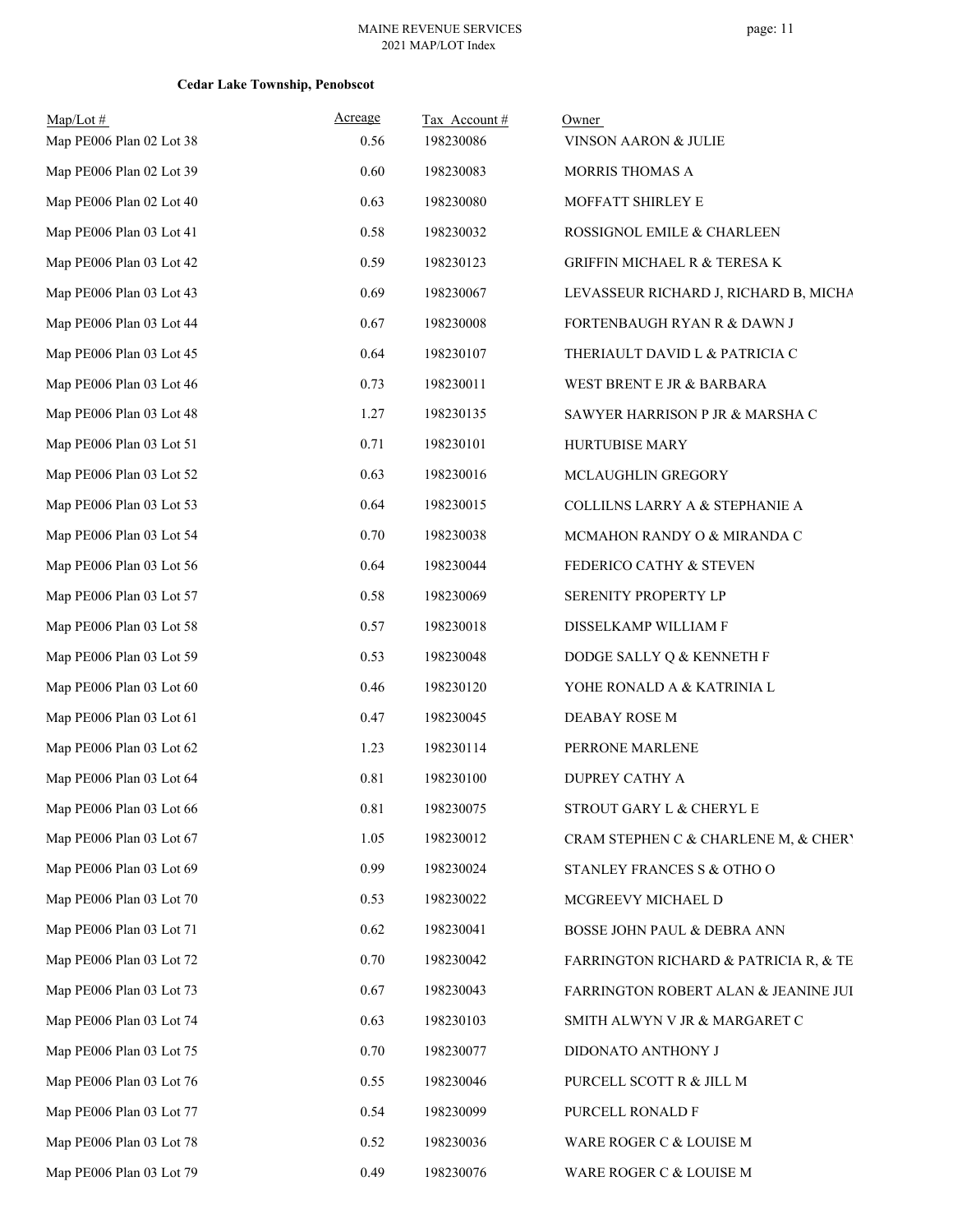#### MAINE REVENUE SERVICES 2021 MAP/LOT Index

| $\text{Map/Lot}\,\#$           | Acreage | Tax Account # | Owner                        |
|--------------------------------|---------|---------------|------------------------------|
| Map PE006 Plan 03 Lot 80       | 0.49    | 198230023     | <b>HANSON NICOLE L</b>       |
| Map PE006 Plan 03 Lot 81       | 0.71    | 198230105     | <b>MACE GLENN</b>            |
| Map PE006 Plan 03 Lot 82       | 0.67    | 198230056     | <b>GORDON CRAIG A</b>        |
| Map PE006 Plan 03 Lot 83       | 0.52    | 198230116     | <b>CREEHAN THOMAS C JR</b>   |
| Map PE006 Plan 03 Lot 88       | 0.62    | 198230071     | ROULEAU JOHN E JR            |
| Map PE006 Plan 03 Lot 89       | 0.74    | 198230113     | COX LYNN M & JON M THIBODEAU |
| Map PE006 Plan 03 Lot 90 91    | 1.75    | 198230127     | BEAULIER ALAN J & LYNN M     |
| Map PE006 Plan 03 Lot 92 93 94 | 1.65    | 198230093     | <b>BAILEY ERIC C</b>         |
| Map PE006 Plan 03 Lot 95       | 1.03    | 198230118     | LIZANECZ JULIE C & JOHN P    |
| Map PE006 Plan 03 Lot 96       | 1.10    | 198230106     | <b>LEGASSEY MATTHEW G</b>    |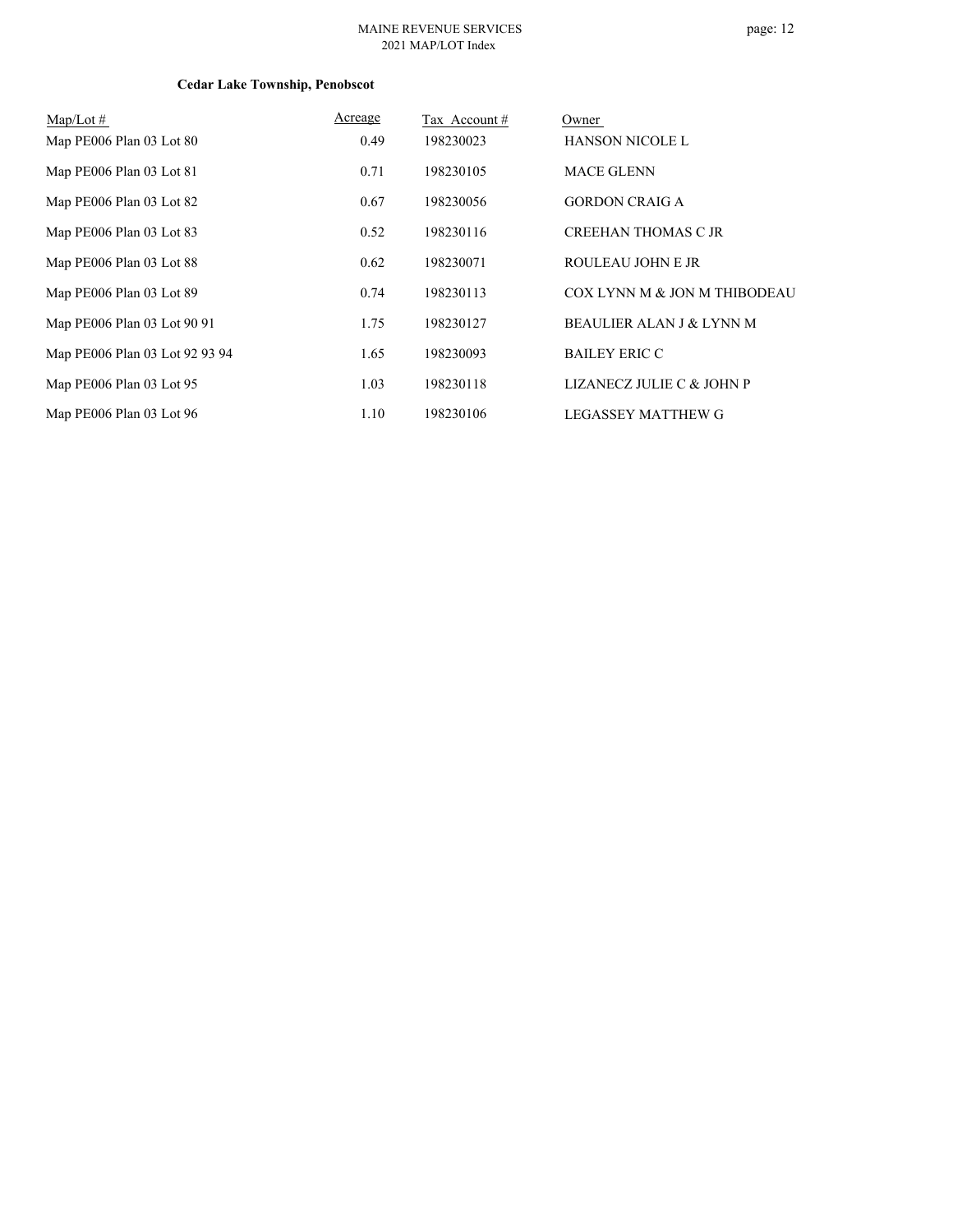| $Map/Lot \#$                                             | Acreage   | Tax Account # | Owner                           |
|----------------------------------------------------------|-----------|---------------|---------------------------------|
| Map PE007 Plan 01 Lot 1 2 4 8                            | 15,407.00 | 198150009     | PENOBSCOT FOREST LLC            |
| Map PE007 Plan 01 Lot 1.1 1.3                            | 2,100.50  | 198150029     | <b>GARDNER LAND COMPANY INC</b> |
| Map PE007 Plan 01 Lot 1.2 1.4 1.5 1.6 1.7<br>1.8 1.9 6 7 | 5.464.00  | 198150033     | UNITED STATES OF AMERICA        |
| Map PE007 Plan 01 Lot 1.31                               | 99.51     | 198150035     | <b>BRYANT NELSON</b>            |
| Map PE007 Plan 01 Lot 3                                  | 640.00    | 198150023     | GARDNER WILLIAM T & SONS INC    |
| Map PE007 Plan 01 Lot 9                                  | 21.00     | 198150034     | <b>MAINE STATE OF</b>           |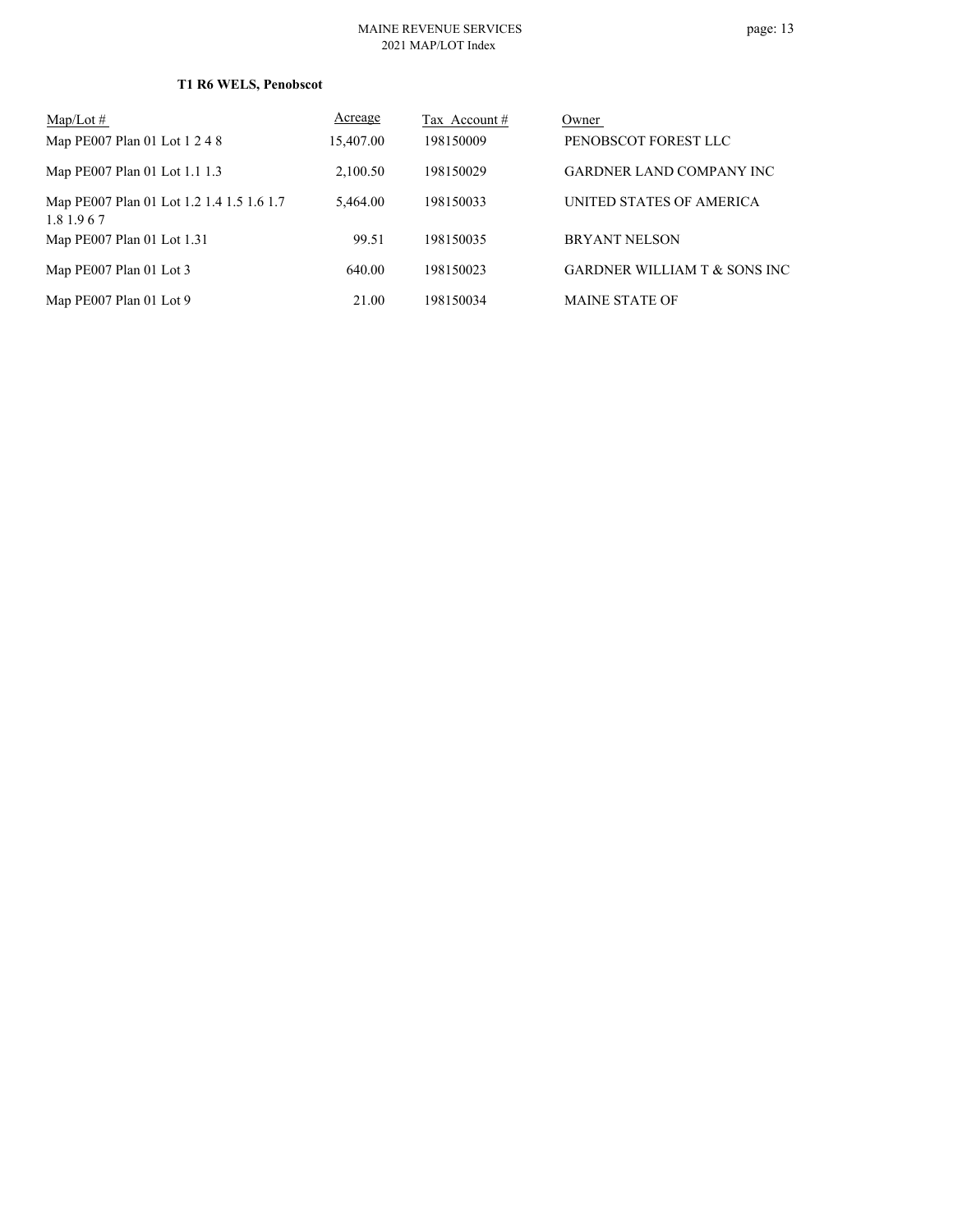| $Map/Lot$ #<br>Map PE008                                        | Acreage<br>0.00 | Tax Account#<br>198030007P | Owner<br>PELLETIER WILMEN & JUDITH A  |  |
|-----------------------------------------------------------------|-----------------|----------------------------|---------------------------------------|--|
| Map PE008                                                       | 0.00            | 198030019                  | <b>EMERA MAINE</b>                    |  |
| Map PE008 Plan 01 Lot 1 2 3 4 5 6 7 8 9<br>10 11 12 13 37 41 50 | 22,551.00       | 198030005                  | <b>BAYROOT LLC</b>                    |  |
| Map PE008 Plan 01 Lot 10                                        | $0.00\,$        | 198030011                  | <b>BRACKETT MARTIN R</b>              |  |
| Map PE008 Plan 01 Lot 10.15                                     | 3.00            | 198030092                  | MOLEON R DAVID M                      |  |
| Map PE008 Plan 01 Lot 14 14.2                                   | 264.09          | 198030028                  | PELLETIER WILMEN & JUDITH A           |  |
| Map PE008 Plan 01 Lot 14                                        | $0.00\,$        | 198030077                  | PELLETIER WILMEN & JUDITH A           |  |
| Map PE008 Plan 01 Lot 14.1                                      | 0.55            | 198030042                  | PELLETIER WILMEN JUDITH & LAURIE      |  |
| Map PE008 Plan 01 Lot 14.3 14.5                                 | 52.40           | 198030094                  | PELLETIER DAVID E & RICHARD B         |  |
| Map PE008 Plan 01 Lot 14.4                                      | 0.96            | 198030086                  | POCOCK JAMES W & MARY K               |  |
| Map PE008 Plan 01 Lot 15 15.3 16                                | 190.14          | 198030027                  | PELLETIER WILMEN, JUDITH A, RICHARD K |  |
| Map PE008 Plan 01 Lot 15.1                                      | 4.00            | 198030058                  | <b>STEFFY SARELLA F</b>               |  |
| Map PE008 Plan 01 Lot 15.2                                      | 23.55           | 198030063                  | <b>BENTZ MATTHEW</b>                  |  |
| Map PE008 Plan 01 Lot 15.31                                     | 100.00          | 198030097                  | HOUSE IN THE WOODS INC                |  |
| Map PE008 Plan 01 Lot 17 21.2                                   | 1.11            | 198030017                  | RODGERSON EVERETT P                   |  |
| Map PE008 Plan 01 Lot 18                                        | 3.00            | 198030010                  | MCNALLY GEORGIA & TERRI CROWLEY & I   |  |
| Map PE008 Plan 01 Lot 19                                        | 3.00            | 198030075                  | MERRY ROBERT P & TAMMY S              |  |
| Map PE008 Plan 01 Lot 20 21                                     | 48.42           | 198030085                  | PELLETIER WILMEN & JUDITH A ET AL     |  |
| Map PE008 Plan 01 Lot 20.1                                      | 10.80           | 198030074                  | POCOCK CHAD E & JAMES W JR            |  |
| Map PE008 Plan 01 Lot 21.1                                      | 0.23            | 198030059                  | KAELIN RICHARD E & KELLIE MICHAUD     |  |
| Map PE008 Plan 01 Lot 22                                        | 50.00           | 198030003                  | <b>BATES ORRIN F JR</b>               |  |
| Map PE008 Plan 01 Lot 23                                        | 0.78            | 198030025                  | MERRY GERALD                          |  |
| Map PE008 Plan 01 Lot 24                                        | 0.21            | 198030031                  | COASTAL MAINE LLC                     |  |
| Map PE008 Plan 01 Lot 25                                        | 0.47            | 198030026                  | PELLETIER WILMEN, JUDITH A, RICHARD K |  |
| Map PE008 Plan 01 Lot 26                                        | 150.00          | 198030040                  | KATAHDIN FOREST PRODUCTS INC          |  |
| Map PE008 Plan 01 Lot 27                                        | 41.00           | 198030023                  | MCAVOY EDWARD & ONA                   |  |
| Map PE008 Plan 01 Lot 28                                        | 154.00          | 198030038                  | GARDNER LAND COMPANY INC              |  |
| Map PE008 Plan 01 Lot 29                                        | 72.45           | 198030033                  | <b>QUALEY FARMS INC</b>               |  |
| Map PE008 Plan 01 Lot 30.10                                     | 37.58           | 198030021                  | SWAIN JEFFREY W                       |  |
| Map PE008 Plan 01 Lot 30.1                                      | 10.55           | 198030068                  | HUMBERD AMANDA J                      |  |
| Map PE008 Plan 01 Lot 30.11                                     | 40.46           | 198030089                  | <b>CHANEY TODD</b>                    |  |
| Map PE008 Plan 01 Lot 30.12                                     | 40.56           | 198030080                  | BOUCHARD RICHARD A                    |  |
| Map PE008 Plan 01 Lot 30.13                                     | 41.34           | 198030079                  | WINKLER PAUL M                        |  |
| Map PE008 Plan 01 Lot 30.14                                     | 81.24           | 198030087                  | CROSBY EDWARD S                       |  |
| Map PE008 Plan 01 Lot 30.2                                      | 10.61           | 198030069                  | MCAVOY BRIAN F & SHARON A             |  |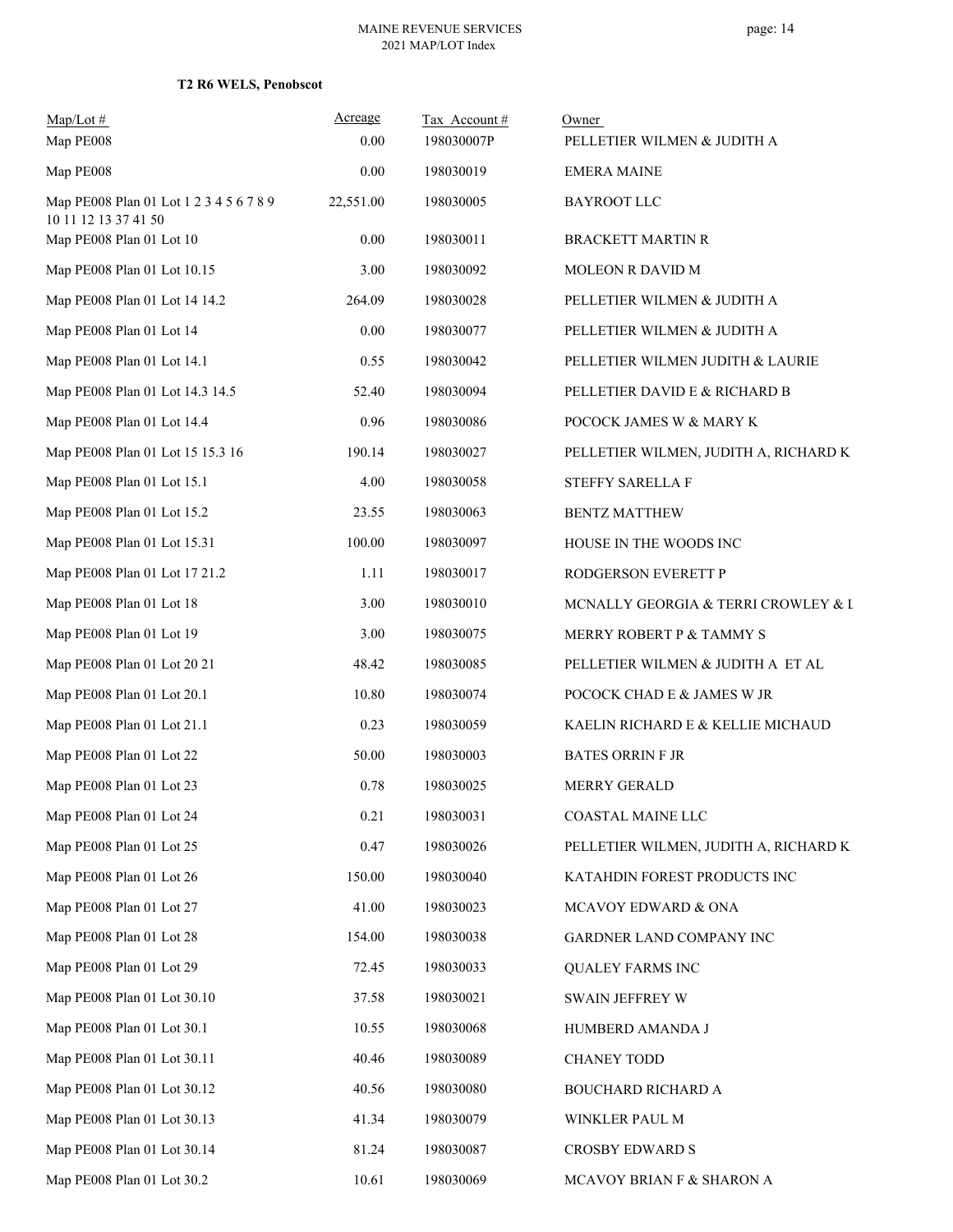| Map/Lot#<br>Map PE008 Plan 01 Lot 30.3 | Acreage<br>10.31 | Tax Account #<br>198030067 | Owner<br>HUNTLEY LANCE T              |
|----------------------------------------|------------------|----------------------------|---------------------------------------|
| Map PE008 Plan 01 Lot 30.4             | 10.35            | 198030070                  | MCAVOY FENTON WILLIAM II              |
| Map PE008 Plan 01 Lot 30.5             | 10.05            | 198030071                  | MCAVOY STANLEY G                      |
| Map PE008 Plan 01 Lot 30.6             | 5.61             | 198030072                  | COTE FRANKLIN D & KELLY A             |
| Map PE008 Plan 01 Lot 30.61            | $0.00\,$         | 198030009P                 | MARTELL WILLIAM                       |
| Map PE008 Plan 01 Lot 30.61            | 20.00            | 198030095                  | MARTELL WILLIAM                       |
| Map PE008 Plan 01 Lot 30.7             | 25.59            | 198030073                  | COTE FRANKLIN D & KELLY A             |
| Map PE008 Plan 01 Lot 30.8             | 40.37            | 198030076                  | EMERSON EDWARD T & CHERYL L           |
| Map PE008 Plan 01 Lot 30.9             | 105.21           |                            |                                       |
|                                        |                  | 198030078                  | MALONEY D STEPHEN ET AL               |
| Map PE008 Plan 01 Lot 31               | 13.10            | 198030035                  | <b>RUSH ESTHER A</b>                  |
| Map PE008 Plan 01 Lot 31.10            | 0.00             | 198030010P                 | AMERICAN TOWER CORPORATION            |
| Map PE008 Plan 01 Lot 31.10            | 22.95            | 198030090                  | TIMNEY DEBORAH & ROBERT               |
| Map PE008 Plan 01 Lot 31.2             | 11.16            | 198030037                  | KOVALL PAULINE E                      |
| Map PE008 Plan 01 Lot 31.21            | 8.00             | 198030029                  | NATTRESS CLARKE & MARY                |
| Map PE008 Plan 01 Lot 31.22            | 3.00             | 198030043                  | SCHILKOWSKI WILLIAM IV & KIMBERLY     |
| Map PE008 Plan 01 Lot 31.23            | 22.50            | 198030054                  | NESSETT MARK JOSEPH & JEANETTE        |
| Map PE008 Plan 01 Lot 31.24            | 40.00            | 198030053                  | INFERRERA JAKE J & AMANDA L LUCAS     |
| Map PE008 Plan 01 Lot 31.25            | 11.34            | 198030084                  | <b>BDS REALTY TRUST</b>               |
| Map PE008 Plan 01 Lot 31.3             | 113.11           | 198030016                  | GANTNIER JEAN E SR & MELODY           |
| Map PE008 Plan 01 Lot 31.320           | 1.00             | 198030052                  | GANTNIER JEAN E SR & MELODY           |
| Map PE008 Plan 01 Lot 31.4 31.5        | 140.02           | 198030055                  | HRYNICK JUSTINE                       |
| Map PE008 Plan 01 Lot 31.6 31.7 32     | 3.32             | 198030034                  | <b>RUSH TERESA</b>                    |
| Map PE008 Plan 01 Lot 31.8 31.9        | 3.32             | 198030088                  | <b>EDGECOMB BEECHER J</b>             |
| Map PE008 Plan 01 Lot 33               | 56.25            | 198030013                  | HUNTER HENRY J III, MARY LYNNE &      |
| Map PE008 Plan 01 Lot 34               | 120.44           | 198030014                  | <b>GANTNIER ROGER A &amp; DONNA</b>   |
| Map PE008 Plan 01 Lot 34.1             | 1.76             | 198030065                  | <b>GANTNIER DONNA</b>                 |
| Map PE008 Plan 01 Lot 35.1             | 6.60             | 198030046                  | LUCAS JOHN P & JUDITH A               |
| Map PE008 Plan 01 Lot 35.11            | 33.40            | 198030098                  | LUCAS JOHN P SR & JOHN P JR           |
| Map PE008 Plan 01 Lot 35.2 35.3        | 41.00            | 198030044                  | CROSS JUSTIN M                        |
| Map PE008 Plan 01 Lot 35.31            | 44.90            | 198030091                  | BURRILL FREDERICK W II & ANN MIKUSKO' |
| Map PE008 Plan 01 Lot 35.4             | 20.00            | 198030022                  | <b>CUTLER AMY</b>                     |
| Map PE008 Plan 01 Lot 36               | 0.23             | 198030030                  | COASTAL MAINE LLC                     |
| Map PE008 Plan 01 Lot 38               | 6.00             | 198030015                  | <b>GANTNIER ROGER A &amp; DONNA</b>   |
| Map PE008 Plan 01 Lot 39               | 36.00            | 198030012                  | PARRY CINNAMON & DAVID MICHAEL ROB    |
| Map PE008 Plan 01 Lot 39.1             | 30.00            | 198030096                  | KUNERT LYLE H                         |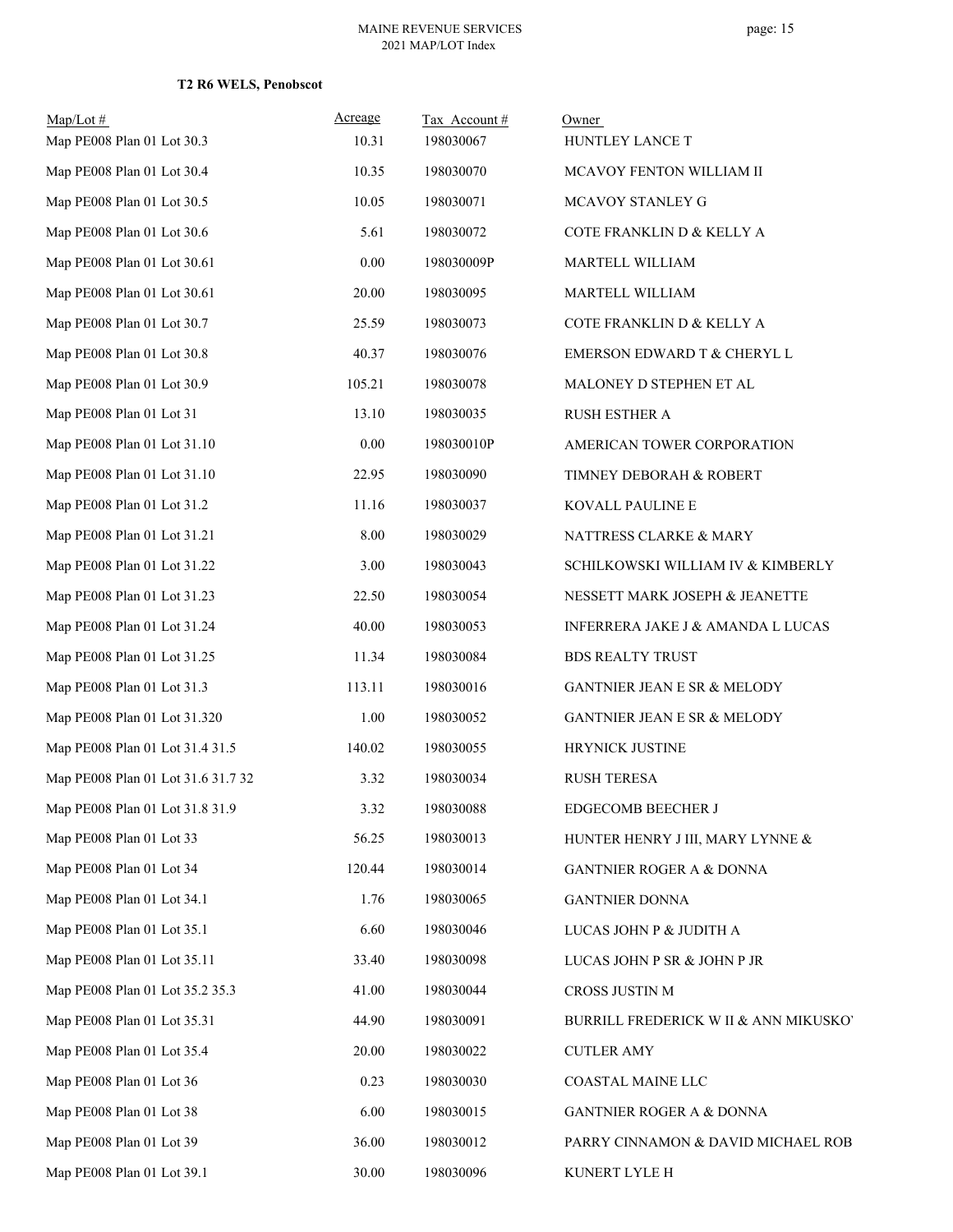#### MAINE REVENUE SERVICES 2021 MAP/LOT Index

| $Map/Lot \#$             | Acreage | Tax Account # | Owner                                  |
|--------------------------|---------|---------------|----------------------------------------|
| Map PE008 Plan 01 Lot 40 | 26.00   | 198030093     | <b>GILMAN ROBERT W JR</b>              |
| Map PE008 Plan 01 Lot 42 | 140.00  | 198030032     | <b>OUALEY ANDREW J</b>                 |
| Map PE008 Plan 01 Lot 43 | 90.00   | 198030039     | <b>GARDNER LAND COMPANY INC</b>        |
| Map PE008 Plan 01 Lot 44 | 158.70  | 198030024     | <b>OUALEY DANIEL J &amp; CYNTHIA S</b> |
| Map PE008 Plan 01 Lot 46 | 10.72   | 198030036     | SPRAGUE PHILLIP A & TRACEY M           |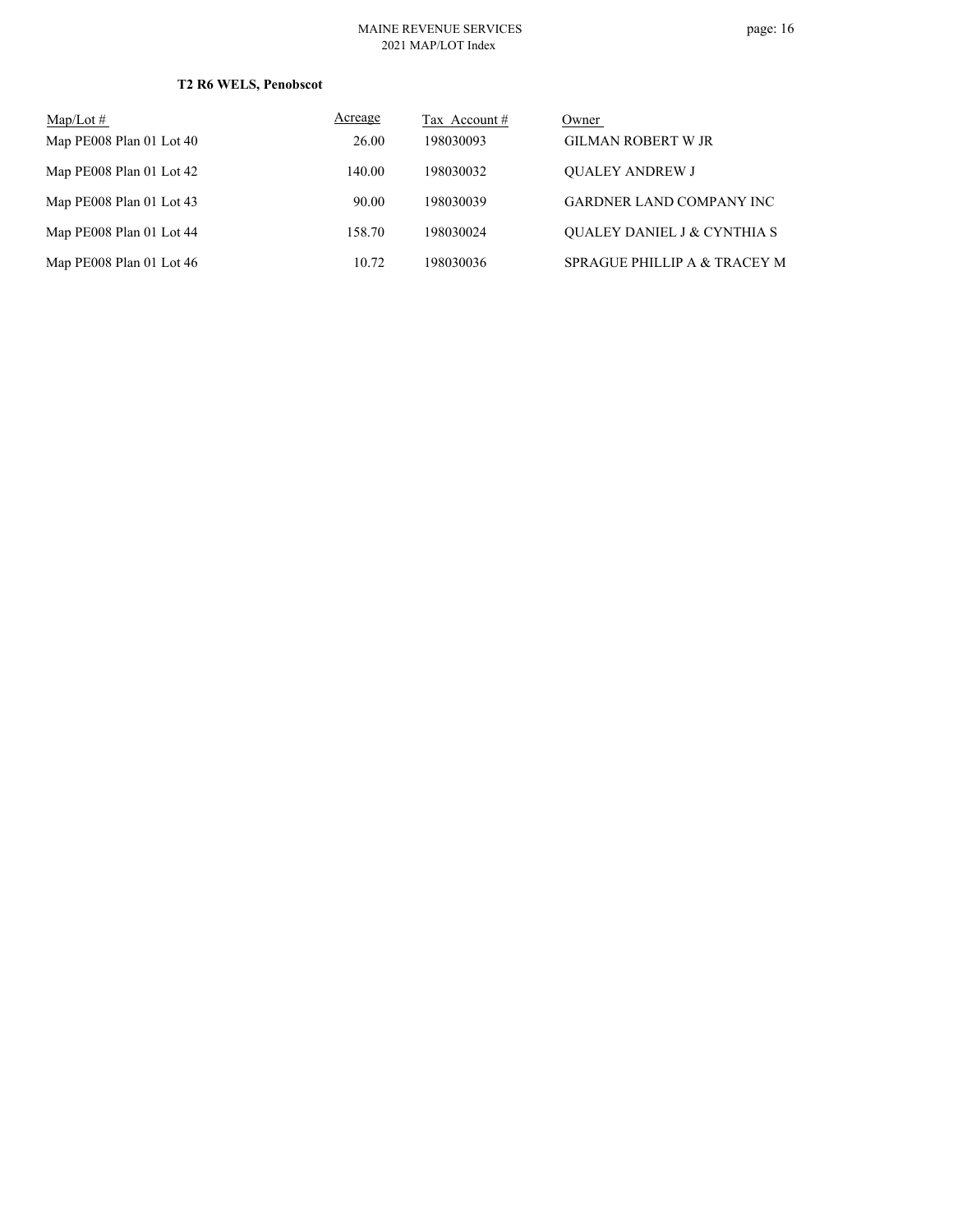| $Map/Lot \#$              | Acreage   | Tax Account# | Owner                                   |
|---------------------------|-----------|--------------|-----------------------------------------|
| Map PE009 Plan 01 Lot 1   | 0.00      | 198290001    | BRUMBY ALISON & DAVID & DAVID ANGIE     |
| Map PE009 Plan 01 Lot 1   | 0.00      | 198290002    | <b>CITO AL</b>                          |
| Map PE009 Plan 01 Lot 1   | 0.00      | 198290004    | <b>BADGER'S DEN CAMP</b>                |
| Map PE009 Plan 01 Lot 1   | 0.00      | 198290005    | <b>BEALS DONALD W</b>                   |
| Map PE009 Plan 01 Lot 1   | 15,929.00 | 198290006    | AROOSTOOK TIMBERLANDS LLC               |
| Map PE009 Plan 01 Lot 1   | 0.00      | 198290007    | RANDALL DANIEL J & CATHERINE J FRASEF   |
| Map PE009 Plan 01 Lot 1   | 0.00      | 198290008    | <b>HALL CARTER</b>                      |
| Map PE009 Plan 01 Lot 1   | 0.00      | 198290013    | <b>HALL AARON C</b>                     |
| Map PE009 Plan 01 Lot 1   | 0.00      | 198290014    | RANDALL DANIEL J & CATHERINE J FRASEF   |
| Map PE009 Plan 01 Lot 1   | 0.00      | 198290015    | <b>RILEY JEFFERSON B</b>                |
| Map PE009 Plan 01 Lot 27  | 7,135.00  | 198290010    | WOLFDEN MT CHASE LLC                    |
| Map PE009 Plan 01 Lot 2   | 0.00      | 198290012    | <b>GRASS STANLEY JR</b>                 |
| Map PE009 Plan 01 Lot 2.1 | 1.18      | 198290019    | PORTER RAYE M & KATHY L                 |
| Map PE009 Plan 01 Lot 3   | 10.00     | 198290003    | REDFIELD DARLENE G & PAULINE MACAUL     |
| Map PE009 Plan 01 Lot 4   | 1.26      | 198290017    | WESCOTT KYLE & JON D                    |
| Map PE009 Plan 01 Lot 5   | 1.01      | 198290011    | PORTER DAVID                            |
| Map PE009 Plan 01 Lot 5.1 | 1.01      | 198290018    | <b>GALLAGHER RAYMOND &amp; JEANETTE</b> |
| Map PE009 Plan 01 Lot 6   | 0.46      | 198290009    | <b>ALLEN RYAN R</b>                     |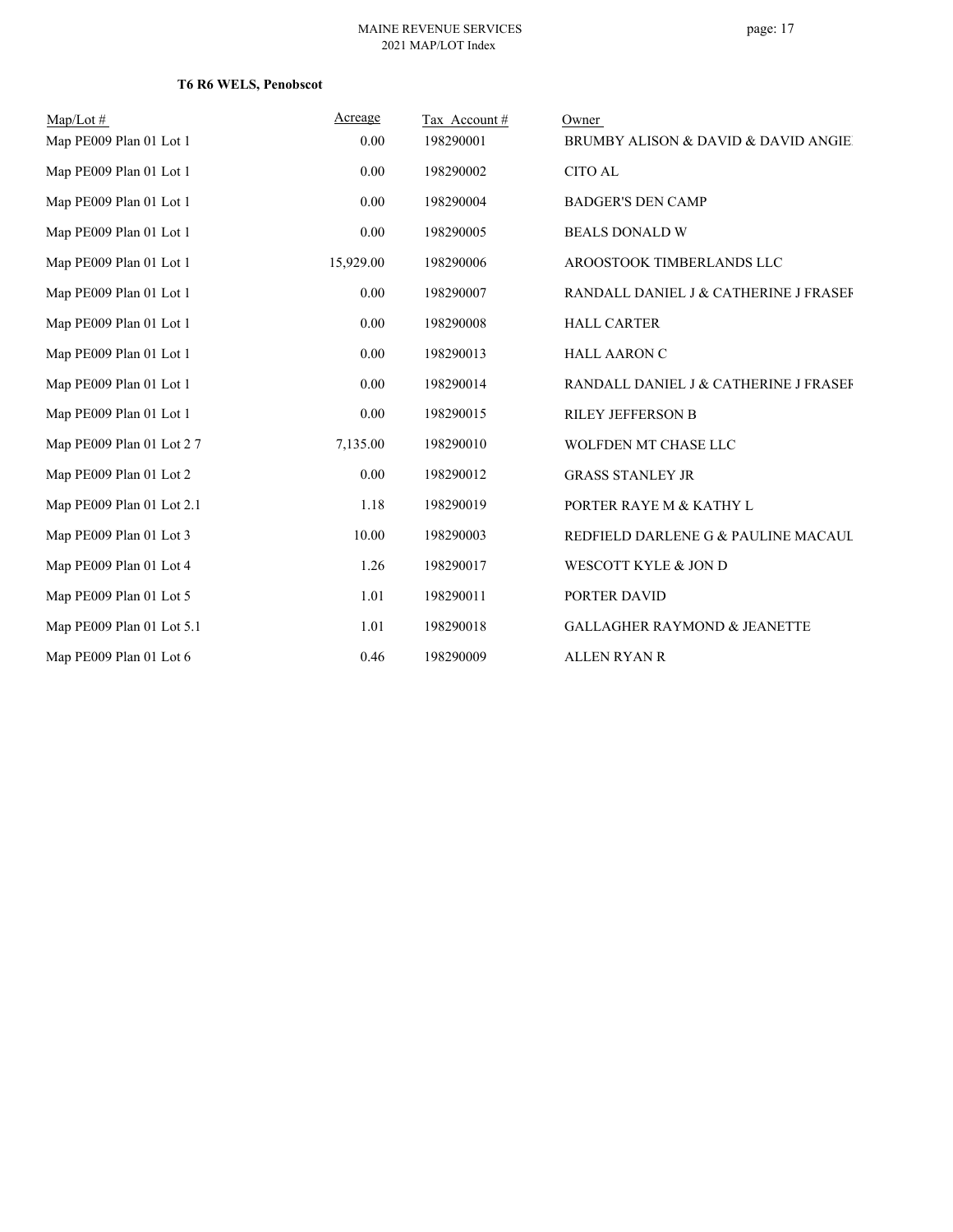#### MAINE REVENUE SERVICES 2021 MAP/LOT Index

| Map/Lot $#$             | Acreage   | Tax Account # | Owner                      |
|-------------------------|-----------|---------------|----------------------------|
| Map PE010 Plan 01 Lot 1 | 0.00      | 198320001     | SHAW RITA & DIANNE HILL    |
| Map PE010 Plan 01 Lot 1 | 0.00      | 198320002     | <b>GIORDANI LOUIS R</b>    |
| Map PE010 Plan 01 Lot 1 | 22,936.00 | 198320007     | AROOSTOOK TIMBERLANDS LLC  |
| Map PE010 Plan 01 Lot 1 | 0.00      | 198320012     | MACARTHUR JUDITH M & EDWIN |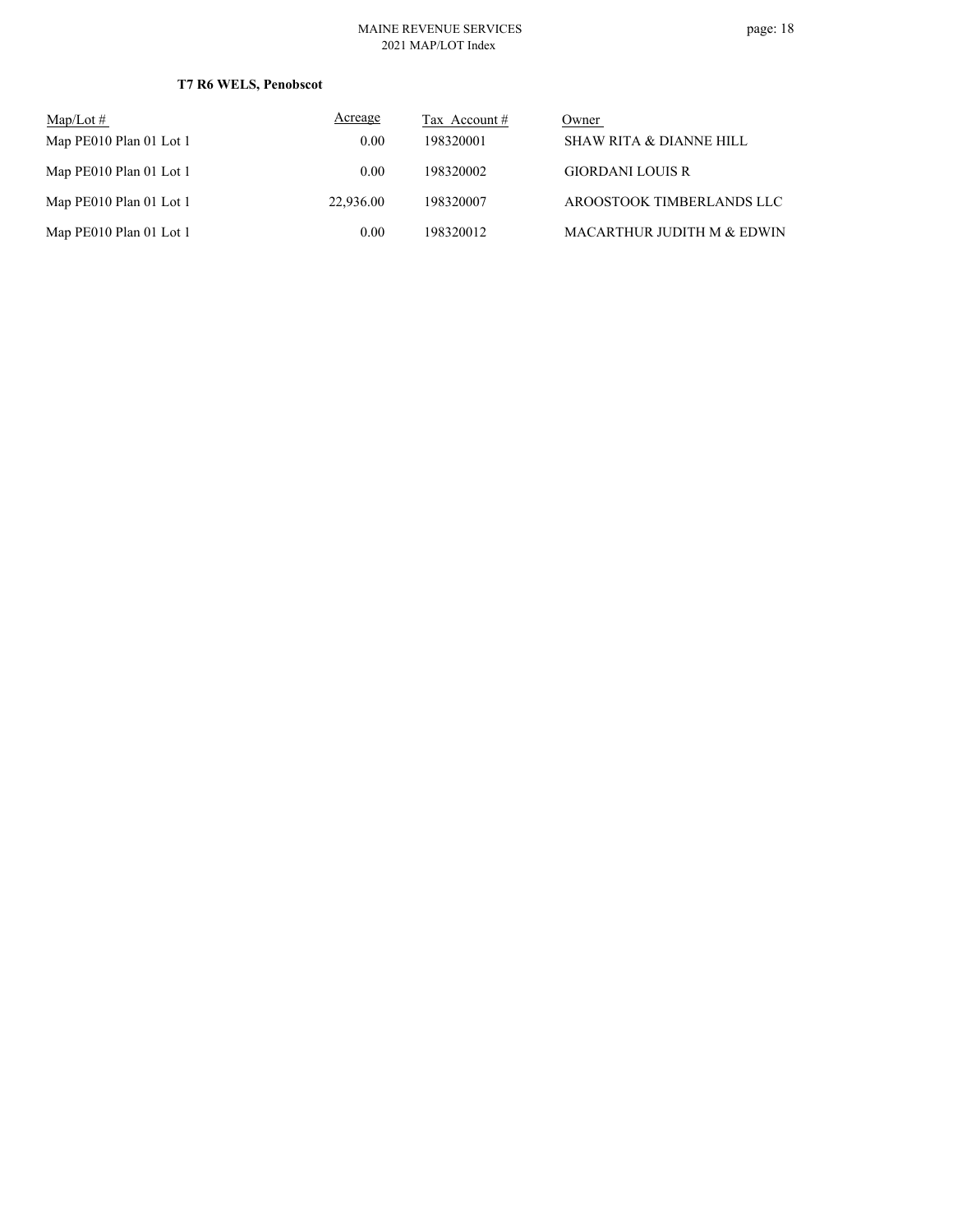page: 19

| Map/Lot#                  | Acreage   | Tax Account# | Owner                           |
|---------------------------|-----------|--------------|---------------------------------|
| Map PE011                 | 0.00      | 198350002P   | <b>FAY JEFF</b>                 |
| Map PE011 Plan 01 Lot 1   | 3,540.50  | 198350004    | ALLAGASH TIMBERLANDS LP         |
| Map PE011 Plan 01 Lot 1   | 0.00      | 198350032    | <b>STEVENS AUBREY</b>           |
| Map PE011 Plan 01 Lot 1.1 | 0.00      | 198350033    | <b>SNOW GEOFFREY</b>            |
| Map PE011 Plan 01 Lot 1.1 | 0.00      | 198350038    | <b>FAY JEFF</b>                 |
| Map PE011 Plan 01 Lot 1.1 | 4,875.00  | 198350050    | MCCRILLIS TIMBERLANDS INC ET AL |
| Map PE011 Plan 01 Lot 1.2 | 3,539.00  | 198350051    | ALLAGASH TIMBERLANDS LP         |
| Map PE011 Plan 01 Lot 2   | 11,520.00 | 198350007    | AROOSTOOK TIMBERLANDS LLC       |
| Map PE011 Plan 01 Lot 2   | 11,520.00 | 198350007    | ALLAGASH TIMBERLANDS LLC        |
| Map PE011 Plan 01 Lot 3   | 8.17      | 198350031    | <b>SAWYER ROBERT V</b>          |
| Map PE011 Plan 01 Lot 3   | 8.17      | 198350031    | SAWYER JOHN C                   |
| Map PE011 Plan 01 Lot 3   | 8.17      | 198350031    | SAWYER NANCY C                  |
| Map PE011 Plan 01 Lot 3   | 8.17      | 198350031    | <b>SAWYER ROBERT W</b>          |
| Map PE011 Plan 01 Lot 3   | 8.17      | 198350031    | <b>MAKER ELIZABETH B</b>        |
| Map PE011 Plan 01 Lot 3   | 8.17      | 198350031    | PIKE MARK R                     |
| Map PE011 Plan 01 Lot 3   | 8.17      | 198350031    | SAWYER-SMITH VALERIE K          |
| Map PE011 Plan 01 Lot 3   | 8.17      | 198350031    | <b>SAWYER GERRY</b>             |
| Map PE011 Plan 01 Lot 3   | 8.17      | 198350031    | <b>SAWYER PETER D</b>           |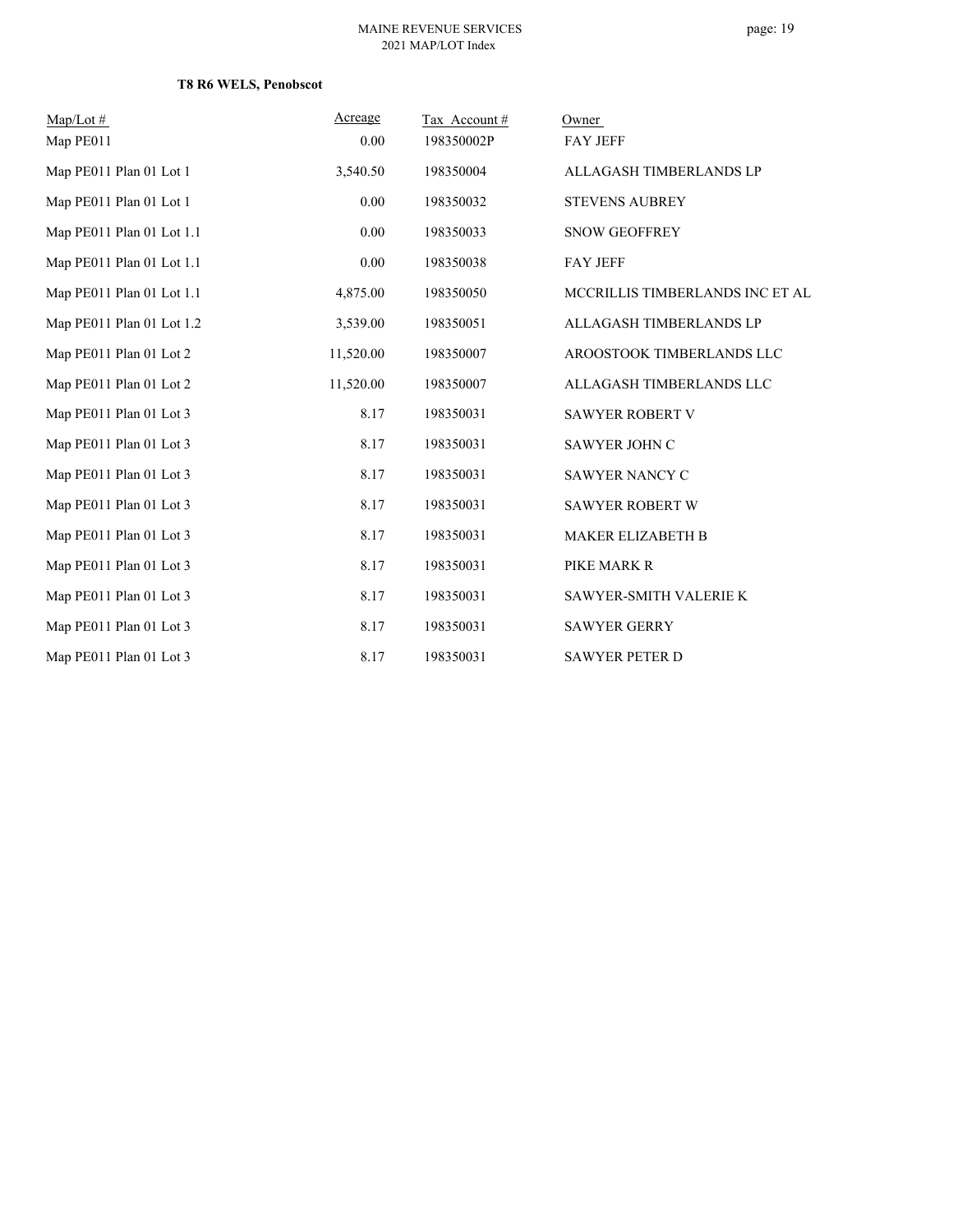#### MAINE REVENUE SERVICES 2021 MAP/LOT Index

| $Map/Lot \#$                  | Acreage  | Tax Account# | Owner                              |
|-------------------------------|----------|--------------|------------------------------------|
| Map PE012                     | 0.00     | 198140001    | <b>EMERA MAINE</b>                 |
| Map PE012                     | 0.00     | 198140004P   | YORK JOHN                          |
| Map PE012                     | 0.00     | 198140006P   | <b>S&amp;S WEAPONS LLC</b>         |
| Map PE012                     | 0.00     | 198140009P   | <b>S&amp;S WEAPONS LLC</b>         |
| Map PE012                     | 0.00     | 198140012P   | DAVIS ANN & FRANK                  |
| Map PE012 Plan 01 Lot 1.1     | 144.00   | 198140045    | GREAT LAKES HYDRO AMERICA LLC      |
| Map PE012 Plan 01 Lot 3       | 8.60     | 198140002    | <b>BOUCHARD RYAN M</b>             |
| Map PE012 Plan 01 Lot 4 6 7   | 0.00     | 198140041    | GREAT LAKES HYDRO AMERICA LLC      |
| Map PE012 Plan 01 Lot 5.1     | 4,922.00 | 198140032    | PRENTISS & CARLISLE CO INC ET AL   |
| Map PE012 Plan 01 Lot 5.2     | 101.50   | 198140048    | BOUCHARD RYAN M                    |
| Map PE012 Plan 01 Lot 5.3     | 2.40     | 198140018    | YORK JOHN & LAURIE                 |
| Map PE012 Plan 01 Lot 5.4     | 1,666.00 | 198140036    | PASSAMAQUODDY INDIAN RESERVATION   |
| Map PE012 Plan 01 Lot 6 7     | 6,094.00 | 198140008    | KATAHDIN FOREST MANAGEMENT LLC     |
| Map PE12 Plan 01 Lot 6        | 0.00     | 198140011P   | BANGOR CELLULAR TELEPHONE LP       |
| Map PE012 Plan 01 Lot 6       | 0.00     | 198140040    | BANGOR CELLULAR TELEPHONE LP       |
| Map PE012 Plan 01 Lot 6       | 3.65     | 198140047    | KATAHDIN FOREST MANAGEMENT LLC     |
| Map PE012 Plan 01 Lot 8       | 110.00   | 198140004    | DAVIS ANN & FRANK                  |
| Map PE012 Plan 01 Lot 9       | 6.00     | 198140014    | <b>RUDGE ALTON &amp; BRIAN</b>     |
| Map PE012 Plan 01 Lot 9.1     | 51.00    | 198140042    | ORVIS ROSS & DONNA                 |
| Map PE012 Plan 01 Lot 9.2     | 1.00     | 198140043    | COOK CINDY                         |
| Map PE012 Plan 01 Lot 9.3     | 1.00     | 198140044    | COOK CINDY                         |
| Map PE012 Plan 01 Lot 10 10.2 | 6.90     | 198140010    | <b>S&amp;S WEAPONS LLC</b>         |
| Map PE012 Plan 01 Lot 10.1    | 3.07     | 198140039    | <b>S&amp;S WEAPONS LLC</b>         |
| Map PE012 Plan 01 Lot 16      | 7.77     | 198140037    | CENTRAL MAINE & QUEBEC RAILWAYS US |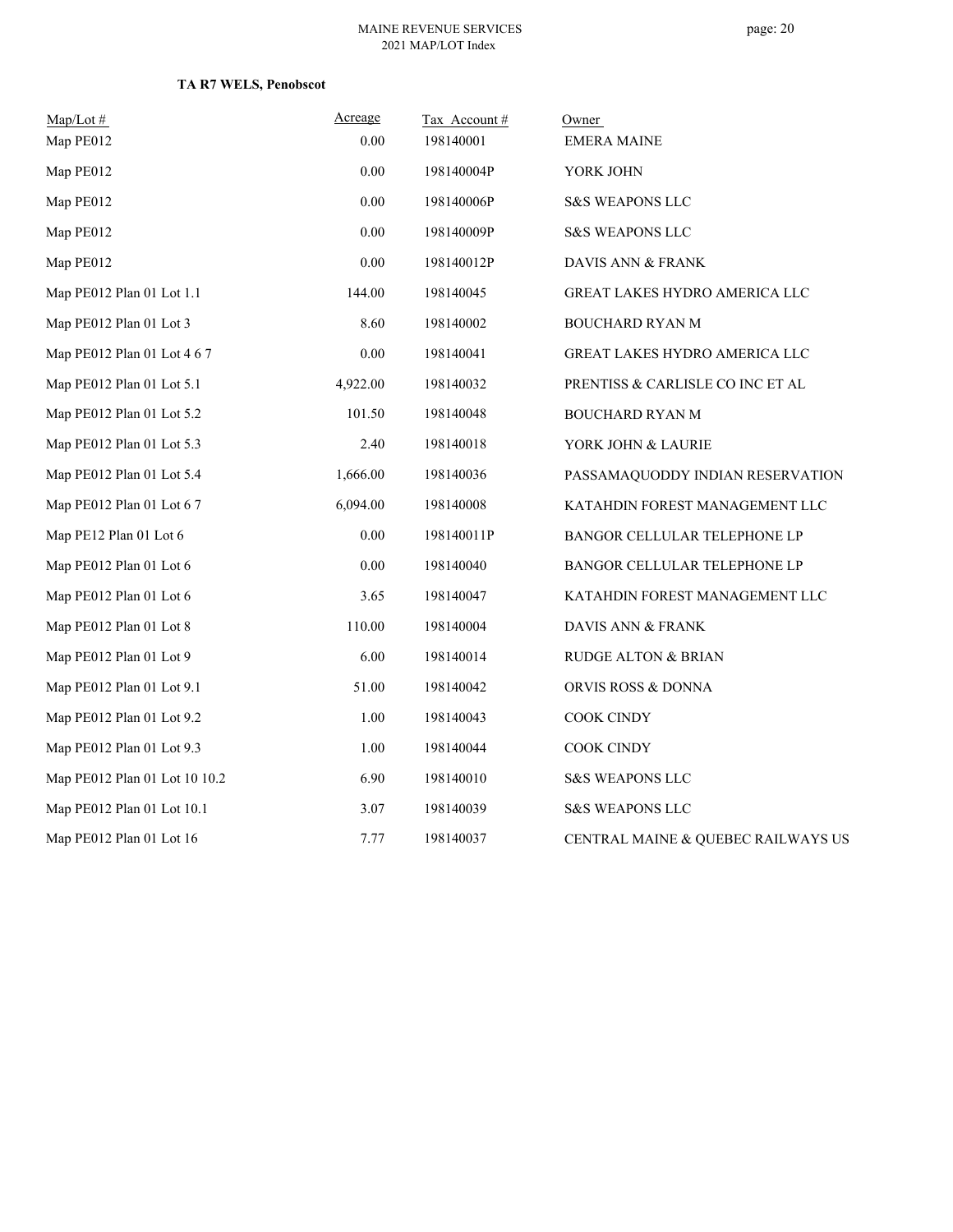| Map/Lot #<br>Map PE013                  | Acreage<br>0.00 | Tax Account#<br>198020011P | Owner<br>SPECTRUM NORTHEAST LLC     |
|-----------------------------------------|-----------------|----------------------------|-------------------------------------|
| Map PE013                               | 0.00            | 198020035                  | <b>EMERA MAINE</b>                  |
| Map PE013 Plan 01 Lot 1                 | 7,760.00        | 198020007                  | SYLVAN TIMBERLANDS LLC              |
| Map PE013 Plan 01 Lot 1                 | 0.00            | 198020010P                 | MAINE FIBER COMPANY INC             |
| Map PE013 Plan 01 Lot 1                 | 0.00            | 198020079                  | <b>DAIGLE JEFF</b>                  |
| Map PE013 Plan 01 Lot 2                 | 14,289.91       | 198020065                  | LAKEVILLE SHORES INC                |
| Map PE013 Plan 01 Lot 2.1               | 1.13            | 198020088                  | MCGOWAN DANIEL G & JAMES D JR       |
| Map PE013 Plan 01 Lot 2.2               | 12.00           | 198020100                  | <b>DAVIS RICHARD</b>                |
| Map PE013 Plan 01 Lot 2.3               | 5.20            | 198020101                  | PENOBSCOT RIVER TRAILS INC          |
| Map PE013 Plan 01 Lot 2.4               | 11.34           | 198020102                  | TAPLEY CHARLES E SR                 |
| Map PE013 Plan 01 Lot 3                 | 936.00          | 198020081                  | LAKEVILLE SHORES INC                |
| Map PE013 Plan 01 Lot 4                 | 43.00           | 198020067                  | PELLETIER DAWSON T                  |
| Map PE013 Plan 01 Lot 4.1               | 11.00           | 198020089                  | PELLETIER DAWSON T                  |
| Map PE013 Plan 01 Lot 5.1               | 638.00          | 198020024                  | PENOBSCOT RIVER TRAILS INC          |
| Map PE013 Plan 01 Lot 5.1               | $0.00\,$        | 198020080                  | <b>U S GEOLOGICAL SURVEY</b>        |
| Map PE013 Plan 01 Lot 6                 | 10.00           | 198020087                  | PELLETIER DAWSON T                  |
| Map PE013 Plan 01 Lot 7                 | 21.50           | 198020085                  | MAINE STATE OF                      |
| Map PE013 Plan 01 Lot 55.2              | 2.00            | 198020103                  | LESKO MICHAEL R & AMY P             |
| Map PE013 Plan 02 Lot 1                 | 2.52            | 198020082                  | <b>AUSTIN CHRISTOPHER</b>           |
| Map PE013 Plan 02 Lot 2                 | 0.97            | 198020032                  | RECORD EUGENE F & MARY A            |
| Map PE013 Plan 02 Lot 3                 | 0.63            | 198020050                  | CASSIDY DANIEL J & DEBBIE J         |
| Map PE013 Plan 02 Lot 4 4.1 4.2         | 1.20            | 198020068                  | KENNEDY KEITH E & JUDY ANN TRUSTEES |
| Map PE013 Plan 02 Lot 5                 | 0.93            | 198020013                  | MYERS WILLIAM E & DELGADO SHANNON ( |
| Map PE013 Plan 02 Lot 6                 | 0.75            | 198020033                  | MCLAUGHLIN GERALD VIRGIL            |
| Map PE013 Plan 02 Lot 7                 | 0.83            | 198020015                  | EARLYWINE GEORGIA                   |
| Map PE013 Plan 02 Lot 8                 | 0.90            | 198020046                  | SPRAGUE PAMELA M                    |
| Map PE013 Plan 02 Lot 9                 | 0.85            | 198020025                  | RHODES MAE E                        |
| Map PE013 Plan 02 Lot 10 10.1 12        | 16.99           | 198020014                  | COON JASON P PERSONAL REP           |
| Map PE013 Plan 02 Lot 11                | 1.29            | 198020093                  | COMBS DAVID & TAMMY                 |
| Map PE013 Plan 03 Lot 12 12.1           | 12.40           | 198020094                  | DAVIS RICHARD K                     |
| Map PE013 Plan 03 Lot 12.11             | 1.00            | 198020099                  | PENOBSCOT COUNTY                    |
| Map PE013 Plan 03 Lot 15 15.1 15.2 15.3 | 1.90            | 198020034                  | CASEY EVA L                         |
| Map PE013 Plan 03 Lot 16 16.1           | 1.15            | 198020060                  | <b>CORMIER JOEL</b>                 |
| Map PE013 Plan 03 Lot 17 17.1           | 1.20            | 198020037                  | <b>BOURQUE JONATHAN R</b>           |
| Map PE013 Plan 03 Lot 18 18.1           | 1.11            | 198020029                  | RICE ERNEST                         |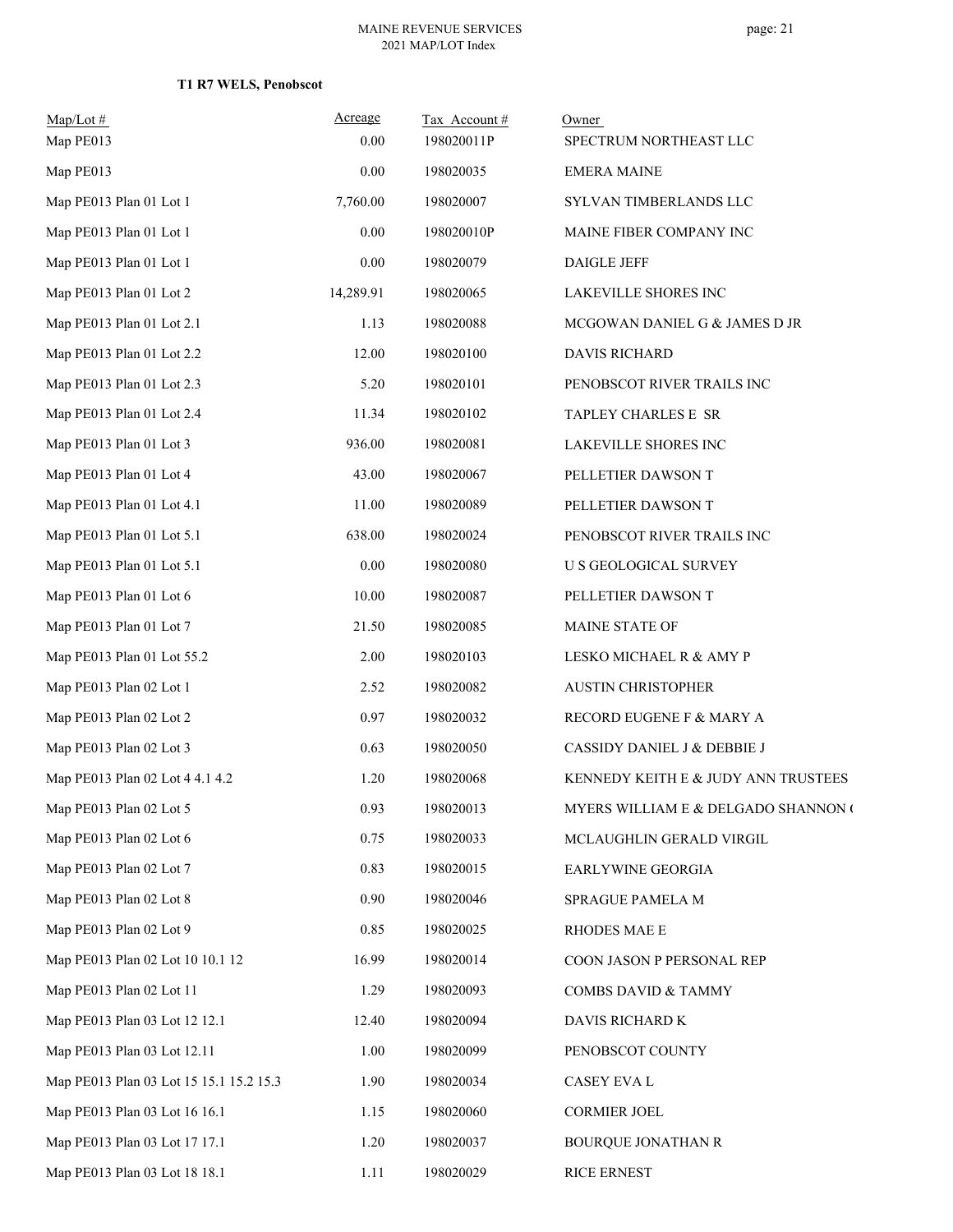| $Map/Lot \#$<br>Map PE013 Plan 03 Lot 19 19.1 19.2 19.3 | Acreage<br>3.23 | Tax Account#<br>198020005 | Owner<br>PELKEY MARK D & JILL M      |
|---------------------------------------------------------|-----------------|---------------------------|--------------------------------------|
| Map PE013 Plan 03 Lot 20 20.1                           | 1.32            | 198020052                 | PELKEY MARK D & JILL M               |
| Map PE013 Plan 03 Lot 21 21.1                           | 1.61            | 198020058                 | THOMPSON RONALD & SUSAN M QUICK      |
| Map PE013 Plan 04 Lot 5.12                              | 1.16            | 198020096                 | MAINE STATE OF                       |
| Map PE013 Plan 04 Lot 5.13                              | 0.12            | 198020004                 | BRANNIGAN BERNARD T                  |
| Map PE013 Plan 04 Lot 22 22.1                           | 1.23            | 198020045                 | PATTY SANDRA L                       |
| Map PE013 Plan 04 Lot 23 23.1                           | 1.52            | 198020053                 | VANDINE DAVID A & MARJORIE E         |
| Map PE013 Plan 04 Lot 24                                | 0.55            | 198020057                 | GLIDDEN JON T & TIMOTHY J            |
| Map PE013 Plan 04 Lot 25                                | 1.03            | 198020003                 | <b>BEACH CARLTON D</b>               |
| Map PE013 Plan 04 Lot 26 26.1                           | 1.15            | 198020041                 | LYONS JERRY L & JUDY L               |
| Map PE013 Plan 04 Lot 27 28                             | 1.28            | 198020055                 | GRINDSTONE REALTY INC                |
| Map PE013 Plan 04 Lot 28 28.1 29                        | 18.13           | 198020090                 | GEIGER WILLIAM R & BARBARA M         |
| Map PE013 Plan 04 Lot 30                                | 0.51            | 198020028                 | GRIFFITHS NINA M $\&$ MONICA L       |
| Map PE013 Plan 05 Lot 1 3 4 5 6 31.1 32<br>35 37 43 44  | 51.94           | 198020077                 | JOHNSON TAMMY PER REP & CASEY L JOHN |
| Map PE013 Plan 05 Lot 2 29                              | 2.90            | 198020062                 | TUBBS PETER B                        |
| Map PE013 Plan 05 Lot 5.2                               | 0.23            | 198020042                 | NEW ENGLAND TELEPHONE                |
| Map PE013 Plan 05 Lot 30                                | 0.63            | 198020044                 | MCGEE CAROLYN M & KENNETH A TRUSTE   |
| Map PE013 Plan 05 Lot 31                                | 0.69            | 198020008                 | ARNOLD CHRISTOPHER C                 |
| Map PE013 Plan 05 Lot 33                                | 1.35            | 198020027                 | LANE STEVEN A & AMY B                |
| Map PE013 Plan 05 Lot 34                                | 1.61            | 198020043                 | PATCHELL CHESTER G JR & BONNIE R     |
| Map PE013 Plan 05 Lot 36 36.1 36.2                      | 2.10            | 198020048                 | PETRIN GERALD J & KIMBERLY M         |
| Map PE013 Plan 05 Lot 38                                | 1.00            | 198020019                 | <b>BADGER BRIAN &amp; MARLENE</b>    |
| Map PE013 Plan 05 Lot 39 39.1                           | 1.60            | 198020018                 | BELLFLEUR ROBIN PER REP              |
| Map PE013 Plan 05 Lot 39.2                              | 10.90           | 198020095                 | BELLFLEUR ROBIN PER REP              |
| Map PE013 Plan 05 Lot 40 40.1                           | 12.44           | 198020070                 | LYONS JUANITA                        |
| Map PE013 Plan 05 Lot 41                                | 0.59            | 198020012                 | COTTON RONALD W                      |
| Map PE013 Plan 06 Lot 44                                | 0.90            | 198020051                 | TAPLEY CHARLES E SR                  |
| Map PE013 Plan 06 Lot 45                                | 1.23            | 198020063                 | ST PETER THOMAS J                    |
| Map PE013 Plan 06 Lot 46 47 59                          | 6.00            | 198020021                 | ST PETER THOMAS J                    |
| Map PE013 Plan 06 Lot 48                                | 0.88            | 198020022                 | DAVIS MILTON M & THEA A              |
| Map PE013 Plan 06 Lot 49                                | 0.80            | 198020023                 | CROCKER LINDA A                      |
| Map PE013 Plan 06 Lot 50                                | 0.86            | 198020006                 | MADDEN JEFFREY S                     |
| Map PE013 Plan 06 Lot 51 51.1                           | 1.32            | 198020040                 | BORLAND DOUGLAS K & ELIZABETH C      |
| Map PE013 Plan 06 Lot 52                                | 0.59            | 198020010                 | YEO L MATTHEW & PATRICIA             |
| Map PE013 Plan 06 Lot 53                                | 0.98            | 198020016                 | YEO MATTHEW & PATRICIA               |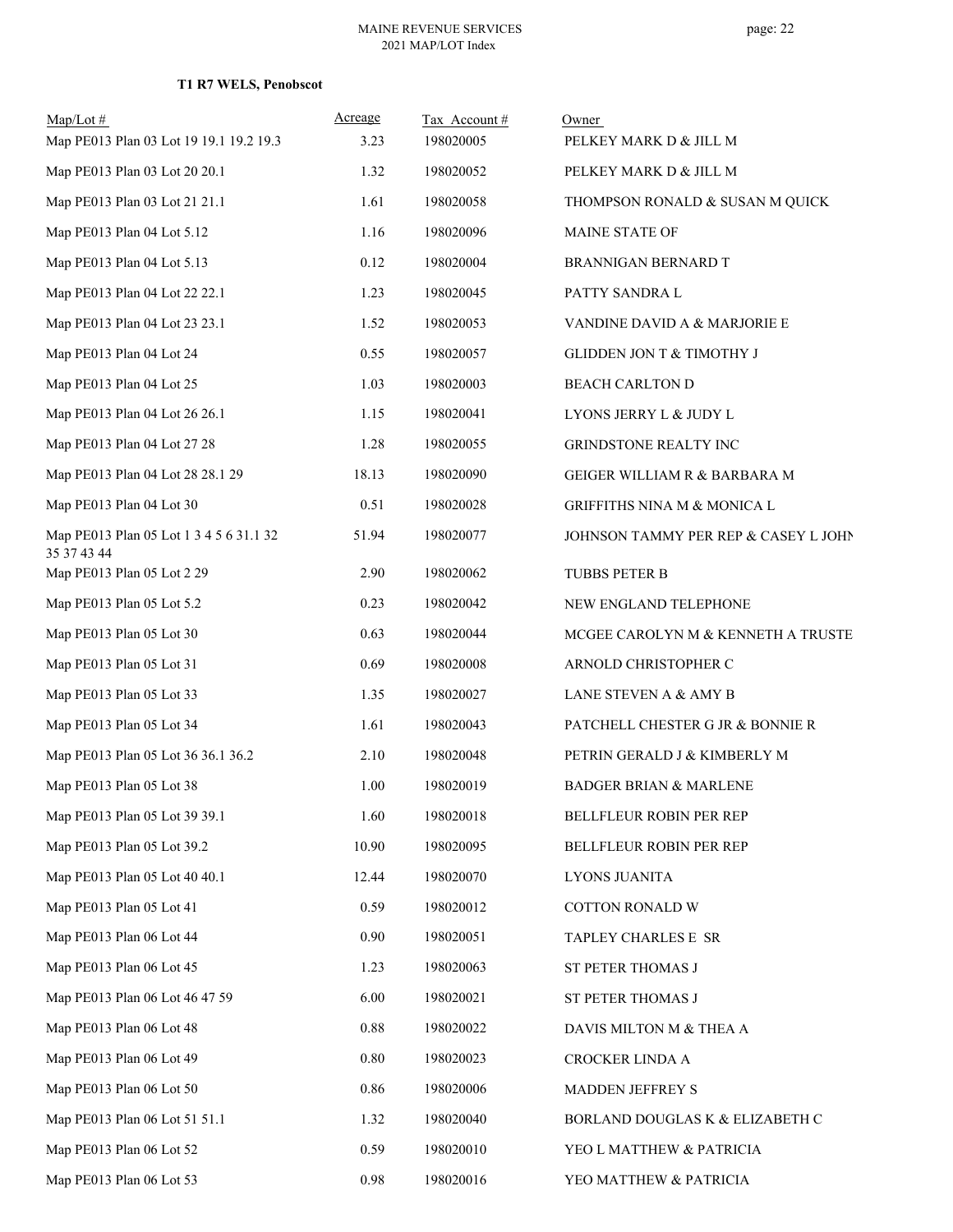#### MAINE REVENUE SERVICES 2021 MAP/LOT Index

| $Map/Lot \#$                    | Acreage | Tax Account # | Owner                        |
|---------------------------------|---------|---------------|------------------------------|
| Map PE013 Plan 06 Lot 54        | 1.67    | 198020001     | LINSCOTT THOMAS L & BONNIE S |
| Map PE013 Plan 06 Lot 55 55.1   | 2.00    | 198020031     | LESKO MICHAEL R & AMY P      |
| Map PE013 Plan 06 Lot 56 56.1   | 2.43    | 198020020     | MICHAUD DAVID R ET AL        |
| Map PE013 Plan 06 Lot 57 58     | 4.74    | 198020049     | BRUMMEL ROBERT J & DENISE D  |
| Map PE013 Plan 06 Lot 58.1 58.2 | 6.06    | 198020097     | <b>MANSIR DONALD L</b>       |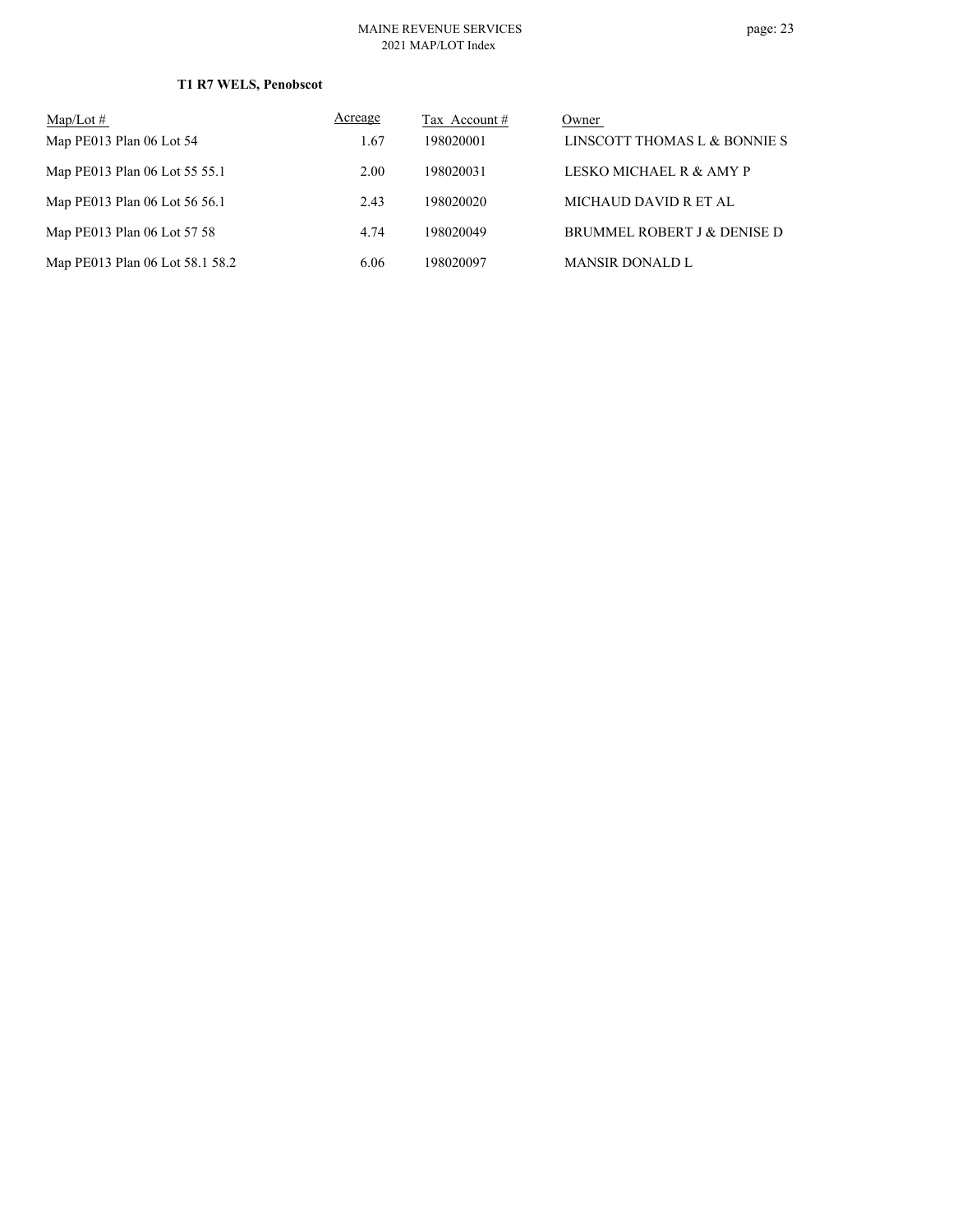| $Map/Lot \#$                                                | Acreage   | Tax Account# | Owner                              |
|-------------------------------------------------------------|-----------|--------------|------------------------------------|
| Map PE014                                                   | 0.00      | 198110002P   | <b>CAMMETT BRENT A</b>             |
| Map PE014                                                   | 0.00      | 198110038    | <b>EMERA MAINE</b>                 |
| Map PE014 Plan 01 Lot 1 2 3 4 5 6 8 11<br>12 13 14 15 17 18 | 19,106.50 | 198110010    | SYLVAN TIMBERLANDS LLC             |
| Map PE014 Plan 01 Lot 2                                     | 0.00      | 198110040    | STANLEY JARED & APRYL              |
| Map PE014 Plan 01 Lot 3.1 4.2 8.1                           | 3,555.00  | 198110043    | PENOBSCOT RIVER TRAILS INC         |
| Map PE014 Plan 01 Lot 4.11 4.3 4.4 5.1<br>16 17.1           | 176.00    | 198110044    | PENOBSCOT RIVER TRAILS INC         |
| Map PE014 Plan 01 Lot 6.1                                   | 3.19      | 198110039    | MCNERNEY KENNETH M JR & KELLI A    |
| Map PE014 Plan 01 Lot 7                                     | 17.30     | 198110001    | <b>BRACKETT MARTIN R</b>           |
| Map PE014 Plan 01 Lot 7.1                                   | 2.70      | 198110042    | <b>GAYTON VICKI</b>                |
| Map PE014 Plan 01 Lot 9 10 26                               | 662.00    | 198110004    | PENOBSCOT RIVER TRAILS INC         |
| Map PE014 Plan 01 Lot 19                                    | 1.03      | 198110014    | LAKEMAN CLARK W                    |
| Map PE014 Plan 01 Lot 20                                    | 0.20      | 198110021    | <b>MORROW BRIAN &amp; RONDA</b>    |
| Map PE014 Plan 01 Lot 20.1 21                               | 0.33      | 198110022    | <b>SWEET RANDOLPH L</b>            |
| Map PE014 Plan 01 Lot 22                                    | 0.30      | 198110003    | BRACKETT MARTIN R, KRIS & MARTIN J |
| Map PE014 Plan 01 Lot 23                                    | 0.33      | 198110002    | BRACKETT MARTIN & CHERYL           |
| Map PE014 Plan 01 Lot 24                                    | 2.00      | 198110005    | <b>DUBE JANE</b>                   |
| Map PE014 Plan 01 Lot 25                                    | 0.00      | 198110003P   | MCNERNEY KENNETH M JR & KELLI      |
| Map PE014 Plan 01 Lot 25                                    | 2.20      | 198110007    | COOK ANTHONY J                     |
| Map PE014 Plan 01 Lot 25.1                                  | 0.95      | 198110041    | MCNERNEY KENNETH M JR & KELLI      |
| Map PE014 Plan 01 Lot 25.2                                  | 0.85      | 198110020    | ROULEAU GARY & PATRICIA            |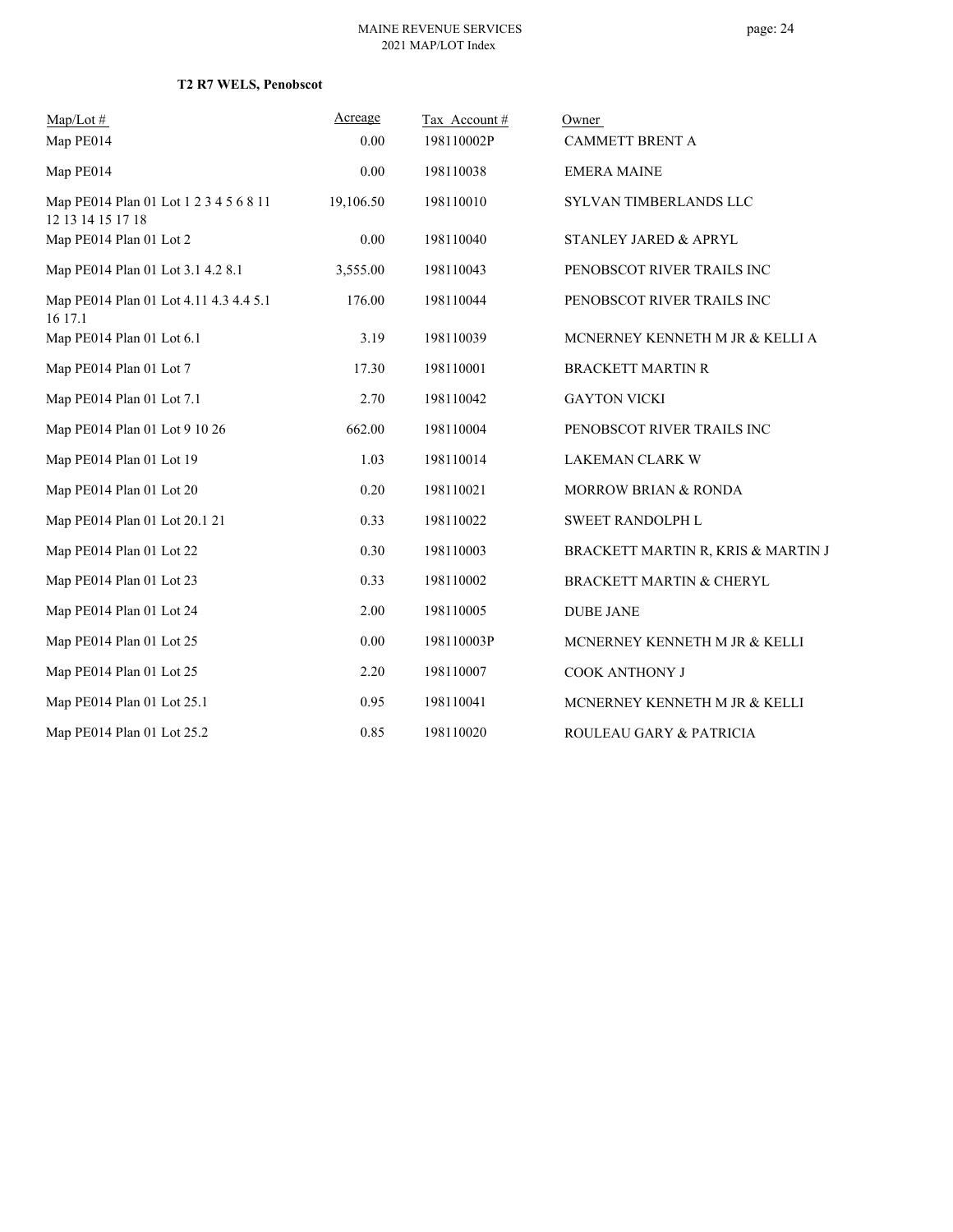| $Map/Lot \#$              | Acreage  | Tax Account# | Owner                                |
|---------------------------|----------|--------------|--------------------------------------|
| Map PE015 Plan 01 Lot 1   | 9,897.00 | 198210009    | UNITED STATES OF AMERICA             |
| Map PE015 Plan 01 Lot 1   | 0.00     | 198210021    | <b>MAINE STATE OF</b>                |
| Map PE015 Plan 01 Lot 1.1 | 0.00     | 198210003P   | UNITED STATES OF AMERICA             |
| Map PE015 Plan 01 Lot 1.1 | 13.82    | 198210022    | UNITED STATES OF AMERICA             |
| Map PE015 Plan 01 Lot 2   | 1,419.67 | 198210001    | <b>BASKAHEGAN CO</b>                 |
| Map PE015 Plan 01 Lot 2.1 | 2,099.00 | 198210014    | <b>MAINE STATE OF</b>                |
| Map PE015 Plan 01 Lot 2.2 | 200.00   | 198210026    | ELLIOTSVILLE FOUNDATION INC          |
| Map PE015 Plan 01 Lot 3.1 | 5,701.00 | 198210005    | <b>EAST BRANCH LAND CO</b>           |
| Map PE015 Plan 01 Lot 3.1 | 0.00     | 198210025    | <b>EAST BRANCH LAND CO</b>           |
| Map PE015 Plan 01 Lot 3.2 | 0.69     | 198210004    | <b>CUMMINGS FANCIS ET AL</b>         |
| Map PE015 Plan 01 Lot 3.3 | 3,071.00 | 198210023    | UNITED STATES OF AMERICA             |
| Map PE015 Plan 01 Lot 3.4 | 1,841.00 | 198210024    | UNITED STATES OF AMERICA             |
| Map PE015 Plan 01 Lot 4   | 703.00   | 198210017    | SYLVAN TIMBERLANDS LLC               |
| Map PE015 Plan 01 Lot 5   | 302.00   | 198210016    | SYLVAN TIMBERLANDS LLC               |
| Map PE015 Plan 01 Lot 6   | 750.00   | 198210015    | PRENTISS & CARLISLE MANAGEMENT CO IN |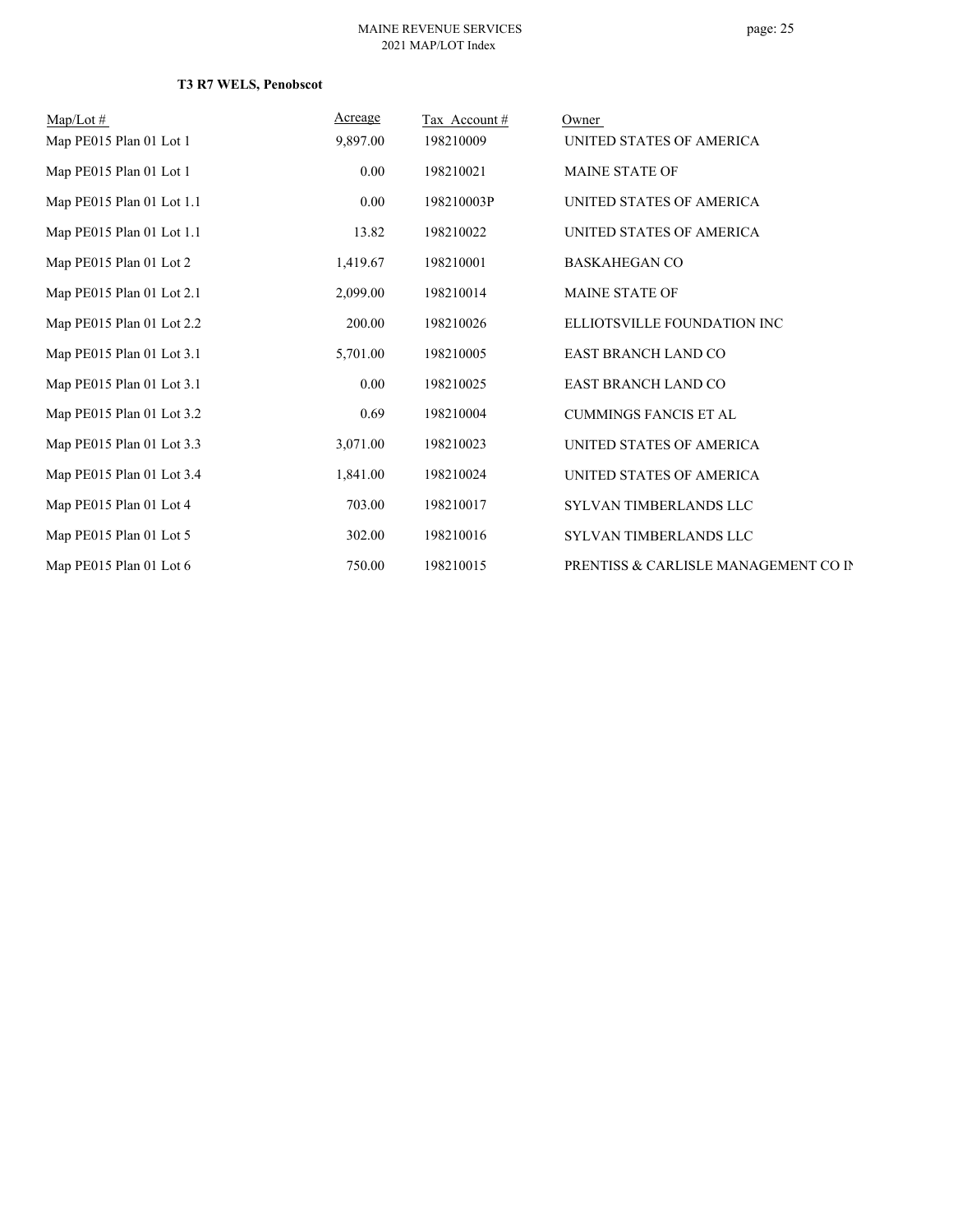| $Map/Lot \#$              | Acreage  | Tax Account# | Owner                          |
|---------------------------|----------|--------------|--------------------------------|
| Map PE016 Plan 01 Lot 1   | 0.00     | 198240001    | <b>HALL CARTER</b>             |
| Map PE016 Plan 01 Lot 1   | 0.00     | 198240007    | <b>KEOUGH GEORGE W</b>         |
| Map PE016 Plan 01 Lot 1   | 0.00     | 198240008    | <b>DONAHUE CHARLENE</b>        |
| Map PE016 Plan 01 Lot 1   | 0.00     | 198240009    | <b>FITZPATRICK JAMES</b>       |
| Map PE016 Plan 01 Lot 1   | 0.00     | 198240010    | <b>RIDEOUT WALTER</b>          |
| Map PE016 Plan 01 Lot 1   | 0.00     | 198240012    | <b>RUSH STEPHEN J</b>          |
| Map PE016 Plan 01 Lot 1   | 6,048.79 | 198240015    | WEBBER TIMBERLANDS ET AL       |
| Map PE016 Plan 01 Lot 1   | 0.00     | 198240028    | WICKHAM JAY P                  |
| Map PE016 Plan 01 Lot 2   | 6,595.00 | 198240006    | UNITED STATES OF AMERICA       |
| Map PE016 Plan 01 Lot 3   | 0.00     | 198240002    | <b>BRANNIGAN BERNARD</b>       |
| Map PE016 Plan 01 Lot 3   | 0.00     | 198240003    | CHURCHILL NATHANIEL A          |
| Map PE016 Plan 01 Lot 3   | 0.00     | 198240004    | <b>HALE GALEN F</b>            |
| Map PE016 Plan 01 Lot 3   | 0.00     | 198240013    | <b>ROBINSON DAMEY</b>          |
| Map PE016 Plan 01 Lot 3   | 9,590.49 | 198240016    | MCCRILLIS TIMBERLAND LLC ET AL |
| Map PE016 Plan 01 Lot 3   | 0.00     | 198240034    | <b>ABRAMS KEITH</b>            |
| Map PE016 Plan 01 Lot 3   | 0.00     | 198240035    | <b>DREW TIMOTHY</b>            |
| Map PE016 Plan 01 Lot 3.1 | 2,667.00 | 198240036    | UNITED STATES OF AMERICA       |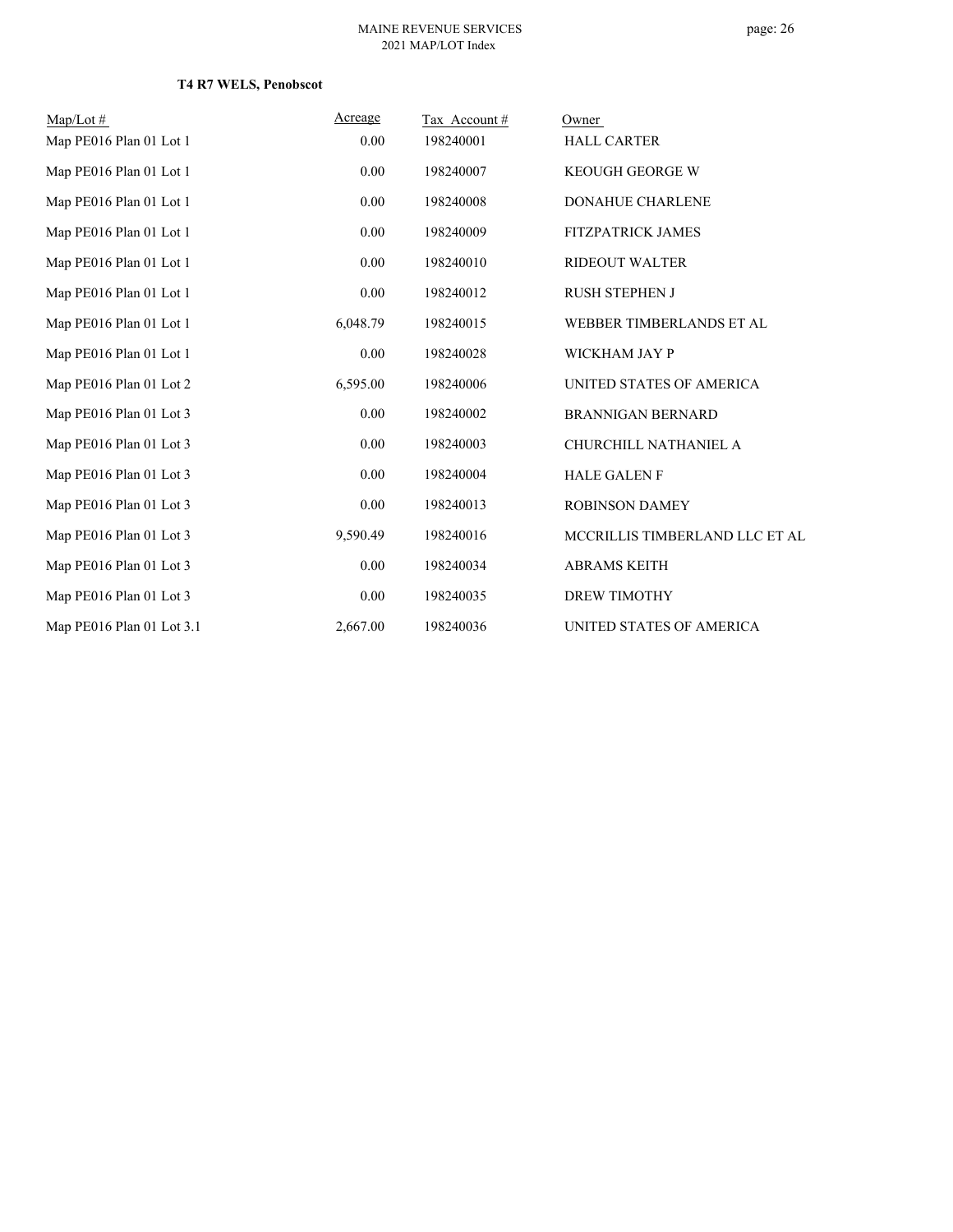| Map/Lot#<br>Map PE017             | Acreage<br>0.00 | Tax Account#<br>198270016 | Owner<br>EASTERN MAINE ELECTRIC CO-OP INC |
|-----------------------------------|-----------------|---------------------------|-------------------------------------------|
| Map PE017                         | 0.00            | 198270019P                | LINDA L BEAN CAMPS MAINE LLC              |
| Map PE017                         | 0.00            | 198270023P                | RICHARDSON STEVEN L                       |
| Map PE017 Plan 01 Lot 1           | 10.00           | 198270012                 | REDFIELD DARLENE G & PAULINE MACAUL       |
| Map PE017 Plan 01 Lot 2           | 80.00           | 198270011                 | REDFIELD DARLENE G & PAULINE MACAUL       |
| Map PE017 Plan 01 Lot 3           | 160.00          | 198270071                 | HUBER TIMBER LLC                          |
| Map PE017 Plan 01 Lot 4 12        | 5,195.50        | 198270089                 | <b>LANGE TIMBER LLC</b>                   |
| Map PE017 Plan 01 Lot 4.1         | 12.70           | 198270070                 | LINDA L BEAN CAMPS MAINE LLC              |
| Map PE017 Plan 01 Lot 4.2         | 33.50           | 198272016                 | PENOBSCOT RIVER TRAILS INC                |
| Map PE017 Plan 01 Lot 5.1 10 11   | 5,538.00        | 198270030                 | FALLEN TIMBER LLC                         |
| Map PE017 Plan 01 Lot 5.1         | 0.00            | 198270079                 | <b>JOSLYN CHERYLE</b>                     |
| Map PE017 Plan 01 Lot 5.2         | 230.00          | 198272003                 | PENOBSCOT RIVER TRAILS INC                |
| Map PE017 Plan 01 Lot 6           | 6,598.00        | 198270091                 | <b>LANGE TIMBER LLC</b>                   |
| Map PE017 Plan 01 Lot 6           | 0.00            | 198272013                 | <b>HALL CARTER</b>                        |
| Map PE017 Plan 01 Lot 6.1 6.13 12 | 5,208.54        | 198272006                 | UNITED STATES OF AMERICA                  |
| Map PE017 Plan 01 Lot 6.12        | 31.69           | 198272007                 | SHIRLEY ROBERT L & ALTHEA H TRUSTEES      |
| Map PE017 Plan 01 Lot 6.121       | 12.05           | 198272009                 | ELLIOTT STEPHEN W & LINDA J               |
| Map PE017 Plan 01 Lot 8           | 250.00          | 198270109                 | WEBBER TIMBERLANDS ET AL                  |
| Map PE017 Plan 01 Lot 9           | 500.00          | 198270108                 | <b>GRISWOLD HEIRS</b>                     |
| Map PE017 Plan 01 Lot 12          | 0.00            | 198270076                 | SAVAGE SCOTT J & MICHAEL E                |
| Map PE017 Plan 01 Lot 12.1        | 1.90            | 198270001                 | WELLER SUSAN M & ZACK P DAVID             |
| Map PE017 Plan 01 Lot 12.2        | 2.10            | 198272008                 | <b>LANE CHARLES S</b>                     |
| Map PE017 Plan 01 Lot 12.2        | 1.70            | 198272015                 | RITCHIE KIRK A & CARRIE G                 |
| Map PE017 Plan 01 Lot 12.3        | 3.00            | 198272014                 | SAVAGE SCOTT J & MICHAEL E                |
| Map PE017 Plan 01 Lot 12.31       | 3.80            | 198272017                 | SAVAGE MICHAEL E                          |
| Map PE017 Plan 02 Lot 1.1         | 74.37           | 198270040                 | LENT JOHN T & ELIZABETH B                 |
| Map PE017 Plan 02 Lot 1.2         | 0.83            | 198270038                 | LENT EDWARD W III & EDWARD W IV           |
| Map PE017 Plan 02 Lot 1.3 1.7     | 3.50            | 198270039                 | LENT STEPHANIE J                          |
| Map PE017 Plan 02 Lot 1.4 1.6     | 3.47            | 198270041                 | LENT ROBERT BRADFORD                      |
| Map PE017 Plan 02 Lot 1.5         | 0.80            | 198270073                 | SHIRLEY ALTHEA H & ROBERT I TRUSTEES      |
| Map PE017 Plan 02 Lot 2.1         | 2.40            | 198270072                 | SHIRLEY ATHEA & ROBERT I TRUSTEES         |
| Map PE017 Plan 02 Lot 2.2         | 1.16            | 198270037                 | KOLMAN STEPHANIE H TRUSTEE                |
| Map PE017 Plan 02 Lot 3.1 3.4     | 2.99            | 198270067                 | ROGERS FRANK O                            |
| Map PE017 Plan 02 Lot 3.2         | 0.56            | 198270036                 | KOLMAN STEPHANIE H TRUSTEE                |
| Map PE017 Plan 02 Lot 3.3         | 0.40            | 198270007                 | ROGERS FRANK O                            |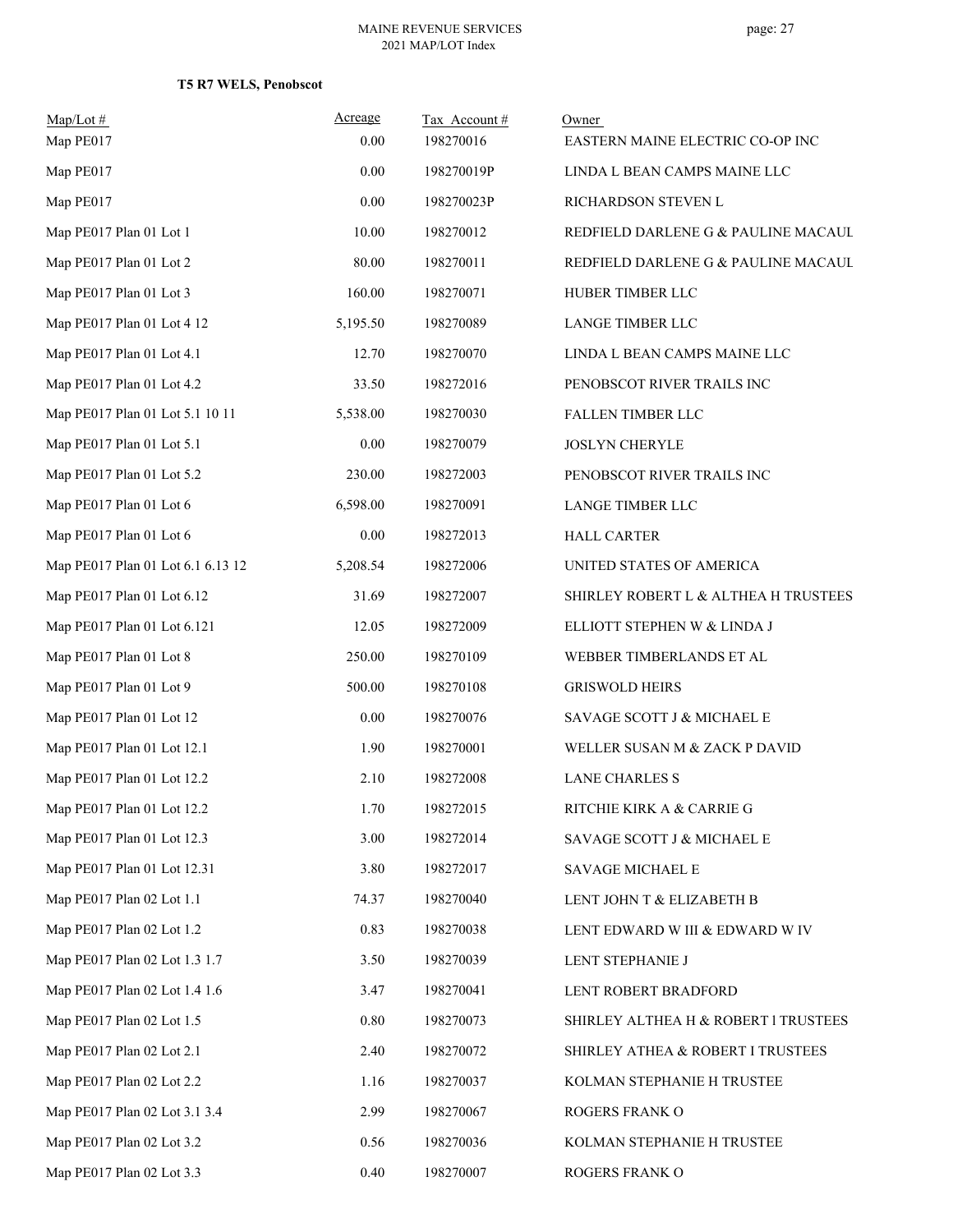| $Map/Lot \#$<br>Map PE017 Plan 02 Lot 4 | Acreage<br>0.97 | Tax Account#<br>198270069 | Owner<br>RUSH ELIZABETH E               |
|-----------------------------------------|-----------------|---------------------------|-----------------------------------------|
| Map PE017 Plan 02 Lot 4                 | 0.97            | 198270069                 | ELLIOTT RODERICK JR                     |
| Map PE017 Plan 02 Lot 4                 | 0.97            | 198270069                 | ELLIOTT STEPHEN W                       |
| Map PE017 Plan 02 Lot 5 6.1 8           | 0.49            | 198270026                 | RISCH JACOB HERSEY & MATTHEW H          |
| Map PE017 Plan 02 Lot 6                 | 0.13            | 198270017                 | DEPUTY NANCY ELLIOTT                    |
| Map PE017 Plan 02 Lot 7 8.1             | 0.13            | 198272010                 | DEPUTY NANCY ELLIOTT                    |
| Map PE017 Plan 02 Lot 9                 | 0.54            | 198270043                 | MONAHAN LAUREN S, ROBERT D ET AL        |
| Map PE017 Plan 02 Lot 10                | 0.50            | 198270042                 | MONAHAN ROBERT D                        |
| Map PE017 Plan 02 Lot 11.1              | 0.95            | 198270099                 | WILLIAMS FAMILY TRUST                   |
| Map PE017 Plan 02 Lot 11.2              | 0.79            | 198270110                 | WILLIAMS FAMILY TRUST                   |
| Map PE017 Plan 02 Lot 11.3              | 0.71            | 198270111                 | BUNDOCK HOLLY WILLIAMS                  |
| Map PE017 Plan 02 Lot 11.4              | 0.76            | 198270112                 | SHAVER CHARLES M & HOLLY BUNDOCK        |
| Map PE017 Plan 02 Lot 12 13             | 4.00            | 198270058                 | PEAVEY PATRICIA A & PAUL R & CLARK W    |
| Map PE017 Plan 03 Lot 1                 | 1.31            | 198270106                 | CRAIG SHAWN W & TAMMY L                 |
| Map PE017 Plan 03 Lot 2                 | 1.66            | 198270024                 | WEST DAVID                              |
| Map PE017 Plan 03 Lot 3                 | 0.71            | 198270107                 | FRANCIS ANDREW P & GAYLE H              |
| Map PE017 Plan 03 Lot 3.1 4             | 1.91            | 198270027                 | HILL CRAIG, LESLIE, CARY & CRAIG & TERF |
| Map PE017 Plan 03 Lot 5                 | 1.25            | 198270078                 | LENT III EDWARD W & DEBROAH ANNE BAY    |
| Map PE017 Plan 03 Lot 6                 | 0.89            | 198270101                 | SCHMIDT RICHARD H III & ERYN LEA & JAM  |
| Map PE017 Plan 03 Lot 7                 | 1.02            | 198270062                 | <b>BABB KEITH A &amp; LISA A</b>        |
| Map PE017 Plan 03 Lot 8                 | 0.76            | 198270114                 | FITZPATRICK JOEL A & JONA S             |
| Map PE017 Plan 03 Lot 9 10              | 1.44            | 198270050                 | ROBERTSON ADAM & ASHLEY M               |
| Map PE017 Plan 03 Lot 11                | 0.79            | 198270066                 | LANDRY BARBARA A                        |
| Map PE017 Plan 03 Lot 12                | 0.52            | 198270013                 | ALBERT RUBEN L & GAIL J                 |
| Map PE017 Plan 03 Lot 13                | 0.62            | 198270004                 | <b>GRAY LEON R &amp; CLARA M</b>        |
| Map PE017 Plan 03 Lot 14                | 0.89            | 198270008                 | <b>BROPHY RHONDA R</b>                  |
| Map PE017 Plan 03 Lot 15                | 0.89            | 198270064                 | DUMONT DANNY & LISA JABBOUR             |
| Map PE017 Plan 03 Lot 16                | 0.75            | 198270063                 | RICHARDSON STEVEN L                     |
| Map PE017 Plan 03 Lot 17 19.21          | 11.46           | 198270044                 | LOVERING SHERMAN A & MARJORIE E TRU:    |
| Map PE017 Plan 03 Lot 18                | 0.76            | 198270052                 | MITCHELL KEITH W & NICOLE A             |
| Map PE017 Plan 03 Lot 19                | 1.59            | 198270085                 | PHELAN NANCY ET AL                      |
| Map PE017 Plan 03 Lot 19.1 19.2         | 3.51            | 198270115                 | MCNALLY BRUCE F SR & SANDRA J           |
| Map PE017 Plan 03 Lot 19.2              | 7.00            | 198272011                 | BOYLE JAMES A & DEBORAH J               |
| Map PE017 Plan 04 Lot 20                | 0.77            | 198270019                 | CORMIER RICHARD J                       |
| Map PE017 Plan 04 Lot 21                | $0.81\,$        | 198270035                 | <b>GRAEF RONALD &amp; MAYRENE</b>       |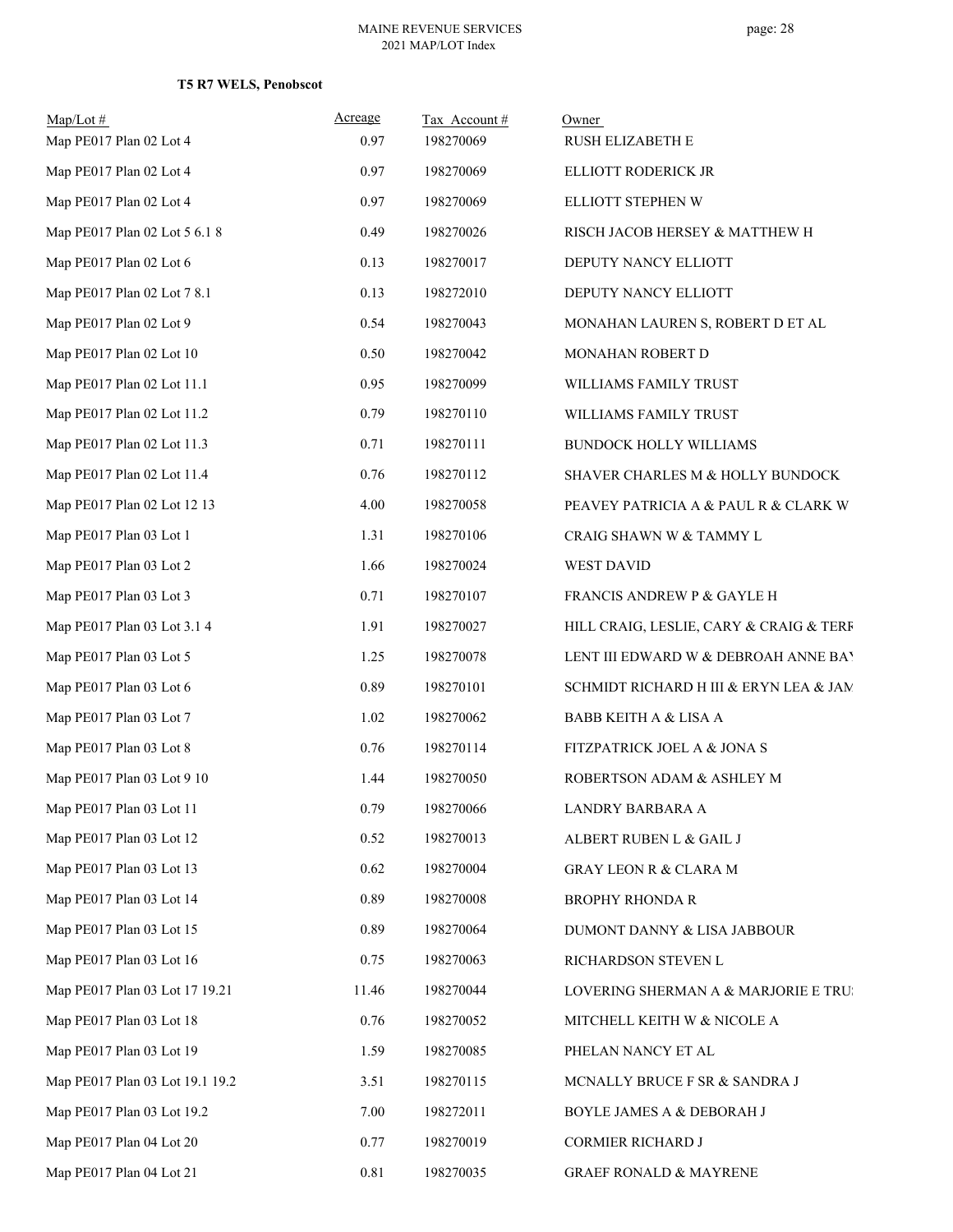| $Map/Lot \#$<br>Map PE017 Plan 04 Lot 22 | Acreage<br>1.09 | Tax Account#<br>198270018 | Owner<br>FITZPATRICK DAVID & BARBARA L  |
|------------------------------------------|-----------------|---------------------------|-----------------------------------------|
| Map PE017 Plan 04 Lot 23                 | 1.82            | 198270014                 | SHINK JAMES E & COLLEEN                 |
| Map PE017 Plan 04 Lot 24                 | 0.75            | 198270087                 | WINCH MICHAEL D                         |
| Map PE017 Plan 04 Lot 24.1               | 1.61            | 198270116                 | PALLESCHI RICHARD A & SHARON M          |
| Map PE017 Plan 04 Lot 24.2 24.3          | 3.32            | 198270117                 | TRUE ROBERT A                           |
| Map PE017 Plan 04 Lot 24.4               | 2.26            | 198270118                 | TOBIN JOHN C & IRENE C                  |
| Map PE017 Plan 04 Lot 25                 | 0.78            | 198270100                 | DROTTAR FREDERICK ET AL                 |
| Map PE017 Plan 04 Lot 25.1 25.2          | 2.05            | 198270119                 | KRAM KENNETH R & CHERYL L               |
| Map PE017 Plan 04 Lot 25.3               | 2.14            | 198272004                 | SHIRLEY JOHN B & DEBRA L                |
| Map PE017 Plan 04 Lot 26                 | 1.60            | 198270088                 | <b>CUNNINGHAM JAMES &amp; MARY</b>      |
| Map PE017 Plan 04 Lot 27                 | 0.85            | 198270121                 | HUNTER JOHN & PETER & THOMAS            |
| Map PE017 Plan 04 Lot 28                 | 1.10            | 198270032                 | FLANNERY JOHN C SR & KARLA HALL         |
| Map PE017 Plan 04 Lot 29                 | 2.45            | 198270077                 | NICKERSON GLENN & ANNIE                 |
| Map PE017 Plan 04 Lot 30                 | 1.98            | 198270015                 | <b>BISHOP PATRICIA</b>                  |
| Map PE017 Plan 04 Lot 31 32              | 1.88            | 198270034                 | CASEY LARRY M & JOAN B                  |
| Map PE017 Plan 04 Lot 33                 | 0.82            | 198270045                 | RODGERSON REGINALD E & CHRISTINE S      |
| Map PE017 Plan 04 Lot 34                 | 0.71            | 198270051                 | VIGNEAULT RENE R & JOANN                |
| Map PE017 Plan 04 Lot 35                 | 0.70            | 198270023                 | MORSE CRAIG S & JEANNE T                |
| Map PE017 Plan 04 Lot 36                 | 0.53            | 198270020                 | MORSE JEANNE T                          |
| Map PE017 Plan 04 Lot 37                 | 0.88            | 198270061                 | SWEET ANNE E & JEFFREY C KELLEHER & E   |
| Map PE017 Plan 04 Lot 38                 | 0.79            | 198270082                 | SWEET ROBERT K JR & ROBERT K III & JON/ |
| Map PE017 Plan 05 Lot 39                 | 0.73            | 198270083                 | PAUL JANET GRETCHEN A BATES             |
| Map PE017 Plan 05 Lot 40                 | 0.48            | 198270021                 | INNIS HILARY M & MICHAEL B              |
| Map PE017 Plan 05 Lot 41                 | 1.11            | 198270080                 | <b>SUSEE DEBORAH ANN</b>                |
| Map PE017 Plan 05 Lot 42                 | 1.19            | 198270006                 | SHERBURNE REGINALD D & EILEEN           |
| Map PE017 Plan 05 Lot 43                 | 1.04            | 198270048                 | SUVALSKAS KAREN & TERRY GEORGE HAN      |
| Map PE017 Plan 05 Lot 44 45              | 1.61            | 198270122                 | TENSFELDT THOMAS & MARY                 |
| Map PE017 Plan 05 Lot 46                 | 0.73            | 198270047                 | TOWER ERVIN B & DAWN M                  |
| Map PE017 Plan 05 Lot 47                 | 1.43            | 198270123                 | DAWSON DANA W                           |
| Map PE017 Plan 05 Lot 48                 | 0.84            | 198270055                 | MACQUINN RONALD P JR & LACEY A P        |
| Map PE017 Plan 05 Lot 49                 | 0.68            | 198270084                 | FRENETTE EVERETT L & ALLEN E            |
| Map PE017 Plan 05 Lot 50                 | 0.85            | 198270056                 | JOHNS EDWARD A TRUSTEE                  |
| Map PE017 Plan 05 Lot 51                 | 0.80            | 198270003                 | RUSSELL GARY J & ROBYN E                |
| Map PE017 Plan 05 Lot 52                 | 1.50            | 198270060                 | <b>GUYETTE DAVID L &amp; EDNAK</b>      |
| Map PE017 Plan 05 Lot 53                 | 0.75            | 198270059                 | POND SARAH B & JOHN L                   |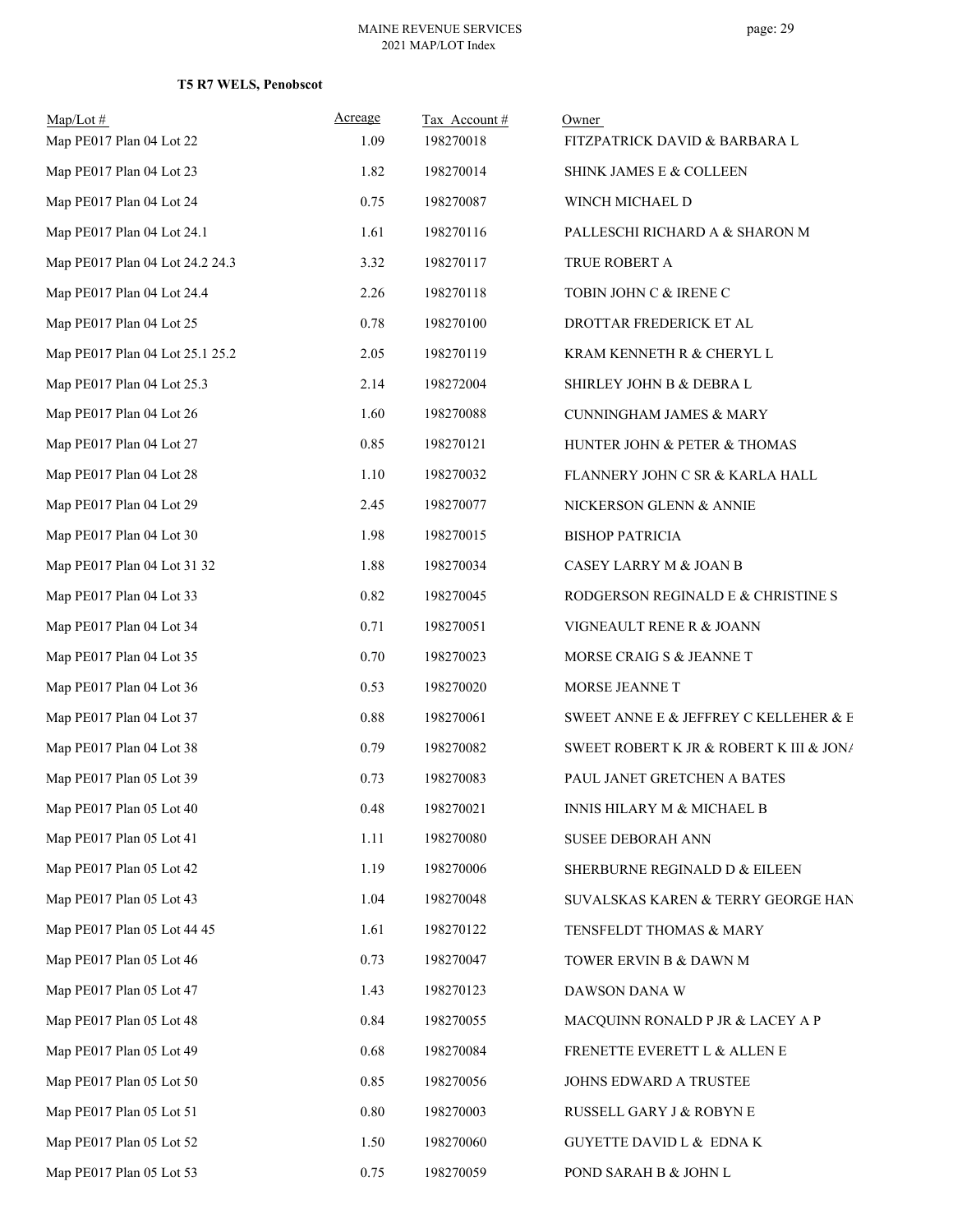#### MAINE REVENUE SERVICES 2021 MAP/LOT Index

| $Map/Lot \#$                | Acreage | Tax Account # | Owner                                        |
|-----------------------------|---------|---------------|----------------------------------------------|
| Map PE017 Plan 05 Lot 54    | 0.66    | 198270075     | SHIRES BENJAMIN O & CATHERINE L              |
| Map PE017 Plan 05 Lot 55 56 | 1.21    | 198270033     | DOWNS ROGER C SR & ROCHELLE P                |
| Map PE017 Plan 05 Lot 57    | 0.67    | 198270005     | <b>WOOD JEFFERY</b>                          |
| Map PE017 Plan 05 Lot 57.1  | 1.82    | 198272005     | <b>GROVER CHESTER B III &amp; MICHELLE M</b> |
| Map PE017 Plan 05 Lot 58    | 1.19    | 198270046     | MCLELLAN GLENN, ROBERTA L,                   |
| Map PE017 Plan 05 Lot 59    | 0.91    | 198270054     | PALMER REBECCA                               |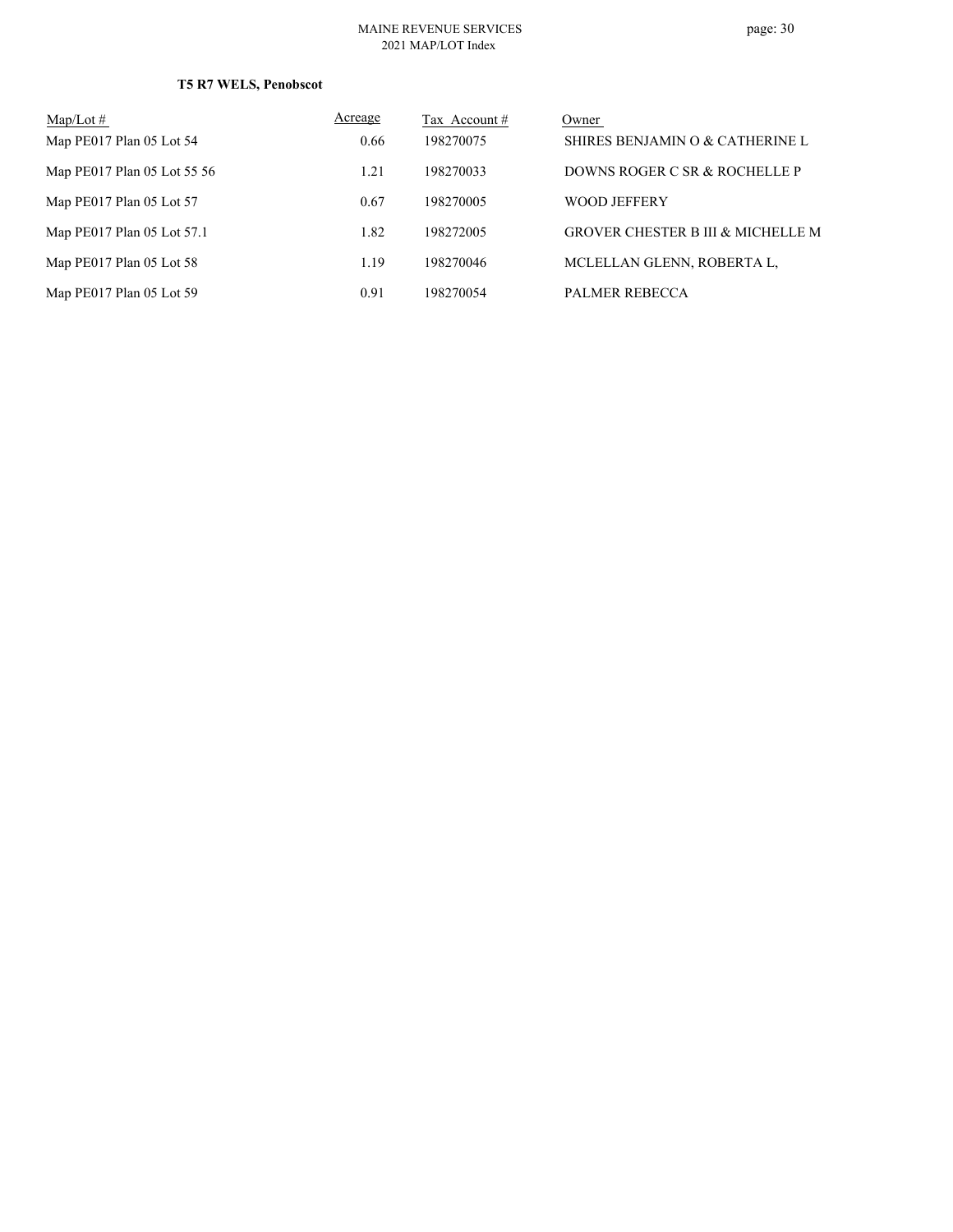| $Map/Lot \#$                                  | Acreage   | Tax Account# | Owner                               |
|-----------------------------------------------|-----------|--------------|-------------------------------------|
| Map PE018 Plan 01 Lot 1.1 2.1 2.12 3 4.1<br>7 | 21,013.35 | 198300004    | <b>FALLEN TIMBER LLC</b>            |
| Map PE018 Plan 01 Lot 1.1                     | 0.00      | 198300017    | NETSCH FAY A                        |
| Map PE018 Plan 01 Lot 1.11                    | 1.00      | 198300021    | ZEPF ROBERT G JR                    |
| Map PE018 Plan 01 Lot 1.2                     | 18.80     | 198300014    | ELDREDGE ROSELLE M 1994 TRUST ET AL |
| Map PE018 Plan 01 Lot 1.3 6                   | 0.00      | 198300001P   | SMITH GARY F & DEBRA L              |
| Map PE018 Plan 01 Lot 1.3 6                   | 310.50    | 198300020    | <b>SMITH GARY F &amp; DEBRA L</b>   |
| Map PE018 Plan 01 Lot 1.4 2.2                 | 429.00    | 198302003    | PENOBSCOT RIVER TRAILS INC          |
| Map PE018 Plan 01 Lot 2.1                     | 0.00      | 198300002    | <b>STEVENSON TYLER</b>              |
| Map PE018 Plan 01 Lot 2.1                     | 0.00      | 198300010    | COX DAVID & ASHLEY                  |
| Map PE018 Plan 01 Lot 2.1                     | 0.00      | 198300015    | <b>FREEMAN ADAM</b>                 |
| Map PE018 Plan 01 Lot 2.11                    | 215.00    | 198300025    | NATURE CONSERVANCY                  |
| Map PE018 Plan 01 Lot 2.13                    | 1.80      | 198300031    | PENOBSCOT COUNTY                    |
| Map PE018 Plan 01 Lot 2.3 2.4                 | 208.00    | 198300022    | MAINE STATE OF                      |
| Map PE018 Plan 01 Lot 2.4                     | 0.00      | 198300029    | <b>THOMPSON DON</b>                 |
| Map PE018 Plan 01 Lot 4.2                     | 55.00     | 198302002    | PENOBSCOT RIVER TRAILS INC          |
| Map PE018 Plan 01 Lot 5                       | 72.00     | 198300001    | REDFIELD DARLENE G & PAULINE MACAUL |
| Map PE018 Plan 01 Lot 8                       | 160.00    | 198300016    | MACQUINN RONALD P JR                |
| Map PE018 Plan 01 Lot 9                       | 82.00     | 198300024    | REDFIELD DARLENE G & PAULINE MACAUL |
| Map PE018 Plan 01 Lot 9.1 9.2                 | 4.00      | 198300011    | JENNINGS DALE & M TTE               |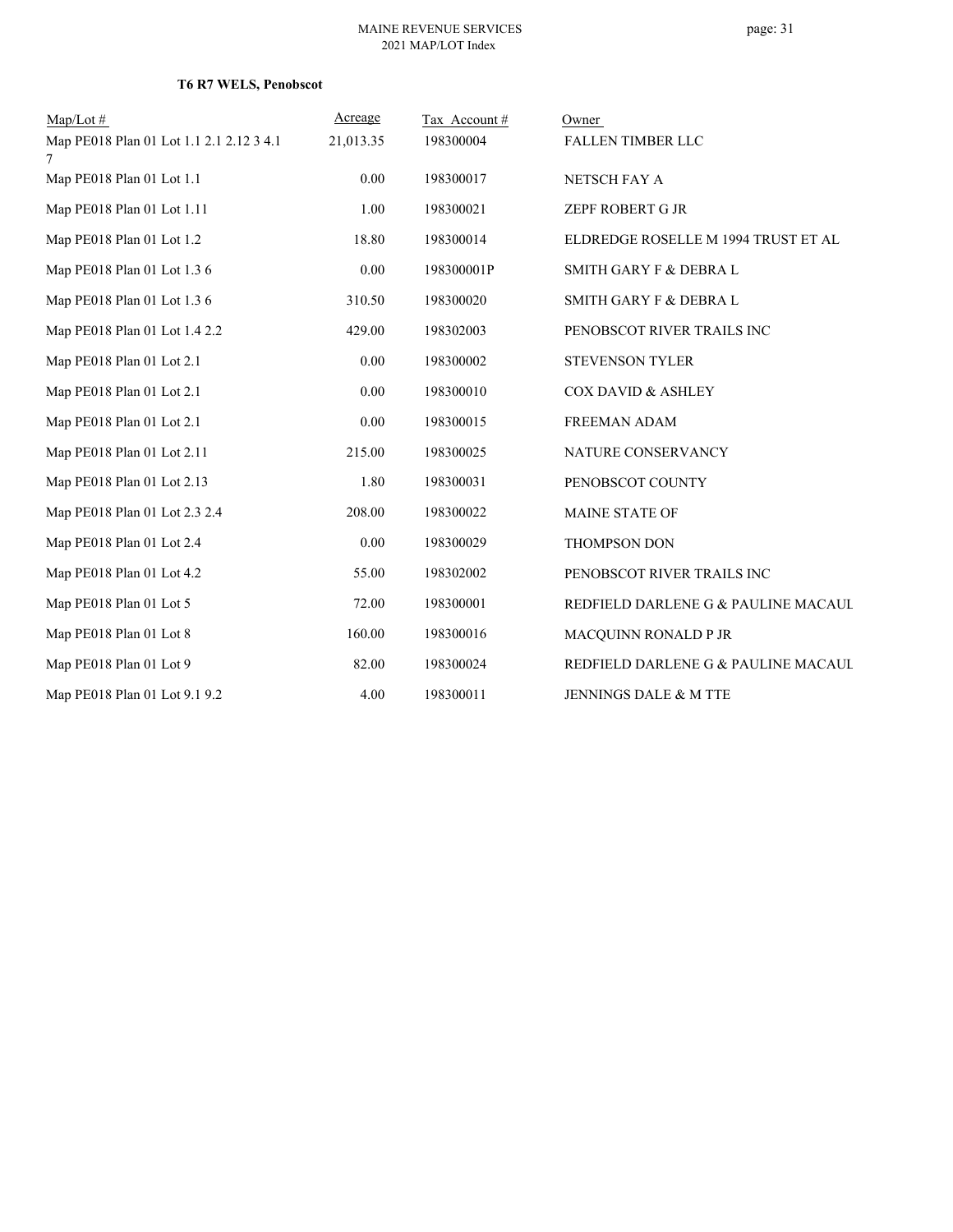# page: 32

| $Map/Lot \#$                           | Acreage   | Tax Account # | Owner                       |
|----------------------------------------|-----------|---------------|-----------------------------|
| Map PE019 Plan 01 Lot 1 3 4 5 6 7 9 10 | 20,147.50 | 198330029     | <b>FALLEN TIMBER LLC</b>    |
| Map PE019 Plan 01 Lot 1                | 0.00      | 198330032     | CURTIS DANIEL A & CAROL     |
| Map PE019 Plan 01 Lot 1                | 0.00      | 198330034     | WOOSTER CRAIG & SCOTT ADAMS |
| Map PE019 Plan 01 Lot 28               | 2,892.00  | 198330017     | AROOSTOOK TIMBERLANDS LLC   |
| Map PE019 Plan 01 Lot 5                | 0.00      | 198330033     | SHOREY DAVID D PERSONAL REP |
| Map PE019 Plan 01 Lot 5                | 0.00      | 198330047     | <b>SHERMAN PHILIP</b>       |
| Map PE019 Plan 01 Lot 6                | 0.00      | 198330001     | <b>HUCKINS LARRY</b>        |
| Map PE019 Plan 01 Lot 7                | 0.00      | 198330019     | <b>SULLIVAN WALTER</b>      |
| Map PE019 Plan 01 Lot 7                | 0.00      | 198330031     | RYAN CAROLYN & DENNIS       |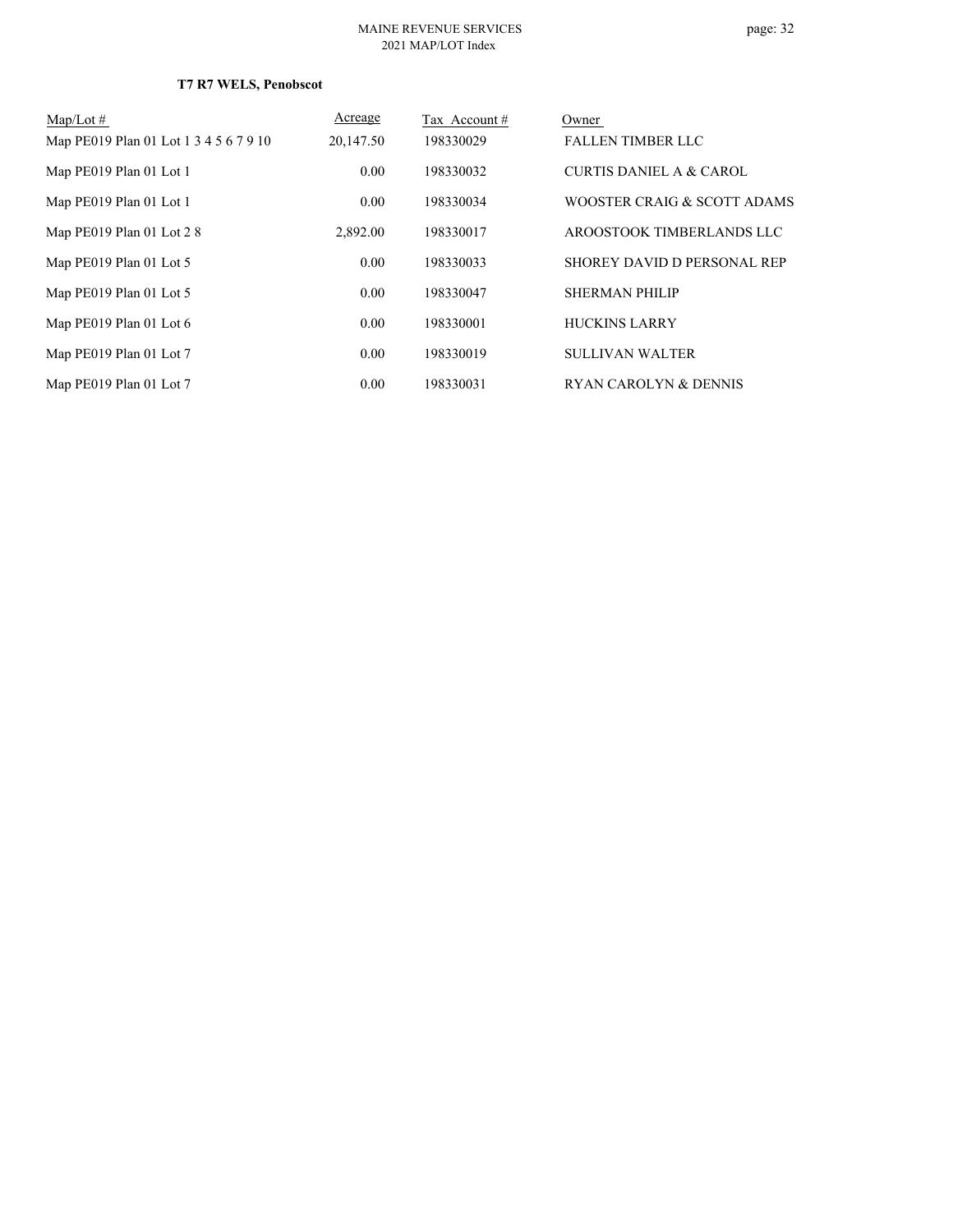| $Map/Lot \#$              | <u>Acreage</u> | Tax Account # | Owner                                         |
|---------------------------|----------------|---------------|-----------------------------------------------|
| Map PE020 Plan 01 Lot 1 2 | 11,021.96      | 198360021     | PINGREE ASSOCIATES INC                        |
| Map PE020 Plan 01 Lot 2   | 0.00           | 198360015     | PINGREE ASSOCIATES INC                        |
| Map PE020 Plan 01 Lot 2   | 0.00           | 198360029     | <b>HASSAN GREGORY M</b>                       |
| Map PE020 Plan 01 Lot 2   | 0.00           | 198360031     | HERSEY WILLIAM K & GRACE KEENE                |
| Map PE020 Plan 01 Lot 2   | 0.00           | 198360032     | PERRY STANLEY R & JANET E                     |
| Map PE020 Plan 01 Lot 2   | 0.00           | 198360033     | <b>CHALOU ALLAN &amp; JOHN MICHAEL THEARL</b> |
| Map PE020 Plan 01 Lot 2   | 0.00           | 198360035     | <b>JAMES GERRY &amp; MICHAEL</b>              |
| Map PE020 Plan 01 Lot 2   | 0.00           | 198360036     | <b>MACDONALD LARRY</b>                        |
| Map PE020 Plan 01 Lot 3 4 | 12,314.50      | 198360006     | <b>FALLEN TIMBER LLC</b>                      |
| Map PE020 Plan 01 Lot 3   | 0.00           | 198360016     | <b>SKINNER RICHARD S</b>                      |
| Map PE020 Plan 01 Lot 3   | 0.00           | 198360025     | <b>FALLEN TIMBER LLC</b>                      |
| Map PE020 Plan 01 Lot 4   | 0.00           | 198360001     | WHITE STEVEN & JULIE                          |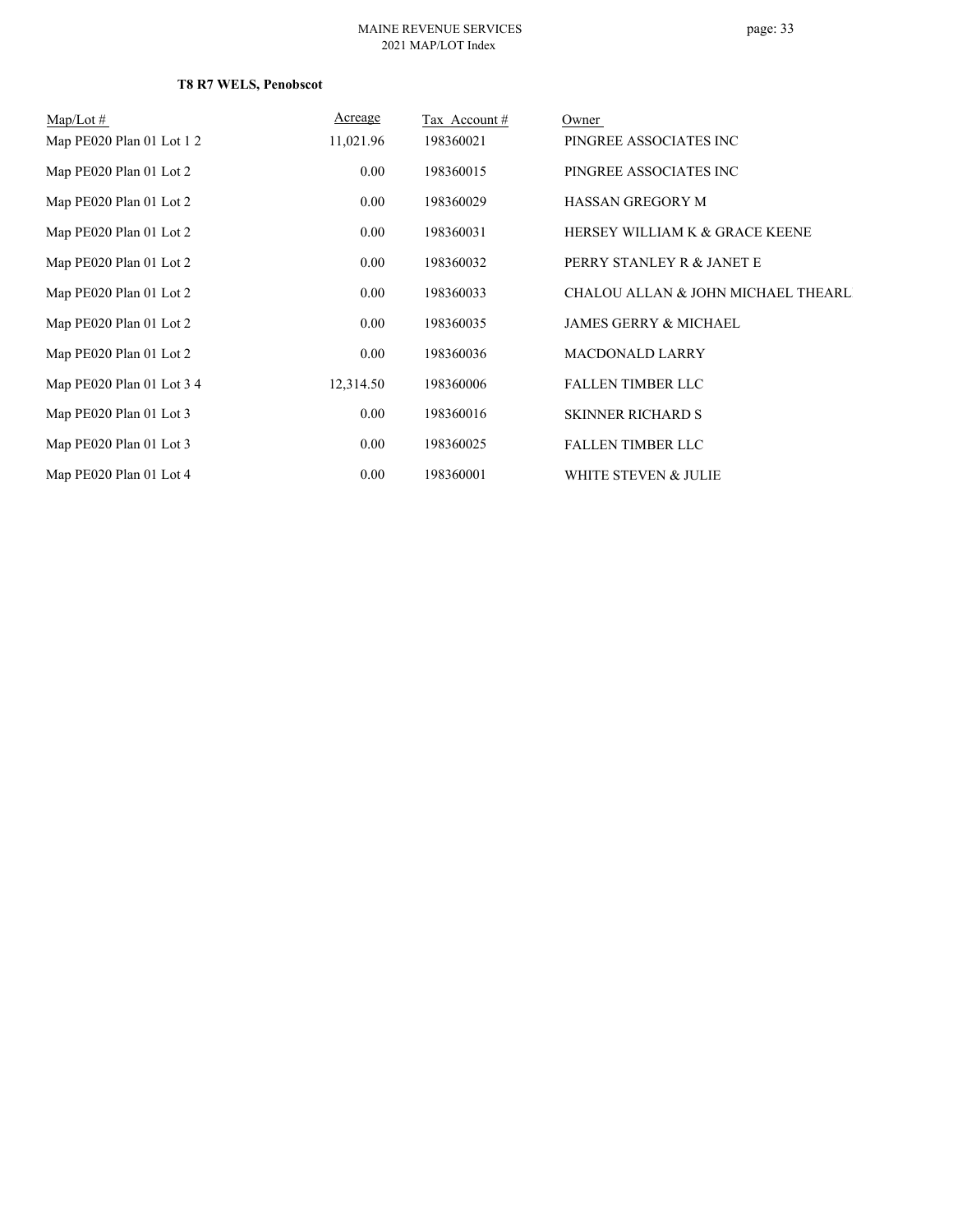| Map/Lot#<br>Map PE021          | Acreage<br>0.00 | Tax Account#<br>198160001 | Owner<br><b>EMERA MAINE</b>          |
|--------------------------------|-----------------|---------------------------|--------------------------------------|
| Map PE021                      | 0.00            | 198160009P                | TWIN PINE CAMPS LLC                  |
| Map PE021                      | $0.00\,$        | 198160010P                | NEW ENGLAND WHITE WATER              |
| Map PE021 Plan 01 Lot 1        | $0.00\,$        | 198160011P                | PREMIUM CHOICE BROADBAND             |
| Map PE021 Plan 01 Lot 1        | 12,414.35       | 198160026                 | KATAHDIN FOREST MANAGEMENT LLC       |
| Map PE021 Plan 01 Lot 1        | $0.00\,$        | 198160031                 | HAMMOND RIDGE DEVELOPMENT CO LLC     |
| Map PE021 Plan 01 Lot 1        | 0.40            | 198160035                 | <b>BEMENT RAYMOND W</b>              |
| Map PE021 Plan 01 Lot 1        | $0.00\,$        | 198160070                 | TARDY JUDE I                         |
| Map PE021 Plan 01 Lot 1        | 0.00            | 198160093                 | HAMMOND RIDGE DEVELOPMENT CO LLC     |
| Map PE021 Plan 01 Lot 1        | 1.20            | 198160100                 | BULLEY DOUGLAS R & MICHELLE D PARK   |
| Map PE021 Plan 01 Lot 1        | $0.00\,$        | 198160102                 | PREMIUM CHOICE BROADBAND             |
| Map PE021 Plan 01 Lot 1        | $0.00\,$        | 198160103                 | GREAT LAKES HYDRO AMERICA LLC        |
| Map PE021 Plan 01 Lot 1        | 6.16            | 198160110                 | KATAHDIN FOREST MANAGEMENT LLC       |
| Map PE021 Plan 1 Lot 1.1       | 4,149.00        | 198160108                 | GREAT LAKES HYDRO AMERICA LLC        |
| Map PE021 Plan 01 Lot 1.2      | 1,256.61        | 198160112                 | HAMMOND RIDGE DEVELOPMENT CO LLC     |
| Map PE021 Plan 01 Lot 1.21     | 6.50            | 198160062                 | TWIN PINE CAMPS LLC                  |
| Map PE021 Plan 01 Lot 1.22     | 31.40           | 198160113                 | TWIN PINE CAMPS LLC                  |
| Map PE021 Plan 01 Lot 1.23     | 2.57            | 198160122                 | POLSTEIN MATTHEW & JOHANNA SZILLERY  |
| Map PE021 Plan 01 Lot 2.1      | 19.78           | 198160076                 | WOODWORTH RAYMOND K & MURIEL C       |
| Map PE021 Plan 01 Lot 2.11     | 2.00            | 198160117                 | HAMMOND RIDGE DEVELOPMENT CO LLC     |
| Map PE021 Plan 01 Lot 2.12     | 1.69            | 198160121                 | GEOGHEGAN TIMOTHY & TINA J           |
| Map PE021 Plan 01 Lot 2.2      | 1.13            | 198160077                 | WOODWORTH RAYMOND K & MURIEL C       |
| Map PE021 Plan 01 Lot 2.3      | 0.24            | 198160075                 | WOODWORTH RAYMOND K & MURIEL C       |
| Map PE021 Plan 01 Lot 2.31     | 0.23            | 198160107                 | ROGAN CHELSEA V                      |
| Map PE021 Plan 01 Lot 2.4      | 0.42            | 198160018                 | ROGAN CHELSEA V                      |
| Map PE021 Plan 01 Lot 2.5 2.51 | 0.53            | 198160047                 | WOODWORTH MARION E                   |
| Map PE021 Plan 01 Lot 2.6      | 0.41            | 198160038                 | WOODWORTH RAYMOND K & MURIEL C       |
| Map PE021 Plan 01 Lot 2.7      | 6.53            | 198160090                 | HANSEN KENNETH A & KAREN F           |
| Map PE021 Plan 01 Lot 2.71     | 4.10            | 198160101                 | ATWOOD BRIAN C                       |
| Map PE021 Plan 01 Lot 2.8      | 9.50            | 198160097                 | HART STEPHEN A                       |
| Map PE021 Plan 01 Lot 2.9      | 9.99            | 198160098                 | BEFERA RICHARD J & SANDRA L          |
| Map PE021 Plan 01 Lot 12       | 1.28            | 198160003                 | OBRIEN MICHAEL P & VICKY L           |
| Map PE021 Plan 01 Lot 15       | 1.23            | 198160009                 | STARKS MICHAEL R & CAROLYN J TRUSTEE |
| Map PE021 Plan 01 Lot 75       | 0.50            | 198160015                 | MCGUIRE DENNIS R                     |
| Map PE021 Plan 01 Lot 77       | 1.50            | 198160034                 | KELLY LINDA S TTE                    |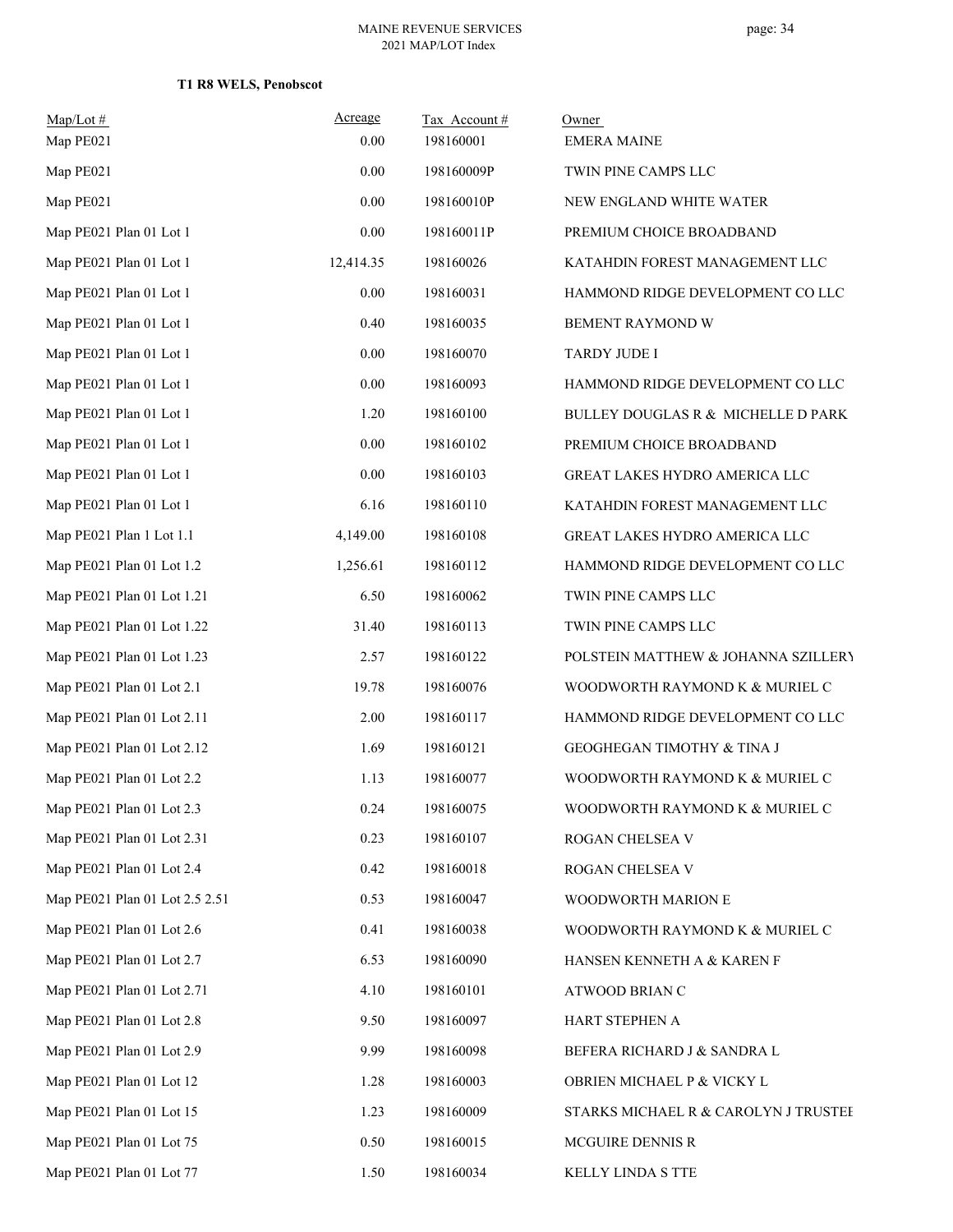| $Map/Lot \#$<br>Map PE021 Plan 01 Lot 90 | Acreage<br>1.72 | Tax Account#<br>198160118 | Owner<br>MILLINOCKET LAKE (WEST) LOT OWNERS A |
|------------------------------------------|-----------------|---------------------------|-----------------------------------------------|
| Map PE021 Plan 01 Lot 91                 | 0.62            | 198160119                 | TWIN PINE CAMPS LLC                           |
| Map PE021 Plan 01 Lot 92                 | 0.60            | 198160010                 | DAME STEPHEN A & DEBRA S                      |
| Map PE021 Plan 01 Lot 93                 | 2.10            | 198160114                 | BEEUWKES REINER & NANCY J                     |
| Map PE021 Plan 02 Lot 1                  | 0.69            | 198160064                 | RICHARDSON WARREN A ET AL TRUSTEES            |
| Map PE021 Plan 02 Lot 4                  | 1.56            | 198160073                 | WENTWORTH JOSPEH P, JANE K, PAUL W ET         |
| Map PE021 Plan 02 Lot 6                  | 0.68            | 198160058                 | <b>FISKE DIANE R</b>                          |
| Map PE021 Plan 02 Lot 7                  | 0.50            | 198160004                 | FISKE DIANE R                                 |
| Map PE021 Plan 02 Lot 8                  | 0.44            | 198160025                 | SOUCIER RALPH T & BONNIE J                    |
| Map PE021 Plan 02 Lot 9                  | 0.49            | 198160065                 | POLSTEIN MATTHEW A                            |
| Map PE021 Plan 02 Lot 10                 | 1.13            | 198160048                 | MJF PROPERTY MANAGEMENT LLC                   |
| Map PE021 Plan 02 Lot 11                 | 0.49            | 198160028                 | LARLEE EUGENE A & RITA M & LEANA H M.         |
| Map PE021 Plan 02 Lot 13                 | 1.01            | 198160002                 | BARTLETT DAVID L & PAULA J ET AL              |
| Map PE021 Plan 02 Lot 14                 | 1.07            | 198160007                 | <b>BRAGDON DONALD C</b>                       |
| Map PE021 Plan 02 Lot 16                 | 1.45            | 198160066                 | PANGBURN JASON & JAIME, JODI K DYER &         |
| Map PE021 Plan 02 Lot 17                 | 0.67            | 198160005                 | LEBLANC NEIL & HOLLY TODD                     |
| Map PE021 Plan 02 Lot 18                 | 0.93            | 198160014                 | CARR EDGAR E JR & DAWN M & NANCY D            |
| Map PE021 Plan 02 Lot 19                 | 1.39            | 198160063                 | RUSH WILLIAM E JR & PETER W & SHARON          |
| Map PE021 Plan 02 Lot 20                 | 0.20            | 198160115                 | SEWITSKY PAMELA J                             |
| Map PE021 Plan 02 Lot 21                 | 0.70            | 198160013                 | PEPIN KEVIN S                                 |
| Map PE021 Plan 02 Lot 25                 | 1.40            | 198160057                 | RANGER JOEL D ET AL                           |
| Map PE021 Plan 02 Lot 70                 | 1.46            | 198160054                 | ENMAN BETH MARSTON & CHRISTOPHER C            |
| Map PE021 Plan 02 Lot 71                 | 1.20            | 198160089                 | HOPKINS JOHN B III                            |
| Map PE021 Plan 02 Lot 72                 | 0.99            | 198160086                 | MICKELSON ROY W & JUDY L                      |
| Map PE021 Plan 02 Lot 73                 | 1.22            | 198160006                 | SCHALL JEFFREY D & FRAN G RANCOURT T          |
| Map PE021 Plan 02 Lot 74                 | 0.30            | 198160071                 | WALLOCK OLIVER F                              |
| Map PE021 Plan 02 Lot 76                 | 1.00            | 198160096                 | MACKENZIE LAWRENCE S & SCOTT                  |
| Map PE021 Plan 02 Lot 78                 | $0.80\,$        | 198160104                 | DUFOUR PAUL J & RACHEL A                      |
| Map PE021 Plan 02 Lot 79                 | 2.00            | 198160123                 | <b>GOODE TEENA L &amp; DAVID A</b>            |
| Map PE021 Plan 02 Lot 80                 | $0.80\,$        | 198160079                 | DIBONA MICHAEL & DAYLE G                      |
| Map PE021 Plan 02 Lot 81                 | 1.43            | 198160078                 | LAKEMAN GARY R II                             |
| Map PE021 Plan 02 Lot 82                 | $0.80\,$        | 198160053                 | KELLEY FAMILY TRUST                           |
| Map PE021 Plan 02 Lot 83                 | 0.70            | 198160037                 | KELLEY KEVIN P & LISA M                       |
| Map PE021 Plan 02 Lot 86                 | 3.60            | 198160044                 | MACDONALD HOPE W                              |
| Map PE021 Plan 02 Lot 87                 | 1.10            | 198160016                 | CORRIGAN PAUL G JR                            |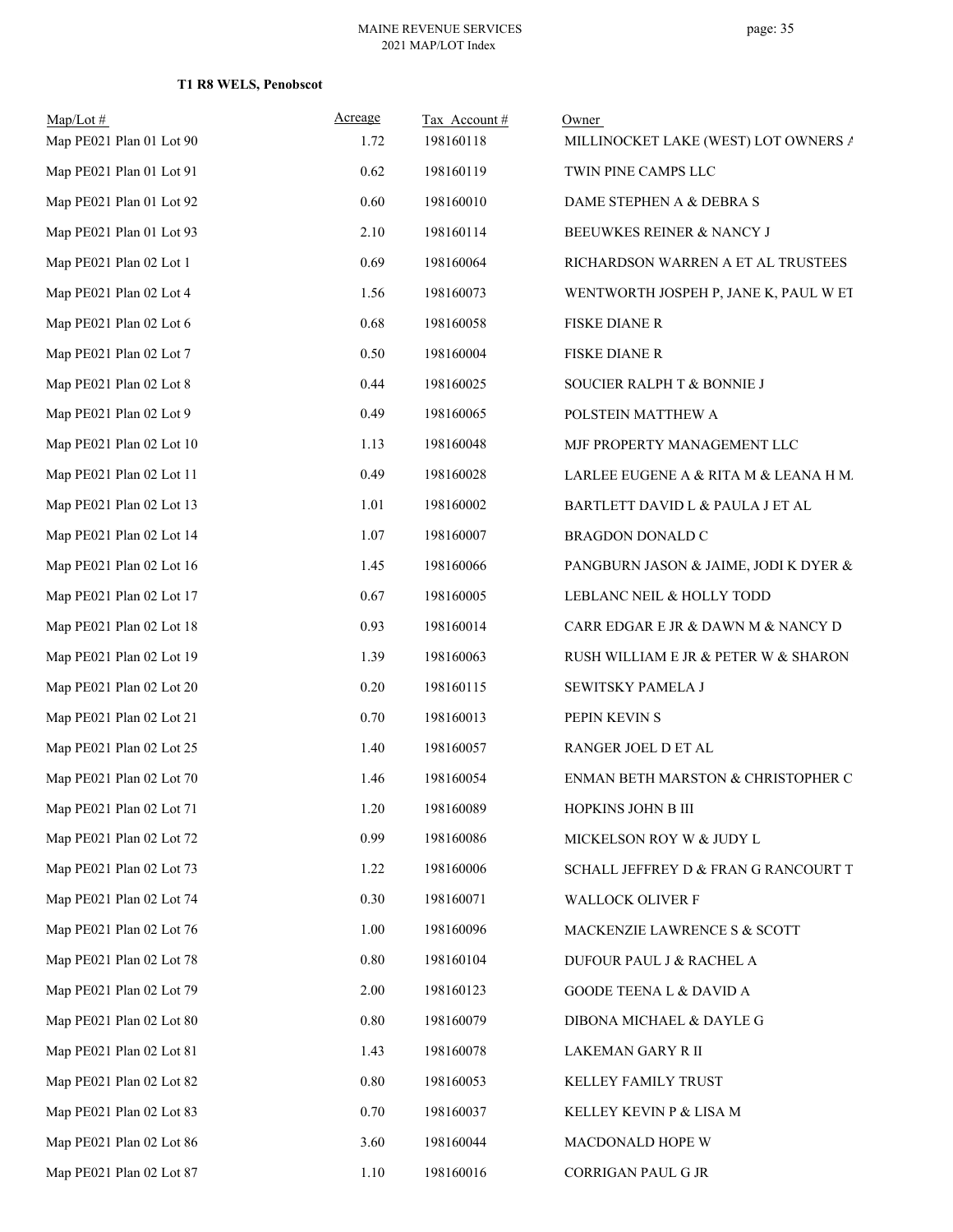## **T1 R8 WELS, Penobscot**

| $Map/Lot \#$<br>Map PE021 Plan 02 Lot 88 | Acreage<br>1.80 | Tax Account#<br>198160017 | Owner<br>CORRIGAN WILLIAM G & MARY ELLEN |
|------------------------------------------|-----------------|---------------------------|------------------------------------------|
| Map PE021 Plan 02 Lot 89                 | 1.10            | 198160109                 | PERKINS DAVID & SANDRA S                 |
| Map PE021 Plan 02 Lot 90                 | 1.20            | 198160022                 | HORNE CHRISTIAN P & PATRICIA A           |
| Map PE021 Plan 02 Lot 91 91.1            | 1.12            | 198160111                 | YORK BRIAN M                             |
| Map PE021 Plan 02 Lot 93                 | $0.80\,$        | 198160082                 | MACDONALD AARON & MARY-ELLEN             |
| Map PE021 Plan 02 Lot 94                 | 0.60            | 198160067                 | HUTCHINS MICHAEL F TRUSTEE               |
| Map PE021 Plan 02 Lot 95                 | 0.50            | 198160039                 | MANCINI-JOSSICK JOAN E & JASON R JOSSIC  |
| Map PE021 Plan 02 Lot 96                 | 0.40            | 198160042                 | WALTZ MICHAEL & SANDY                    |
| Map PE021 Plan 02 Lot 97                 | 1.10            | 198160069                 | TARDY JUDE I & ANGELA M                  |
| Map PE021 Plan 02 Lot 98                 | 0.60            | 198160051                 | THOMAS ROBERT J & KATHLEEN C             |
| Map PE021 Plan 02 Lot 99                 | 2.40            | 198160068                 | WILLEY PAUL & LORI ANN                   |
| Map PE021 Plan 02 Lot 101                | 0.70            | 198160080                 | COON RONALD L & DEBRA J                  |
| Map PE021 Plan 02 Lot 102                | 0.84            | 198160052                 | <b>CORMIER JAMES A</b>                   |
| Map PE021 Plan 02 Lot 103                | 0.70            | 198160024                 | PASANEN DANIEL R                         |
| Map PE021 Plan 02 Lot 104                | 0.60            | 198160011                 | PORTER PAUL N & JUDITH V                 |
| Map PE021 Plan 02 Lot 107                | 0.30            | 198160012                 | <b>HALEY DAVID M</b>                     |
| Map PE021 Plan 02 Lot 108                | 1.00            | 198160030                 | KELLEY EUGENE & SHARON                   |
| Map PE021 Plan 02 Lot 109                | 0.70            | 198160049                 | DIXON PIKE P & EMILY S                   |
| Map PE021 Plan 02 Lot 110                | 0.97            | 198160033                 | BOWLING ERNEST H & KAREN A               |
| Map PE021 Plan 02 Lot 195                | 0.00            | 198160045                 | POLSTEIN MATTHEW A                       |
| Map PE021 Plan 02 Lot 196                | 3.10            | 198160023                 | RIDGE INVESTMENT LLC                     |
| Map PE021 Plan 02 Lot 197                | 5.90            | 198160021                 | EVANS BARBARA J & NOEL K                 |
| Map PE021 Plan 02 Lot 198                | 1.10            | 198160029                 | CATELL JAMES P & PATRICIA K              |
| Map PE021 Plan 03 Lot 77                 | 0.70            | 198160046                 | MENDOZA JUAN E & KELLY A                 |
| Map PE021 Plan 03 Lot 79                 | 1.10            | 198160081                 | BEAULIEU BARBARA & JOSEPH GILLE          |
| Map PE021 Plan 03 Lot 84                 | 1.98            | 198160019                 | SHEDD WAYNE A & DENISE DRAZY-SHEDD       |
| Map PE021 Plan 03 Lot 85                 | 1.33            | 198160032                 | WHITMAN ANNE                             |
| Map PE021 Plan 03 Lot 89                 | 2.10            | 198160072                 | FOOTE CINDY L & JACK S                   |
| Map PE021 Plan 04 Lot 2                  | 1.15            | 198160059                 | RICHARDSON WARREN A ET AL TRUSTEES       |
| Map PE021 Plan 04 Lot 3                  | 1.88            | 198160008                 | RICCIO SCOTT A                           |
| Map PE021 Plan 04 Lot 3.1                | 1.40            | 198160120                 | FIRTH JOHN H                             |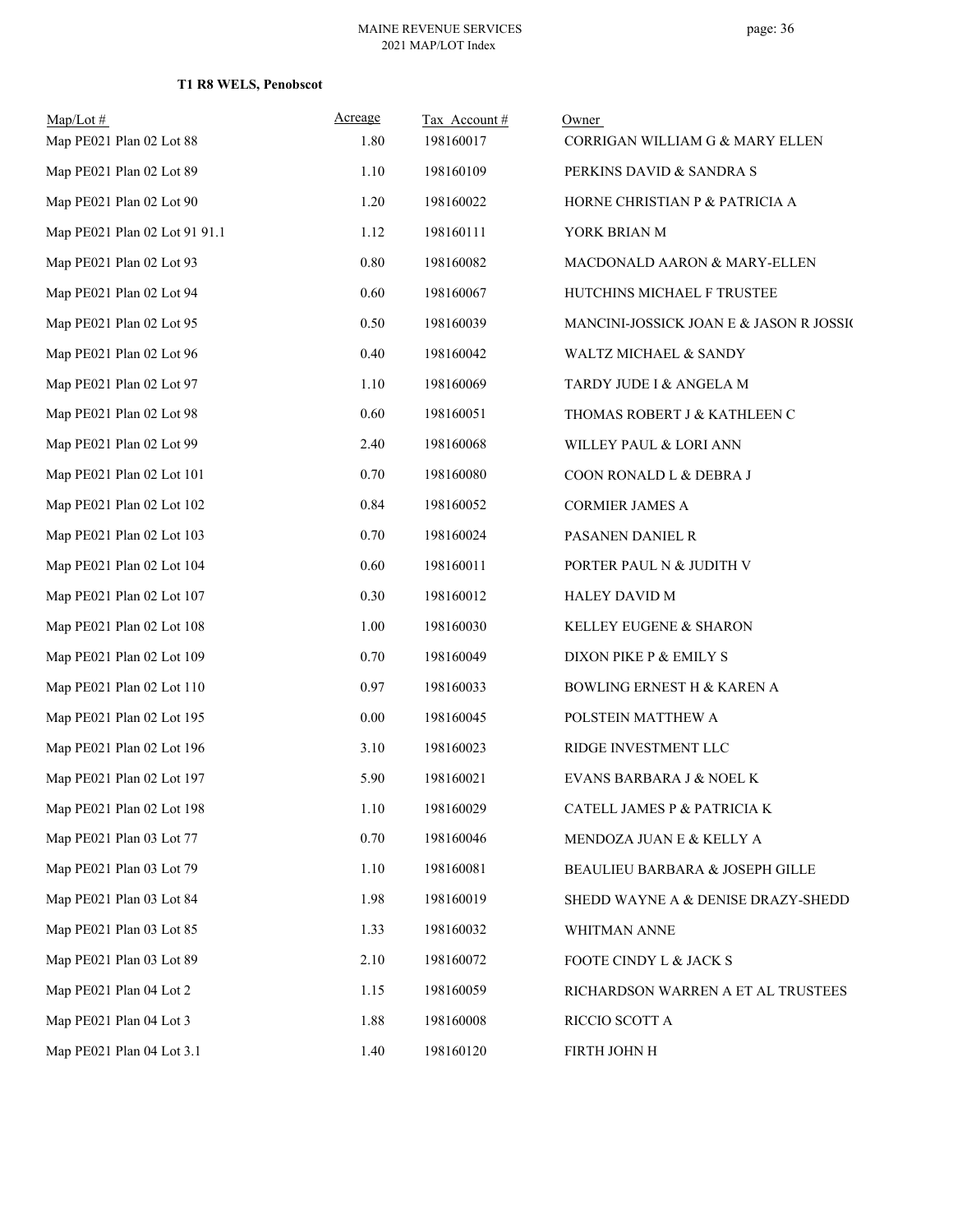## **T2 R8 WELS, Penobscot**

| $Map/Lot \#$                | Acreage   | Tax Account# | Owner                         |
|-----------------------------|-----------|--------------|-------------------------------|
| Map PE022 Plan 01 Lot 1     | 0.00      | 198180002    | UNITED STATES OF AMERICA      |
| Map PE022 Plan 01 Lot 1     | 6,228.00  | 198180012    | UNITED STATES OF AMERICA      |
| Map PE022 Plan 01 Lot 1.1 3 | 5,061.50  | 198180042    | <b>MAINE STATE OF</b>         |
| Map PE022 Plan 01 Lot 2 4   | 10,079.96 | 198180004    | CASSIDY TIMBERLANDS LLC ET AL |
| Map PE022 Plan 01 Lot 2     | 0.00      | 198180007    | <b>CYR MATTHEW</b>            |
| Map PE022 Plan 01 Lot 2     | 0.00      | 198180018    | <b>TIDD JOHN</b>              |
| Map PE022 Plan 01 Lot 2     | 0.00      | 198180019    | PELLETIER PAUL                |
| Map PE022 Plan 01 Lot 2     | $0.00\,$  | 198180030    | <b>LANE STEVE</b>             |
| Map PE022 Plan 01 Lot 2.1   | 48.00     | 198180041    | <b>BACWOODS LLC</b>           |
| Map PE022 Plan 01 Lot 2.2   | 46.00     | 198180040    | <b>BACWOODS LLC</b>           |
| Map PE022 Plan 01 Lot 2.3   | 2.10      | 198180036    | <b>WACEKEN NORMAR</b>         |
| Map PE022 Plan 01 Lot 2.4   | 1.20      | 198180021    | ROBINSON JAMES M              |
| Map PE022 Plan 01 Lot 2.5   | 16.80     | 198180035    | SANDERS STEPHEN A             |
| Map PE022 Plan 01 Lot 5     | 0.00      | 198180001    | <b>IRELAND III VINCENT O</b>  |
| Map PE022 Plan 01 Lot 5     | 0.00      | 198180008    | <b>GEORGE JAMES C</b>         |
| Map PE022 Plan 01 Lot 5     | 0.00      | 198180016    | <b>BEEUWKES REINIER</b>       |
| Map PE022 Plan 01 Lot 5     | 0.00      | 198180017    | <b>KAYSER ANNE N</b>          |
| Map PE022 Plan 01 Lot 5     | $0.00\,$  | 198180020    | PELLETIER MATTHEW             |
| Map PE022 Plan 01 Lot 5     | 1,290.74  | 198180037    | CASSIDY TIMBERLANDS LLC       |
| Map PE022 Plan 01 Lot 5.1   | 15.00     | 198180039    | <b>BACWOODS LLC ET AL</b>     |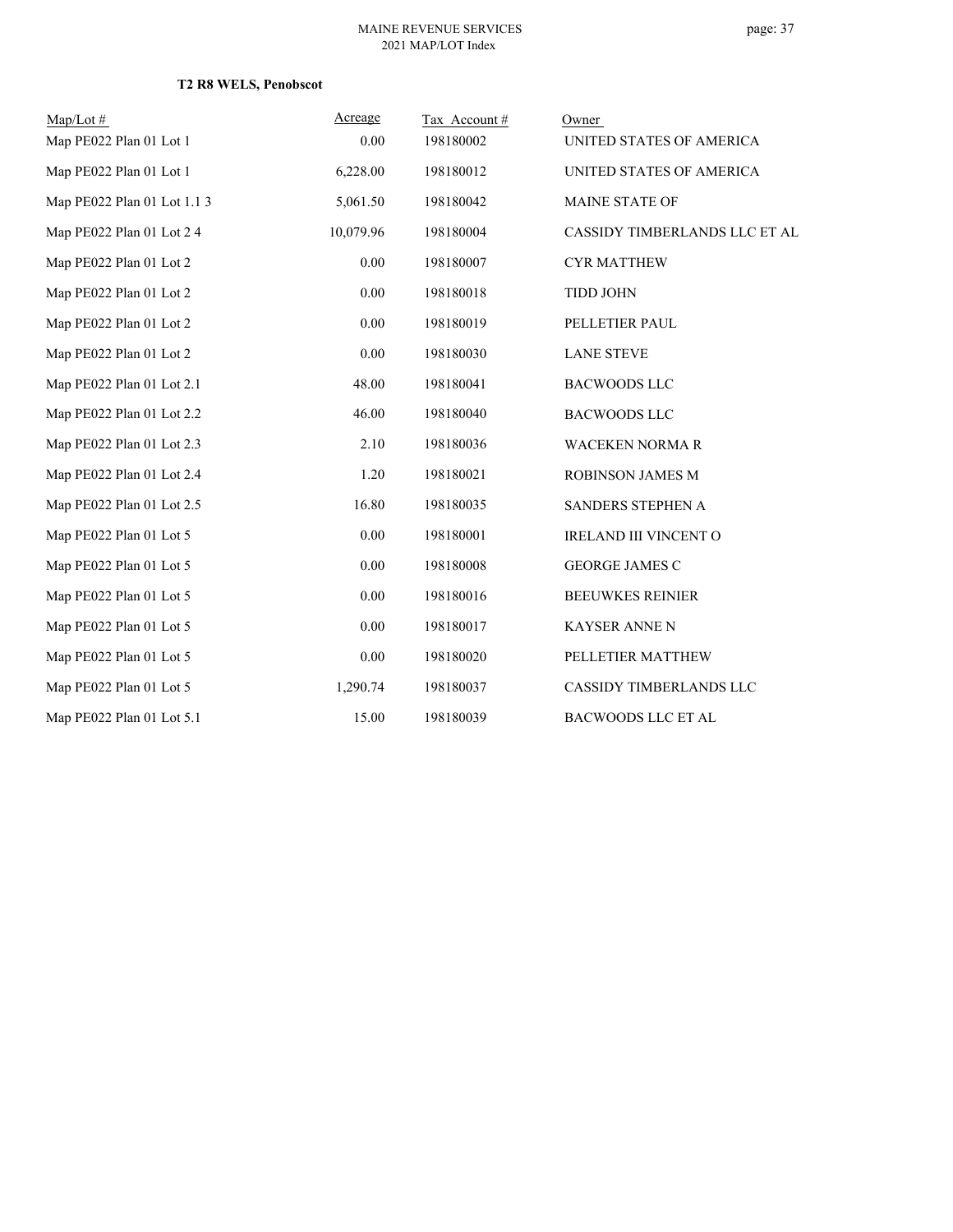## **T3 R8 WELS, Penobscot**

| $Map/Lot \#$                  | Acreage   | Tax Account# | Owner                              |
|-------------------------------|-----------|--------------|------------------------------------|
| Map PE023 Plan 01 Lot 1       | 0.00      | 198220001P   | <b>FITZGERALD CHARLES</b>          |
| Map PE023 Plan 01 Lot 1 2     | 7,231.00  | 198220005    | UNITED STATES OF AMERICA           |
| Map PE023 Plan 01 Lot 1.1     | 0.00      | 198220001    | <b>FITZGERALD CHARLES</b>          |
| Map PE023 Plan 01 Lot 1.1 2.1 | 11,555.00 | 198220011    | UNITED STATES OF AMERICA           |
| Map PE023 Plan 01 Lot 1.1     | 4,138.00  | 198220013    | BAXTER STATE PARK AUTHORITY        |
| Map PE023 Plan 01 Lot 2.2     | 1,036.00  | 198220012    | UNITED STATES OF AMERICA           |
| Map PE023 Plan 01 Lot 3       | 43.00     | 198220010    | <b>SEWALL TINGEY H</b>             |
| Map PE023 Plan 01 Lot 3       | 43.00     | 198220010    | <b>GARY THOMAS S</b>               |
| Map PE023 Plan 01 Lot 3       | 43.00     | 198220010    | PAGE JAMES H JR                    |
| Map PE023 Plan 01 Lot 4       | 150.00    | 198220009    | <b>BAXTER STATE PARK AUTHORITY</b> |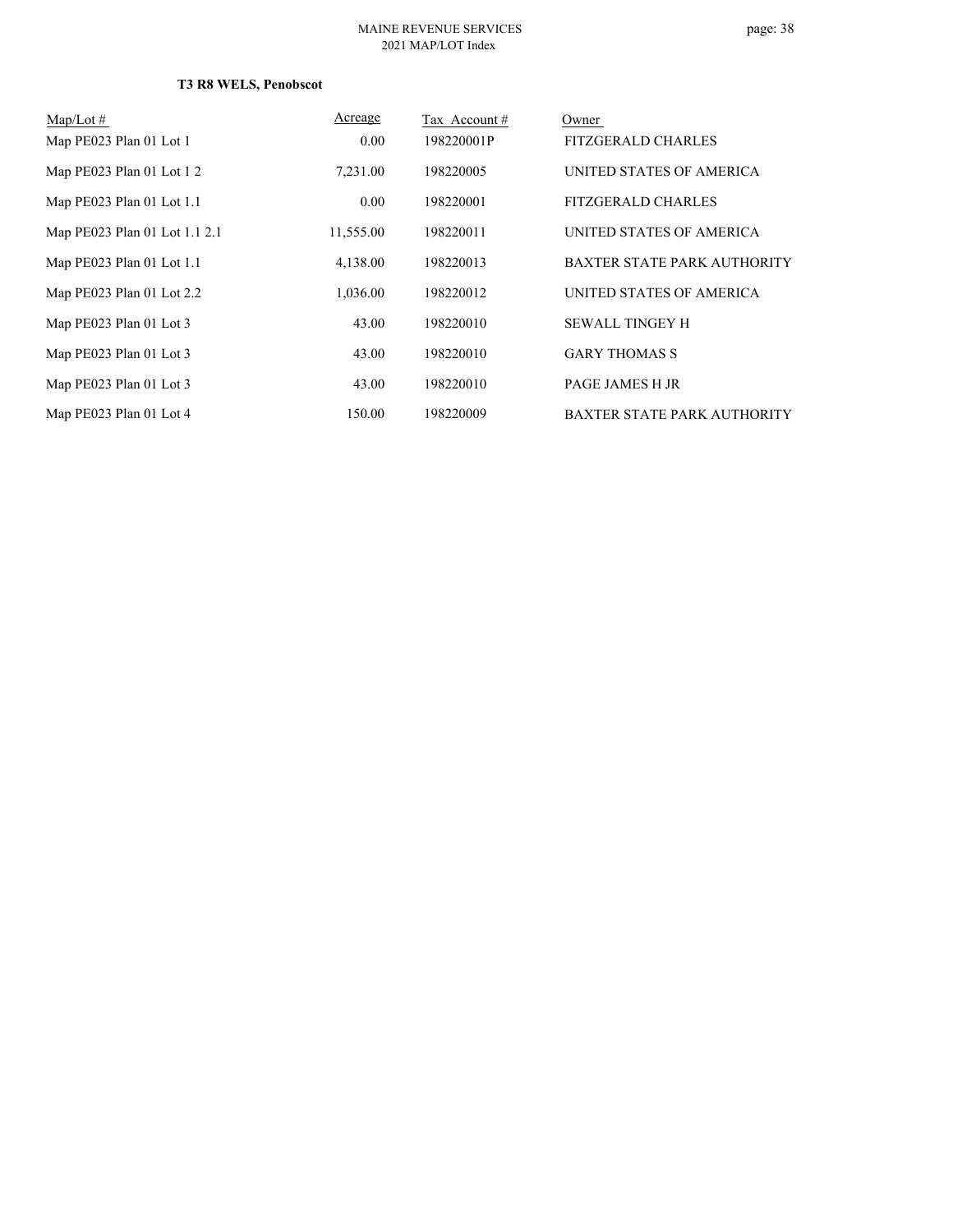## **T4 R8 WELS, Penobscot**

| $Map/Lot \#$                                           | Acreage   | Tax Account# | Owner                            |
|--------------------------------------------------------|-----------|--------------|----------------------------------|
| Map PE024 Plan 01 Lot 1.1 1.2 2.1 2.2 3.1<br>4.1 4.3 5 | 21,669.00 | 198250032    | UNITED STATES OF AMERICA         |
| Map PE024 Plan 01 Lot 1.1                              | 0.00      | 198250037    | UNITED STATES OF AMERICA         |
| Map PE024 Plan 01 Lot 1.3 1.4                          | 13.00     | 198250035    | NORVEST LLC                      |
| Map PE024 Plan 01 Lot 2.21                             | 2,336.00  | 198250041    | <b>FITZGERALD CHARLES</b>        |
| Map PE024 Plan 01 Lot 2.21                             | 2,336.00  | 198250041    | <b>MAINE STATE OF</b>            |
| Map PE024 Plan 01 Lot 3.2                              | 220.00    | 198250043    | <b>FITZGERALD CHARLES</b>        |
| Map PE024 Plan 01 Lot 3.2                              | 220.00    | 198250043    | <b>MAINE STATE OF</b>            |
| Map PE024 Plan 01 Lot 4.2                              | 152.00    | 198250013    | WEBBER DAVID P & JULIANNE D TTEE |
| Map PE024 Plan 01 Lot 4.21                             | 236.00    | 198250044    | <b>NORVEST LLC</b>               |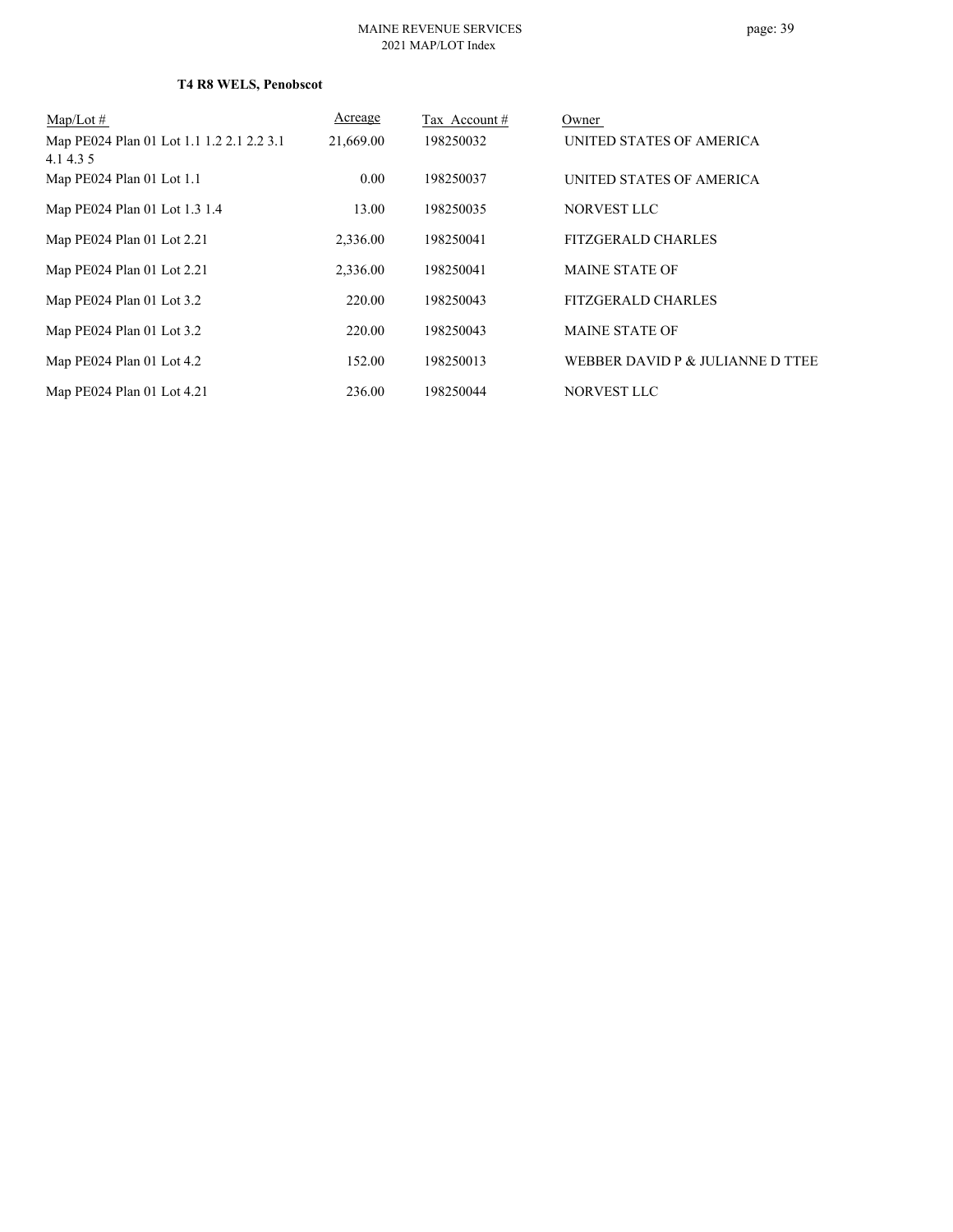## **T5 R8 WELS, Penobscot**

| $Map/Lot \#$                      | Acreage   | Tax Account # | Owner                                |
|-----------------------------------|-----------|---------------|--------------------------------------|
| Map PE025                         | 0.00      | 198280001P    | NORVEST LLC                          |
| Map PE025 Plan 01 Lot 1 2.1 3.1   | 14,147.00 | 198280013     | <b>GARDNER LAND COMPANY INC</b>      |
| Map PE025 Plan 01 Lot 2 3         | 10,555.00 | 198280002     | UNITED STATES OF AMERICA             |
| Map PE025 Plan 01 Lot 2           | 0.00      | 198280005     | UNITED STATES OF AMERICA             |
| Map PE025 Plan 01 Lot 2.11        | 2.80      | 198280015     | <b>JORDAN BETTY J</b>                |
| Map PE025 Plan 01 Lot 2.12 2.13   | 15.76     | 198280017     | HUMPHREY DURWOOD L & ELIZABETH A &   |
| Map PE025 Plan 01 Lot 2.121 2.131 | 3.17      | 198280019     | <b>HARDY TODD A</b>                  |
| Map PE025 Plan 01 Lot 2.14        | 1.00      | 198280020     | <b>HIGGINS RALPH &amp; KATHERINE</b> |
| Map PE025 Plan 01 Lot 2.2         | 99.00     | 198280014     | NATURE CONSERVANCY                   |
| Map PE025 Plan 01 Lot 2.3         | 27.00     | 198280011     | <b>GOODELL TRENOR F III</b>          |
| Map PE025 Plan 01 Lot 3.11        | 18.00     | 198280008     | NORVEST LLC                          |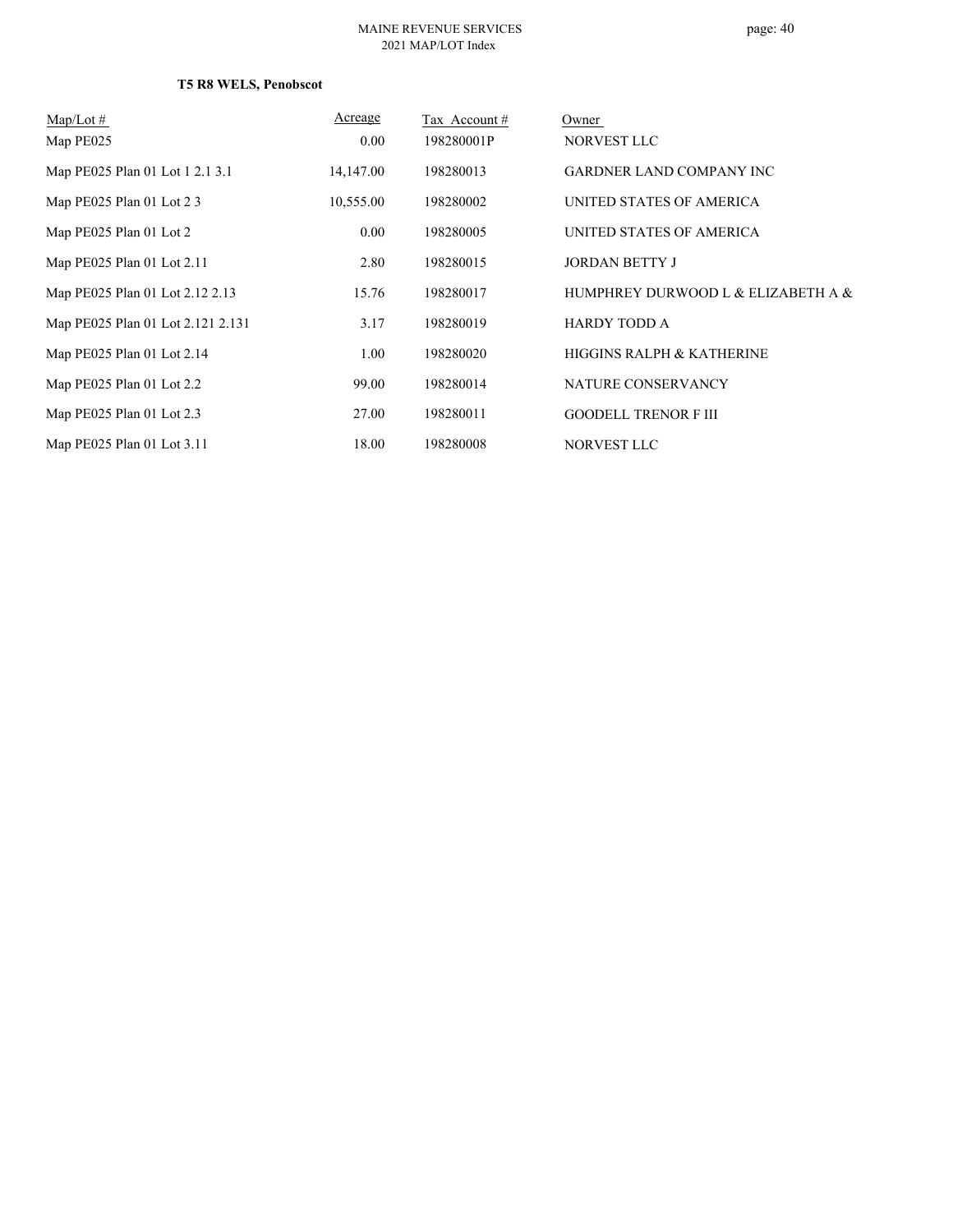## **T6 R8 WELS, Penobscot**

| $Map/Lot \#$<br>Map PE026                      | Acreage<br>0.00 | Tax Account#<br>198310004P | Owner<br>MAINE STATE OF               |
|------------------------------------------------|-----------------|----------------------------|---------------------------------------|
| Map PE026                                      | 0.00            | 198310005P                 | CHRISTIANSON JOSEPH & SUSAN           |
| Map PE026                                      | $0.00\,$        | 198310010P                 | <b>ELLIS ED</b>                       |
| Map PE026 Plan 01 Lot 1                        | 6,454.40        | 198312006                  | PENOBSCOT INDIAN NATION               |
| Map PE026 Plan 01 Lot 1.2 2.1 4.1 5 6 7        | 11,026.00       | 198310008                  | FALLEN TIMBER LLC                     |
| Map PE026 Plan 01 Lot 1.21 2.11 2.2 2.3<br>6.1 | 1,321.00        | 198310044                  | HUBER HAY POND LLC                    |
| Map PE026 Plan 01 Lot 3                        | 284.73          | 198310002                  | EAST BRANCH IMPROVEMENT CO            |
| Map PE026 Plan 01 Lot 3.1                      | 26.80           | 198310046                  | PENOBSCOT INDIAN NATION               |
| Map PE026 Plan 01 Lot 3.2                      | 14.70           | 198312007                  | MATAGAMON LAKE ASSOC INC              |
| Map PE026 Plan 01 Lot 3.3                      | 0.00            | 198310033P                 | <b>CHASE TOM</b>                      |
| Map PE026 Plan 01 Lot 3.3                      | 22.80           | 198310037                  | DUDLEY DONALD & DIANA A & ALAN R      |
| Map PE026 Plan 01 Lot 3.3                      | 0.00            | 198312005                  | KCI CHARITIES INC                     |
| Map PE026 Plan 01 Lot 3.31                     | 15.20           | 198312009                  | MATAGAMON WILDERNESS LLC              |
| Map PE026 Plan 01 Lot 3.32                     | 9.07            | 198312011                  | MARSHALL JONATHAN E & PATRICIA E      |
| Map PE026 Plan 01 Lot 3.321                    | 0.53            | 198312014                  | HOLYOKE NATHAN D                      |
| Map PE026 Plan 01 Lot 3.33                     | 0.00            | 198310034P                 | <b>KUS DAVID</b>                      |
| Map PE026 Plan 01 Lot 3.33                     | 49.50           | 198312008                  | MATAGAMON WILDERNESS LLC              |
| Map PE026 Plan 01 Lot 3.33                     | 0.00            | 198312015                  | CHRISTIANSON ALLEN & BRANDI           |
| Map PE026 Plan 01 Lot 3.34                     | 15.90           | 198312012                  | HOLYOKE NATHAN D                      |
| Map PE026 Plan 01 Lot 4.11                     | 50.00           | 198310047                  | NATURE CONSERVANCY                    |
| Map PE026 Plan 01 Lot 4.2                      | 11.35           | 198310012                  | PUTNAM ALBERT P JR                    |
| Map PE026 Plan 01 Lot 5                        | 0.00            | 198312003                  | <b>MAINE STATE OF</b>                 |
| Map PE026 Plan 01 Lot 8 Plan 53 Lot 10         | 1,561.98        | 198312002                  | MAINE STATE OF                        |
| Map PE026 Plan 01 Lot 9                        | 1.00            | 198310048                  | DOW NICHOLAS G                        |
| Map PE026 Plan 01 Lot 10                       | 1.00            | 198310050                  | CHAVAREE MARK                         |
| Map PE026 Plan 01 Lot 11                       | 51.43           | 198312001                  | KCI CHARITIES INC                     |
| Map PE026 Plan 01 Lot 12                       | 1.00            | 198312010                  | KCI CHARITIES INC                     |
| Map PE026 Plan 01 Lot 13                       | 1.23            | 198310025                  | BELISLE MICHAEL D & KIM E & WAYNE R H |
| Map PE026 Plan 01 Lot 14                       | 4.17            | 198310010                  | JAKES RANGERS INC                     |
| Map PE026 Plan 01 Lot 15                       | 3.38            | 198310003                  | SMALLWOOD GREGG F & KERRY A FOSTER    |
| Map PE026 Plan 01 Lot 16                       | 2.31            | 198310004                  | BONNER RICHARD L TRUST U-DT9          |
| Map PE026 Plan 01 Lot 17                       | 3.81            | 198310001                  | <b>BURHOE MARK A</b>                  |
| Map PE026 Plan 01 Lot 18                       | 1.80            | 198310011                  | LAWLIS ROBERT M JR & JEAN H           |
| Map PE026 Plan 01 Lot 19                       | 1.67            | 198310026                  | PETERS MARTIN & NOREEN                |
| Map PE026 Plan 01 Lot 20                       | 1.80            | 198310049                  | SAPIEL CHRISTOPHER D                  |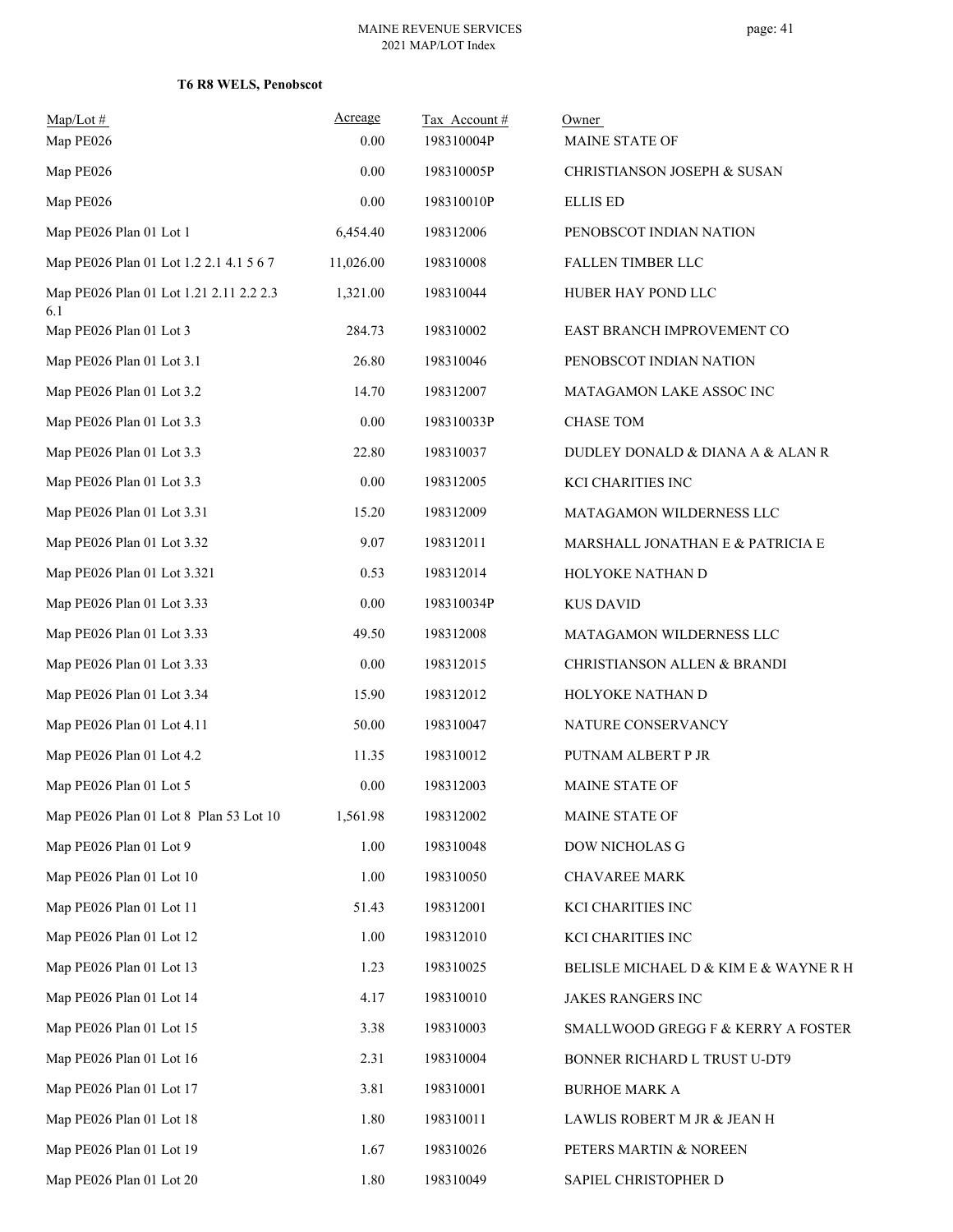## **T6 R8 WELS, Penobscot**

| $\text{Map/Lot} \#$      | Acreage | Tax Account # | Owner                             |
|--------------------------|---------|---------------|-----------------------------------|
| Map PE026 Plan 01 Lot 21 | 1.00    | 198310051     | <b>CHAVAREE RAYMOND F</b>         |
| Map PE026 Plan 01 Lot 22 | 1.00    | 198310052     | COLE ROBERT K                     |
| Map PE026 Plan 01 Lot 23 | 1.00    | 198310053     | <b>STEWART CHARLES H</b>          |
| Map PE026 Plan 01 Lot 24 | 5.25    | 198310054     | <b>AKINS MICHAEL &amp; ANDREW</b> |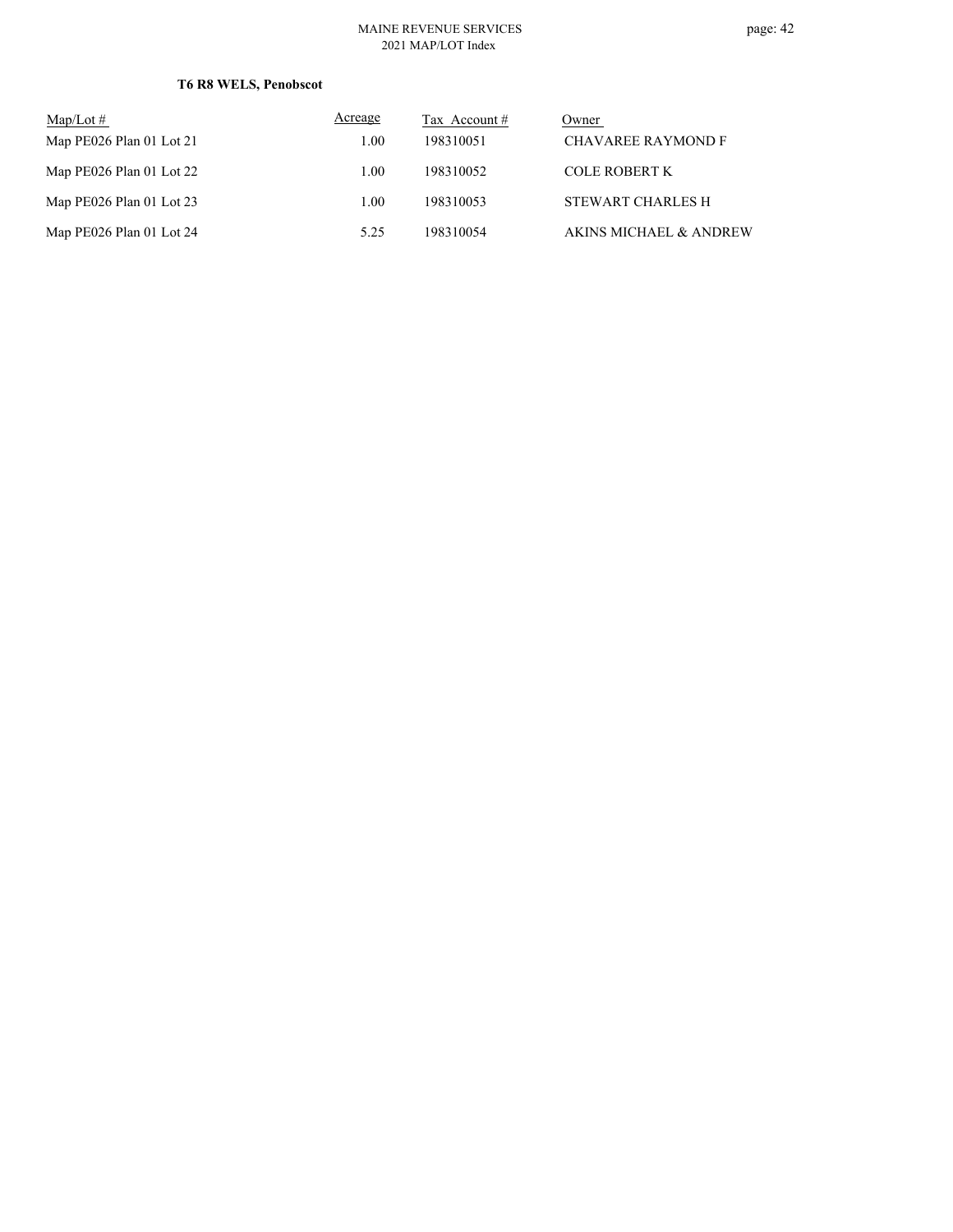## **T7 R8 WELS, Penobscot**

| $Map/Lot \#$              | Acreage   | Tax Account# | Owner                               |
|---------------------------|-----------|--------------|-------------------------------------|
| Map PE027 Plan 01 Lot 1   | 12,181.00 | 198340005    | <b>FALLEN TIMBER LLC</b>            |
| Map PE027 Plan 01 Lot 1   | 0.00      | 198342002    | <b>MAINE STATE OF</b>               |
| Map PE027 Plan 01 Lot 2   | 0.00      | 198340001    | DUNN DAVID A ET AL                  |
| Map PE027 Plan 01 Lot 2   | 0.00      | 198340002    | EDWARDS FRANK & DEBRA DWYER         |
| Map PE027 Plan 01 Lot 2   | 0.00      | 198340003    | ELIASON BRIAN & NATALIE             |
| Map PE027 Plan 01 Lot 2   | $0.00\,$  | 198340009    | WILLIAMS KIRBY & MARK BOYNTON       |
| Map PE027 Plan 01 Lot 2   | 0.00      | 198340011    | PEASE RANDY E & DANIEL E            |
| Map PE027 Plan 01 Lot 2   | 10,000.00 | 198342001    | <b>MAINE STATE OF</b>               |
| Map PE027 Plan 01 Lot 2.1 | 1,212.00  | 198340012    | <b>FALLEN TIMBER LLC</b>            |
| Map PE027 Plan 01 Lot 3   | 4.00      | 198340010    | ATKINS RIDGE PARTNERS LLC           |
| Map PE027 Plan 01 Lot 4   | 8.50      | 198340008    | VORLICEK MARTHA D, SUSAN D KEILER & |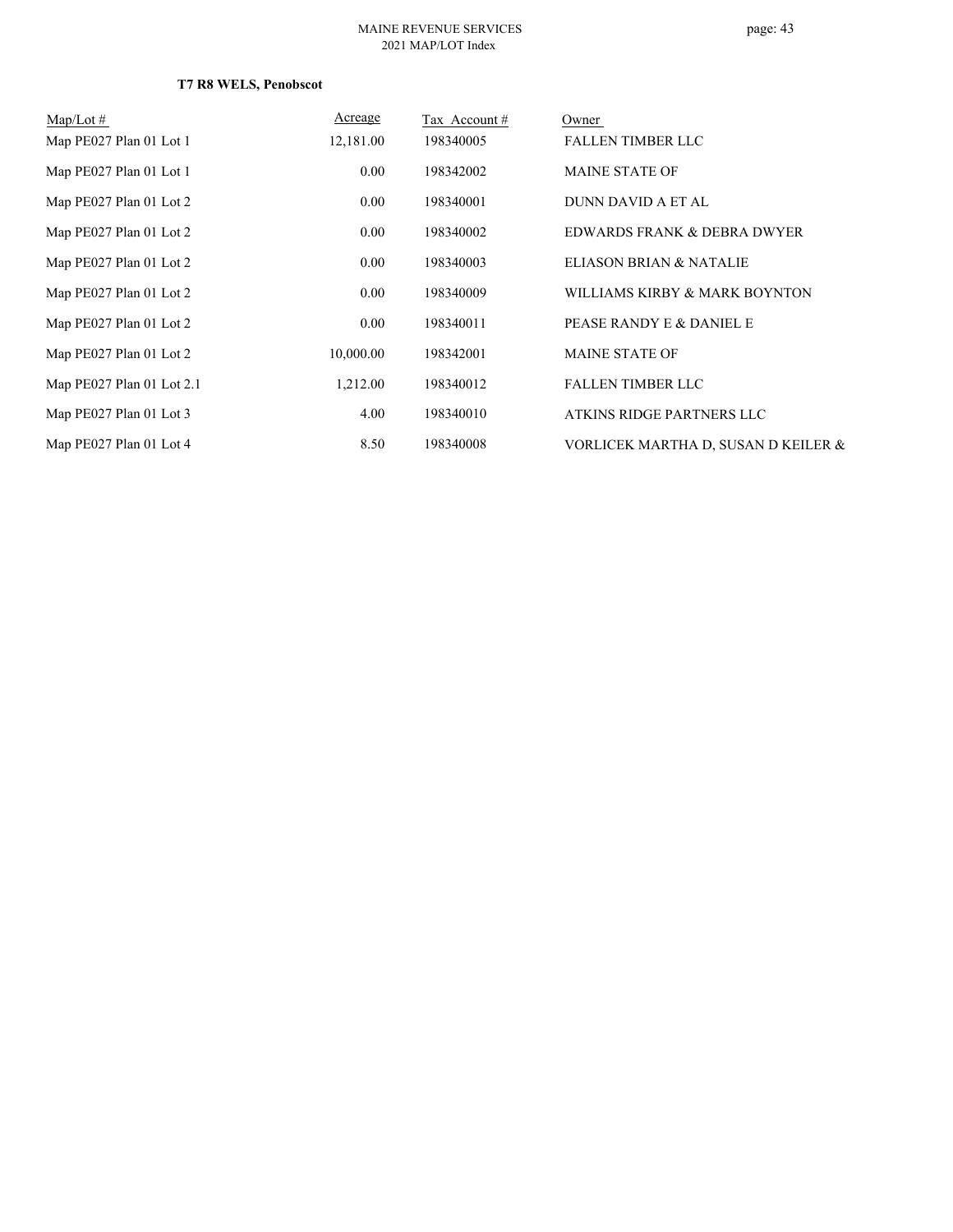## **T8 R8 WELS, Penobscot**

| $Map/Lot \#$            | Acreage   | Tax Account # | Owner                                     |
|-------------------------|-----------|---------------|-------------------------------------------|
| Map PE028 Plan 01 Lot 1 | 0.00      | 198370001     | <b>BOILLAT PASCAL &amp; SUSANNE</b>       |
| Map PE028 Plan 01 Lot 1 | 23,848.00 | 198370009     | <b>CLAYTON LAKE WOODLANDS HOLDINGS LI</b> |
| Map PE028 Plan 01 Lot 1 | 0.00      | 198370018     | <b>BURLEIGH RANDY</b>                     |
| Map PE028 Plan 01 Lot 1 | 0.00      | 198370019     | NEMER CARL POA                            |
| Map PE028 Plan 01 Lot 1 | 0.00      | 198370020     | <b>LIBBY MATTHEW P</b>                    |
| Map PE028 Plan 01 Lot 1 | 0.00      | 198370021     | PEABODY TODD J                            |
| Map PE028 Plan 01 Lot 1 | 0.00      | 198370022     | <b>BOILLAT PASCAL</b>                     |
| Map PE028 Plan 01 Lot 1 | 0.00      | 198370023     | <b>HAND WARD</b>                          |
| Map PE028 Plan 01 Lot 1 | 0.00      | 198370024     | JOHNSTON DAVID & GLENDA                   |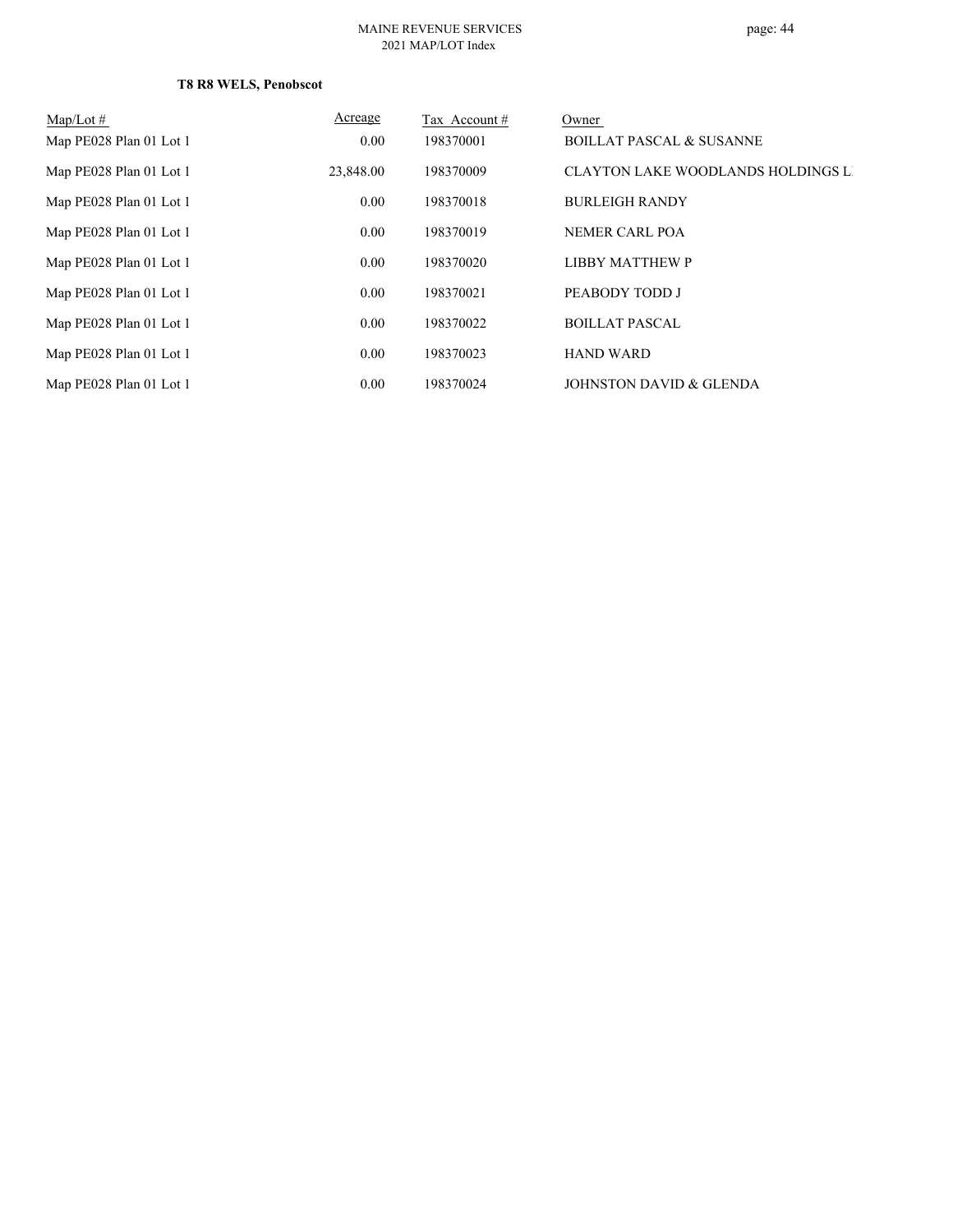# page: 45

# **Hopkins Academy Grant, Penobscot**

| $Map/Lot \#$                | Acreage  | Tax Account# | Owner                          |
|-----------------------------|----------|--------------|--------------------------------|
| Map PE029 Plan 01 Lot 1     | 4,332.00 | 198040005    | CASSIDY TIMBERLANDS LLC ET AL  |
| Map PE029 Plan 01 Lot 1.1   | 169.10   | 198040030    | KATAHDIN FOREST MANAGEMENT LLC |
| Map $PE029$ Plan 01 Lot 1.2 | 2,916.00 | 198040032    | <b>CASSIDY TIMBERLANDS LLC</b> |
| Map PE029 Plan 01 Lot 1.3   | 38.00    | 198040031    | <b>CASSIDY TIMBERLANDS LLC</b> |
| Map PE029 Plan 01 Lot 2     | 0.00     | 198040001    | <b>HALE GALEN F</b>            |
| Map PE029 Plan 01 Lot 2     | 6.638.50 | 198040008    | KATAHDIN FOREST MANAGEMENT LLC |
| Map PE029 Plan 01 Lot 2     | 0.00     | 198040016    | NICHOLSON STEPHEN N            |
| Map PE029 Plan 01 Lot 2     | 0.00     | 198040028    | <b>WALSH PATRICK</b>           |
| Map PE029 Plan 01 Lot 2.1   | 194.10   | 198040029    | KATAHDIN FOREST MANAGEMENT LLC |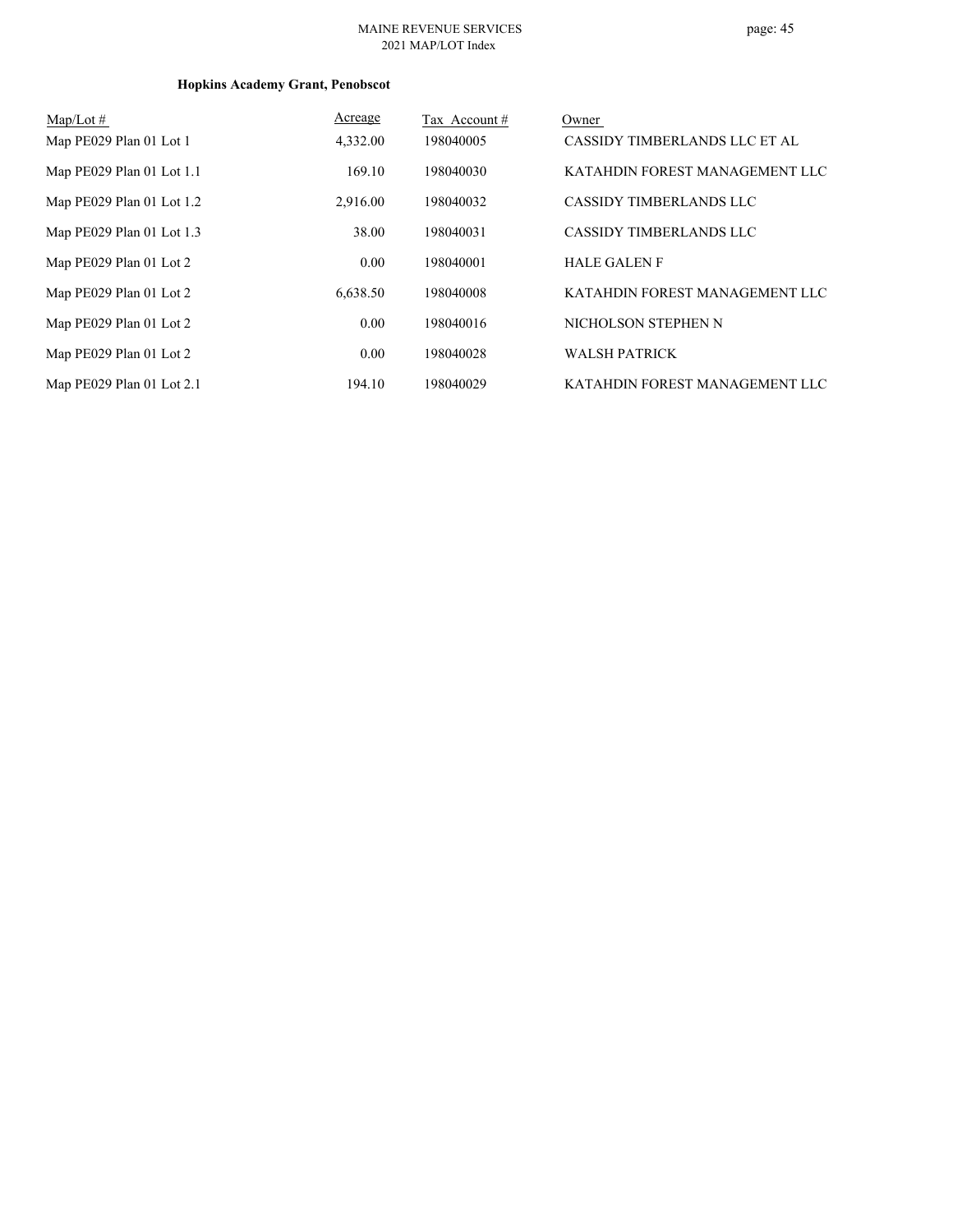## **TA R8 & 9 WELS, Penobscot**

| $Map/Lot \#$<br>Map PE030   | Acreage<br>0.00 | Tax Account#<br>198090005 | Owner<br><b>EMERA MAINE</b>          |
|-----------------------------|-----------------|---------------------------|--------------------------------------|
| Map PE030                   | 0.00            | 198090010P                | DOUBLE H CONTRACTING                 |
| Map PE030 Plan 01 Lot 1     | 23,903.11       | 198090026                 | KATAHDIN FOREST MANAGEMENT LLC       |
| Map PE030 Plan 01 Lot 1     | 0.00            | 198090036                 | STANLEY JOEL                         |
| Map PE030 Plan 01 Lot 1     | 0.00            | 198090054                 | MCLAUGHLIN WENDALL & MARIANNE        |
| Map PE030 Plan 01 Lot 1     | 0.00            | 198090067                 | NORTH MAINE WOOD ASSOC               |
| Map PE030 Plan 01 Lot 1     | 0.00            | 198090069                 | DOUBLE H CONTRACTING                 |
| Map PE030 Plan 01 Lot 1     | 0.00            | 198090070                 | DOUBLE H CONTRACTING                 |
| Map PE030 Plan 01 Lot 1     | 1.47            | 198092002                 | KATAHDIN FOREST MANAGEMENT LLC       |
| Map PE030 Plan 01 Lot 1     | 0.00            | 198092006                 | SBA TOWERS IX LLC                    |
| Map PE030 Plan 01 Lot 1.1   | 0.60            | 198092004                 | WALKER PETER & ROBIN V               |
| Map PE030 Plan 01 Lot 1.2   | 0.70            | 198092005                 | CEDAR LAKE LOT OWNERS ASSOCIATION    |
| Map PE030 Plan 01 Lot 1.3   | 1.06            | 198092001                 | MAINE STATE OF                       |
| Map PE030 Plan 01 Lot 2     | 0.23            | 198090042                 | NEW ENGLAND TELEPHONE OPERATIONS L   |
| Map PE030 Plan 01 Lot 3     | 0.23            | 198090043                 | COASTAL MAINE LLC                    |
| Map PE030 Plan 01 Lot 4     | 13.00           | 198090004                 | DREW MICHAEL J                       |
| Map PE030 Plan 01 Lot 4.1   | 1.10            | 198090032                 | COTE ROBERT A & BETTY                |
| Map PE030 Plan 01 Lot 4.11  | 0.17            | 198092003                 | PARICHUK MARK R & ANNA M & RONALD E  |
| Map PE030 Plan 01 Lot 4.2   | 2.88            | 198090064                 | <b>SHIELDS KAREN</b>                 |
| Map PE030 Plan 01 Lot 4.21  | 0.83            | 198090050                 | ARSENAULT JOSEPH G II                |
| Map PE030 Plan 01 Lot 4.3   | 1.29            | 198090047                 | SHIELDS LEIGHTON JR & JERRY L        |
| Map PE030 Plan 01 Lot 4.4   | 0.28            | 198090041                 | <b>LANGILLE STEVE</b>                |
| Map PE030 Plan 01 Lot 4.5   | 1.63            | 198090051                 | HADLEY ROBERT E & FRANCES E          |
| Map PE030 Plan 01 Lot 4.6   | 0.56            | 198090013                 | MATARAZZO CHARLES                    |
| Map PE030 Plan 01 Lot 4.7   | 0.38            | 198090059                 | MATARAZZO CHARLES                    |
| Map PE030 Plan 01 Lot 4.8   | 1.77            | 198090012                 | COLE ALLEN L JR                      |
| Map PE030 Plan 01 Lot 4.9   | 1.05            | 198090062                 | PARICHUK MARK R & ANNA M & RONALD E  |
| Map PE030 Plan 01 Lot 5     | 96.00           | 198090071                 | <b>CMQ RAILWAY</b>                   |
| Map PE030 Plan 02 Lot 1 1.1 | 1.51            | 198090046                 | JOHNSON JENNIFER B & KENNETH WINSHIP |
| Map PE030 Plan 02 Lot 2     | 0.40            | 198090002                 | DUFFY DONNA & SCOTT                  |
| Map PE030 Plan 02 Lot 3     | 0.70            | 198090024                 | ZELKAN JOHN H & CHERI L BRACKETT     |
| Map PE030 Plan 02 Lot 4     | 0.60            | 198090039                 | ROSSIGNOL GILBERT R JR & SUSAN L     |
| Map PE030 Plan 02 Lot 5     | 0.50            | 198090011                 | CIVIELLO JAMES & BARBARA TRUSTEES    |
| Map PE030 Plan 02 Lot 6     | 0.50            | 198090008                 | ANDERSON LEONARD & BARBARA R         |
| Map PE030 Plan 02 Lot 7     | 0.50            | 198090056                 | LABBE MICHELLE L $\&$ MARK M         |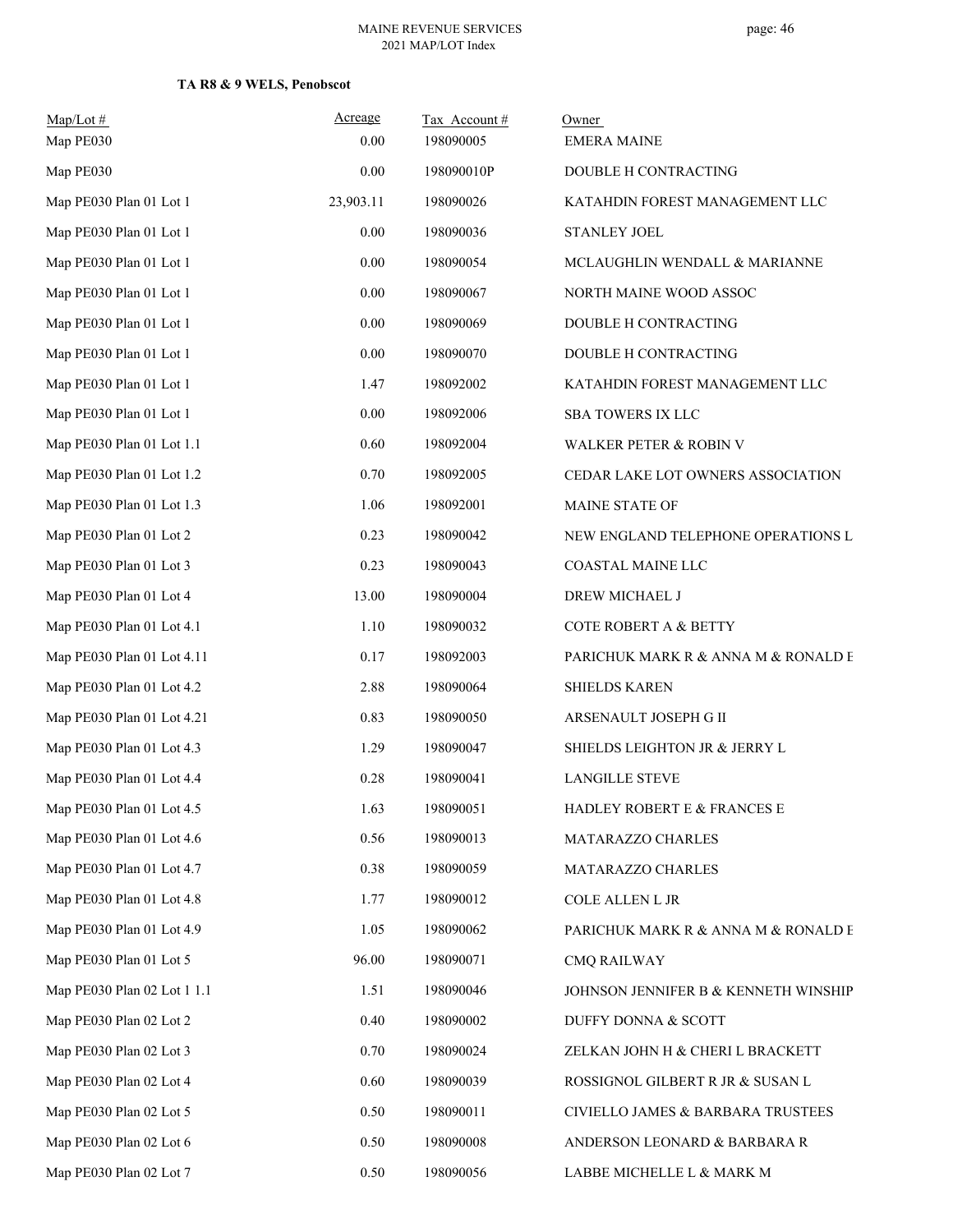# page: 47

## **TA R8 & 9 WELS, Penobscot**

| $Map/Lot \#$<br>Map PE030 Plan 02 Lot 8 | Acreage<br>0.55 | Tax Account#<br>198090045 | Owner<br>PRATT CHARLES A                 |
|-----------------------------------------|-----------------|---------------------------|------------------------------------------|
| Map PE030 Plan 02 Lot 9                 | 2.00            | 198090027                 | HBC REALTY INC                           |
| Map PE030 Plan 02 Lot 10                | 0.50            | 198090003                 | WALLACE MITZI A                          |
| Map PE030 Plan 02 Lot 11                | 0.70            | 198090055                 | BOUCHARD TODD M & CATHY A                |
| Map PE030 Plan 02 Lot 12                | 1.20            | 198090017                 | <b>BOYNTON MARCY</b>                     |
| Map PE030 Plan 02 Lot 13                | 0.60            | 198090018                 | KENNEY JESSE L & ANGIE M                 |
| Map PE030 Plan 02 Lot 14                | 1.00            | 198090034                 | FARRELL PATRICIA & JAMES B LOCKE         |
| Map PE030 Plan 02 Lot 15                | $0.80\,$        | 198090019                 | ROUSSEAU CHRISTY L                       |
| Map PE030 Plan 02 Lot 16                | 0.50            | 198090014                 | BOSTOCK LINCOLN S & JOAN E               |
| Map PE030 Plan 02 Lot 17                | 0.50            | 198090040                 | EMERY JOSEPH J & JULIA A EMERY           |
| Map PE030 Plan 02 Lot 18                | 0.50            | 198090038                 | FEDERICO PATRICK J & ROBIN L             |
| Map PE030 Plan 02 Lot 19                | 0.50            | 198090010                 | AYOTTE JON M                             |
| Map PE030 Plan 02 Lot 20                | 1.10            | 198090048                 | SENNETT DELORES J                        |
| Map PE030 Plan 02 Lot 21 21.1           | 1.00            | 198090021                 | LOUKAS KANE & KATHRYN                    |
| Map PE030 Plan 02 Lot 22                | 0.69            | 198090057                 | DICKINSON KURT A & ALYSSA J              |
| Map PE030 Plan 02 Lot 23                | 1.10            | 198090007                 | GAFF AMY L & BURNHAM W JR. TRUSTEES      |
| Map PE030 Plan 02 Lot 24                | 1.00            | 198090001                 | KOWALSKI MARK & SHERRY L                 |
| Map PE030 Plan 02 Lot 25                | 0.51            | 198090028                 | ILLINGWORTH MARK & ANDREA J              |
| Map PE030 Plan 02 Lot 26                | 0.60            | 198090037                 | PAUL WALLACE W & MIRIAM E                |
| Map PE030 Plan 02 Lot 27                | 0.60            | 198090044                 | PAGE PHILIPPE V & CAROL L & JUSTIN G & ( |
| Map PE030 Plan 02 Lot 28                | $0.80\,$        | 198090016                 | COLOMBO ELAINE O                         |
| Map PE030 Plan 02 Lot 30                | 0.90            | 198090022                 | TUDELA DARRELL N & HEIDI M               |
| Map PE030 Plan 03 Lot 1                 | 4.80            | 198090049                 | PELLETIER DONALD J & PAULA F             |
| Map PE030 Plan 03 Lot 2                 | 0.95            | 198090025                 | <b>GOLDBACH RAYMOND T</b>                |
| Map PE030 Plan 03 Lot 3                 | 0.65            | 198090009                 | BRIDGES DEVAN MICHAEL & LINWOOD M        |
| Map PE030 Plan 03 Lot 4                 | 1.06            | 198090030                 | HUNT ADAM C & CYNTHIA A                  |
| Map PE030 Plan 03 Lot 5                 | 1.27            | 198090029                 | HILLS CHANTAL H, MARTIN N, JOSHUA K &    |
| Map PE030 Plan 03 Lot 6                 | 1.46            | 198090006                 | SCHNEIDER IAN D                          |
| Map PE030 Plan 03 Lot 7                 | 0.98            | 198090052                 | STRUNK NATHAN W SR ET AL                 |
| Map PE030 Plan 03 Lot 9                 | 0.70            | 198090068                 | LEE DONALD                               |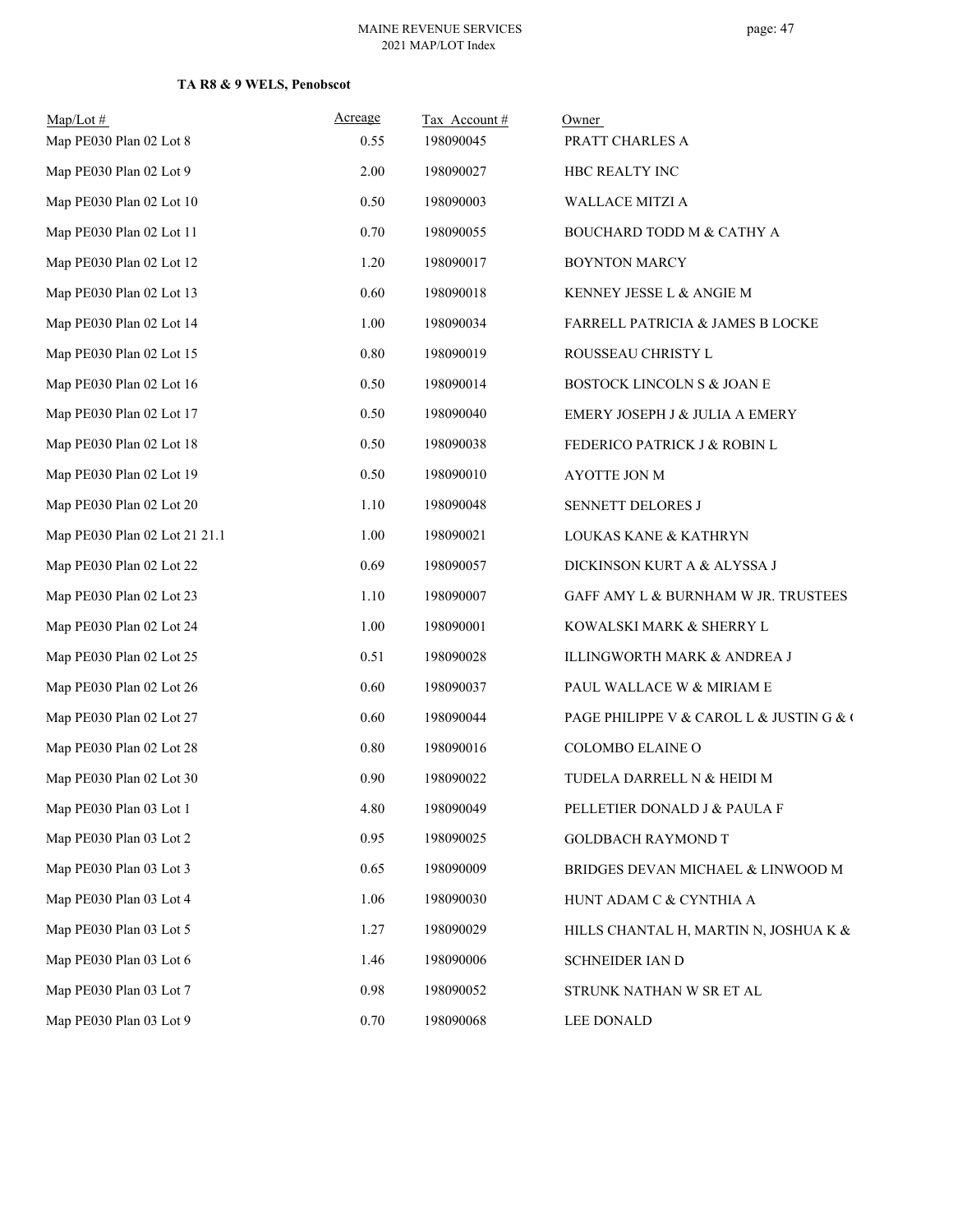## **Veazie Gore, Penobscot**

| Map/Lot $#$             | Acreage | Tax Account # | Owner                         |
|-------------------------|---------|---------------|-------------------------------|
| Map PE031 Plan 01 Lot 1 | 999.65  | 198130001     | CASSIDY TIMBERLANDS LLC ET AL |
| Map PE031 Plan 01 Lot 1 | 0.00    | 198130002     | RAYMOND JOHN                  |
| Map PE031 Plan 01 Lot 1 | 0.00    | 198130003     | ROZELLA BARBARA               |
| Map PE031 Plan 01 Lot 1 | 0.00    | 198130013     | <b>LEAVITT DALE</b>           |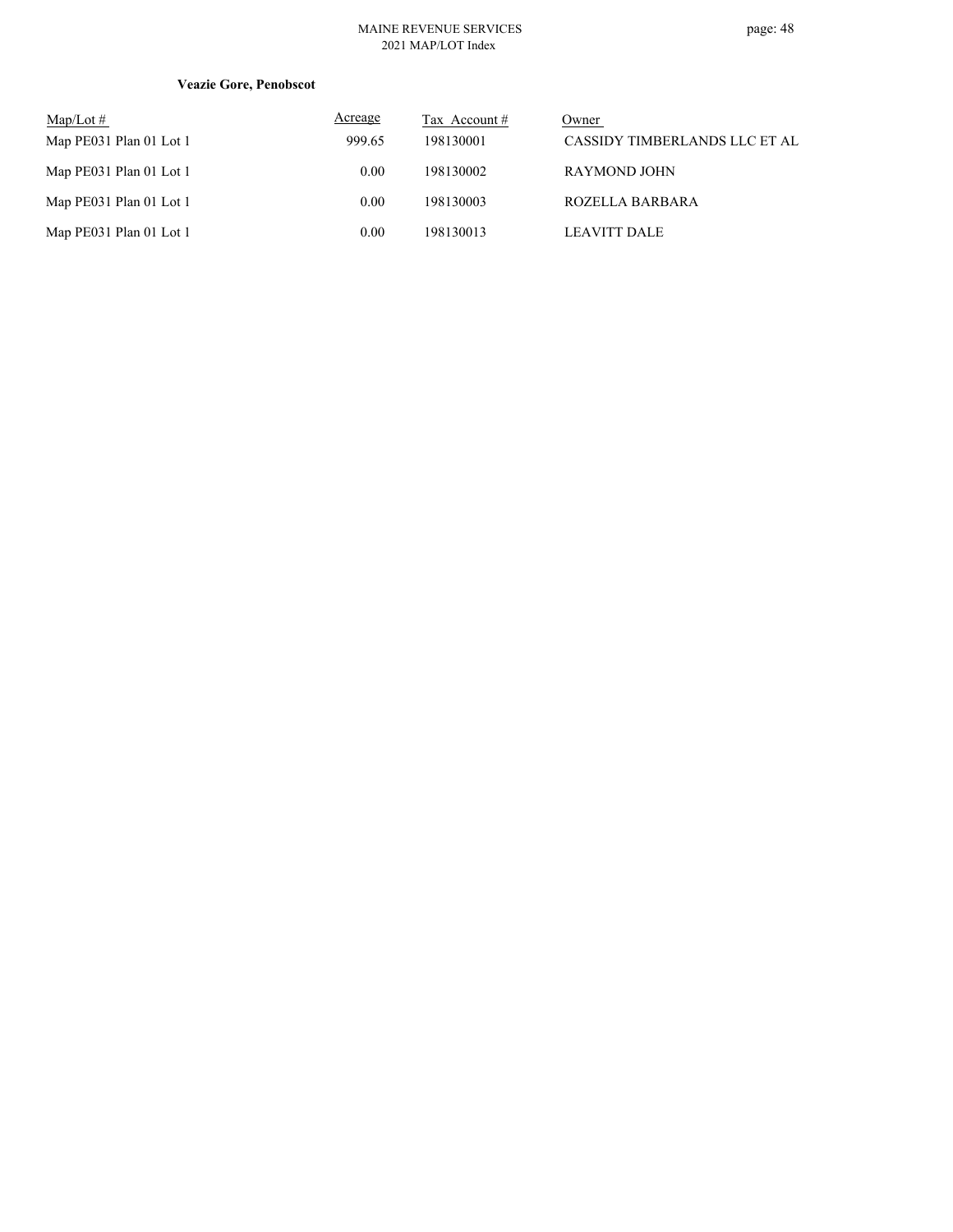| $Map/Lot \#$<br>Map PE030                                             | Acreage<br>0.00 | Tax Account#<br>198060002P | Owner<br><b>BEE LINE INC</b>       |
|-----------------------------------------------------------------------|-----------------|----------------------------|------------------------------------|
| Map PE032                                                             | 0.00            | 198060004P                 |                                    |
|                                                                       | 0.00            | 198060006                  | MOSCONE ROBERT T & MERNARD J       |
| Map PE032                                                             |                 |                            | <b>EMERA MAINE</b>                 |
| Map PE032                                                             | 0.00            | 198060019P                 | RODRIGUE DEAN A                    |
| Map PE032                                                             | 0.00            | 198060022P                 | ALLEN RICHARD                      |
| Map PE032                                                             | 0.00            | 198060026P                 | HALLETT LAWRENCE & ANNA            |
| Map PE032                                                             | 0.00            | 198060029P                 | JANDREAU GARRY W & DEBORAH L       |
| Map PE032                                                             | 0.00            | 198060030P                 | KATAHDIN OUTFITTERS                |
| Map PE032                                                             | 0.00            | 198060032P                 | BANGOR CELLULAR TELEPHONE LP       |
| Map PE032 Plan 01 Lot 1 2 3 4 5 6 7 8 9<br>10 11 12 13 14 15 16 17 29 | 15,973.73       | 198060082                  | KATAHDIN FOREST MANAGEMENT LLC     |
| Map PE032 Plan 01 Lot 1                                               | 0.00            | 198060089                  | <b>RAMSAY KIRK</b>                 |
| Map PE032 Plan 01 Lot 1                                               | 0.00            | 198060122                  | THERIAULT HUGH                     |
| Map PE032 Plan 01 Lot 1                                               | 0.00            | 198060128                  | <b>KAHKONEN KEVIN</b>              |
| Map PE032 Plan 01 Lot 1                                               | 0.00            | 198060159                  | <b>ROBBINS RYAN W</b>              |
| Map PE032 Plan 01 Lot 1                                               | 0.00            | 198060215                  | RCC ATLANTIC INC d/b/a UNICEL      |
| Map PE032 Plan 01 Lot 1                                               | 0.00            | 198060217                  | GREAT LAKES HYDRO AMERICA LLC      |
| Map PE032 Plan 01 Lot 1                                               | 0.00            | 198060228                  | ALLEN RICHARD                      |
| Map PE032 Plan 01 Lot 1                                               | 0.00            | 198060237                  | <b>BROKEN ARROW</b>                |
| Map PE032 Plan 01 Lot 1                                               | 111.83          | 198060252                  | KATAHDIN FOREST MANAGEMENT LLC     |
| Map PE032 Plan 01 Lot 1                                               | 0.00            | 198060257                  | BANGOR CELLULAR TELEPHONE LP       |
| Map PE032 Plan 1 Lot 1.1                                              | 3,844.00        | 198060244                  | GREAT LAKES HYDRO AMERICA LLC      |
| Map PE032 Plan 01 Lot 1.88 3.88                                       | 11.79           | 198060192                  | NORTHERN TIMBER CRUISERS INC       |
| Map PE032 Plan 01 Lot 3                                               | 8.30            | 198060103                  | KATAHDIN COMMUNICATIONS INC        |
| Map PE032 Plan 01 Lot 3                                               | 47.80           | 198060238                  | LANGLOIS MARCEL                    |
| Map PE032 Plan 01 Lot 3.2                                             | 1.17            | 198060191                  | KELLEY'S MOBILE HOME PARK LLC      |
| Map PE032 Plan 01 Lot 9.1 12.2                                        | 2.75            | 198060182                  | CROSBY FRANK J                     |
| Map PE032 Plan 01 Lot 11.1 11.21                                      | 1.42            | 198060240                  | WYMAN JEFFREY P & KAREN D          |
| Map PE032 Plan 01 Lot 11.2                                            | 1.48            | 198060258                  | ROACH MARTIN G & DEBRA L           |
| Map PE032 Plan 01 Lot 16                                              | 0.00            | 198060011                  | BEE LINE INC                       |
| Map PE032 Plan 01 Lot 18                                              | 1.41            | 198060136                  | MCDANIEL HAROLD E                  |
| Map PE032 Plan 01 Lot 18                                              | 1.43            | 198060213                  | CENTRAL MAINE & QUEBEC RAILWAYS US |
| Map PE032 Plan 01 Lot 19.1                                            | 3.23            | 198060230                  | CESARE PETER L & BRENDA L          |
| Map PE032 Plan 01 Lot 19.2                                            | 4.07            | 198060231                  | NICHOLSON SHAWN NEIL               |
| Map PE032 Plan 01 Lot 19.3                                            | 3.46            | 198060227                  | MARTIN STEPHEN J & MARGARET E      |
| Map PE032 Plan 01 Lot 19.4                                            | 2.47            | 198060234                  | DAIGLE JEFF S & LANIE A            |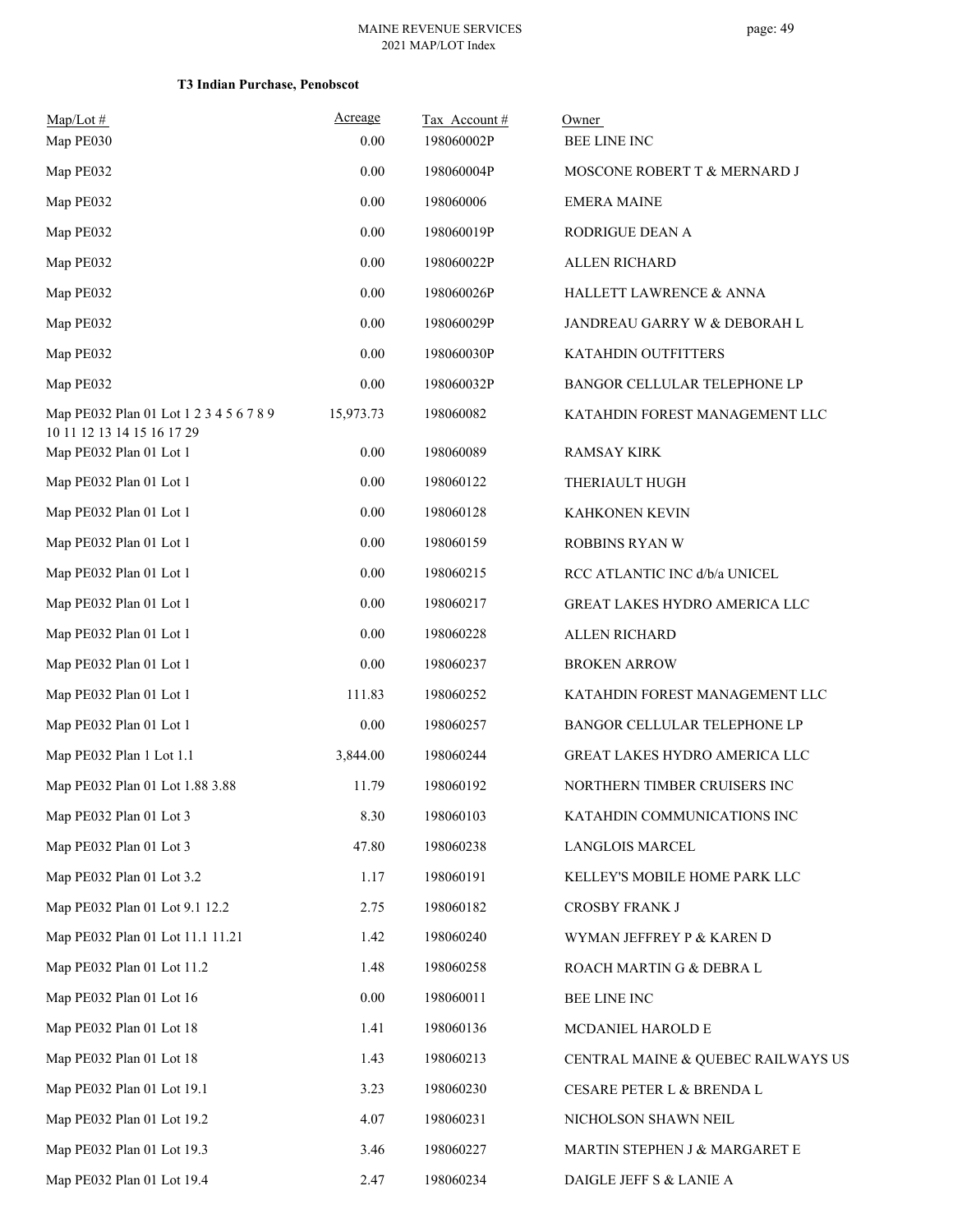| $Map/Lot \#$                                           | Acreage | Tax Account# | Owner                               |
|--------------------------------------------------------|---------|--------------|-------------------------------------|
| Map PE032 Plan 01 Lot 19.5                             | 3.98    | 198060226    | WYMAN JEFFREY P & KAREN D           |
| Map PE032 Plan 01 Lot 19.6                             | 2.70    | 198060225    | <b>BEAL BARBARA</b>                 |
| Map PE032 Plan 01 Lot 19.7                             | 3.23    | 198060216    | THIBODEAU LEONARD I                 |
| Map PE032 Plan 01 Lot 19.8                             | 5.86    | 198060218    | FOWLER THOMAS A & ANNADEENE K       |
| Map PE032 Plan 01 Lot 19.9                             | 5.66    | 198060100    | FOWLER CHRISTINE H                  |
| Map PE032 Plan 01 Lot 20                               | 0.23    | 198060144    | NEW ENGLAND TELEPHONE               |
| Map PE032 Plan 01 Lot 21 40                            | 0.58    | 198060177    | ROACH MARTIN G & DEBRA L            |
| Map PE032 Plan 01 Lot 26 39                            | 0.55    | 198060129    | PROULX KAREN L & RUSSELL A          |
| Map PE032 Plan 01 Lot 27.1 27.2                        | 0.72    | 198060138    | RODRIGUE DEAN A                     |
| Map PE032 Plan 01 Lot 28                               | 0.78    | 198060057    | MOSCONE ROBERT T & MERNARD J TRUSTE |
| Map PE032 Plan 01 Lot 29                               | 0.00    | 198060199    | <b>FOWLER FREDERICK C SR</b>        |
| Map PE032 Plan 01 Lot 30 30.1 31                       | 1.97    | 198060056    | MOSCONE ROBERT T & MERNARD J TRUSTE |
| Map PE032 Plan 01 Lot 32 32.2                          | 15.30   | 198060189    | <b>CIANBRO CORP</b>                 |
| Map PE032 Plan 01 Lot 32.1                             | 0.48    | 198060207    | MOSCONE ROBERT T & MERNARD J TRUSTE |
| Map PE032 Plan 01 Lot 33                               | 1.50    | 198060210    | JANDREAU GARRY W & DEBORAH L        |
| Map PE032 Plan 01 Lot 34                               | 0.40    | 198060211    | CENTRAL MAINE & QUEBEC RAILWAYS US  |
| Map PE032 Plan 01 Lot 35                               | 0.25    | 198060212    | CENTRAL MAINE & QUEBEC RAILWAYS US  |
| Map PE032 Plan 01 Lot 36                               | 0.40    | 198060219    | TWIN LAKES CAMP OWNERS ASSOCIATION  |
| Map PE032 Plan 01 Lot 37                               | 0.63    | 198060220    | NORCROSS LOT OWNERS RD ASSOC        |
| Map PE032 Plan 01 Lot 41                               | 2.10    | 198060233    | JANDREAU GARRY W & DEBORAH L        |
| Map PE032 Plan 01 Lot 42                               | 46.20   | 198060239    | CENTRAL MAINE & QUEBEC RAILWAYS US  |
| Map PE032 Plan 02 Lot 1 1.1                            | 0.65    | 198060113    | PINEAU BERNARD J & ANNA C           |
| Map PE032 Plan 02 Lot 2                                | 0.43    | 198060120    | MCGUIRE DENNIS R                    |
| Map PE032 Plan 02 Lot 3                                | 0.53    | 198060039    | MCNALLY ROBERT C                    |
| Map PE032 Plan 02 Lot 3.1 4.1                          | 1.07    | 198060117    | FOLEY BRIAN & MARGARET              |
| Map PE032 Plan 02 Lot 4                                | 0.61    | 198060158    | REEDER JOHN D & MARION R            |
| Map PE032 Plan 02 Lot 5.1                              | 0.47    | 198060253    | SHEPARD MARY J                      |
| Map PE032 Plan 02 Lot 6                                | 0.37    | 198060246    | CAMPBELL STEPHEN C & MARLENE        |
| Map PE032 Plan 02 Lot 7                                | 0.33    | 198060038    | STANLEY SUSAN & JOHN HICKEY         |
| Map PE032 Plan 02 Lot 32                               | 0.49    | 198060168    | SMITH LEE L TTE                     |
| Map PE032 Plan 02 Lot 54 55                            | 0.92    | 198060069    | LEE EMERY & MARGARET                |
| Map PE032 Plan 02 Lot 76                               | 0.34    | 198060043    | BEEVER LINDA TRUSTEE                |
| Map PE032 Plan 02 Lot 77 78                            | 0.46    | 198060075    | CAMPBELL STEPHEN C & MARLENE        |
| Map PE032 Plan 02 Lot 108 Plan 08 Lot<br>106 107 110.2 | 2.28    | 198060049    | CURTIS RICHARD W & LINDA M          |
| Map PE032 Plan 03 Lot 5                                | 0.57    | 198060005    | LIBBY RICHARD S                     |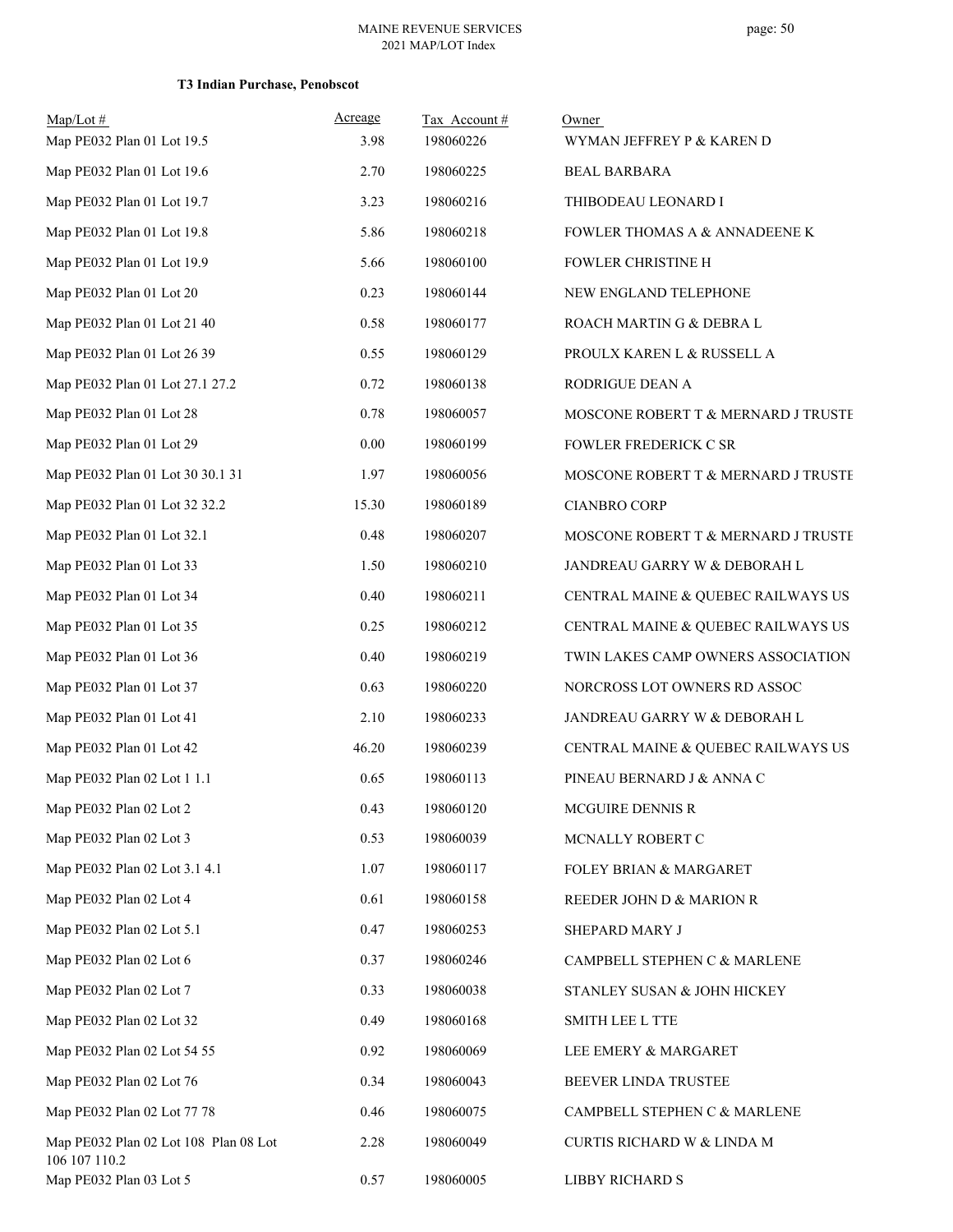# page: 51

|  |  |  | <b>T3 Indian Purchase, Penobscot</b> |
|--|--|--|--------------------------------------|
|--|--|--|--------------------------------------|

| $Map/Lot$ #<br>Map PE032 Plan 03 Lot 6 | Acreage<br>0.75 | Tax Account#<br>198060040 | Owner<br>CARNEY ANTHONY M & JERI A     |
|----------------------------------------|-----------------|---------------------------|----------------------------------------|
| Map PE032 Plan 03 Lot 7                | 0.61            | 198060157                 | OSBORNE MICHAEL S & MELISSA A          |
| Map PE032 Plan 03 Lot 8 9              | 1.16            | 198060035                 | PELLETIER ELDON G & JUDY A             |
| Map PE032 Plan 03 Lot 10               | 0.48            | 198060172                 | LINKLETTER JASON M & ERIKA M           |
| Map PE032 Plan 03 Lot 11 11.1 12       | 1.53            | 198060063                 | DIONNE THOMAS E & CAROL S              |
| Map PE032 Plan 03 Lot 13 14            | 0.70            | 198060024                 | COLANGELO KEVIN & JODY L               |
| Map PE032 Plan 03 Lot 14.1 15          | 0.63            | 198060042                 | SURRETTE LAWRENCE J & EILEEN A         |
| Map PE032 Plan 03 Lot 16               | 0.73            | 198060148                 | ALBERTS ROBERT D & SARA C              |
| Map PE032 Plan 03 Lot 17               | 0.73            | 198060027                 | BROOKER PAUL F & SANDRA M              |
| Map PE032 Plan 03 Lot 18               | 0.58            | 198060105                 | KENYON STEVE J & DIANA B               |
| Map PE032 Plan 03 Lot 33               | 0.24            | 198060166                 | GAGNIER FRANK L & KATHY GAGNIER GIFF   |
| Map PE032 Plan 04 Lot 19               | 0.71            | 198060018                 | JONES PAMELA J & DAVID O SR            |
| Map PE032 Plan 04 Lot 21               | 0.69            | 198060086                 | <b>GREINER-LAURIE KARLIESE</b>         |
| Map PE032 Plan 04 Lot 22               | 0.51            | 198060124                 | MANZO ANTHONY R & DAVID M & CARLA N    |
| Map PE032 Plan 04 Lot 23               | 0.56            | 198060014                 | <b>GRINDLE LINNEA B</b>                |
| Map PE032 Plan 04 Lot 24               | 0.51            | 198060174                 | BRADBURY TERRYLYN J C                  |
| Map PE032 Plan 04 Lot 25               | 0.69            | 198060127                 | MCATEE RICK TRUSTEE                    |
| Map PE032 Plan 04 Lot 26 27            | 0.73            | 198060004                 | BARTHOLOMEW CLARK O SR & JANE          |
| Map PE032 Plan 04 Lot 28               | 0.72            | 198060062                 | MARTIN WHITNEY S & PATRICIA J MILLER   |
| Map PE032 Plan 04 Lot 29               | 0.54            | 198060161                 | RUSSELL RICKY R                        |
| Map PE032 Plan 04 Lot 30               | 0.62            | 198060121                 | RUSSELL RICKY R                        |
| Map PE032 Plan 04 Lot 31               | 0.58            | 198060140                 | <b>BUZZELL MICHAEL A &amp; SUSAN D</b> |
| Map PE032 Plan 04 Lot 34               | 0.72            | 198060114                 | SEAMANS ROGER N                        |
| Map PE032 Plan 04 Lot 35 36            | 0.96            | 198060109                 | <b>SHAW EDWIN G</b>                    |
| Map PE032 Plan 04 Lot 37               | 0.74            | 198060044                 | <b>BURT SHERMAN M JR</b>               |
| Map PE032 Plan 04 Lot 38 39 40         | 1.06            | 198060016                 | MADORE LINDA JEAN                      |
| Map PE032 Plan 04 Lot 41 42            | 1.11            | 198060154                 | <b>CROSBY SARAH</b>                    |
| Map PE032 Plan 05 Lot 43 44            | 1.12            | 198060104                 | FOURNIER MELVILLE J & JOAN L           |
| Map PE032 Plan 05 Lot 45 46            | 1.12            | 198060055                 | THIBODEAU FELIX L                      |
| Map PE032 Plan 05 Lot 48               | 1.09            | 198060152                 | HALE JEFFREY K & HEIDI L               |
| Map PE032 Plan 05 Lot 49               | 0.65            | 198060151                 | NASON EDWARD D & SPRATT NANCY A        |
| Map PE032 Plan 05 Lot 50               | 0.58            | 198060001                 | ROBBINS IVORY-ANNA & PAUL A            |
| Map PE032 Plan 05 Lot 51 52 53         | 1.14            | 198060091                 | SCHENK JENNIFER L & RAYMOND J MARTEI   |
| Map PE032 Plan 05 Lot 56 57            | 0.90            | 198060119                 | MACDONALD PAUL M & THERESA M           |
| Map PE032 Plan 05 Lot 58 59            | 0.79            | 198060175                 | LEVESQUE PETER M                       |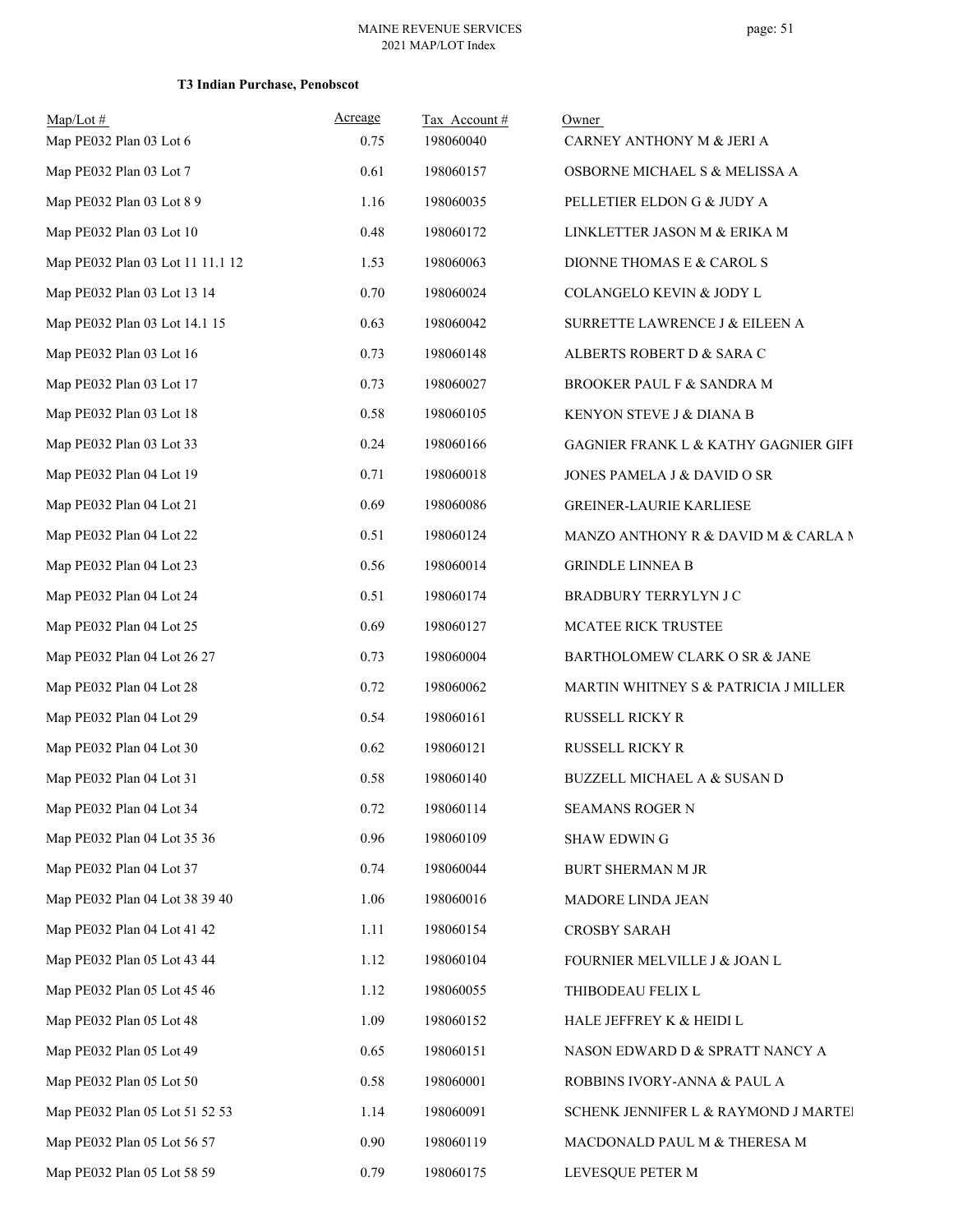| $Map/Lot$ #<br>Map PE032 Plan 05 Lot 60              | Acreage<br>0.76 | Tax Account#<br>198060107 | Owner<br>KENYON CHRISTOPHER M & ROBIN |
|------------------------------------------------------|-----------------|---------------------------|---------------------------------------|
| Map PE032 Plan 05 Lot 61                             | 0.61            | 198060030                 | BELMONT LINDA M & SARA BROWN          |
| Map PE032 Plan 05 Lot 62                             | 0.52            | 198060135                 | FIDLER EDWIN J & MARION K             |
| Map PE032 Plan 05 Lot 63                             | 0.77            | 198060007                 | PICARD FAMILY TRUST                   |
| Map PE032 Plan 06 Lot 64 65                          | 1.18            | 198060046                 | <b>SMITH JOSEPH</b>                   |
| Map PE032 Plan 06 Lot 66                             |                 | 198060112                 |                                       |
|                                                      | 0.64            |                           | PLOUFFE MICHAEL A & BARBARA J         |
| Map PE032 Plan 06 Lot 67                             | 0.48            | 198060025                 | <b>BRIGALLI DANIEL B III</b>          |
| Map PE032 Plan 06 Lot 68                             | 0.70            | 198060132                 | BROWN LINWOOD G & LINDA S             |
| Map PE032 Plan 06 Lot 69 70                          | 1.16            | 198060010                 | DANIELS DARRIN J & JENNY A            |
| Map PE032 Plan 06 Lot 71                             | 0.75            | 198060167                 | TOLLEY ERIK R                         |
| Map PE032 Plan 06 Lot 72                             | 0.77            | 198060088                 | REEVES BILLY C, KARI ANN, KELLY ALLAY |
| Map PE032 Plan 06 Lot 73                             | 0.91            | 198060126                 | <b>WILSON CHARLES R</b>               |
| Map PE032 Plan 06 Lot 74 75                          | 1.06            | 198060123                 | MANZO THOMAS B & SHIRLEY              |
| Map PE032 Plan 06 Lot 75                             | 1.30            | 198060243                 | <b>GRACY KENNETH J &amp; KAREN S</b>  |
| Map PE032 Plan 06 Lot 116 Plan 08 Lot<br>117.1 117.2 | 2.15            | 198060195                 | PRESTON CAROLINE K & SHAWN J SMITH    |
| Map PE032 Plan 06 Lot 124                            | 1.40            | 198060254                 | <b>BEST CYNTHIA</b>                   |
| Map PE032 Plan 06 Lot 125                            | 1.26            | 198060145                 | <b>BROOKS MARK &amp; GLENN</b>        |
| Map PE032 Plan 07 Lot 111 111.1 112                  | 1.34            | 198060066                 | SAUCIER KEITH M & SALLY A             |
| Map PE032 Plan 08 Lot 103                            | 1.00            | 198060061                 | TICE ROBERT M & SARAH J HUNT          |
| Map PE032 Plan 08 Lot 104                            | 0.93            | 198060197                 | MCDONALD BRENDA J & WILLIAM P         |
| Map PE032 Plan 08 Lot 105                            | 0.87            | 198060099                 | NILES MICHAEL                         |
| Map PE032 Plan 08 Lot 109 110                        | 0.99            | 198060143                 | CAMPBELL REID H                       |
| Map PE032 Plan 08 Lot 110.1                          | 0.65            | 198060245                 | CAMPBELL REID H                       |
| Map PE032 Plan 08 Lot 113 114 114.1<br>115           | 1.91            | 198060108                 | WEINROD ANNE K                        |
| Map PE032 Plan 08 Lot 117.2 118                      | 1.34            | 198060013                 | PALANZA JEAN C                        |
| Map PE032 Plan 08 Lot 119                            | 0.63            | 198060160                 | TIBBETTS PAMELA J                     |
| Map PE032 Plan 08 Lot 120 121                        | 0.86            | 198060116                 | WEYMOUTH RICHARD I & JANICE S         |
| Map PE032 Plan 09 Lot 3 4                            | 0.68            | 198060032                 | TURNER SHERRY C                       |
| Map PE032 Plan 09 Lot 5 6                            | 0.87            | 198060051                 | LAPLANTE VALMORE E & DOROTHY A.       |
| Map PE032 Plan 09 Lot 7                              | 0.70            | 198060003                 | BENOIT NORMAN L & KAREN E             |
| Map PE032 Plan 09 Lot 84                             | 1.08            | 198060059                 | CIVIELLO JOHN & KATHLEEN              |
| Map PE032 Plan 09 Lot 90                             | 0.46            | 198060017                 | WALSH LYNN MARIE & PERRY WILBUR JAM   |
| Map PE032 Plan 09 Lot 94 94.1                        | 1.16            | 198060026                 | <b>BARKER GERALD E</b>                |
| Map PE032 Plan 09 Lot 95                             | 0.61            | 198060171                 | LIBBY RANDOLPH J & BERNIECE D         |
| Map PE032 Plan 09 Lot 96 97                          | 1.04            | 198060155                 | MEADOWS THOMAS P & ALICE M            |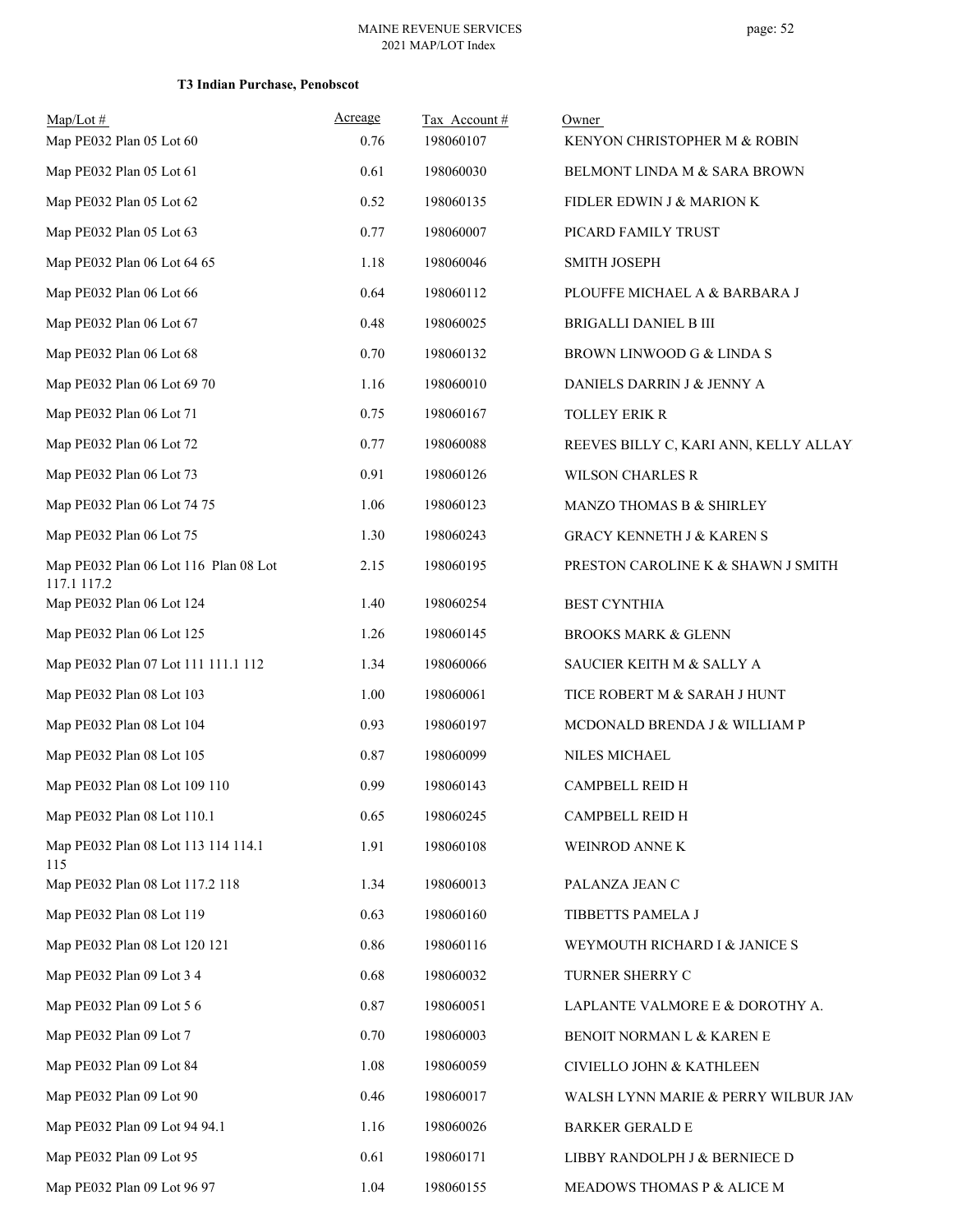| $Map/Lot \#$<br>Map PE032 Plan 09 Lot 98 | Acreage<br>0.37 | Tax Account#<br>198060093 | Owner<br>HARTWELL HOWARD A & BARBARA R |
|------------------------------------------|-----------------|---------------------------|----------------------------------------|
|                                          |                 |                           |                                        |
| Map PE032 Plan 09 Lot 99 100 101         | 0.96            | 198060173                 | PELKEY WALTER E & HOLLY C              |
| Map PE032 Plan 09 Lot 99.1               | $0.18\,$        | 198060255                 | HARTWELL HOWARD A                      |
| Map PE032 Plan 09 Lot 102                | 0.57            | 198060050                 | MAGLATHLIN STEWART R & DEBORAH A       |
| Map PE032 Plan 09 Lot 102.1 102.2        | 1.39            | 198060165                 | SIMONE CAROLYN J & ALLEN               |
| Map PE032 Plan 10 Lot 1 1.1 2 93         | 2.39            | 198060019                 | MCGAFFIGAN JOHN R & RACHEL E           |
| Map PE032 Plan 10 Lot 79                 | 0.48            | 198060002                 | NADEAU JAY A & CORINNA L               |
| Map PE032 Plan 10 Lot 80                 | 0.96            | 198060012                 | PERRY JAMES M & CINDY S                |
| Map PE032 Plan 10 Lot 82 83              | 1.13            | 198060048                 | RODRIGUE DEAN A                        |
| Map PE032 Plan 10 Lot 85                 | 1.79            | 198060028                 | BROWN L DOUGLAS & GLORIA J             |
| Map PE032 Plan 10 Lot 86                 | 0.00            | 198060033P                | DYE WILLIAM T                          |
| Map PE032 Plan 10 Lot 86                 | 0.85            | 198060065                 | DYE WILLIAM T                          |
| Map PE032 Plan 10 Lot 87                 | 0.96            | 198060021                 | <b>BOUTAUGH SHAWN M</b>                |
| Map PE032 Plan 10 Lot 88 89              | 1.27            | 198060097                 | JACOBS MARY E                          |
| Map PE032 Plan 10 Lot 91                 | 0.67            | 198060094                 | MCKEAGNEY WILLIAM & SALLY MELCHER      |
| Map PE032 Plan 10 Lot 92                 | 0.66            | 198060008                 | <b>GONYA ROBERT JR</b>                 |
| Map PE032 Plan 11 Lot 22 22.1 22.2       | 1.91            | 198060072                 | FOWLER ALBERT & MARIAN H               |
| Map PE032 Plan 11 Lot 22.3               | 1.84            | 198060256                 | <b>FOWLER ELIZABETH R</b>              |
| Map PE032 Plan 11 Lot 23 38 38.1         | 0.93            | 198060071                 | ROSSELLE FAYE O                        |
| Map PE032 Plan 11 Lot 24 24.1            | 1.27            | 198060031                 | BYTHER THOMAS E & ONA E                |
| Map PE032 Plan 11 Lot 25 62              | 0.82            | 198060111                 | LETOURNEAU BETSY                       |
| Map PE032 Plan 11 Lot 55                 | 0.52            | 198060249                 | TWIN LAKES CAMP OWNERS ASSOCIATION     |
| Map PE032 Plan 11 Lot 56                 | 0.35            | 198060251                 | BRAGDON STEVEN W & MONICA A            |
| Map PE032 Plan 11 Lot 58                 | 0.79            | 198060156                 | QUIRION CARL R & JANET M               |
| Map PE032 Plan 11 Lot 59 59.1            | 1.01            | 198060036                 | DEROCHE EDWARD J & BRENDA              |
| Map PE032 Plan 11 Lot 61                 | 2.76            | 198060250                 | TWIN LAKES CAMP OWNERS ASSOCIATION     |
| Map PE032 Plan 11 Lot 63                 | 1.10            | 198060164                 | SCHMIDT DOUGLAS F & DEBORAH J          |
| Map PE032 Plan 11 Lot 64                 | 0.66            | 198060183                 | CONSTABLE WAYNE W                      |
| Map PE032 Plan 12 Lot 65                 | 1.90            | 198060149                 | MCEWEN RAYMOND G JR                    |
| Map PE032 Plan 12 Lot 66                 | 0.38            | 198060054                 | DAVIS CHARLES G TRUSTEE                |
| Map PE032 Plan 12 Lot 67                 | 0.34            | 198060125                 | MASON BARBARA A, SARAH E TOYE          |
| Map PE032 Plan 12 Lot 68                 | 0.43            | 198060053                 | DAVIS GRETCHEN S TRUSTEE               |
| Map PE032 Plan 12 Lot 69                 | 1.01            | 198060137                 | <b>EVANS SIAN</b>                      |
| Map PE032 Plan 12 Lot 70                 | 1.72            | 198060169                 | SYMONDS ALLAN E JR & BRUCE E &         |
| Map PE032 Plan 12 Lot 71                 | 2.16            | 198060162                 | RUSSELL PATRICIA F                     |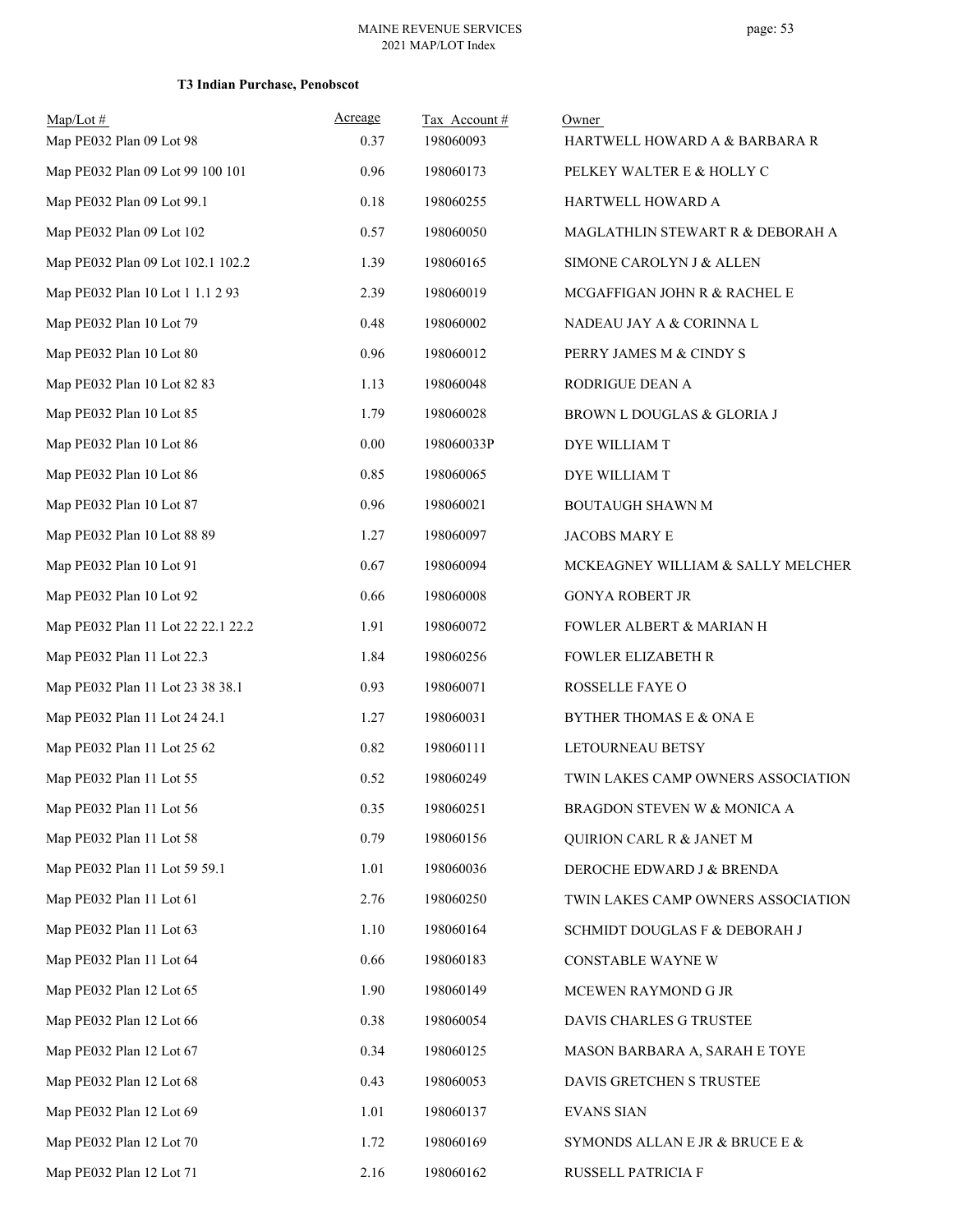| Map/Lot $#$              | Acreage | Tax Account # | Owner                           |
|--------------------------|---------|---------------|---------------------------------|
| Map PE032 Plan 13 Lot 72 | 0.42    | 198060248     | <b>MOORE JAMES R</b>            |
| Map PE032 Plan 13 Lot 73 | 0.65    | 198060067     | FARQUHAR STEWART M & GERTRUDE A |
| Map PE032 Plan 13 Lot 74 | 0.35    | 198060139     | WHEATON ROBERT J JR & SUSAN     |
| Map PE032 Plan 13 Lot 75 | 0.32    | 198060110     | MANZO STEVEN A & MELISSA D      |
| Map PE032 Plan 13 Lot 76 | 0.87    | 198060130     | MANZO STEVEN A & MELISSA D      |
| Map PE032 Plan 13 Lot 77 | 0.57    | 198060101     | ATLANTIC FOUNDATION             |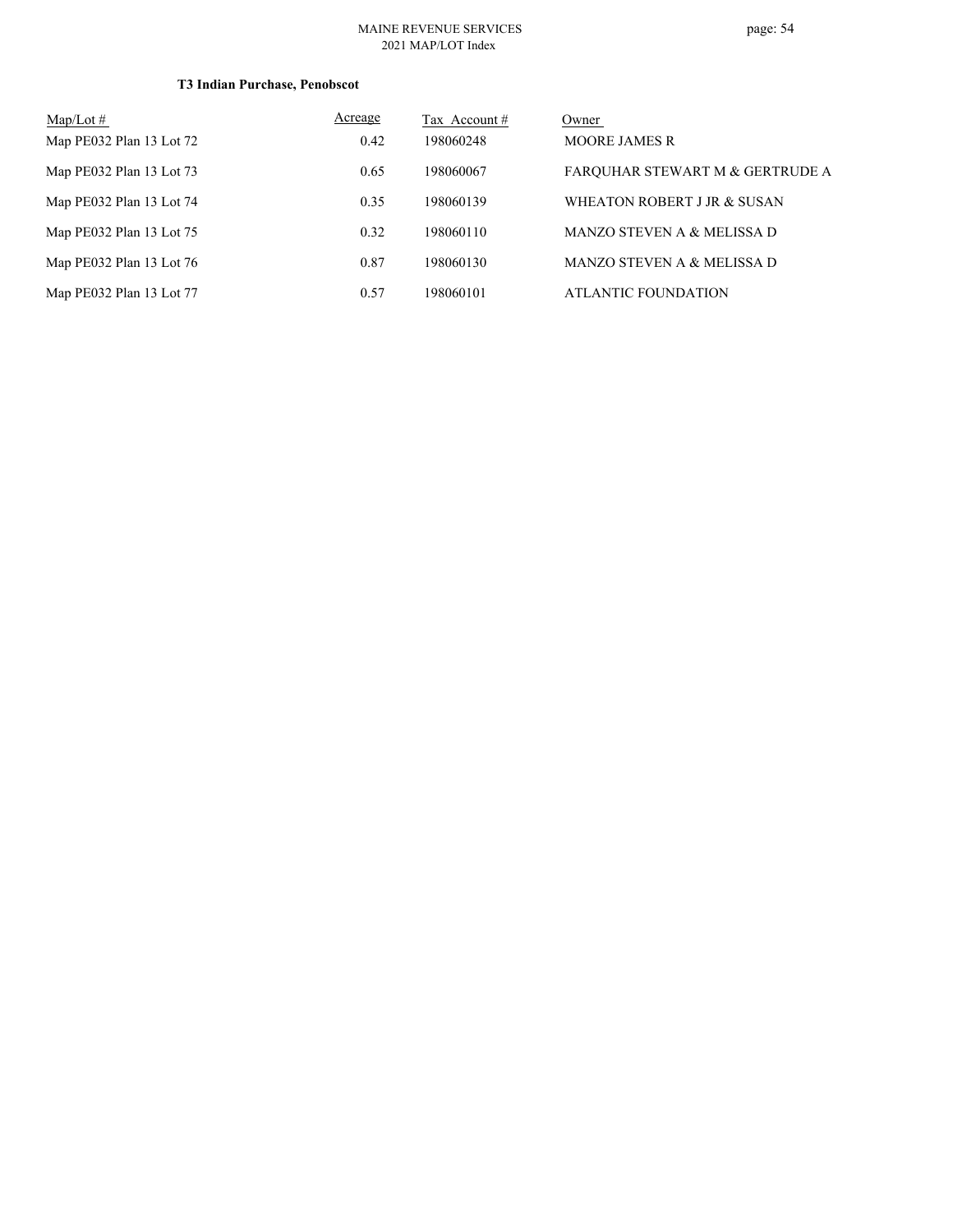| $Map/Lot \#$                    | Acreage   | Tax Account# | Owner                                 |
|---------------------------------|-----------|--------------|---------------------------------------|
| Map PE033                       | 0.00      | 198070015    | <b>EMERA MAINE</b>                    |
| Map PE033                       | 0.00      | 198070030P   | PELLEGRINI GREGORY                    |
| Map PE033                       | 0.00      | 198070033P   | LEVASSEUR RICHARD B                   |
| Map PE033                       | 0.00      | 198070036P   | JO MARY RIDERS SNOWMOBILE CLUB        |
| Map PE033 Plan 01 Lot 1         | 0.00      | 198070046    | THEBERGE AMANDA & JOHNSON JOEL        |
| Map PE033 Plan 01 Lot 1         | 0.00      | 198070062    | <b>HALL BILL L</b>                    |
| Map PE033 Plan 01 Lot 1 1.2 2 3 | 19,972.70 | 198070099    | KATAHDIN FOREST MANAGEMENT LLC        |
| Map PE033 Plan 01 Lot 1         | $0.00\,$  | 198070104    | MAINE TIMBERLANDS CO                  |
| Map PE033 Plan 01 Lot 1         | 0.38      | 198070121    | WISE ANDREA J & RONALD F JAMO & PATRI |
| Map PE033 Plan 01 Lot 1         | 0.00      | 198070124    | KATAHDIN TIMBERLANDS LLC              |
| Map PE033 Plan 01 Lot 1         | 1.17      | 198070130    | KATAHDIN FOREST MANAGEMENT LLC        |
| Map PE033 Plan 01 Lot 1         | 0.00      | 198070137    | DURISKO MATT & JAMES BLACK            |
| Map PE033 Plan 01 Lot 1         | 0.57      | 198070158    | PINTO DOUGLAS L                       |
| Map PE033 Plan 01 Lot 1         | 0.00      | 198070244    | <b>DYER ANDREA J</b>                  |
| Map PE033 Plan 01 Lot 1         | 0.00      | 198070290    | <b>SMITH JAY</b>                      |
| Map PE033 Plan 01 Lot 1         | 0.00      | 198070318    | JONES LAWRENCE E                      |
| Map PE033 Plan 01 Lot 1         | 0.00      | 198070361    | VAZNIS TIMOTHY                        |
| Map PE033 Plan 01 Lot 1         | 1.30      | 198070367    | WHITNEY SCOTT E & RACHEL B            |
| Map PE033 Plan 01 Lot 1         | 0.00      | 198070395    | MAINE STATE OF                        |
| Map PE033 Plan 01 Lot 1         | 11.84     | 198072011    | KATAHDIN FOREST MANAGEMENT LLC        |
| Map PE033 Plan 01 Lot 1.1       | 0.22      | 198070103    | PELLEGRINI GREGORY                    |
| Map PE033 Plan 01 Lot 1.1       | 7,015.06  | 198072003    | GREAT LAKES HYDRO AMERICA LLC         |
| Map PE033 Plan 01 Lot 1.3       | 189.97    | 198070387    | CASSIDY TIMBERLANDS LLC ET AL         |
| Map PE033 Plan 01 Lot 1.3       | 0.00      | 198070390    | MARTIN ELIZABETH M                    |
| Map PE033 Plan 01 Lot 1.31      | 16.32     | 198070389    | SPENSAMANNATUCK ISLAND LLC            |
| Map PE033 Plan 01 Lot 1.32      | 6.40      | 198070337    | UTECHT HILMAR P II & KATHYRN P WOOD   |
| Map PE033 Plan 01 Lot 1.4       | 17.04     | 198072013    | LEVASSEUR RICHARD B & DEBRA L         |
| Map PE033 Plan 01 Lot 1.41      | 5.00      | 198072018    | TAYLOR DAVID G JR & RACHEL S          |
| Map PE033 Plan 01 Lot 1.42      | 2.56      | 198072017    | MENARIO MICHAEL E & MARCIA T          |
| Map PE033 Plan 01 Lot 1.5       | 0.49      | 198070175    | MORRISON BRIAN T & SUSAN L            |
| Map PE033 Plan 01 Lot 1.6       | 149.20    | 198072021    | HAPPY HEALTHY HARMONY LLC             |
| Map PE033 Plan 01 Lot 4         | 1.00      | 198070293    | LEVASSEUR RICHARD B & DEBRA L         |
| Map PE033 Plan 01 Lot 7         | 1.10      | 198070391    | O'CONNOR CHAD C & TAMMY J BAKER       |
| Map PE033 Plan 01 Lot 97        | 5.50      | 198072029    | HALLETT ANNA & LAWRENCE               |
| Map PE033 Plan 02 Lot 1         | 0.58      | 198070167    | TINKHAM DAVID A                       |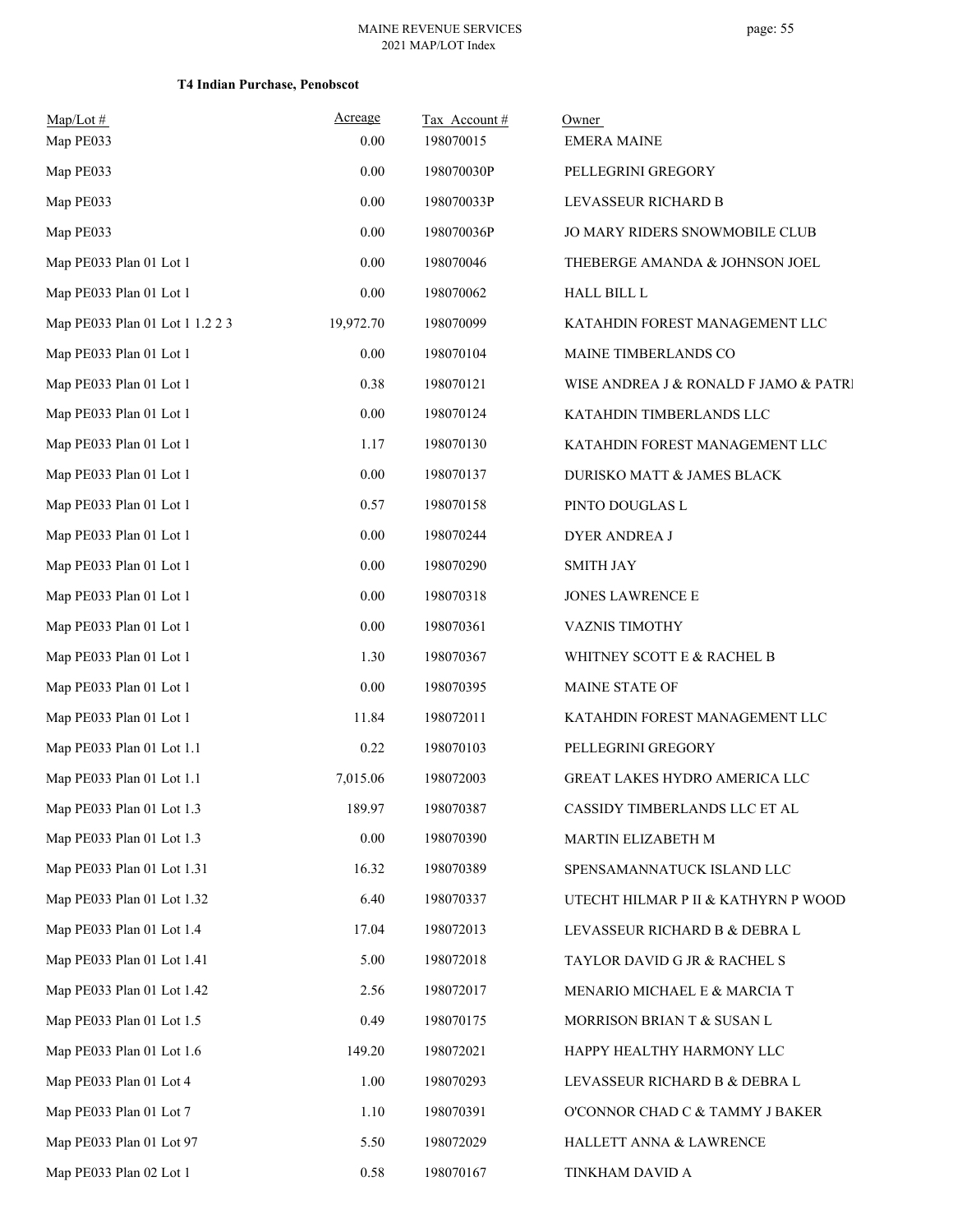| Map/Lot#<br>Map PE033 Plan 02 Lot 2 | Acreage<br>0.62 | Tax Account#<br>198070031 | Owner<br><b>BOWLEY FRANK H III</b>    |
|-------------------------------------|-----------------|---------------------------|---------------------------------------|
| Map PE033 Plan 02 Lot 3             | 0.24            | 198070006                 | SIROIS RICHARD J                      |
| Map PE033 Plan 02 Lot 4             | 0.51            | 198070021                 | <b>BUSQUE JOSHUA D</b>                |
| Map PE033 Plan 02 Lot 46            | 0.63            | 198070143                 | MACNEILL DAVID J                      |
| Map PE033 Plan 03 Lot 5             | 6.18            | 198070334                 | LEVASSEUR RICHARD B                   |
| Map PE033 Plan 03 Lot 5             | 0.00            | 198072012                 | JO MARY RIDERS SNOWMOBILE CLUB        |
| Map PE033 Plan 03 Lot 5.1           | 32.00           | 198072006                 | LEVASSEUR RICHARD                     |
| Map PE033 Plan 04 Lot 6             | 0.55            | 198070332                 | <b>JOSLYN TIMMY G</b>                 |
| Map PE033 Plan 04 Lot 7             | 0.73            | 198070058                 | DAIGLE TERRENCE M JR, MATTHEW R &     |
| Map PE033 Plan 04 Lot 8             | 0.61            | 198070036                 | LAWTON JOHN C                         |
| Map PE033 Plan 04 Lot 9             | 0.14            | 198070038                 | LAWTON JOHN C                         |
| Map PE033 Plan 04 Lot 10            | 0.33            | 198070131                 | COTE JAYSON B & LAURA K               |
| Map PE033 Plan 04 Lot 11            | 0.27            | 198070045                 | BUTLER RALPH L & JOHN A               |
| Map PE033 Plan 04 Lot 12            | 0.16            | 198070154                 | LIBBY KEVIN K & MARY LOU              |
| Map PE033 Plan 05 Lot 14            | 0.50            | 198070077                 | FISCHER ROBERT B SR & MARION F TRUSTE |
| Map PE033 Plan 05 Lot 15            | 0.46            | 198070152                 | <b>GUY SHANA &amp; CHRISTOPHER</b>    |
| Map PE033 Plan 05 Lot 16            | 0.94            | 198070019                 | CLUKEY STEVEN D & DENISE A            |
| Map PE033 Plan 05 Lot 17            | 0.49            | 198070149                 | WALTZ JEFFREY A & LORINDA S           |
| Map PE033 Plan 05 Lot 18 18.1       | 2.08            | 198070295                 | LEVASSEUR RICHARD B & DEBRA L         |
| Map PE033 Plan 05 Lot 19            | 0.93            | 198070182                 | <b>GALLANT ROCH</b>                   |
| Map PE033 Plan 05 Lot 20            | 0.80            | 198070129                 | KELLY DONNA J & DORA J                |
| Map PE033 Plan 05 Lot 21            | 0.46            | 198070245                 | BEAUPAIN JOHN W & JUDY L              |
| Map PE033 Plan 06 Lot 22            | 0.44            | 198070326                 | WILEY RUTH E                          |
| Map PE033 Plan 06 Lot 23            | 0.95            | 198070325                 | <b>COMISKY GARY T</b>                 |
| Map PE033 Plan 06 Lot 24            | 0.45            | 198070234                 | COTE AMEDERIC G & KATHY A             |
| Map PE033 Plan 06 Lot 25            | 0.47            | 198070281                 | CHASSE KIM P & RENEE M ST JEAN        |
| Map PE033 Plan 06 Lot 26            | 0.45            | 198070303                 | CASTONGUAY JOHN                       |
| Map PE033 Plan 06 Lot 27            | 0.45            | 198070254                 | CASTONGUAY JOHN O & LISA M            |
| Map PE033 Plan 06 Lot 28            | 0.98            | 198070228                 | BIRSE ANDREW M & CYNTHIA L            |
| Map PE033 Plan 06 Lot 29            | 0.57            | 198070269                 | WARNER MARY M                         |
| Map PE033 Plan 06 Lot 29            | 0.57            | 198070269                 | WARNER SAMUEL L                       |
| Map PE033 Plan 06 Lot 30            | 2.33            | 198070246                 | <b>GRANT JAY D</b>                    |
| Map PE033 Plan 06 Lot 31            | 1.15            | 198070297                 | TAPLEY EDWARD E JR & SHARON E         |
| Map PE033 Plan 07 Lot 32            | 0.84            | 198070222                 | LABARBERA MICHAEL & TERRI             |
| Map PE033 Plan 07 Lot 33            | $\rm 0.88$      | 198070047                 | CHASE ROBERT O & MARY LEE             |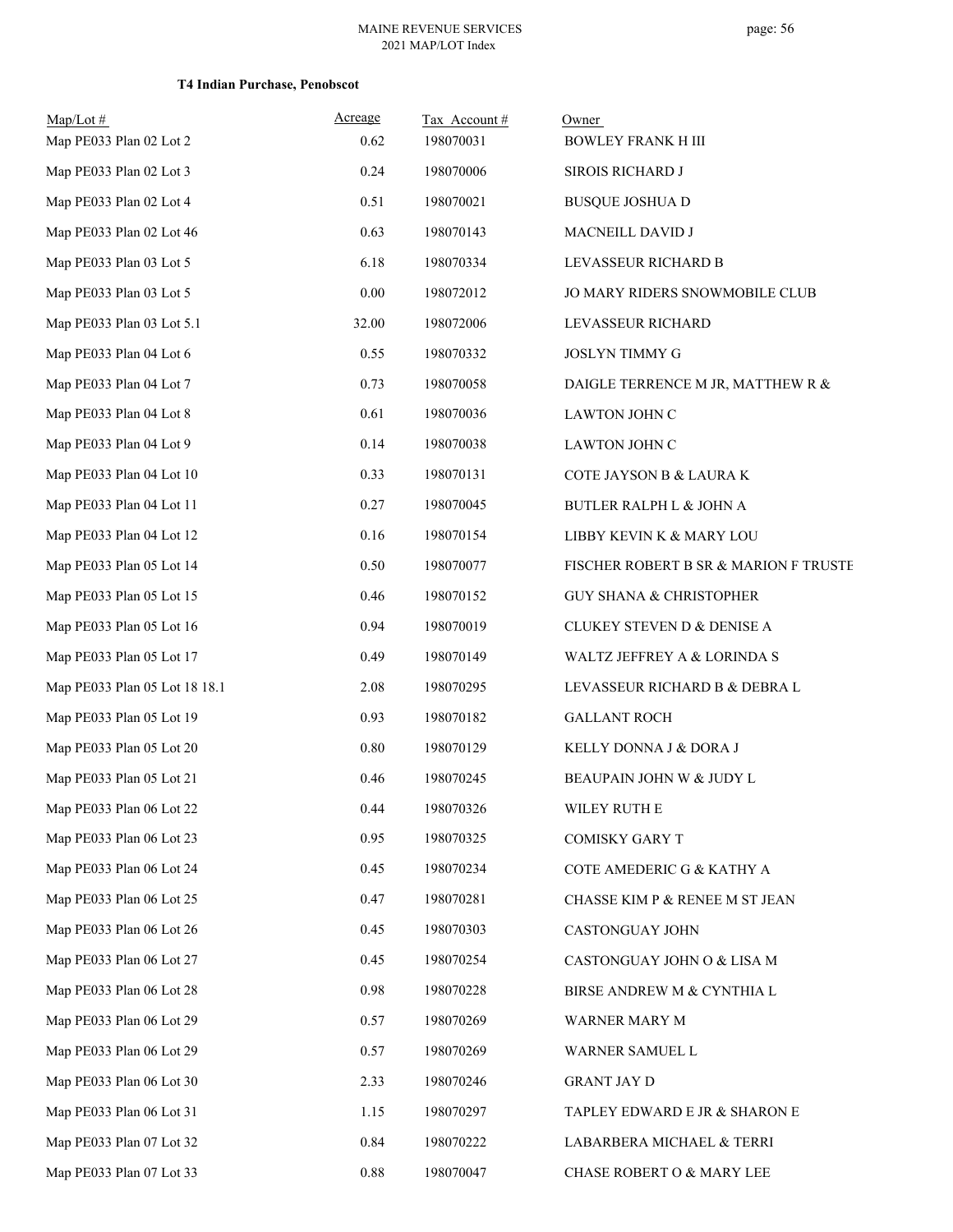| $Map/Lot \#$<br>Map PE033 Plan 07 Lot 34 | Acreage<br>0.84 | Tax Account#<br>198070168 | Owner<br>MADDEN BERNARD A                 |
|------------------------------------------|-----------------|---------------------------|-------------------------------------------|
|                                          |                 |                           |                                           |
| Map PE033 Plan 07 Lot 35                 | 0.85            | 198070205                 | MORRISON MEGAN A                          |
| Map PE033 Plan 07 Lot 36                 | 0.78            | 198070133                 | POUND STEVEN M                            |
| Map PE033 Plan 07 Lot 37                 | 0.70            | 198070356                 | DOIRON ROBERT E & LAUREL L                |
| Map PE033 Plan 07 Lot 38                 | 0.83            | 198070020                 | BIRT HAROLD E JR & BRENDA A               |
| Map PE033 Plan 07 Lot 39                 | 0.72            | 198070357                 | RANDALL DAVID C & FLORENCE S TRUSTEI      |
| Map PE033 Plan 07 Lot 39.1               | 1.00            | 198072007                 | <b>BEAUXCAMP LLC</b>                      |
| Map PE033 Plan 07 Lot 40                 | 0.77            | 198070348                 | <b>BEAUXCAMP LLC</b>                      |
| Map PE033 Plan 07 Lot 41                 | $0.80\,$        | 198070012                 | AUSTIN ROBERT W & JANET A                 |
| Map PE033 Plan 07 Lot 42                 | 0.85            | 198070255                 | WILLIGAR RICHARD M & KELLY S              |
| Map PE033 Plan 08 Lot 43                 | 1.75            | 198070374                 | <b>DAVIS KEVIN M</b>                      |
| Map PE033 Plan 08 Lot 44 44.1            | 2.27            | 198072009                 | MEUNIER JESSE J                           |
| Map PE033 Plan 08 Lot 45                 | 1.39            | 198070033                 | <b>CLEMENTS SCOTT A &amp; DONNA HASEY</b> |
| Map PE033 Plan 08 Lot 46 46.1            | 2.39            | 198070218                 | TWIN LAKES CAMP OWNERS ASSOCIATION        |
| Map PE033 Plan 09 Lot 47                 | 1.20            | 198070148                 | <b>BUCK PAMELA &amp; LISA PERROW</b>      |
| Map PE033 Plan 09 Lot 48                 | 0.83            | 198070243                 | PERROW KRISTI                             |
| Map PE033 Plan 09 Lot 49                 | 1.34            | 198070266                 | KAUFMANN NATHAN W                         |
| Map PE033 Plan 09 Lot 50                 | 0.58            | 198070142                 | CAMPBELL JASON F & MARTHA                 |
| Map PE033 Plan 09 Lot 51                 | 0.51            | 198070016                 | CHASSE KIM P & RENEE M ST JEAN            |
| Map PE033 Plan 09 Lot 52                 | 0.97            | 198070039                 | <b>BARBEE KIRTLEY S TRUSTEE</b>           |
| Map PE033 Plan 09 Lot 53                 | 1.37            | 198070166                 | BYTHER MATTHEW T                          |
| Map PE033 Plan 09 Lot 54                 | 0.43            | 198070025                 | <b>BYTHER ERIC D &amp; KAREN G</b>        |
| Map PE033 Plan 09 Lot 55                 | 0.35            | 198070159                 | KRONHOLM ORMAN & DARLENE                  |
| Map PE033 Plan 10 Lot 78                 | 0.60            | 198070195                 | SHOREY JOSEPH                             |
| Map PE033 Plan 10 Lot 79                 | 0.81            | 198070041                 | BROWN GARY W SR & CHRISTINE E             |
| Map PE033 Plan 10 Lot 80                 | 0.66            | 198070328                 | ALLEN HOWARD S & PHYLLIS L                |
| Map PE033 Plan 10 Lot 81                 | 0.87            | 198070101                 | <b>BULLEY LEO L</b>                       |
| Map PE033 Plan 10 Lot 82                 | 0.74            | 198070304                 | SWEENEY SALLY T & WILLIAM A TIPPENS       |
| Map PE033 Plan 10 Lot 83                 | 0.53            | 198070280                 | LAUSTSEN KENNETH M & ANGELA F             |
| Map PE033 Plan 10 Lot 84                 | 0.46            | 198070073                 | ERICKSON ROBERT E & SALLY L TRUSTEES      |
| Map PE033 Plan 10 Lot 85                 | 1.28            | 198070094                 | BROWN RONALD C & JULIE A                  |
| Map PE033 Plan 10 Lot 86                 | 0.34            | 198070333                 | WYMAN SHANE D & MARTHA W                  |
| Map PE033 Plan 10 Lot 87                 | 0.83            | 198070093                 | SMITH ROBERT J & BARBARA A                |
| Map PE033 Plan 10 Lot 88                 | 0.94            | 198070247                 | PICARD MICHAEL J & DONNA M                |
| Map PE033 Plan 10 Lot 89                 | 1.18            | 198070147                 | WATERMAN LIVING TRUST                     |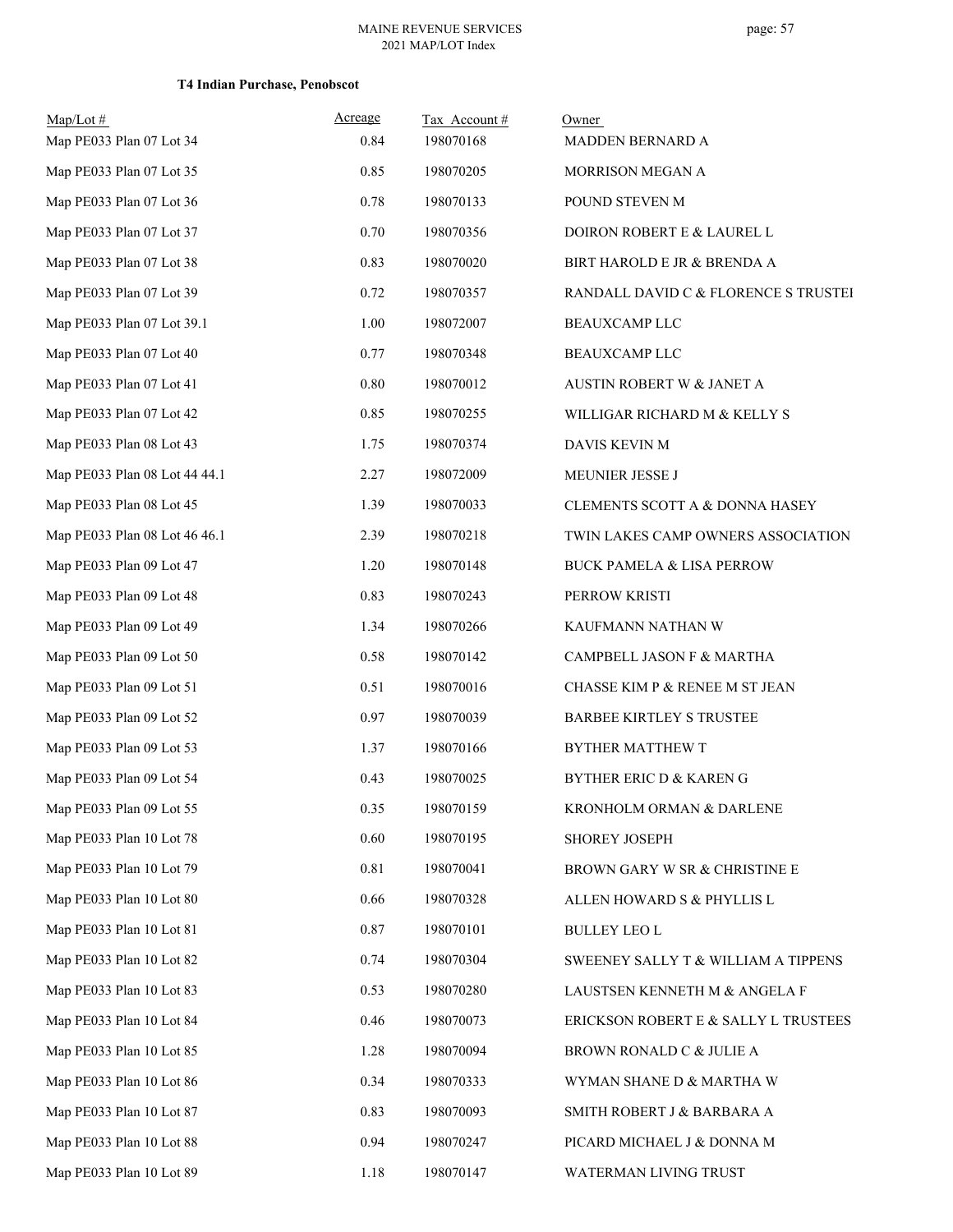| $Map/Lot \#$<br>Map PE033 Plan 10 Lot 90 | Acreage<br>0.55 | Tax Account#<br>198070301 | Owner<br>CHANDLER DAVID A & JANE A     |
|------------------------------------------|-----------------|---------------------------|----------------------------------------|
| Map PE033 Plan 10 Lot 91                 | 0.50            | 198070329                 | MICHAUD SANDRA B & SCOTT A & JILL E SC |
| Map PE033 Plan 10 Lot 97                 | 0.50            | 198070288                 | STEFENS CHRISTIAN                      |
| Map PE033 Plan 10 Lot 98                 | 0.26            | 198070079                 | <b>CLEMENT FRANK J</b>                 |
| Map PE033 Plan 10 Lot 99                 | 0.24            | 198070300                 | STEFENS CHRISTIAN E                    |
| Map PE033 Plan 10 Lot 101                | 0.59            | 198070220                 | NYMAN JAMES A & JOYCE M                |
| Map PE033 Plan 11 Lot 92                 | 1.01            | 198070210                 | MCAVOY RODNEY A & NANCY G              |
| Map PE033 Plan 11 Lot 93                 | 0.73            | 198070215                 | COBB LAURA L                           |
| Map PE033 Plan 11 Lot 94                 | 1.00            | 198070308                 | OSBORNE SALLY E & KENNETH W            |
| Map PE033 Plan 11 Lot 95                 | 0.52            | 198070283                 | PINETTE JOHN R JR & JO ANNE C          |
| Map PE033 Plan 11 Lot 115                | 1.80            | 198070181                 | MCAVOY WILLIAM D JR                    |
| Map PE033 Plan 12 Lot 111                | 0.30            | 198070076                 | JOSLIN CHRISTOPHER SCOTT               |
| Map PE033 Plan 12 Lot 112                | 0.42            | 198070259                 | KOFFMAN DAVID J & MICHELLE E TODER     |
| Map PE033 Plan 12 Lot 113                | 0.87            | 198070349                 | ALLEY DOUGLAS L & BRENDA M             |
| Map PE033 Plan 12 Lot 114                | 2.50            | 198070373                 | ARSENAULT STEPHEN L & LISA A           |
| Map PE033 Plan 12 Lot 115                | 6.20            | 198072030                 | KOFFMAN DAVID J & MICHELLE E TODER     |
| Map PE033 Plan 12 Lot 116                | 6.30            | 198072031                 | JOSLIN CHRISTOPHER S                   |
| Map PE033 Plan 13 Lot 79                 | 0.53            | 198070132                 | FRIEDRICH ROBERT                       |
| Map PE033 Plan 13 Lot 100                | 0.54            | 198070029                 | MEEHAN KEVIN PERSONAL REP              |
| Map PE033 Plan 13 Lot 102                | 0.61            | 198070336                 | WEBSTER DANIEL E                       |
| Map PE033 Plan 13 Lot 103                | 1.00            | 198070086                 | OLIVER THOMAS W SR & THOMAS W JR       |
| Map PE033 Plan 13 Lot 104                | 0.89            | 198070157                 | ERICKSON RALPH A & SUSAN W             |
| Map PE033 Plan 13 Lot 105                | 0.89            | 198070116                 | HOERING JOHN F & TAMERSON E            |
| Map PE033 Plan 13 Lot 106                | 1.70            | 198070011                 | RADON WILLIAM R TRUSTEE                |
| Map PE033 Plan 13 Lot 107                | 1.70            | 198070070                 | THE CORCORAN IRREVOCABLE TRUST         |
| Map PE033 Plan 13 Lot 108                | 0.70            | 198070223                 | MORRISON JOANNA E & JENNIFER H BECKE   |
| Map PE033 Plan 13 Lot 109                | 0.63            | 198070368                 | NELSON PAULINE G, SUSAN L, JUDITH A    |
| Map PE033 Plan 13 Lot 110                | 0.50            | 198070239                 | PELLETIER WHITNEY S                    |
| Map PE033 Plan 14 Lot 4                  | 0.60            | 198070231                 | PAGE PETER J & MELISSA S               |
| Map PE033 Plan 14 Lot 96                 | 0.51            | 198070032                 | TOWER SUSAN B, MEREDITH E              |
| Map PE033 Plan 14 Lot 116                | 1.21            | 198070351                 | SANTERRE PATRIC J & CELESTE M BARD     |
| Map PE033 Plan 14 Lot 116.1              | 1.50            | 198072027                 | HAFFORD JOHN & JESSICA MASSE           |
| Map PE033 Plan 14 Lot 117                | 0.89            | 198070363                 | CASAROTTO JEFFREY S.R.                 |
| Map PE033 Plan 14 Lot 118                | 1.00            | 198070109                 | STANDLEY AMANDA E                      |
| Map PE033 Plan 14 Lot 119                | 1.40            | 198070294                 | STANDLEY JOHN G SR & JOHN G JR &       |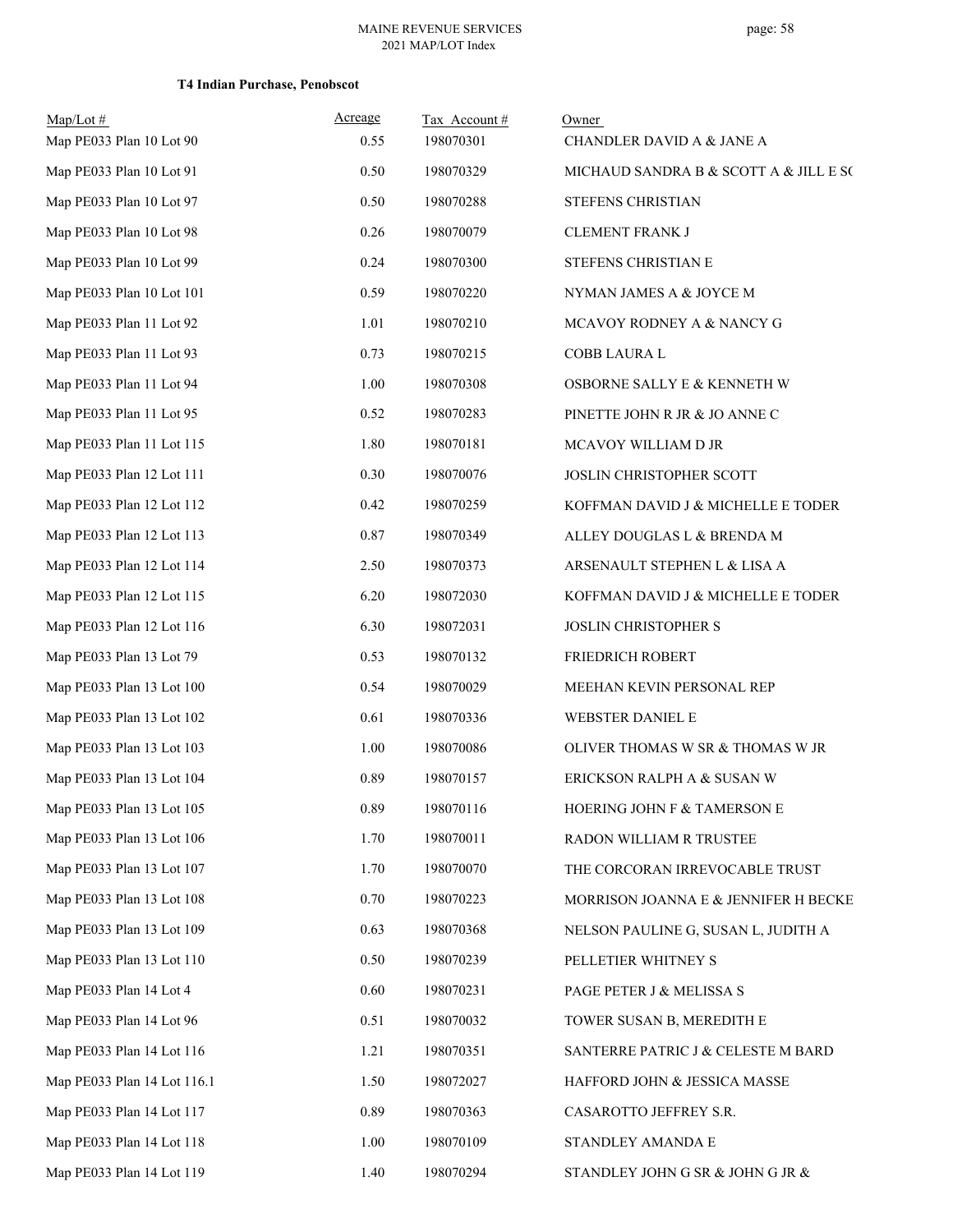| $Map/Lot$ #<br>Map PE033 Plan 15 Lot 1 | Acreage<br>0.83 | Tax Account#<br>198070193 | Owner<br>ARSENAULT LEONARD T & TINA L     |
|----------------------------------------|-----------------|---------------------------|-------------------------------------------|
| Map PE033 Plan 15 Lot 1.1              | 0.55            | 198072015                 | TURKEY TAIL ROAD LOT OWNERS ASSOCIA       |
| Map PE033 Plan 15 Lot 1.2              | 0.50            | 198070394                 | KATAHDIN FOREST MANAGEMENT LLC            |
| Map PE033 Plan 15 Lot 2                | 1.07            | 198070027                 | BARNES JAMES R JR & DEBORAH A TRUSTE      |
| Map PE033 Plan 15 Lot 3                | 0.39            | 198070123                 | FARLEY JEFFERY A & MARSHA J               |
| Map PE033 Plan 15 Lot 4                | 0.60            | 198070320                 | SIROIS ROLAND J & SUZANNE M               |
| Map PE033 Plan 15 Lot 5                | 0.53            | 198070055                 | COLOMBO BART M & MARCIA E                 |
| Map PE033 Plan 15 Lot 6                | 0.38            | 198070187                 | EDWARDS TIMOTHY R & VICTORIA M TTEE       |
| Map PE033 Plan 15 Lot 7                | 0.56            | 198070078                 | ROSEBUSH DENNIS E & DARLENE A             |
| Map PE033 Plan 15 Lot 8                | 0.58            | 198070306                 | WALLACE SCOTT W & ALAN H                  |
| Map PE033 Plan 15 Lot 9                | 0.98            | 198070030                 | SANDERS JULIE B & DALE A                  |
| Map PE033 Plan 15 Lot 11               | 0.52            | 198070161                 | <b>BUBAR BRIAN G &amp; THERESA A</b>      |
| Map PE033 Plan 15 Lot 12               | 0.53            | 198070024                 | BERRY BRIAN ROY & JOANNA                  |
| Map PE033 Plan 15 Lot 13               | 1.06            | 198070178                 | <b>BOUCHARD ADAM J</b>                    |
| Map PE033 Plan 15 Lot 15               | 1.57            | 198070010                 | <b>BOUCHARD STEPHEN R &amp; CAROLYN C</b> |
| Map PE033 Plan 15 Lot 16               | 1.09            | 198070313                 | PARTRIDGE COVE LLC                        |
| Map PE033 Plan 15 Lot 17               | 0.56            | 198070009                 | ARSENAULT JOSEPH G & PAULINE E            |
| Map PE033 Plan 15 Lot 18               | 0.51            | 198070203                 | MILLS WILFRED R & NOELLA                  |
| Map PE033 Plan 15 Lot 19               | 0.36            | 198070188                 | CIRAME CHARLES J & SHELLEY P PACKARD      |
| Map PE033 Plan 15 Lot 20               | 0.67            | 198070274                 | HANSON JOSEPH CARROLL & NANCY REYN        |
| Map PE033 Plan 15 Lot 21               | 0.34            | 198070072                 | MAREAN DANIEL W & MICHELE M               |
| Map PE033 Plan 15 Lot 21.1             | 0.23            | 198072020                 | MOUGALIAN RONNEY P & JEANETTE D           |
| Map PE033 Plan 15 Lot 22               | 0.49            | 198070037                 | BROADDUS WILLIAM L C                      |
| Map PE033 Plan 15 Lot 23               | 0.48            | 198070088                 | ATLASS RICHARD M & LORRAINE               |
| Map PE033 Plan 15 Lot 24               | 0.54            | 198070155                 | CALLAHAN RENEE T & RACHEL J LAJOIE        |
| Map PE033 Plan 15 Lot 25               | 0.73            | 198070324                 | MTS PROPERTIES LLC                        |
| Map PE033 Plan 15 Lot 26               | 1.40            | 198070064                 | DICENTES SAMUEL J & AMANDA J              |
| Map PE033 Plan 15 Lot 27               | 0.81            | 198070008                 | MICHAUD MARC R                            |
| Map PE033 Plan 15 Lot 27.1             | 0.76            | 198072028                 | MICHAUD MARC R                            |
| Map PE033 Plan 15 Lot 28               | 0.56            | 198070256                 | POWER THOMAS P, JOHN G, & JENNY L         |
| Map PE033 Plan 15 Lot 29               | 0.81            | 198070277                 | MEININGER BRUCE R                         |
| Map PE033 Plan 15 Lot 30               | 0.41            | 198070090                 | ABBOTT CARL L & LYNN M                    |
| Map PE033 Plan 15 Lot 31               | 0.61            | 198070063                 | DEWITT DAVID M & NANCY T                  |
| Map PE033 Plan 15 Lot 32               | 0.65            | 198070212                 | MURPHY F JOHN & ANN C                     |
| Map PE033 Plan 15 Lot 33               | 1.26            | 198070216                 | BISHOP JOHN M & KATHY J                   |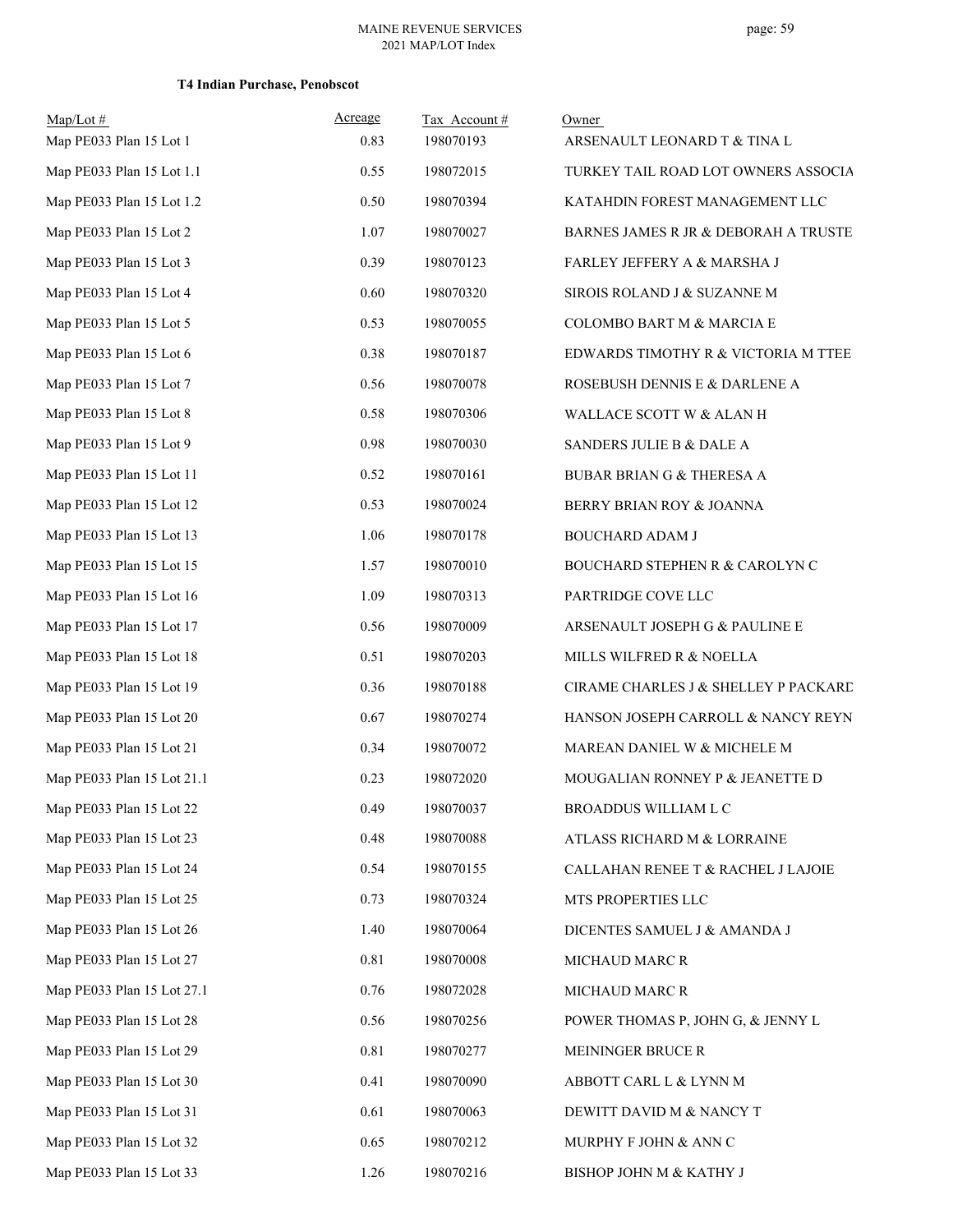| $Map/Lot \#$             | Acreage  | Tax Account#<br>198070171 | Owner                                     |
|--------------------------|----------|---------------------------|-------------------------------------------|
| Map PE033 Plan 15 Lot 34 | 1.02     |                           | O'NEAL MICHAEL D & KELLY E                |
| Map PE033 Plan 15 Lot 35 | 0.48     | 198070198                 | <b>MONAHAN RYAN</b>                       |
| Map PE033 Plan 15 Lot 36 | 0.56     | 198070224                 | OLIVER DAVID L & SANDRA A                 |
| Map PE033 Plan 15 Lot 37 | 1.18     | 198070207                 | MOSCA ROBERT A & MARIE A & ROBERT M       |
| Map PE033 Plan 15 Lot 38 | 1.00     | 198072002                 | PELLETIER AARON E & KATI M                |
| Map PE033 Plan 15 Lot 39 | 0.57     | 198070107                 | PELLETIER AARON E                         |
| Map PE033 Plan 15 Lot 40 | 0.50     | 198070236                 | MALIKOWSKI PETER M & SARAH E              |
| Map PE033 Plan 15 Lot 41 | 0.46     | 198070314                 | WELCH CHARLES C & CLAIRE PD, TRUSTEE:     |
| Map PE033 Plan 15 Lot 42 | 0.27     | 198070106                 | HACKETT KAREN E & MICHAEL J               |
| Map PE033 Plan 15 Lot 43 | 0.19     | 198070042                 | ADAMS ROSE M & RANDAL E                   |
| Map PE033 Plan 15 Lot 44 | 0.45     | 198070001                 | LEGASSEY FAMILY TRUST                     |
| Map PE033 Plan 15 Lot 45 | 0.37     | 198070208                 | MOSCONE KENNETH J JR                      |
| Map PE033 Plan 15 Lot 46 | 0.37     | 198070248                 | RIDEOUT DANIEL R & MARY ANN               |
| Map PE033 Plan 15 Lot 47 | 0.42     | 198070071                 | <b>GRIFFIN THOMAS L &amp; R ELIZABETH</b> |
| Map PE033 Plan 15 Lot 48 | 0.54     | 198070128                 | JONES JOHN A & NANCY L                    |
| Map PE033 Plan 15 Lot 49 | 0.42     | 198070227                 | OSBORNE MICHAEL ET AL                     |
| Map PE033 Plan 15 Lot 50 | 0.45     | 198070192                 | <b>GRIFFIN THOMAS L &amp; R ELIZABETH</b> |
| Map PE033 Plan 15 Lot 51 | 1.07     | 198070066                 | FREIWALD JOHN P & PATRICIA D              |
| Map PE033 Plan 15 Lot 52 | 1.31     | 198070257                 | DEWLEY DIRK W & TAMMY J                   |
| Map PE033 Plan 15 Lot 53 | 1.77     | 198070298                 | MIRRA ANTHONY P & LAURIE A                |
| Map PE033 Plan 15 Lot 54 | 0.55     | 198070177                 | JOHNSON ROBERT C & KAREN JOHNSON WI       |
| Map PE033 Plan 15 Lot 55 | 0.47     | 198070197                 | MOIR WANETA J                             |
| Map PE033 Plan 15 Lot 56 | 1.01     | 198070034                 | MARSTON ANN K & ERVIN M                   |
| Map PE033 Plan 15 Lot 57 | 0.87     | 198070299                 | FOLSOM THOMAS M & KIMBERLY M              |
| Map PE033 Plan 15 Lot 59 | 0.40     | 198070040                 | BROWNS POINT PROPERTIES LLC               |
| Map PE033 Plan 15 Lot 60 | $0.80\,$ | 198070056                 | CYR RICK G & LORRI L                      |
| Map PE033 Plan 15 Lot 61 | 1.21     | 198070111                 | BURNHAM JOHN F JR & SHERYL D TANGUA       |
| Map PE033 Plan 15 Lot 62 | $0.80\,$ | 198070302                 | ANDERSON DANIEL I & AMY M                 |
| Map PE033 Plan 15 Lot 63 | 1.14     | 198070120                 | TAPLEY MICHAEL A & BETH M                 |
| Map PE033 Plan 15 Lot 64 | 0.60     | 198070174                 | GRAHAM STANLEY H SR, STANLEY H JR & E     |
| Map PE033 Plan 15 Lot 65 | 1.20     | 198070359                 | REARDON ROBERT J & ROSE E                 |
| Map PE033 Plan 15 Lot 66 | 1.07     | 198070343                 | JOACHIM SCOTT W & GEORGIA MANZO           |
| Map PE033 Plan 15 Lot 67 | 0.85     | 198070345                 | DEVOE-HAZELETT DENISE TRUSTEE             |
| Map PE033 Plan 15 Lot 68 | 0.92     | 198070287                 | <b>COFFIN WADE D</b>                      |
| Map PE033 Plan 15 Lot 69 | 0.46     | 198070173                 | DOYLE SHAWN A                             |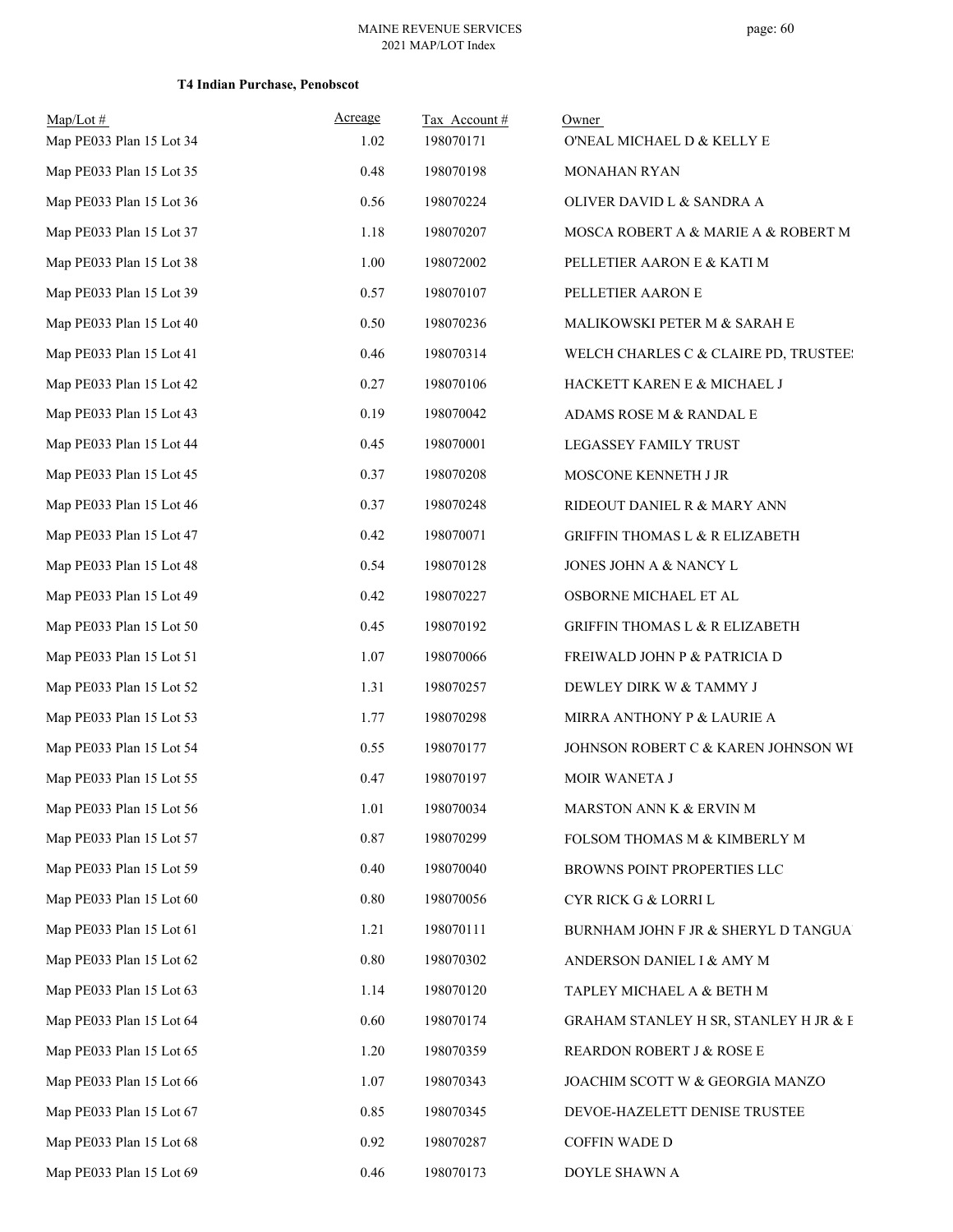| $Map/Lot \#$<br>Map PE033 Plan 15 Lot 70 | Acreage<br>0.46 | Tax Account#<br>198070267 | Owner<br>SURRETTE GEORGE & KELLY J CARUSO |
|------------------------------------------|-----------------|---------------------------|-------------------------------------------|
| Map PE033 Plan 15 Lot 71                 | 0.46            | 198070213                 | <b>BUSQUE MICHAEL</b>                     |
| Map PE033 Plan 15 Lot 72                 | 0.51            | 198070102                 | MANZO BRIAN D & RACHEL A                  |
| Map PE033 Plan 15 Lot 73                 | 1.13            | 198070151                 | LEWIN ERIC R & LISA M                     |
| Map PE033 Plan 15 Lot 74                 | 0.79            | 198070273                 | KOLLER JOSEPH J & MICHELLE J              |
| Map PE033 Plan 15 Lot 75                 | 0.38            | 198070114                 | HAYNES JASPER M, ARRAN J & JOELLEN C      |
| Map PE033 Plan 15 Lot 76                 | 0.63            | 198070135                 | WHEELER SHIRLEY A KING & JACK E           |
| Map PE033 Plan 15 Lot 77                 | 0.51            | 198070065                 | SCHMERSAL JUSTIN R & KASEY L              |
| Map PE033 Plan 15 Lot 78                 | 2.00            | 198070127                 | JONEST LLC                                |
| Map PE033 Plan 15 Lot 78.1               | 0.30            | 198072022                 | JONEST LLC                                |
| Map PE033 Plan 15 Lot 79                 | 1.12            | 198070265                 | JONEST LLC                                |
| Map PE033 Plan 15 Lot 80                 | 0.40            | 198070264                 | HAMMOND JOHN J JR & JENNIFER L NEEDH.     |
| Map PE033 Plan 15 Lot 81                 | 0.65            | 198070081                 | LUNT JOHN C & CELESTE A                   |
| Map PE033 Plan 15 Lot 82                 | 0.25            | 198070279                 | SANTERRE ERNEST J & ANN M TTEE            |
| Map PE033 Plan 15 Lot 83                 | 0.25            | 198070230                 | OUELLETTE FAMILY REVOCABLE TRUST          |
| Map PE033 Plan 15 Lot 84                 | 0.77            | 198070354                 | MCLAUGHLIN TERENCE P                      |
| Map PE033 Plan 15 Lot 85                 | 1.39            | 198070054                 | <b>BATES JOHN W</b>                       |
| Map PE033 Plan 15 Lot 86                 | 0.48            | 198070089                 | GELINAS RONALD G & DONNA L                |
| Map PE033 Plan 15 Lot 87                 | 0.57            | 198070235                 | PASQUINE PETER A III                      |
| Map PE033 Plan 15 Lot 88                 | 0.61            | 198070150                 | LEGINS KENNETH E, BARBARA A, KENNETH      |
| Map PE033 Plan 15 Lot 89                 | 1.19            | 198070191                 | WYMAN GERALDINE B                         |
| Map PE033 Plan 15 Lot 90                 | 0.53            | 198070272                 | BRAGDON MICHAEL J II & LESLIE A           |
| Map PE033 Plan 15 Lot 91                 | 0.61            | 198070035                 | BRAGDON MICHAEL J & JUDITH A              |
| Map PE033 Plan 15 Lot 93                 | 0.47            | 198070240                 | BOTTOM LINE VENTURES LLC                  |
| Map PE033 Plan 15 Lot 94                 | 0.57            | 198070051                 | <b>CUMMINGS JUSTIN</b>                    |
| Map PE033 Plan 15 Lot 95                 | 1.28            | 198070052                 | JONES SCOTT G                             |
| Map PE033 Plan 15 Lot 96                 | 0.84            | 198070322                 | <b>COLE BRENT J</b>                       |
| Map PE033 Plan 15 Lot 97                 | 0.41            | 198070100                 | HORNE MARTHA E                            |
| Map PE033 Plan 15 Lot 98                 | 0.42            | 198070252                 | VIOLETTE ROBERT E & SATOKO                |
| Map PE033 Plan 15 Lot 99                 | 0.37            | 198070251                 | FRIEDRICH ROBERT T & CAROL A MAHANY       |
| Map PE033 Plan 15 Lot 100                | 1.14            | 198070002                 | MCVEY MARK A                              |
| Map PE033 Plan 15 Lot 101                | 0.97            | 198070315                 | MARDEN HARRY E JR & ROSE A                |
| Map PE033 Plan 15 Lot 102                | 1.22            | 198070232                 | PASANEN PETER E & KIM M                   |
| Map PE033 Plan 15 Lot 103                | 1.27            | 198070048                 | PELLETIER NINA F                          |
| Map PE033 Plan 15 Lot 104                | 0.62            | 198070275                 | ALLEN ALBERT W & DENISE A                 |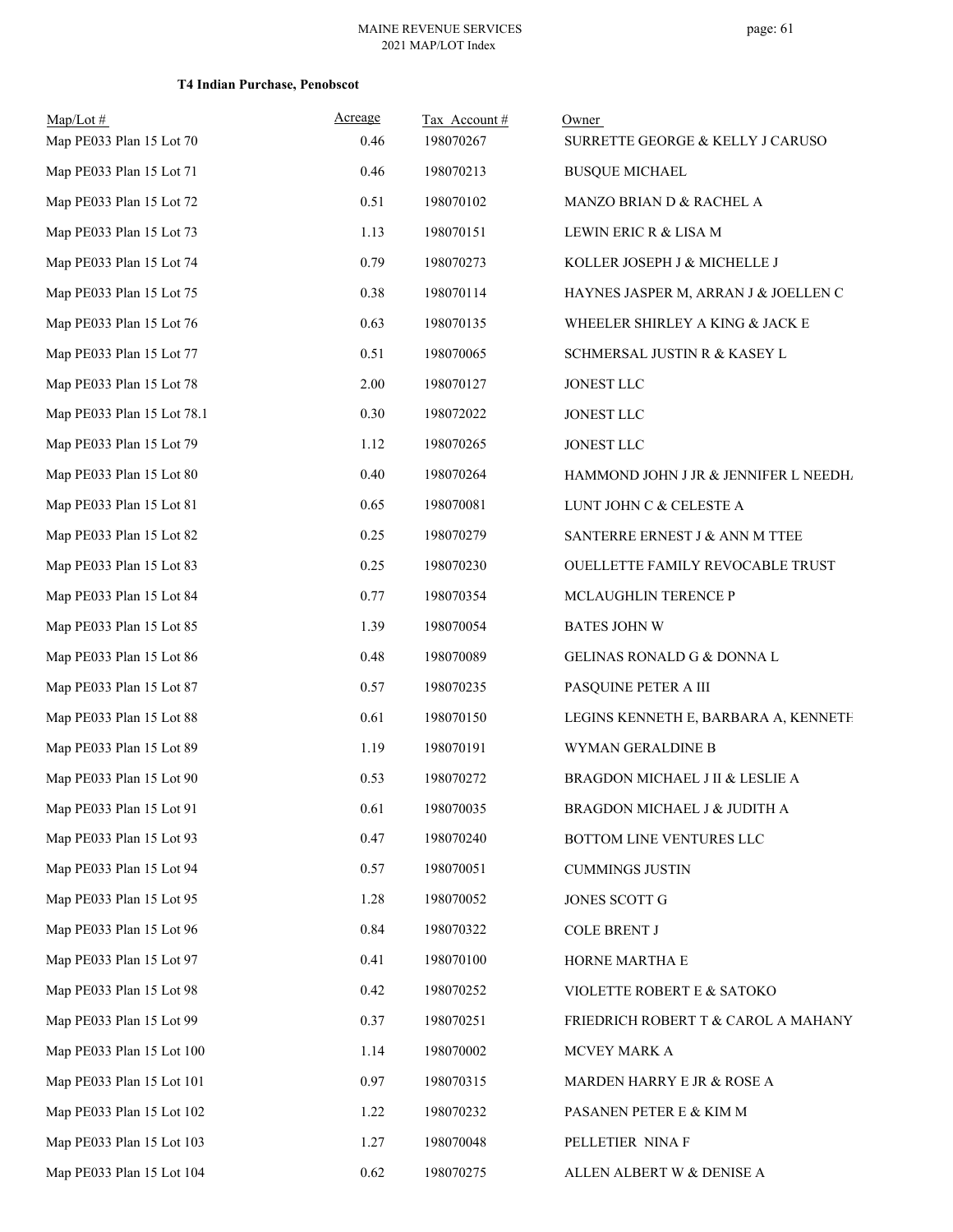| $Map/Lot$ #<br>Map PE033 Plan 15 Lot 105 | Acreage<br>0.70 | Tax Account#<br>198070057 | Owner<br>DAIGLE JEFFREY S & LANIE A      |
|------------------------------------------|-----------------|---------------------------|------------------------------------------|
| Map PE033 Plan 15 Lot 106                | 0.50            | 198070347                 | DEVEAU ALBERT J                          |
| Map PE033 Plan 15 Lot 107                | 1.40            | 198070237                 | MARTIN CLAUDE N & CECILE L               |
| Map PE033 Plan 15 Lot 108                | 0.89            | 198070317                 | WELCH PATRICK H II & PATRICK H III TTEES |
| Map PE033 Plan 15 Lot 109                | 0.73            | 198070330                 | BATES ROBYN M & KAREN L VIENS            |
| Map PE033 Plan 15 Lot 110                | 0.44            | 198070229                 | WIDEN ANDREW J                           |
| Map PE033 Plan 15 Lot 111                | 0.48            | 198070200                 | LEATHEM WILLIAM E & CARLA M              |
| Map PE033 Plan 15 Lot 112                | 0.40            | 198070004                 | ALLEN PAUL A & WINNIE L                  |
| Map PE033 Plan 15 Lot 113                | 0.76            | 198070146                 | SNOWMAN MATTHEW S                        |
| Map PE033 Plan 15 Lot 114                | 0.58            | 198070321                 | <b>OUELLETTE RICHARD G &amp; JOAN E</b>  |
| Map PE033 Plan 15 Lot 115                | 0.55            | 198070217                 | PELKEY ROY N & KAREN L                   |
| Map PE033 Plan 15 Lot 116                | 0.50            | 198070335                 | LEE MICHAEL B & LORI JO BASHOUR          |
| Map PE033 Plan 15 Lot 117                | 0.53            | 198070091                 | DEWITT NEAL F                            |
| Map PE033 Plan 15 Lot 118                | 1.39            | 198070250                 | HIPPERN JOHN P & JAMES E                 |
| Map PE033 Plan 15 Lot 119                | 0.61            | 198070136                 | KING CATHERINE A TRUSTEE                 |
| Map PE033 Plan 15 Lot 120                | 1.39            | 198070323                 | WADLEIGH RANDAL L                        |
| Map PE033 Plan 15 Lot 121                | 1.04            | 198070084                 | SHEDD DAVID A & BRENDA M                 |
| Map PE033 Plan 15 Lot 122                | 1.10            | 198070170                 | YORK LYNN M                              |
| Map PE033 Plan 15 Lot 123                | 1.13            | 198070204                 | MORRISON ROBERT M & CAROL A              |
| Map PE033 Plan 15 Lot 124                | 1.05            | 198070013                 | POUND ELISABETH MARTIN & STEVEN M        |
| Map PE033 Plan 15 Lot 125                | 1.28            | 198070241                 | <b>MORRISON BRIAN P</b>                  |
| Map PE033 Plan 15 Lot 126                | 0.44            | 198070282                 | <b>SHAW DAVID R &amp; CARRIE A</b>       |
| Map PE033 Plan 15 Lot 127                | 0.33            | 198070284                 | SHORTER CHARLES A JR & LUCIA ET AL       |
| Map PE033 Plan 15 Lot 128                | 1.03            | 198070096                 | <b>EMERSON MARK W &amp; KAREN E</b>      |
| Map PE033 Plan 15 Lot 128.1              | 1.12            | 198072019                 | ENNIS MICHAEL J & WENDY B                |
| Map PE033 Plan 15 Lot 129                | 2.14            | 198070214                 | ENNIS MICHAEL J & WENDY B                |
| Map PE033 Plan 15 Lot 129.1              | 6.90            | 198072026                 | ENNIS MICHAEL J & WENDY B                |
| Map PE033 Plan 15 Lot 130 130.1          | 1.65            | 198070185                 | MIKOLOP STEPHEN F & CHRISTINA C TRUST    |
| Map PE033 Plan 15 Lot 131                | 0.82            | 198070221                 | HINKLEY BRETT M & MONIQUE M              |
| Map PE033 Plan 15 Lot 131.1              | 0.59            | 198072023                 | HINKLEY BRETT M & MONIQUE M              |
| Map PE033 Plan 15 Lot 132                | 1.26            | 198070276                 | CATELL JAMES P & PATRICIA K              |
| Map PE033 Plan 15 Lot 133                | 1.74            | 198070007                 | BRADBURY JOHN C                          |
| Map PE033 Plan 15 Lot 134                | 1.17            | 198070258                 | <b>GUAY ROLAND R</b>                     |
| Map PE033 Plan 15 Lot 134.1              | 0.92            | 198072024                 | <b>GUAY ROLAND R</b>                     |
| Map PE033 Plan 15 Lot 135                | 0.94            | 198070022                 | BITHER JAMES O & JUDITH A                |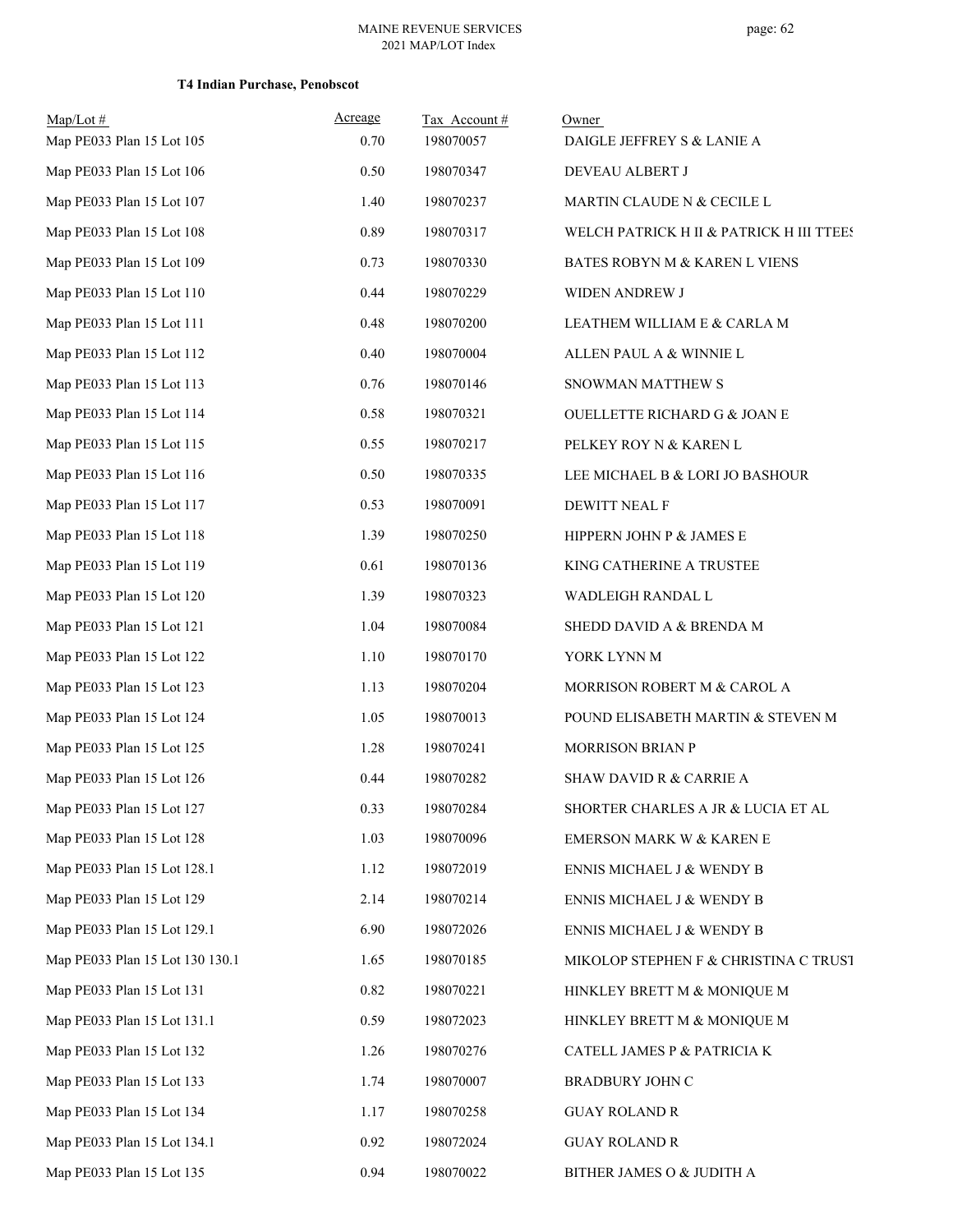| $Map/Lot \#$<br>Map PE033 Plan 15 Lot 136 | Acreage<br>0.90 | Tax Account#<br>198070253 | Owner<br><b>BUSQUE PAUL R &amp; DOROTHY B</b> |
|-------------------------------------------|-----------------|---------------------------|-----------------------------------------------|
| Map PE033 Plan 15 Lot 137                 | 1.07            | 198070092                 | TOURTELOTTE DANIEL E & DEBRA L JAMO           |
| Map PE033 Plan 15 Lot 139                 | 0.47            | 198070061                 | MACDONNELL PAUL J & MARGUERITE C              |
| Map PE033 Plan 15 Lot 140                 | 0.98            | 198070165                 | MACDONNELL PAUL J & MARGUERITE C              |
| Map PE033 Plan 15 Lot 141                 | 0.78            | 198070023                 | SILVA GEOFFREY C, ELAINE P WHITAKER           |
| Map PE033 Plan 15 Lot 143                 | 0.46            | 198070331                 | NEWELL DEBORAH G                              |
| Map PE033 Plan 15 Lot 144                 | 0.25            | 198070169                 | RHOADES WILLIAM H & BEVERLY T                 |
| Map PE033 Plan 15 Lot 145                 | 0.30            | 198070202                 | MACARTHUR SCOT & ERIN                         |
| Map PE033 Plan 15 Lot 146                 | 0.53            | 198070017                 | PELKEY STUART J                               |
| Map PE033 Plan 15 Lot 147                 | 0.60            | 198070043                 | JACKSON JAMIE M & NOLA P                      |
| Map PE033 Plan 15 Lot 148                 | 0.82            | 198070381                 | BOLTON FRANCIS A JR TRUSTEE                   |
| Map PE033 Plan 15 Lot 149                 | 0.44            | 198070044                 | PARADIS KEVIN R & KELLY J                     |
| Map PE033 Plan 15 Lot 150                 | 1.23            | 198070144                 | EDWARDS SCOTT E & KAREN M FLYNN               |
| Map PE033 Plan 15 Lot 151                 | 0.95            | 198070074                 | WARNER JUDITH A TRUSTEE                       |
| Map PE033 Plan 15 Lot 152                 | 1.35            | 198070014                 | ST CYR JOHN TRUSTEE                           |
| Map PE033 Plan 15 Lot 153                 | 0.59            | 198070082                 | GRANDADS CABIN REALTY TRUST                   |
| Map PE033 Plan 15 Lot 154                 | 1.20            | 198070286                 | MCLAUGHLIN RICHARD K & COLLEEN E              |
| Map PE033 Plan 15 Lot 155                 | 0.98            | 198070164                 | MACDONALD BRUCE D & LINDA D                   |
| Map PE033 Plan 15 Lot 156                 | 0.93            | 198070060                 | MACDONALD MARK D & LYNNE C                    |
| Map PE033 Plan 15 Lot 157                 | 1.05            | 198070108                 | MACDONALD MARK D                              |
| Map PE033 Plan 15 Lot 158                 | 0.73            | 198070226                 | BENJAMIN ROBERT R                             |
| Map PE033 Plan 15 Lot 159                 | 0.60            | 198070138                 | TAYLOR PATRICK & ROBERT                       |
| Map PE033 Plan 15 Lot 160                 | 1.39            | 198072014                 | VANDERHURST LANA I & JEFFREY J                |
| Map PE033 Plan 15 Lot 165                 | 0.21            | 198072016                 | TURKEY TAIL ROAD LOT OWNERS ASSOCIA           |
| Map PE033 Plan 15 Lot 166                 | 1.51            | 198070119                 | DORRIAN LEONARD V JR                          |
| Map PE033 Plan 15 Lot 626                 | 1.30            | 198070238                 | PAUL PELKEY ISLAND LLC                        |
| Map PE033 Plan 15 Lot 1901                | 0.32            | 198070113                 | SLOAN RICHARD S & KATRINKA ET AL              |
| Map PE033 Plan 15 Lot 1915                | 0.31            | 198070305                 | WOOD AMY P & PHILIP J SHELTON                 |
| Map PE033 Plan 15 Lot 2910                | 0.48            | 198070139                 | KNOX DAVID R & CHERYL A                       |
| Map PE033 Plan 15 Lot 2964                | 0.47            | 198070140                 | MEADOWSWEET TREE & LANDSCAPE LLC              |
| Map PE033 Plan 15 Lot 3543                | 1.67            | 198070053                 | TWO DUCKS ON AN ISLAND LLC                    |
| Map PE033 Plan 15 Lot 4527                | 0.68            | 198070068                 | EMERSON FRED E JR & FRED E III                |
| Map PE033 Plan 16 Lot 1.2                 | 1.20            | 198070285                 | SICARD KYLE D & TERI L                        |
| Map PE033 Plan 16 Lot 10                  | 0.49            | 198070160                 | EMERY JACOB M & ALEXANDRA E DRUMM             |
| Map PE033 Plan 16 Lot 14                  | 0.63            | 198070122                 | JEWERS MICHAEL B & CHERYL A                   |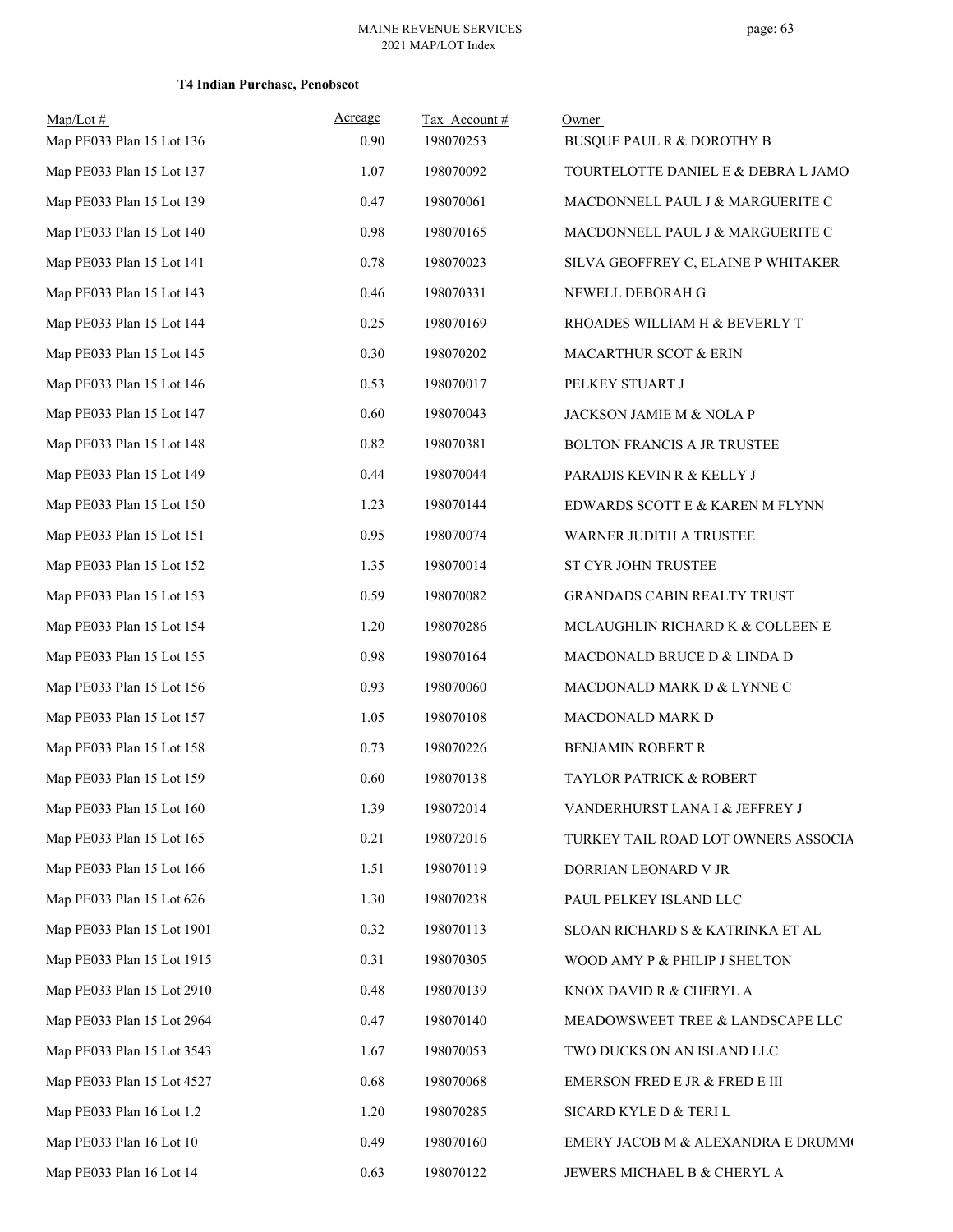| $Map/Lot$ #               | Acreage | Tax Account# | Owner                                  |
|---------------------------|---------|--------------|----------------------------------------|
| Map PE033 Plan 16 Lot 23  | 0.51    | 198070268    | DOLAN ELLEN M & DAVID NORMAN           |
| Map PE033 Plan 16 Lot 58  | 0.43    | 198070049    | WALLACE JAIMIE G & MICHELLE C          |
| Map PE033 Plan 16 Lot 138 | 0.84    | 198070209    | BARKER MATTHEW J & MELISSA B           |
| Map PE033 Plan 17 Lot 5   | 1.10    | 198070067    | HALL MICHAEL D & PATRICIA F            |
| Map PE033 Plan 17 Lot 6   | 2.00    | 198070291    | MICHAUD JOHN F & ANDREA M TETZLAFF     |
| Map PE033 Plan 17 Lot 7   | 1.10    | 198070134    | HAINES BRUCE A & LINDY H               |
| Map PE033 Plan 17 Lot 8   | 0.90    | 198070219    | ILLINGWORTH SHELLEY R & MICAH I        |
| Map PE033 Plan 17 Lot 9   | 0.79    | 198070201    | MORIN CLARENCE H & BEVERLY P & TIMOT   |
| Map PE033 Plan 17 Lot 10  | 1.30    | 198070180    | BEAUMONT MICHAEL T                     |
| Map PE033 Plan 17 Lot 11  | 0.60    | 198070183    | PELLETIER KIMBERLY                     |
| Map PE033 Plan 17 Lot 12  | 0.90    | 198070050    | GLIDDEN AMBER C & SHANNON GILES        |
| Map PE033 Plan 17 Lot 13  | 1.00    | 198070261    | PIINETTE TIMOTHY A & ROBERTA P LAVERT  |
| Map PE033 Plan 17 Lot 14  | 1.60    | 198070260    | PURCELL JAMES M JR & CHARLOTTE A & K   |
| Map PE033 Plan 17 Lot 16  | 2.29    | 198070115    | STARBARD EVAN E & MARGARET M           |
| Map PE033 Plan 17 Lot 17  | 0.80    | 198070206    | MORROW CHRISTOPHER D & JASON L         |
| Map PE033 Plan 17 Lot 18  | 0.80    | 198070118    | CAROTOREM LLC                          |
| Map PE033 Plan 17 Lot 19  | 1.70    | 198070186    | CLARK THERESA A & PETER J BROOKS       |
| Map PE033 Plan 17 Lot 20  | 1.70    | 198070225    | DUPONT TERRENCE                        |
| Map PE033 Plan 17 Lot 21  | 1.30    | 198070350    | BOYNTON FRANCIS N & LOUISE M           |
| Map PE033 Plan 17 Lot 22  | 1.70    | 198070263    | CAMPBELL DOUGLAS B                     |
| Map PE033 Plan 17 Lot 23  | 1.30    | 198070105    | CROCKER JOHN J & JOANNE L              |
| Map PE033 Plan 17 Lot 24  | 1.00    | 198070377    | OAK MERLE L JR & JANET C               |
| Map PE033 Plan 17 Lot 25  | 0.70    | 198070296    | CROUSE TERRY D & ELIZABETH J           |
| Map PE033 Plan 17 Lot 26  | 1.10    | 198070312    | DUNSTAN EDWARD J & MARIE M             |
| Map PE033 Plan 18 Lot 1   | 2.72    | 198070271    | BEANE WILLIAM & KAREN                  |
| Map PE033 Plan 18 Lot 2   | 1.24    | 198070310    | REED TINA M & TIMOTHY Y                |
| Map PE033 Plan 18 Lot 3   | 1.32    | 198070307    | LOWELL BRIAN T, PATRICIA A, TAMMY E HI |
| Map PE033 Plan 18 Lot 4   | 0.82    | 198070083    | BLACK DAVID F & MARY E                 |
| Map PE033 Plan 18 Lot 5   | 0.72    | 198070211    | CHAPLIN CHARLES W, COREY M & CLINTON   |
| Map PE033 Plan 18 Lot 6   | 1.52    | 198070319    | GILE ALDEN E, SYLVIA E & MALCOLM W RC  |
| Map PE033 Plan 18 Lot 7   | 1.51    | 198070018    | <b>BRIDGES RANDALL S</b>               |
| Map PE033 Plan 18 Lot 8   | 1.07    | 198070189    | MCLAUGHLIN JAY R                       |
| Map PE033 Plan 18 Lot 9   | 0.72    | 198070080    | CUNNINGHAM WANDA S & FREDERICK J & (   |
| Map PE033 Plan 19 Lot 1   | 0.85    | 198070383    | ABBT DAVID F                           |
| Map PE033 Plan 19 Lot 3   | 1.31    | 198070194    | BOLTON FRANCIS A JR, THE FRANCIS A BOL |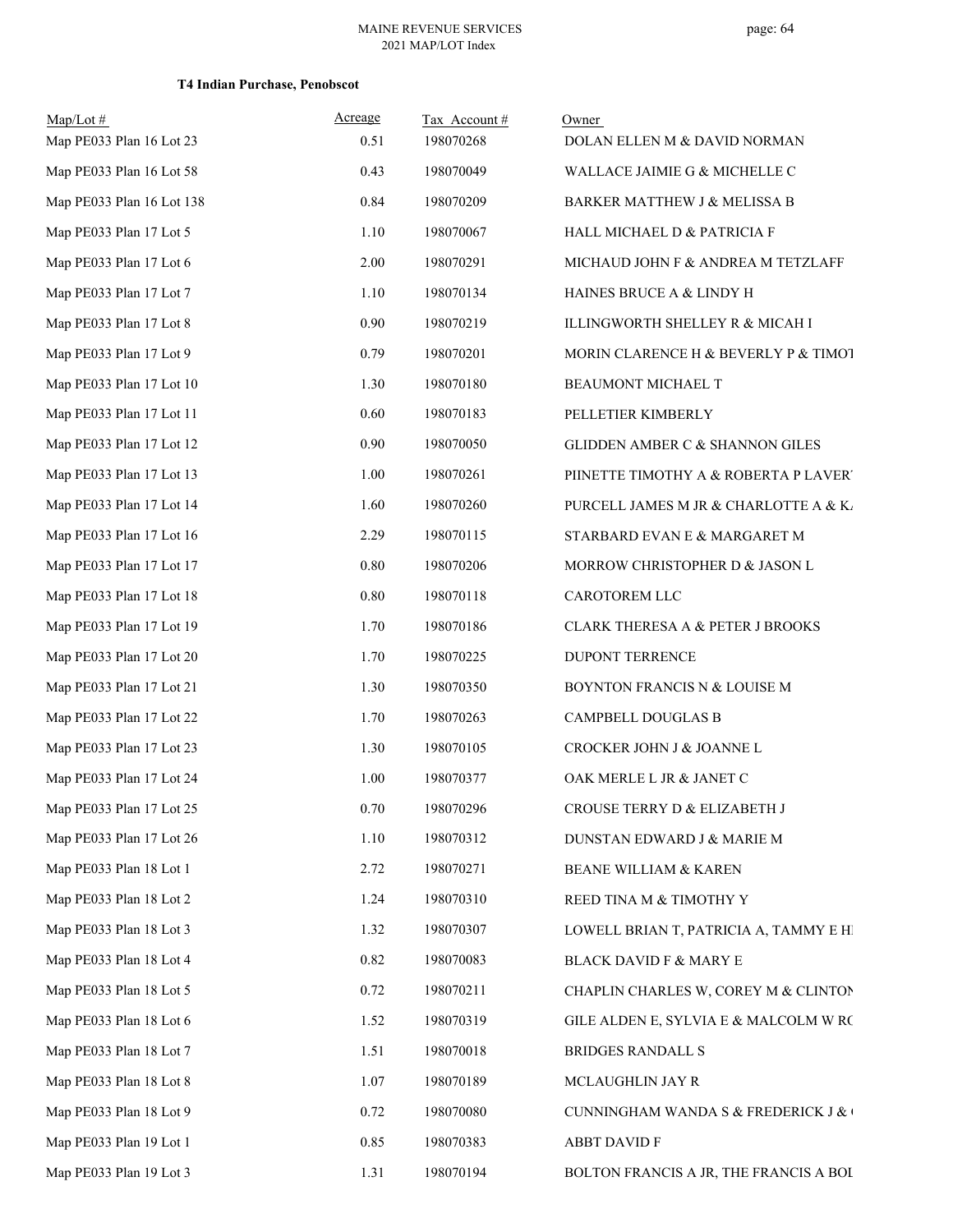| $\text{Map/Lot} \#$       | Acreage | Tax Account # | Owner                                  |
|---------------------------|---------|---------------|----------------------------------------|
| Map PE033 Plan 19 Lot 4   | 1.27    | 198070262     | RAFUSE EARLE M JR, BERNADINE J & CHRIS |
| Map $PE033$ Plan 19 Lot 5 | 0.80    | 198070370     | MORIN LOIS G, GABRIEL D & DANIEL D     |
| Map PE033 Plan 19 Lot $6$ | 0.94    | 198070028     | HOGLAND AMY & MICHAEL T WISNIEWSI      |
| Map PE033 Plan 19 Lot 7   | 0.72    | 198070190     | MORONEY ALLEN H & MICHELLE J TRUSTEL   |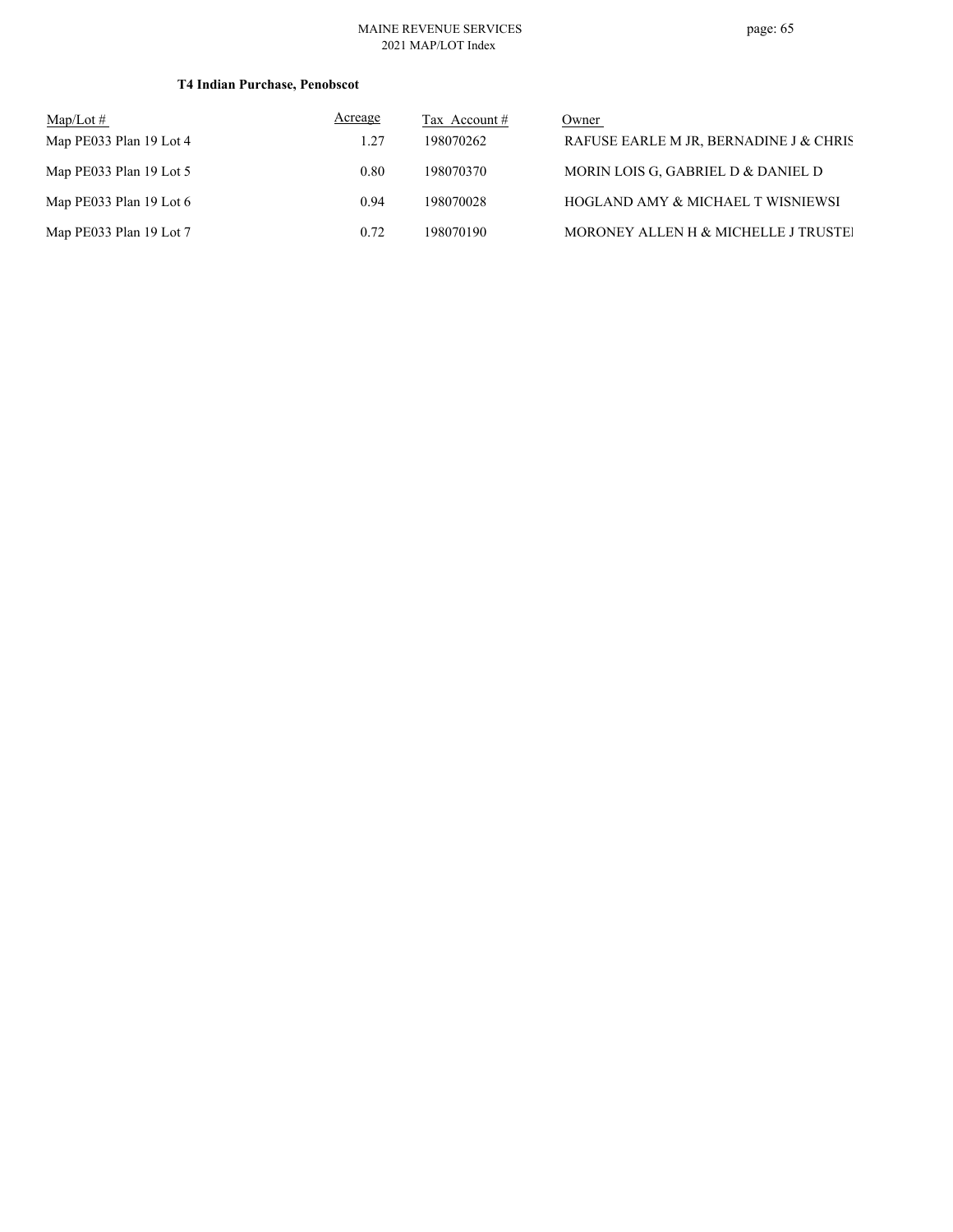## **T1 North Division, Penobscot**

| Map/Lot #                     | Acreage   | Tax Account# | Owner                                   |
|-------------------------------|-----------|--------------|-----------------------------------------|
| Map PE034 Plan 01 Lot 1       | 218.00    | 198120014    | MICHALOWSKI MARK                        |
| Map PE034 Plan 01 Lot 2       | 0.23      | 198120010    | <b>EMERY RYAN R</b>                     |
| Map PE034 Plan 01 Lot 3       | 25.00     | 198120006    | MICHALOWSKI MARK                        |
| Map PE034 Plan 01 Lot 4       | 0.50      | 198120001    | BUBIER SCOT E & JON L                   |
| Map PE034 Plan 01 Lot 5 7 8   | 22,322.10 | 198120007    | PENOBSCOT FOREST LLC                    |
| Map PE034 Plan 01 Lot 5       | 0.00      | 198120015    | <b>GEROUX KEVIN</b>                     |
| Map PE034 Plan 01 Lot 6.1 6.2 | 116.00    | 198120003    | <b>BUCK AMOS &amp; ROSE</b>             |
| Map PE034 Plan 01 Lot 6.3     | 52.80     | 198120019    | <b>BUCK HERBERT E JR</b>                |
| Map PE034 Plan 01 Lot 6.31    | 5.20      | 198120023    | DOAK NICHOLAS C                         |
| Map PE034 Plan 01 Lot 6.4     | 57.80     | 198120024    | BUCK JAMES W, DONALD E, ALAN J, RONAL   |
| Map PE034 Plan 01 Lot 6.41    | 1.20      | 198120004    | BUCK JAMES W, DONALD E, ALAN J, RONAL   |
| Map PE034 Plan 01 Lot 7.1     | 1,397.00  | 198120030    | LAKEVILLE SHORES INC                    |
| Map PE034 Plan 01 Lot 9       | 19.04     | 198120017    | PERKINS RICHARD H ET AL                 |
| Map PE034 Plan 01 Lot 10      | 2.50      | 198120018    | PERKINS DONALD A                        |
| Map PE034 Plan 01 Lot 11      | 53.00     | 198120016    | SIART CHRISTINE L PER REP & WILLIAM MII |
| Map PE034 Plan 01 Lot 12      | 26.00     | 198120013    | KELLY ROBERT G ET AL                    |
| Map PE034 Plan 01 Lot 13      | 20.00     | 198120009    | LEAVITT CATHY & TONY &                  |
| Map PE034 Plan 01 Lot 13.1    | 0.78      | 198120027    | SHOREY GREGORY A & CLYDEAN S            |
| Map PE034 Plan 01 Lot 13.2    | 0.80      | 198120026    | SHOREY GREGORY A & CLYDEAN S            |
| Map PE034 Plan 01 Lot 13.3    | 35.00     | 198120031    | ALLEN MICHAEL S & TERRY L EATON         |
| Map PE034 Plan 01 Lot 14      | 0.46      | 198120012    | <b>JULIUS RANDY A</b>                   |
| Map PE034 Plan 01 Lot 15      | 1.00      | 198120025    | BOURNE IRENE PER REP K F BOURNE EST     |
| Map PE034 Plan 01 Lot 16      | 0.43      | 198120028    | HANSON LINWOOD A JR & GRAHAM L          |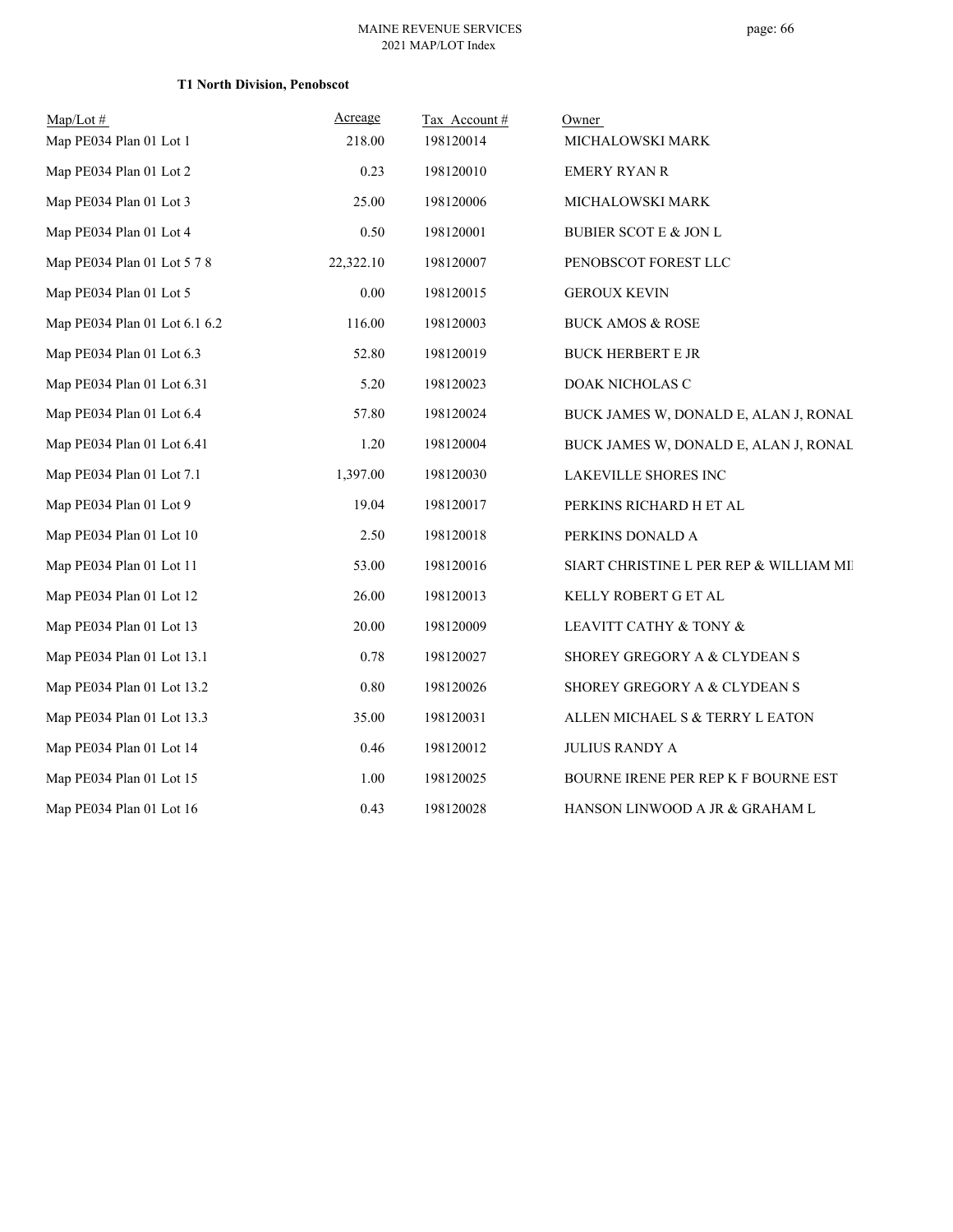| $Map/Lot \#$<br>Map PE035            | Acreage<br>0.00 | Tax Account#<br>198010021 | Owner<br><b>EMERA MAINE</b>              |
|--------------------------------------|-----------------|---------------------------|------------------------------------------|
| Map PE035                            | 0.00            | 198010035P                | BANGOR CELLULAR TELEPHONE LP             |
| Map PE035                            | 0.00            | 198012048                 | BANGOR CELLULAR TELEPHONE LP             |
| Map PE035 Plan 01 Lot 1 2 3 4        | 4,537.00        | 198012005                 | PENOBSCOT INDIAN NATION                  |
| Map PE035 Plan 01 Lot 5 72           | 149.54          | 198012004                 | PENOBSCOT INDIAN NATION                  |
| Map PE035 Plan 01 Lot 5.1            | 0.92            | 198010289                 | THOMAS JESS E & HEIDI A                  |
| Map PE035 Plan 01 Lot 5.2            | 2.54            | 198010309                 | SAPIEL EVERETT J                         |
| Map PE035 Plan 01 Lot 6              | 67.00           | 198010141                 | <b>FOSTER JAMES R JR</b>                 |
| Map PE035 Plan 01 Lot 7 7.10 7.8 7.9 | 744.50          | 198012007                 | UNITED STATES OF AMERICA                 |
| Map PE035 Plan 01 Lot 7.9            | 0.00            | 198010127                 | <b>HAUGER DENISE</b>                     |
| Map PE035 Plan 01 Lot 8 11 43 44     | 859.00          | 198010119                 | PENOBSCOT INDIAN NATION                  |
| Map PE035 Plan 01 Lot 9 9.2          | 637.00          | 198010219                 | <b>HOUSTON DAVID R</b>                   |
| Map PE035 Plan 01 Lot 9.1            | 2.91            | 198010260                 | MONTGOMERY TOBY & MICHAEL KEEFE          |
| Map PE035 Plan 01 Lot 10.1           | 95.00           | 198012010                 | <b>CORRISS CHARLES J &amp; THERESA S</b> |
| Map PE035 Plan 01 Lot 10.2           | 295.00          | 198012011                 | <b>CORRISS CHARLIE</b>                   |
| Map PE035 Plan 01 Lot 10.3           | 305.00          | 198012013                 | UNITED STATES OF AMERICA                 |
| Map PE035 Plan 01 Lot 10.4           | 119.00          | 198012014                 | SHIRLAND JEFFERY & FREDERICK             |
| Map PE035 Plan 01 Lot 10.5           | 120.00          | 198012015                 | SHIRLAND DALE A, FREDERICK L & JEFFRE'   |
| Map PE035 Plan 01 Lot 10.6           | 249.00          | 198012012                 | PULL HAROLD B & VAN T LUCIA TRUSTEES     |
| Map PE035 Plan 01 Lot 12             | 711.00          | 198010271                 | UNITED STATES OF AMERICA                 |
| Map PE035 Plan 01 Lot 13 14.1        | 167.00          | 198010070                 | DOW MICHAEL H & PENNY L & MICHAEL E      |
| Map PE035 Plan 01 Lot 13.1 14.3      | 0.00            | 198010032P                | DOW MICHAEL H                            |
| Map PE035 Plan 01 Lot 13.1 14.3      | 60.00           | 198010311                 | DOW MICHAEL H & PENNY L & MICHAEL E      |
| Map PE035 Plan 01 Lot 15             | 21.00           | 198010071                 | O'NEAL RUSSELL J                         |
| Map PE035 Plan 01 Lot 15.1           | 40.00           | 198010312                 | DOW MICHAEL H & PENNY L & MICHAEL E      |
| Map PE035 Plan 01 Lot 16             | 15.00           | 198010072                 | <b>BOLSTRIDGE CHRISTINE</b>              |
| Map PE035 Plan 01 Lot 17             | 12.00           | 198010290                 | DOW MICHAEL H & PENNY L & MICHAEL E      |
| Map PE035 Plan 01 Lot 17.1           | 3.00            | 198012028                 | DOW MICHAEL E & MELANIE J BERNARD        |
| Map PE035 Plan 01 Lot 18 19 20       | 97.00           | 198010077                 | DEANS RANDY S & KATHY S                  |
| Map PE035 Plan 01 Lot 20.1           | 5.70            | 198010314                 | CAMPBELL DOUGLAS W JR                    |
| Map PE035 Plan 01 Lot 21 23          | 20.00           | 198010020                 | KERRIGAN PATRICK & DANIEL                |
| Map PE035 Plan 01 Lot 22             | 14.80           | 198010019                 | DEANS RANDY S & KATHY S                  |
| Map PE035 Plan 01 Lot 22.1           | 2.30            | 198010277                 | <b>BROUWER VERONICA R</b>                |
| Map PE035 Plan 01 Lot 22.2           | 2.30            | 198010279                 | THOMPSON JAMES O                         |
| Map PE035 Plan 01 Lot 22.3           | 4.60            | 198010278                 | MCCOY STEVEN E & CHERIE GRINDLE MCC      |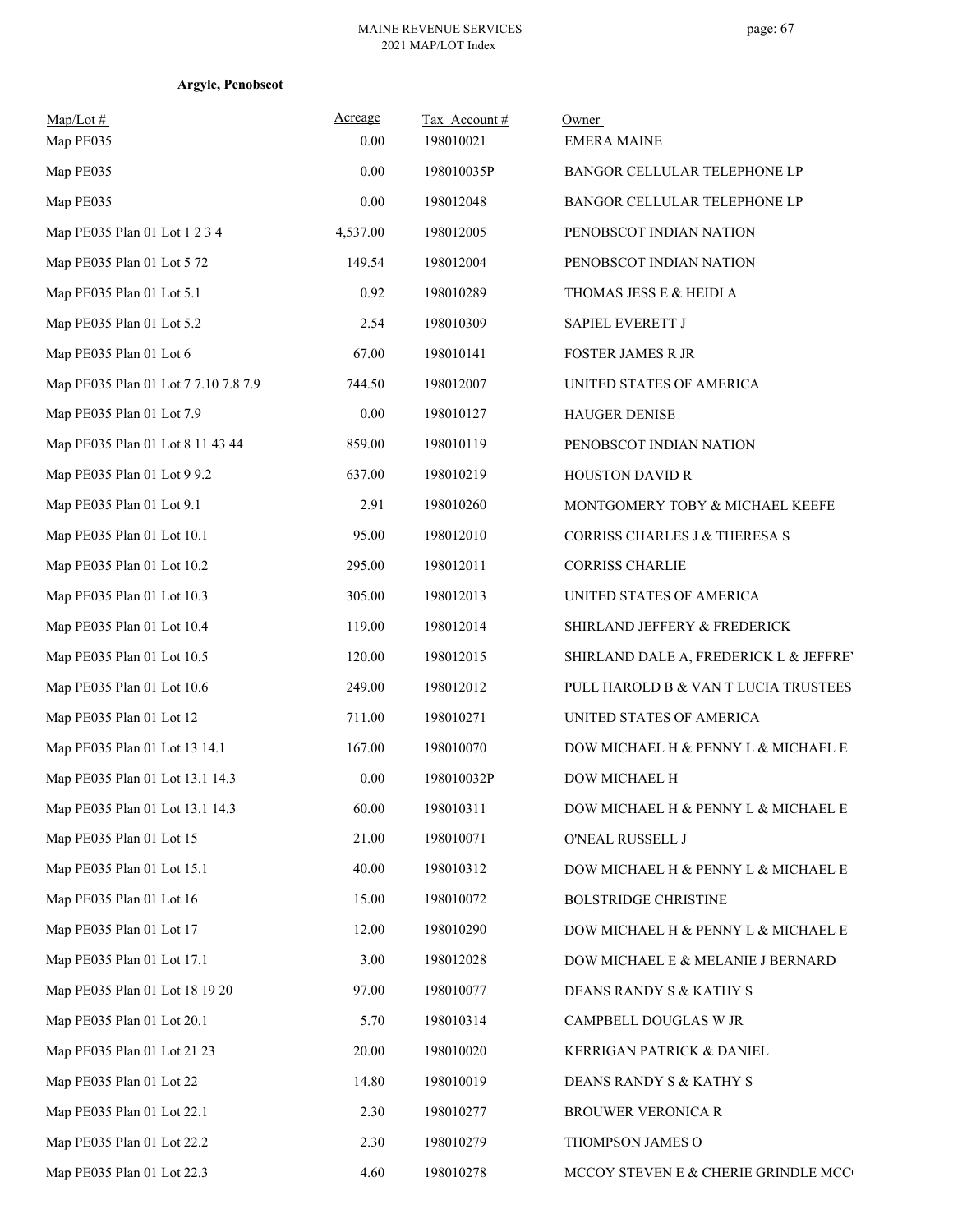| Map/Lot #<br>Map PE035 Plan 01 Lot 24         | Acreage<br>15.82 | Tax Account#<br>198010135 | Owner<br>STATE OWNED TAX ACQUIRED 2018 |
|-----------------------------------------------|------------------|---------------------------|----------------------------------------|
| Map PE035 Plan 01 Lot 25                      | 9.00             | 198010169                 | <b>MERCURIO DAN</b>                    |
| Map PE035 Plan 01 Lot 26                      | 18.65            | 198010205                 | <b>SMALL FRANK</b>                     |
| Map PE035 Plan 01 Lot 26.2                    | 0.35             | 198010048                 | <b>CLARK HERMON</b>                    |
| Map PE035 Plan 01 Lot 27                      | 6.40             | 198010073                 | WHITE TROY                             |
| Map PE035 Plan 01 Lot 28                      | 4.11             | 198010061                 | DANGELO HENRY SR ET AL                 |
| Map PE035 Plan 01 Lot 28.1                    | 2.90             | 198010323                 | DANGELO HENRY JR & CYNTHIA MARIE       |
| Map PE035 Plan 01 Lot 29.1                    | 12.07            | 198010053                 | CORNELIUS RAYMOND & THERESA            |
| Map PE035 Plan 01 Lot 29.2                    | 2.93             | 198010060                 | DANGELO HENRY SR ET AL                 |
| Map PE035 Plan 01 Lot 30                      | 8.22             | 198012045                 | STETSON LAND & TRADING COMPANY LLC     |
| Map PE035 Plan 01 Lot 30.1                    | 3.00             | 198010214                 | SHUNYA RIGPA                           |
| Map PE035 Plan 01 Lot 31                      | 29.00            | 198010215                 | LEE RUSSELL V TRUSTEE                  |
| Map PE035 Plan 01 Lot 32.1                    | 2.45             | 198010114                 | HOWE THOMAS P & JOYCE M                |
| Map PE035 Plan 01 Lot 32.2                    | 1.20             | 198010069                 | DONOVAN HOWARD A & ELIZABETH           |
| Map PE035 Plan 01 Lot 32.3                    | 2.00             | 198010112                 | CORBETT HOWARD & DEMI                  |
| Map PE035 Plan 01 Lot 32.4                    | 2.06             | 198010056                 | CROCKER JOHN A                         |
| Map PE035 Plan 01 Lot 33                      | 64.35            | 198010211                 | PLASSMANN ANGELA D & JONATHAN C TRU    |
| Map PE035 Plan 01 Lot 34 37                   | 97.30            | 198010170                 | RANCOURT TIMOTHY & DEANNA              |
| Map PE035 Plan 01 Lot 35                      | 2.20             | 198010011                 | MCNALLY KIMBERLY J & JACOB             |
| Map PE035 Plan 01 Lot 35.1                    | 5.84             | 198012036                 | MCNALLY JACOB L & KIMBERLY J           |
| Map PE035 Plan 01 Lot 35.2                    | 61.14            | 198012049                 | GARDNER LAND COMPANY INC               |
| Map PE035 Plan 01 Lot 36                      | 4.03             | 198010171                 | JANDRON VICKIE L                       |
| Map PE035 Plan 01 Lot 38                      | 23.00            | 198010193                 | SANTOS SONJA & MICHELE FRANCOISE O'BI  |
| Map PE035 Plan 01 Lot 39 40 41.11 41.12<br>42 | 120.59           | 198010015                 | <b>AVERY RUEL J</b>                    |
| Map PE035 Plan 01 Lot 41.2                    | 1.03             | 198010218                 | AVERY RUEL J II                        |
| Map PE035 Plan 01 Lot 42                      | 4.70             | 198012026                 | <b>AVERY APRIL J</b>                   |
| Map PE035 Plan 01 Lot 42.1                    | 5.00             | 198010284                 | <b>AVERY RUEL J</b>                    |
| Map PE035 Plan 01 Lot 45                      | 18.00            | 198010283                 | <b>BURKE CHARLES A &amp; ANNE J</b>    |
| Map PE035 Plan 01 Lot 46 49 50 51             | 93.35            | 198010040                 | BACH JEFFREY A & DANTE LUKAS DEMCCU    |
| Map PE035 Plan 01 Lot 46 47                   | 43.59            | 198010164                 | BACH JEFFREY A & DANTE LUKAS DEMCCU    |
| Map PE035 Plan 01 Lot 48 80                   | 43.21            | 198010165                 | MONTROY PAUL TRAVER                    |
| Map PE035 Plan 01 Lot 50.1                    | 0.00             | 198012047                 | MCLAUGHLIN GEORGE H JR                 |
| Map PE035 Plan 01 Lot 52                      | 23.00            | 198012046                 | ST LOUIS AARON W & ELAINE              |
| Map PE035 Plan 01 Lot 53                      | 5.00             | 198010109                 | <b>JURANTY WALTER J &amp; LEONA E</b>  |
| Map PE035 Plan 01 Lot 54                      | $8.00\,$         | 198010111                 | STETSON LAND & TRADING COMPANY LLC     |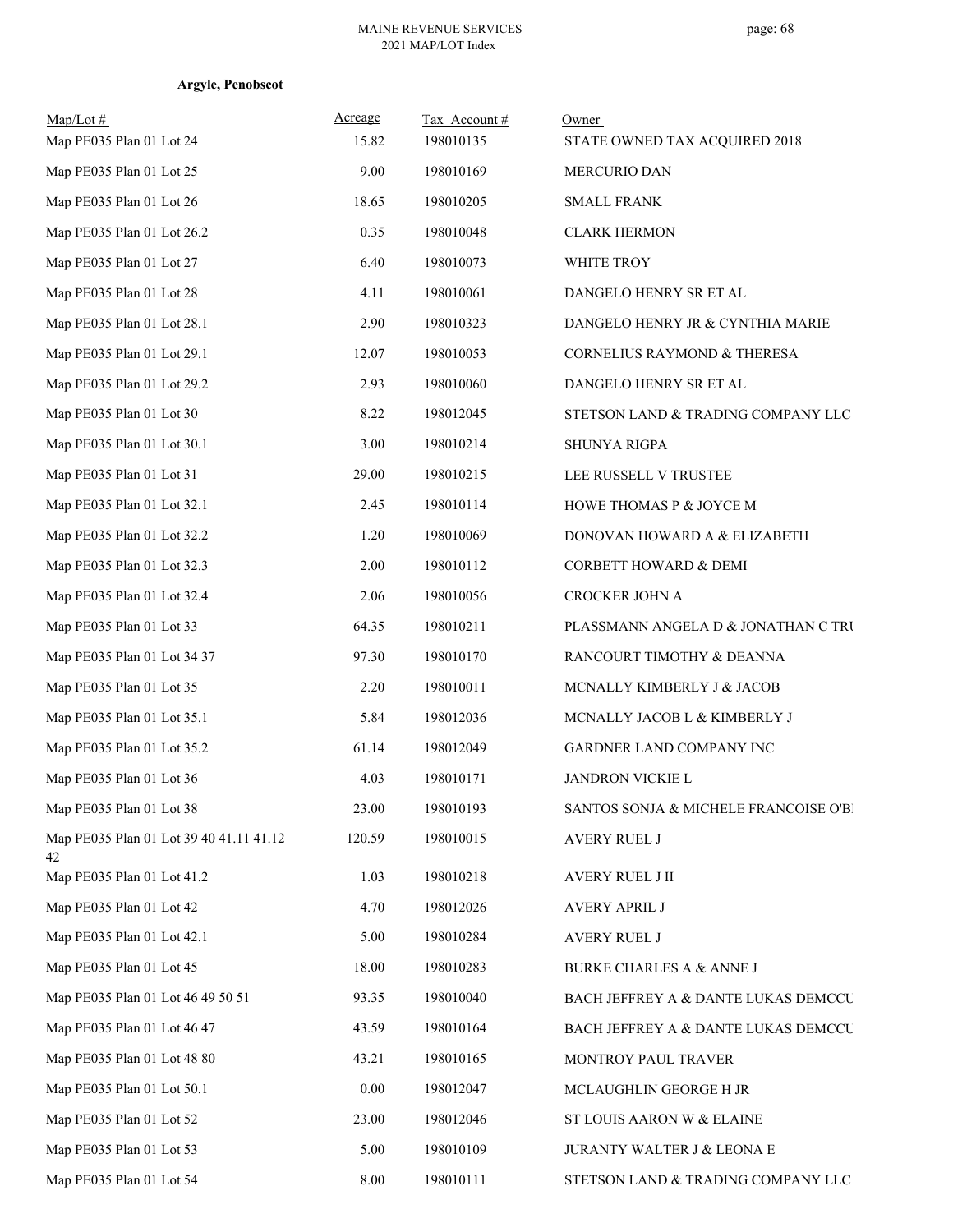| $Map/Lot \#$<br>Map PE035 Plan 01 Lot 55 58.1 58.5 | Acreage<br>58.95 | Tax Account #<br>198010049 | Owner<br>ST LOUIS AARON W & ELAINE  |
|----------------------------------------------------|------------------|----------------------------|-------------------------------------|
| Map PE035 Plan 01 Lot 56                           | 0.75             | 198010328                  | HERMANSEN KNUD E                    |
| Map PE035 Plan 01 Lot 56                           | 0.75             | 198010328                  | HINTZ RAYMOND & MARILYN             |
| Map PE035 Plan 01 Lot 57 79.1                      | 14.25            | 198010327                  | HERMANSEN KNUD E                    |
| Map PE035 Plan 01 Lot 57 79.1                      | 14.25            | 198010327                  | HINTZ RAYMOND & MARILYN             |
| Map PE035 Plan 01 Lot 58 59                        | 17.90            | 198010161                  | OAKES LAWRENCE F & FRANCIS D JR     |
| Map PE035 Plan 01 Lot 58.2                         | 3.44             | 198010294                  | WILLIAMS SALLY                      |
| Map PE035 Plan 01 Lot 58.3                         | 4.30             | 198010319                  | <b>GOULD LOU</b>                    |
| Map PE035 Plan 01 Lot 58.4                         | 5.80             | 198010318                  | ALDRICH JESSICA L & JEREMY D        |
| Map PE035 Plan 01 Lot 59.1                         | 1.00             | 198010263                  | <b>ROY MARIE</b>                    |
| Map PE035 Plan 01 Lot 59.2                         | 3.00             | 198012037                  | OAKES ROSE M                        |
| Map PE035 Plan 01 Lot 60 60.2                      | 6.00             | 198010320                  | <b>BUTTERWORTH RICHARD</b>          |
| Map PE035 Plan 01 Lot 60.1                         | 6.00             | 198010182                  | <b>BUTTERWORTH RICHARD</b>          |
| Map PE035 Plan 01 Lot 61                           | 2.00             | 198010152                  | <b>TOLER ROBERT</b>                 |
| Map PE035 Plan 01 Lot 62                           | 19.00            | 198010150                  | <b>VAIRO JAMES</b>                  |
| Map PE035 Plan 01 Lot 62.2                         | 23.00            | 198010261                  | COX DANA C & LOUISE E               |
| Map PE035 Plan 01 Lot 63.1                         | 48.00            | 198010151                  | MITCHELL RAYMOND                    |
| Map PE035 Plan 01 Lot 63.2                         | 2.70             | 198010265                  | MITCHELL ALLEN F                    |
| Map PE035 Plan 01 Lot 63.3                         | 2.70             | 198010264                  | MITCHELL RAYMOND                    |
| Map PE035 Plan 01 Lot 63.4                         | 4.20             | 198010281                  | JACK JAMES D                        |
| Map PE035 Plan 01 Lot 63.5                         | 3.00             | 198010285                  | MITCHELL MARGARET E                 |
| Map PE035 Plan 01 Lot 64                           | 80.00            | 198010210                  | <b>BLOOMER KIRK D</b>               |
| Map PE035 Plan 01 Lot 64.1                         | 4.00             | 198012017                  | THOMPSON DAVID A & BETHANY L        |
| Map PE035 Plan 01 Lot 66 68                        | 49.05            | 198010058                  | MILLER MATTHEW A                    |
| Map PE035 Plan 01 Lot 67                           | 27.00            | 198012052                  | <b>IVEY EUGENE M</b>                |
| Map PE035 Plan 01 Lot 69.1                         | 86.00            | 198010223                  | PETTINGALE ANDREW J                 |
| Map PE035 Plan 01 Lot 69.2                         | 0.21             | 198010102                  | FULLER MICHAEL L & GREGORY C WIDBER |
| Map PE035 Plan 01 Lot 69.3                         | 11.10            | 198010258                  | MURPHY MICHAEL & PAMELA             |
| Map PE035 Plan 01 Lot 69.31                        | 43.00            | 198010301                  | HEIM JOHN D & LAURA D               |
| Map PE035 Plan 01 Lot 69.4                         | 3.67             | 198010276                  | LECLAIR ANDREW J SR                 |
| Map PE035 Plan 01 Lot 70                           | 9.55             | 198010147                  | MARTIN LESTER C SR                  |
| Map PE035 Plan 01 Lot 70.1                         | 2.00             | 198012019                  | <b>IVEY EUGENE M</b>                |
| Map PE035 Plan 01 Lot 70.2                         | 2.20             | 198012024                  | PRESTON JENNIFER LYNN               |
| Map PE035 Plan 01 Lot 71                           | 47.78            | 198010148                  | CROCKETT PETER A                    |
| Map PE035 Plan 01 Lot 71.1 71.2                    | 6.47             | 198012043                  | <b>GILL TREVOR &amp; JENNIFER</b>   |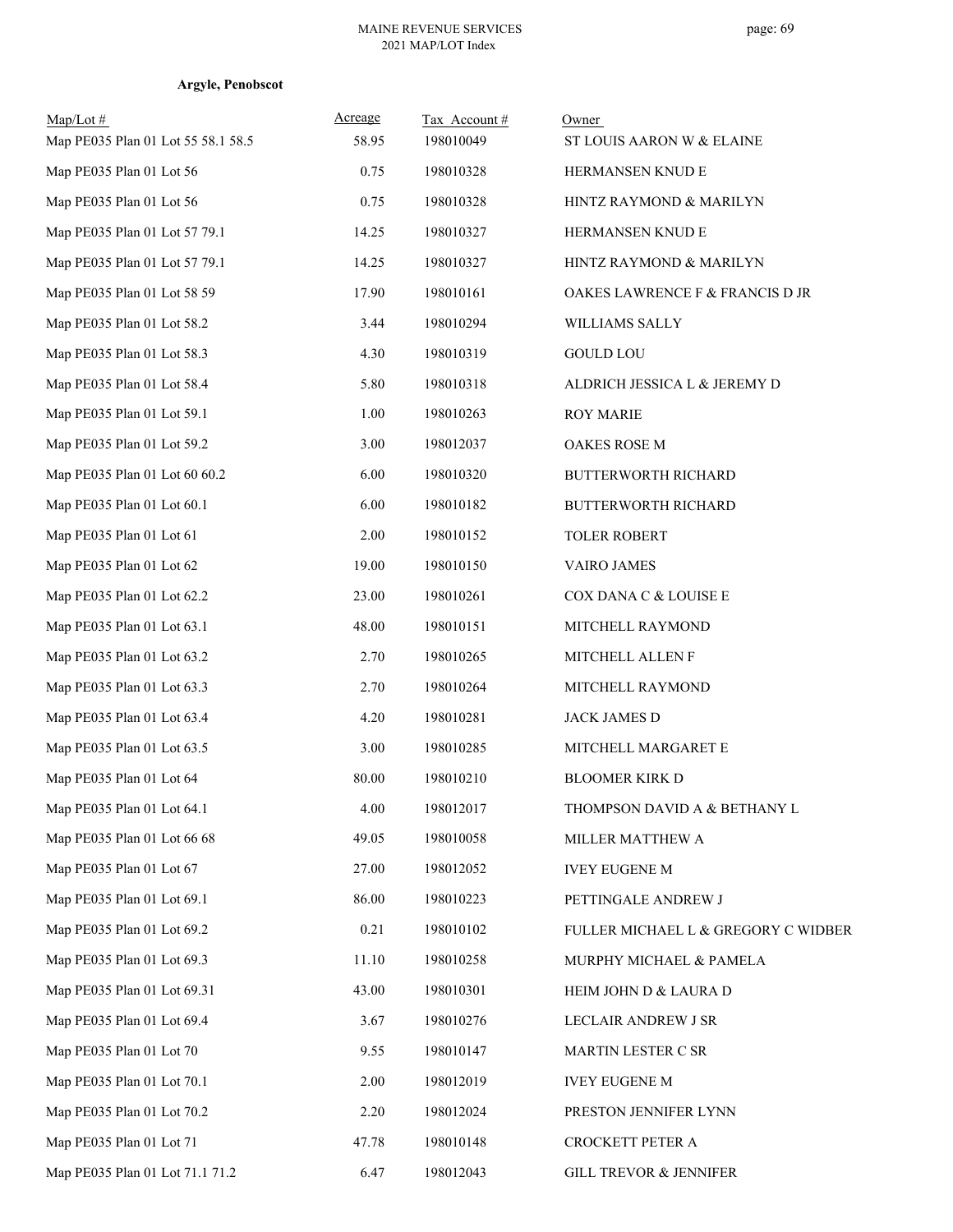| $Map/Lot \#$<br>Map PE035 Plan 01 Lot 73 74 | Acreage<br>150.00 | Tax Account#<br>198010093 | Owner<br>FOSTER JAMES R JR ET AL      |
|---------------------------------------------|-------------------|---------------------------|---------------------------------------|
| Map PE035 Plan 01 Lot 75                    | 65.00             | 198010092                 | FOSTER JAMES R JR ET AL               |
| Map PE035 Plan 01 Lot 76 77                 | 19.00             | 198010221                 | SAPIEL SHIELA M                       |
| Map PE035 Plan 01 Lot 76.2                  | 1.00              | 198010094                 | BRIGGS DENNIS R SR & CINDY L NADEAU   |
| Map PE035 Plan 01 Lot 78 79                 | 20.80             | 198010295                 | <b>BORRELLO RYAN S</b>                |
| Map PE035 Plan 02 Lot 2                     | 124.49            | 198010192                 | POWERS STEPHEN H                      |
| Map PE035 Plan 02 Lot 3                     | 50.25             | 198010220                 | MACARTHUR SANDRA L                    |
| Map PE035 Plan 02 Lot 4.1                   | 42.50             | 198010239                 | SAUCIER KATE E & JAY M                |
| Map PE035 Plan 02 Lot 4.10                  | 10.57             | 198010249                 | GARDNER LAND COMPANY INC              |
| Map PE035 Plan 02 Lot 4.101                 | 10.53             | 198012050                 | COWAN LANCE A & ARIANNA J ANAGNOSTI   |
| Map PE035 Plan 02 Lot 4.11                  | 68.00             | 198010244                 | GARDNER LAND COMPANY INC              |
| Map PE035 Plan 02 Lot 4.12                  | 10.67             | 198012023                 | COWAN LANCE A                         |
| Map PE035 Plan 02 Lot 4.121                 | 10.53             | 198012051                 | GARDNER LAND COMPANY INC              |
| Map PE035 Plan 02 Lot 4.2                   | 6.00              | 198010088                 | LABELLE GEORGE E JR                   |
| Map PE035 Plan 02 Lot 4.3                   | 42.23             | 198010241                 | HERBERT BRUCE & DEBRA A               |
| Map PE035 Plan 02 Lot 4.4                   | 42.80             | 198010243                 | DOUGHTY RICHARD A & JULIE B           |
| Map PE035 Plan 02 Lot 4.5                   | 40.20             | 198010308                 | HASKELL SHARON H & WILLIAM K          |
| Map PE035 Plan 02 Lot 4.51                  | 1.80              | 198010242                 | TRAFTON JOEL & MILDRED                |
| Map PE035 Plan 02 Lot 4.60 4.61             | 42.90             | 198010288                 | STEWART STANLEY J                     |
| Map PE035 Plan 02 Lot 4.7                   | 42.50             | 198010246                 | CALANDRA JOSEPH A & ROBERT E          |
| Map PE035 Plan 02 Lot 4.8                   | 42.40             | 198010245                 | THERIAULT DENNIS J & MARY J           |
| Map PE035 Plan 02 Lot 4.9                   | 42.40             | 198010248                 | GARDNER LAND COMPANY INC              |
| Map PE035 Plan 02 Lot 5 40                  | 837.00            | 198010300                 | EUROVIA ATLANTIC COAST LLC            |
| Map PE035 Plan 02 Lot 6                     | 300.00            | 198012018                 | MCLAUGHLIN JAY R                      |
| Map PE035 Plan 02 Lot 7                     | 76.60             | 198010010                 | POWERS STEPHEN H                      |
| Map PE035 Plan 02 Lot 8                     | 39.75             | 198010009                 | LUND JENNIFER & STEPHEN COGHLAN JR    |
| Map PE035 Plan 02 Lot 9.1                   | 56.73             | 198010198                 | MCLAUGHLIN STEPHEN E & PRISCILLA J    |
| Map PE035 Plan 02 Lot 9.2 9.6               | 1.86              | 198010212                 | BENGTSSON CHRISTOPHER D               |
| Map PE035 Plan 02 Lot 9.3 9.5               | 2.00              | 198010240                 | ROSSI KIMBERLY A                      |
| Map PE035 Plan 02 Lot 9.4                   | 1.00              | 198010291                 | HORNE STEVEN & JANET                  |
| Map PE035 Plan 02 Lot 9.7                   | 1.07              | 198012034                 | VALLEY JEANNIE M                      |
| Map PE035 Plan 02 Lot 10.1                  | 25.00             | 198010298                 | COGHLAN STEPHEN M JR & JENNIFER L LUN |
| Map PE035 Plan 02 Lot 10.2 10.3             | 1.50              | 198010024                 | DUNN LARRY J & DEANNA L               |
| Map PE035 Plan 02 Lot 10.4                  | 1.75              | 198010256                 | DESJARDIN ERNEST N & JUDITH           |
| Map PE035 Plan 02 Lot 10.5                  | 2.00              | 198010197                 | COGHLAN STEPHEN M JR & JENNIFER L LUN |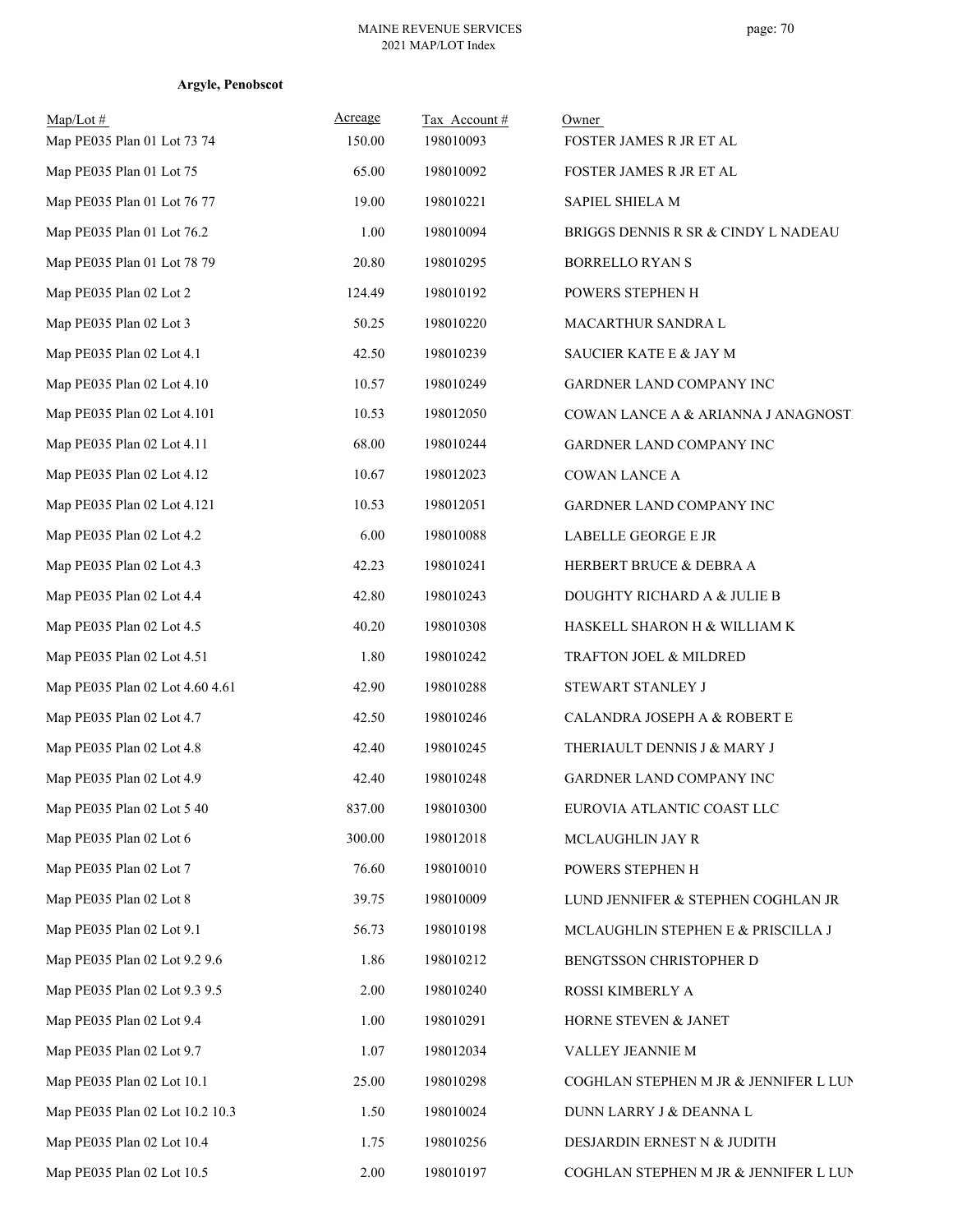| $Map/Lot \#$<br>Map PE035 Plan 02 Lot 11 | Acreage<br>44.00 | Tax Account#<br>198010096 | Owner<br><b>GRAHAM JOSEPH</b>        |
|------------------------------------------|------------------|---------------------------|--------------------------------------|
| Map PE035 Plan 02 Lot 11.1               | 5.06             | 198012006                 | MARTIN RICHARD A & DAWN C            |
| Map PE035 Plan 02 Lot 12                 | 16.00            | 198010224                 | STATE OWNED TAX ACQUIRED 2018        |
| Map PE035 Plan 02 Lot 13                 | 34.80            | 198010254                 | CORLISS WILLARD JR                   |
| Map PE035 Plan 02 Lot 14.1               | 3.00             | 198010052                 | CORLISS VICTOR J                     |
| Map PE035 Plan 02 Lot 14.2 16.1 16.2     | 20.90            | 198010168                 | LEE MUN JUNG                         |
| Map PE035 Plan 02 Lot 15 15.4            | 43.00            | 198010303                 | <b>OUELLETTE JOSEPH A</b>            |
| Map PE035 Plan 02 Lot 15.1 15.2          | 8.45             | 198010222                 | HAYMON RICHARD C                     |
| Map PE035 Plan 02 Lot 15.3               | 1.30             | 198010043                 | <b>TAYLOR KATHLEEN</b>               |
| Map PE035 Plan 02 Lot 16                 | 28.00            | 198010044                 | CANARR RONALD V & SHERRY A           |
| Map PE035 Plan 02 Lot 17                 | 31.00            | 198010016                 | RUGGERI RICHARD & NANCY              |
| Map PE035 Plan 02 Lot 18                 | 13.50            | 198010017                 | RUSECKY ALYSE                        |
| Map PE035 Plan 02 Lot 19 20              | 148.00           | 198010066                 | STARFISH ARGYLE LLC                  |
| Map PE035 Plan 02 Lot 21.1               | 36.00            | 198010175                 | <b>GOMM STANLEY ET AL</b>            |
| Map PE035 Plan 02 Lot 21.2               | 50.00            | 198010174                 | BELL ATLANTIC MOBILE SYSTEMS LLC     |
| Map PE035 Plan 02 Lot 22                 | 36.78            | 198010176                 | PHAN LINH TRUSTEE                    |
| Map PE035 Plan 02 Lot 23                 | 55.00            | 198010026                 | <b>GALIPEAU ROGER D</b>              |
| Map PE035 Plan 02 Lot 24                 | 22.00            | 198010027                 | VARNEY THOMAS W                      |
| Map PE035 Plan 02 Lot 25                 | 65.00            | 198010097                 | <b>GILMAN MARK E</b>                 |
| Map PE035 Plan 02 Lot 25.1               | 3.20             | 198010275                 | CHUBBUCK ERWIN B JR & ROBERTA J      |
| Map PE035 Plan 02 Lot 25.2               | 2.07             | 198010251                 | GILMAN MARK E & DEBORAH L            |
| Map PE035 Plan 02 Lot 26                 | 31.00            | 198012003                 | <b>MAINE STATE OF</b>                |
| Map PE035 Plan 02 Lot 27                 | 38.46            | 198010080                 | <b>TOZIER CHARLES H</b>              |
| Map PE035 Plan 02 Lot 27.1               | 2.00             | 198010272                 | <b>OUELLETTE LEO F &amp; PAULA A</b> |
| Map PE035 Plan 02 Lot 27.2               | 4.84             | 198012033                 | ANDERSON LAURA A                     |
| Map PE035 Plan 02 Lot 27.3               | 3.70             | 198012038                 | <b>BURNS RICHARD J</b>               |
| Map PE035 Plan 02 Lot 28                 | 17.76            | 198010081                 | PENOBSCOT INDIAN NATION              |
| Map PE035 Plan 02 Lot 29 29.1            | 160.00           | 198010063                 | MCLAUGHLIN JAY R & ELLEN J           |
| Map PE035 Plan 02 Lot 29.1               | 125.00           | 198012042                 | MCLAUGHLIN ELLEN J                   |
| Map PE035 Plan 02 Lot 29.2               | 125.00           | 198012040                 | MCLAUGHLIN ELLEN J                   |
| Map PE035 Plan 02 Lot 29.3               | 120.00           | 198012041                 | MCLAUGHLIN JAY R                     |
| Map PE035 Plan 02 Lot 29.4               | 115.00           | 198012039                 | MCLAUGHLIN JAY R                     |
| Map PE035 Plan 02 Lot 30                 | 38.10            | 198010187                 | FEERO HARRY J & TAMMY L              |
| Map PE035 Plan 02 Lot 30.1               | 1.90             | 198012032                 | FEERO JOYCE M                        |
| Map PE035 Plan 02 Lot 31 33              | 22.30            | 198010206                 | CHARLES ERIK D & JOANNA S            |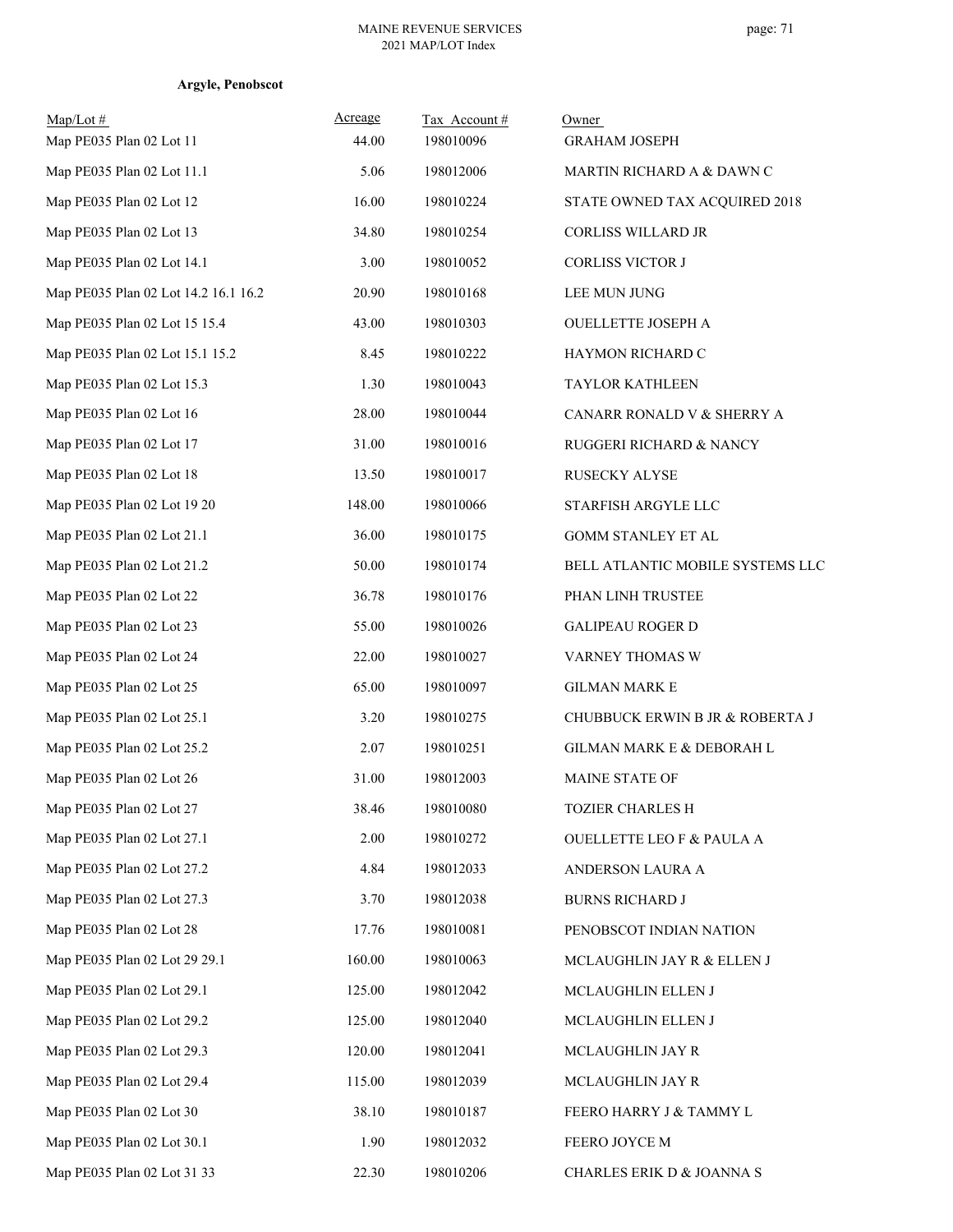# **Argyle, Penobscot**

| Map/Lot#<br>Map PE035 Plan 02 Lot 32 67 | Acreage<br>93.00 | Tax Account#<br>198012030 | Owner<br>HATCH WESLEY & MELISA         |
|-----------------------------------------|------------------|---------------------------|----------------------------------------|
| Map PE035 Plan 02 Lot 34 36             | 171.00           | 198010106                 | HATCH DONNA A                          |
| Map PE035 Plan 02 Lot 34.1              | 1.00             | 198012031                 | JORDAN RICHARD THOMAS III              |
| Map PE035 Plan 02 Lot 35                | 5.13             | 198010105                 | HATCH WESLEY & MELISA                  |
| Map PE035 Plan 02 Lot 37                | 8.00             | 198010131                 | DUDEVOIR THOMAS R & RHODA KENNEDY      |
| Map PE035 Plan 02 Lot 38                | 27.80            | 198010156                 | DOUCETTE RICHARD A & JULIE A           |
| Map PE035 Plan 02 Lot 39                | 4.20             | 198010155                 | DOUCETTE RICHARD A & JULIE A           |
| Map PE035 Plan 02 Lot 41                | 97.00            | 198010075                 | AMERO GREGORY A & ANN C                |
| Map PE035 Plan 02 Lot 42 65             | 408.00           | 198010065                 | VAMBUTAS LAND COMPANY LLC              |
| Map PE035 Plan 02 Lot 43 43.1           | 55.00            | 198010200                 | SHIRLEY MICHAEL B                      |
| Map PE035 Plan 02 Lot 44.1              | 4.70             | 198010199                 | CRABTREE DAVID B & CHERYL G CRABTRE    |
| Map PE035 Plan 02 Lot 44.2              | 6.10             | 198010231                 | <b>GRIFFITH JASON E</b>                |
| Map PE035 Plan 02 Lot 45                | 78.00            | 198010034                 | KEY JOSEPH R & KRISSANN M SPEAR        |
| Map PE035 Plan 02 Lot 46                | 19.50            | 198010036                 | MURRAY SEAN J                          |
| Map PE035 Plan 02 Lot 47                | 25.00            | 198012009                 | HARRIS STEVE A & LISA A                |
| Map PE035 Plan 02 Lot 48.1 48.2 51 53   | 173.20           | 198010008                 | AMERO GREGORY & ANN                    |
| Map PE035 Plan 02 Lot 49 52 54 56 58    | 60.70            | 198010035                 | LECLAIR ANDREW J SR                    |
| Map PE035 Plan 02 Lot 53.1              | 15.00            | 198010321                 | <b>SHAW PAMELA A</b>                   |
| Map PE035 Plan 02 Lot 55                | 37.00            | 198010310                 | <b>EMERSON JOSEPH M</b>                |
| Map PE035 Plan 02 Lot 57                | 28.80            | 198010178                 | <b>CLUKEY RICKY G &amp; ANGELLA D</b>  |
| Map PE035 Plan 02 Lot 59                | 42.00            | 198010074                 | LECLAIR PROPERTIES LLC                 |
| Map PE035 Plan 02 Lot 60                | 16.00            | 198010076                 | LECLAIR PROPERTIES LLC                 |
| Map PE035 Plan 02 Lot 61                | 97.15            | 198010180                 | BOYINGTON ADAM C & SARAH R             |
| Map PE035 Plan 02 Lot 61.1              | 5.25             | 198010333                 | DESMOND DANIEL & JAMES                 |
| Map PE035 Plan 02 Lot 62                | 28.50            | 198010181                 | LECLAIR ANDREW                         |
| Map PE035 Plan 02 Lot 63                | 49.00            | 198010142                 | <b>GARDNER LAND CO INC</b>             |
| Map PE035 Plan 02 Lot 64                | 10.00            | 198012044                 | WALSH STEPHEN & MILAGROS               |
| Map PE035 Plan 02 Lot 66                | 7.40             | 198010274                 | EMERSON CARLA J & JOSEPH JR            |
| Map PE035 Plan 02 Lot 66.1              | 6.25             | 198010273                 | KHI V & XUAN N THI REVOCABLE LIVING TI |
| Map PE035 Plan 03 Lot 1                 | 1.07             | 198010185                 | SPODOFORA DOMINICK                     |
| Map PE035 Plan 03 Lot 2                 | 1.60             | 198012001                 | MAINE STATE OF                         |
| Map PE035 Plan 03 Lot 3                 | 3.00             | 198010090                 | HARRIS MICHAEL                         |
| Map PE035 Plan 03 Lot 4                 | 0.75             | 198010085                 | <b>EDINBURG TOWN</b>                   |
| Map PE035 Plan 03 Lot 5                 | 2.00             | 198010286                 | <b>BURNS PETER J &amp; PATTI</b>       |
| Map PE035 Plan 03 Lot 6 6.2             | 6.00             | 198010107                 | DOS SANTOS DOMINIC IGNACIO & DANIELL   |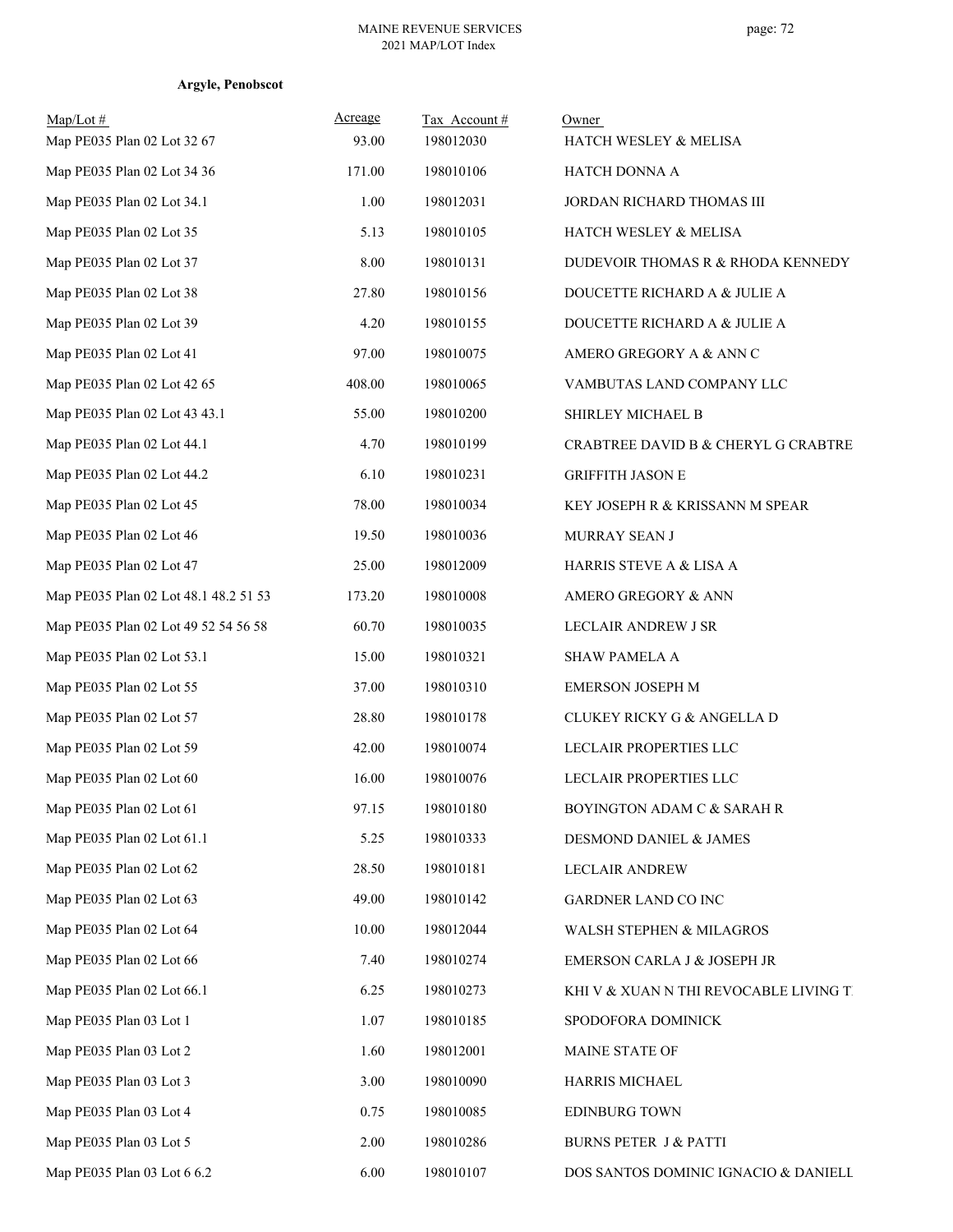# **Argyle, Penobscot**

| Map/Lot#<br>Map PE035 Plan 03 Lot 6.3 6.41 | Acreage<br>13.08 | Tax Account#<br>198010087 | Owner<br>DOS SANTOS DOMINIC IGNACIO & DANIELL |
|--------------------------------------------|------------------|---------------------------|-----------------------------------------------|
| Map PE035 Plan 03 Lot 6.4                  | 9.00             | 198010086                 | <b>GAUTHIER CATHARINE &amp; GARY</b>          |
| Map PE035 Plan 03 Lot 6.42 6.5             | 8.70             | 198010128                 | DOS SANTOS DOMINIC IGNACIO & DANIELL          |
| Map PE035 Plan 04 Lot 1 40                 | 1.02             | 198010084                 | KUBANEK KURT R PER REP                        |
| Map PE035 Plan 04 Lot 2 3                  | 1.36             | 198010023                 | <b>IVEY PAUL J &amp; KRISTINA S</b>           |
| Map PE035 Plan 04 Lot 4                    | 0.54             | 198010025                 | <b>DZINSKI SHAUN</b>                          |
| Map PE035 Plan 04 Lot 5 5.1                | 1.67             | 198010022                 | TRIAL HENRY JR & JOAN G                       |
| Map PE035 Plan 04 Lot 6                    | 1.09             | 198010225                 | RUDDY PEGGY E                                 |
| Map PE035 Plan 04 Lot 7 8                  | 14.25            | 198010202                 | SNARSKI SHAWN & ELIZABETH                     |
| Map PE035 Plan 04 Lot 9                    | 0.17             | 198010145                 | MCCORMICK BEVERLY                             |
| Map PE035 Plan 04 Lot 10                   | 2.00             | 198010104                 | TRIAL HENRY JR & JOAN G                       |
| Map PE035 Plan 04 Lot 11                   | 0.60             | 198010172                 | FIELDS KIRK A                                 |
| Map PE035 Plan 04 Lot 12                   | 0.50             | 198010001                 | <b>MARTIN JEFFREY P</b>                       |
| Map PE035 Plan 04 Lot 13                   | 0.50             | 198010032                 | <b>DUFFY JOSEPH E</b>                         |
| Map PE035 Plan 04 Lot 14                   | 0.39             | 198010216                 | MICHAUD VICTOR D & SARAH S                    |
| Map PE035 Plan 04 Lot 15                   | 0.32             | 198010194                 | BAKER GARY W & MARY M                         |
| Map PE035 Plan 04 Lot 16 17                | 0.60             | 198010083                 | SNARSKI SHAWN & ELIZABETH                     |
| Map PE035 Plan 04 Lot 18                   | 0.25             | 198010082                 | ST LOUIS AARON W & ELAINE                     |
| Map PE035 Plan 04 Lot 20                   | 0.85             | 198010158                 | NASIE PATRICIA A ET AL                        |
| Map PE035 Plan 04 Lot 21                   | 19.15            | 198010002                 | BICKMORE DONALD A $\&$ GEORGEANNA M           |
| Map PE035 Plan 04 Lot 22                   | 1.20             | 198010099                 | <b>SIMON DANIEL A</b>                         |
| Map PE035 Plan 04 Lot 23                   | 0.23             | 198010191                 | SIMON DANIEL A                                |
| Map PE035 Plan 04 Lot 24                   | $0.18\,$         | 198010153                 | <b>SIMON DANIEL A</b>                         |
| Map PE035 Plan 04 Lot 25                   | 4.00             | 198010184                 | STATE OWNED TAX ACQUIRED 2019                 |
| Map PE035 Plan 04 Lot 26                   | 1.15             | 198010098                 | <b>DUBE CHANTEL</b>                           |
| Map PE035 Plan 04 Lot 27                   | 4.70             | 198010186                 | <b>GHIDINI M GAIL</b>                         |
| Map PE035 Plan 04 Lot 28 33                | 1.15             | 198010100                 | MCQUARRIE DAN                                 |
| Map PE035 Plan 04 Lot 29 31                | 3.50             | 198010033                 | DEANS RANDY SCOTT & KATHY J/T                 |
| Map PE035 Plan 04 Lot 32                   | 1.50             | 198010078                 | DEANS RANDY S & KATHY S                       |
| Map PE035 Plan 04 Lot 34                   | 9.58             | 198010201                 | LEE JOHN T & MARY M                           |
| Map PE035 Plan 04 Lot 35 36                | 2.20             | 198010229                 | LEE JOHN T & MARY M                           |
| Map PE035 Plan 04 Lot 37                   | 0.87             | 198010228                 | LEE JOHN                                      |
| Map PE035 Plan 04 Lot 38                   | 2.76             | 198010230                 | <b>LEE JOHN</b>                               |
| Map PE035 Plan 04 Lot 39                   | 0.24             | 198010108                 | PARKS MICHAEL & NANCY                         |
| Map PE035 Plan 05 Lot 1                    | 0.50             | 198010136                 | KOENIG STEPHEN & SANDRA                       |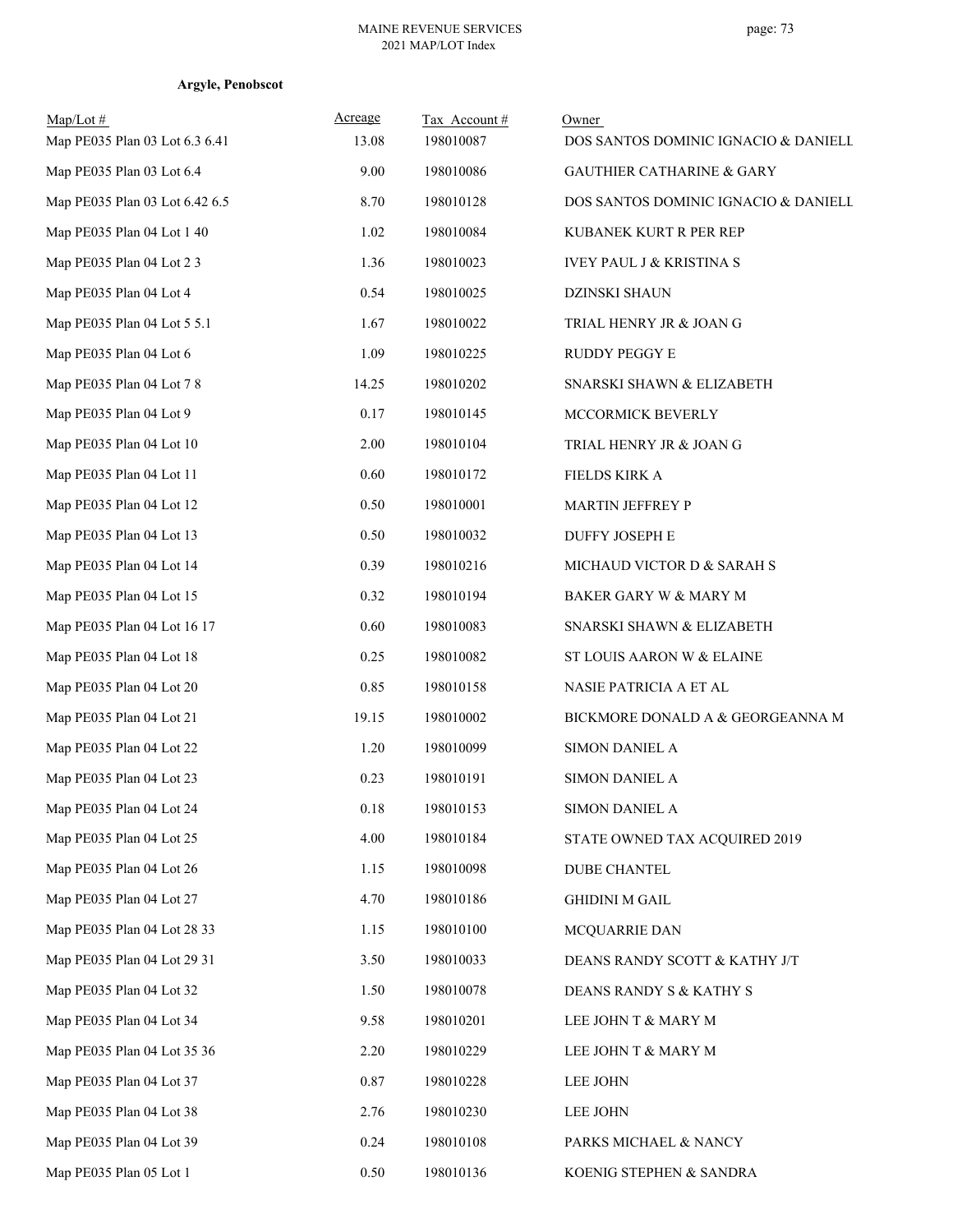| Argyle, Penobscot |
|-------------------|
|                   |

| $Map/Lot \#$<br>Map PE035 Plan 05 Lot 2 | Acreage<br>17.00 | Tax Account#<br>198010217 | Owner<br>MACARTHUR SANDRA L           |
|-----------------------------------------|------------------|---------------------------|---------------------------------------|
| Map PE035 Plan 05 Lot 3                 | 0.22             | 198010159                 | NEW ENGLAND TELEPHONE                 |
| Map PE035 Plan 05 Lot 4 4.1 12          | 1.10             | 198010162                 | TIDWELL NONIE R & RICHARD A           |
| Map PE035 Plan 05 Lot 5                 | 0.44             | 198010055                 | COX DANA SR & LOUISE E                |
| Map PE035 Plan 05 Lot 7.1 7.8           | 5.50             | 198010269                 | SHEERMAN TODD D                       |
| Map PE035 Plan 05 Lot 7.11              | 2.50             | 198012020                 | <b>CLARK PERRY D</b>                  |
| Map PE035 Plan 05 Lot 7.2 7.6           | 17.00            | 198010322                 | WHITE TROY PATRICK                    |
| Map PE035 Plan 05 Lot 7.3               | 1.60             | 198010189                 | LOUD JUDY & MICHELE SMITH             |
| Map PE035 Plan 05 Lot 7.31 7.7          | 1.79             | 198010047                 | COUGHLIN RICHARD D SR & LAYNI J EWINC |
| Map PE035 Plan 05 Lot 7.5               | 4.69             | 198010203                 | WILLIAMS PAUL J & NINA A              |
| Map PE035 Plan 05 Lot 7.71              | 0.39             | 198010317                 | MACARTHUR SANDRA L                    |
| Map PE035 Plan 05 Lot 8                 | 5.00             | 198010173                 | PENOBSCOT COUNTY                      |
| Map PE035 Plan 05 Lot 9                 | 11.00            | 198010183                 | HERMANSEN KNUD E                      |
| Map PE035 Plan 05 Lot 9                 | 11.00            | 198010183                 | HINTZ RAYMOND & MARILYN               |
| Map PE035 Plan 05 Lot 10.1 10.3         | 8.00             | 198010196                 | MCLAUGHLIN GEORGE H & ROXANNE M       |
| Map PE035 Plan 05 Lot 10.4              | 1.18             | 198010149                 | MCLAUGHLIN GEORGE H                   |
| Map PE035 Plan 05 Lot 10.5              | 2.46             | 198010057                 | BACH JEFFREY A & DANTE LUKAS DEMCCU   |
| Map PE035 Plan 05 Lot 10.6              | 0.75             | 198010227                 | RUDDY PEGGY E                         |
| Map PE035 Plan 05 Lot 10.7              | 1.45             | 198010255                 | NILES LEON A                          |
| Map PE035 Plan 05 Lot 11                | 6.90             | 198010146                 | MACARTHUR SANDRA L                    |
| Map PE035 Plan 06 Lot 1                 | 2.60             | 198010315                 | <b>TAYLOR KATHLEEN</b>                |
| Map PE035 Plan 06 Lot 1.1               | 3.40             | 198010213                 | HATCH DONNA A                         |
| Map PE035 Plan 06 Lot 1.2               | $0.00\,$         | 198010129                 | JORDAN RICHARD III                    |
| Map PE035 Plan 06 Lot 1.2               | 1.32             | 198010226                 | WHITE BRENT F                         |
| Map PE035 Plan 06 Lot 2                 | 0.30             | 198010039                 | THERIAULT DENNIS J                    |
| Map PE035 Plan 06 Lot 3 8 9 10 11       | 1.61             | 198010297                 | MAINE STATE OF                        |
| Map PE035 Plan 06 Lot 4 4.1             | 0.37             | 198010003                 | MURPHY DEAN W & KIMBERLY M            |
| Map PE035 Plan 06 Lot 5 5.1 22.1        | 0.63             | 198010004                 | LEWIS EARLON V & ENID F               |
| Map PE035 Plan 06 Lot 6                 | 0.23             | 198010113                 | HOWE ELEANOR                          |
| Map PE035 Plan 06 Lot 7 7.1             | 2.00             | 198010103                 | DUPERRY MEGAN & MATTHEW J             |
| Map PE035 Plan 07 Lot 1                 | 3.10             | 198010133                 | LECLAIR PROPERTIES LLC                |
| Map PE035 Plan 07 Lot 2                 | 2.00             | 198010188                 | ROY BETTY J                           |
| Map PE035 Plan 07 Lot 3 3.1             | 2.04             | 198010089                 | GOODY THOMAS C & ANNETTE M FALONE     |
| Map PE035 Plan 07 Lot 4                 | 0.83             | 198010132                 | LECLAIR ANDREW J SR                   |
| Map PE035 Plan 07 Lot 5 11              | 2.00             | 198010157                 | MURRAY DAVID R & EILEEN L             |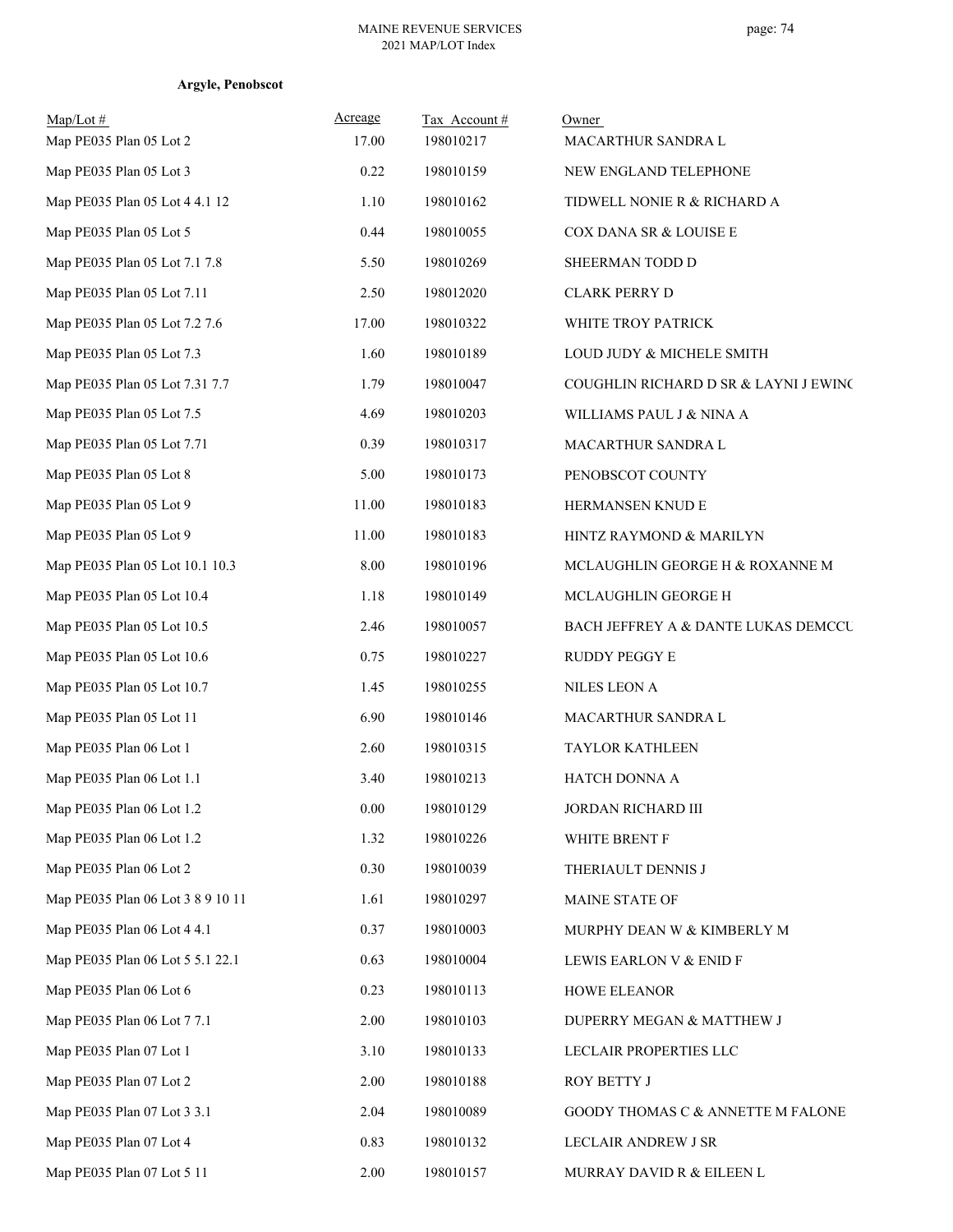#### MAINE REVENUE SERVICES 2021 MAP/LOT Index

# page: 75

# **Argyle, Penobscot**

| $Map/Lot \#$                  | Acreage | Tax Account # | Owner                          |
|-------------------------------|---------|---------------|--------------------------------|
| Map PE035 Plan 07 Lot 6       | 4.32    | 198010042     | <b>BUSSELL DAVID ET AL</b>     |
| Map PE035 Plan 07 Lot 7       | 1.58    | 198012002     | UNITED STATES OF AMERICA       |
| Map PE035 Plan 07 Lot 8.1 8.2 | 0.97    | 198010137     | <b>LECLAIR ANDREW JAMES SR</b> |
| Map PE035 Plan 07 Lot 9 12    | 5.74    | 198010006     | AMERO GREGORY & ANN            |
| Map PE035 Plan 07 Lot 10 13   | 0.55    | 198010045     | POTTS LAURA J                  |
| Map PE035 Plan 07 Lot 13.1    | 0.77    | 198012027     | POTTS LAURA JAYNE              |
| Map PE035 Plan 07 Lot 13.2    | 1.98    | 198012029     | LECLAIR ANDREW J SR            |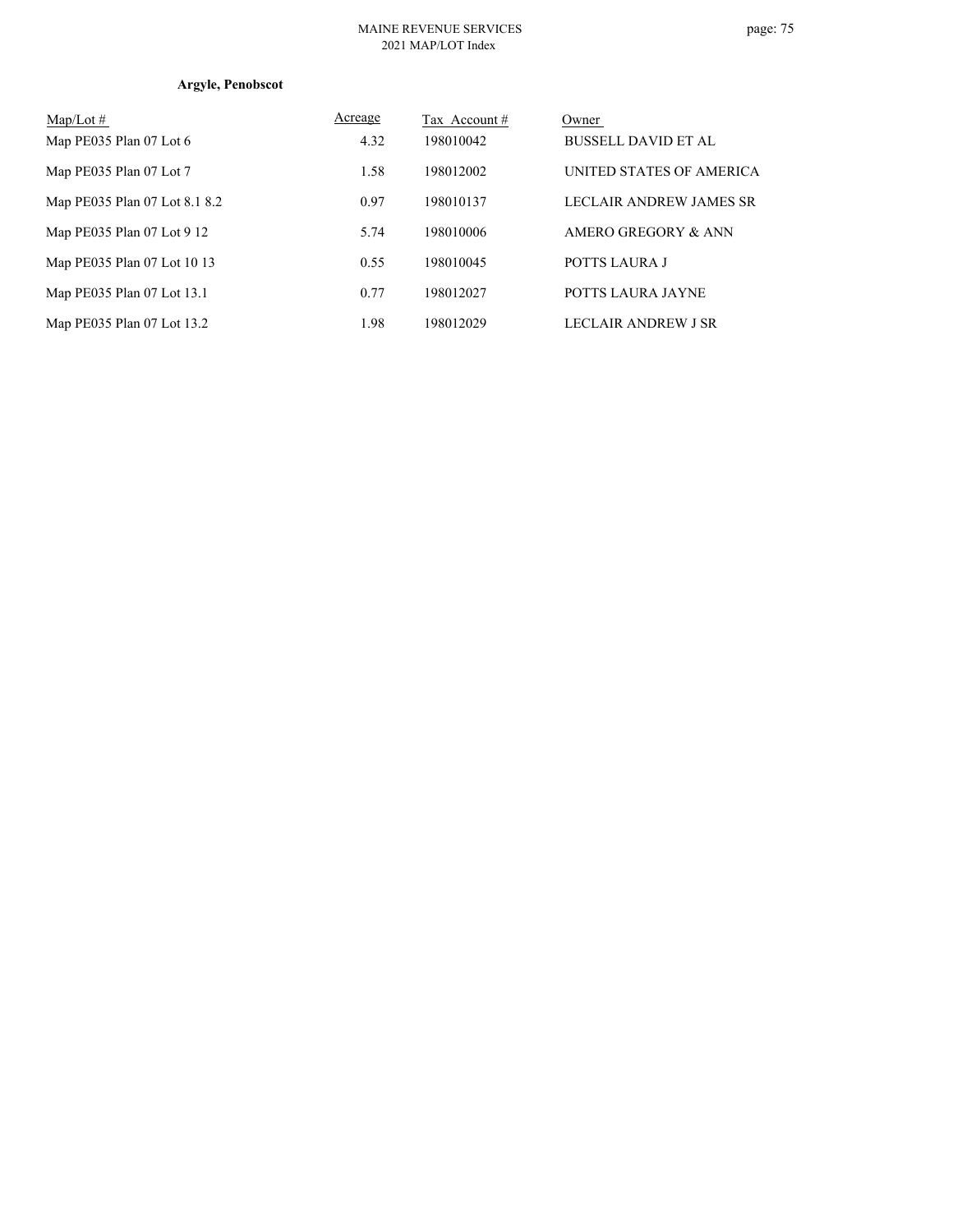| $Map/Lot$ #<br>Map PE036                | Acreage<br>0.00 | Tax Account#<br>198080046P | Owner<br>DIRECTV LLC                             |
|-----------------------------------------|-----------------|----------------------------|--------------------------------------------------|
| Map PE036                               | 0.00            | 198080059                  | EASTERN MAINE ELECTRIC CO-OP INC                 |
| Map PE036                               | $0.00\,$        | 198082017                  | EVERGREEN GENLEAD LLC                            |
| Map PE036 Plan 01 Lot 1.1 1.5 30.1 30.2 | 69.56           | 198080212                  | JEROME EMERY LANDSCAPING INC                     |
| Map PE036 Plan 01 Lot 1.2 1.4           | 39.00           | 198080074                  | POBUTA RONALD & CYNTHIA V EISENKERC              |
| Map PE036 Plan 01 Lot 1.31              | 12.22           | 198080073                  | POBUTA RONALD                                    |
| Map PE036 Plan 01 Lot 1.32              | 1.00            | 198080234                  | HERSOM DOUGLAS S                                 |
| Map PE036 Plan 01 Lot 1.61              | 6.80            | 198080266                  | POBUTA RONALD                                    |
| Map PE036 Plan 01 Lot 1.62              | 0.87            | 198080177                  | POBUTA RONALD                                    |
| Map PE036 Plan 01 Lot 1.63              | 6.80            | 198080284                  | WINTERS DARRYL C & LINDA L ET AL                 |
| Map PE036 Plan 01 Lot 1.7               | 2.00            | 198080236                  | <b>EMERY JEROME C</b>                            |
| Map PE036 Plan 01 Lot 2                 | 49.99           | 198080221                  | KILEY WILLIAM & KAREN                            |
| Map PE036 Plan 01 Lot 2.1               | 5.00            | 198080307                  | WORSTER BARBARA A                                |
| Map PE036 Plan 01 Lot 3.1 3.3 5         | 102.00          | 198080157                  | MCCARTHY KIRBY W                                 |
| Map PE036 Plan 01 Lot 3.2               | 0.83            | 198080029                  | WHITEHEAD DONALD                                 |
| Map PE036 Plan 01 Lot 4 6.1 29.2        | 115.00          | 198080050                  | PAGE ROBERT A & KATHLEEN M DAVIS-PAC             |
| Map PE036 Plan 01 Lot 6.2               | 8.00            | 198080196                  | DELESKEY WARREN F & KATHLEEN A                   |
| Map PE036 Plan 01 Lot 6.3 6.4           | 2.00            | 198080262                  | RAYMOND ALBERT & BELINDA                         |
| Map PE036 Plan 01 Lot 7 7.2             | 58.10           | 198080198                  | LAING PETER H & DIANA C TRUSTEES                 |
| Map PE036 Plan 01 Lot 7.1               | 3.20            | 198082012                  | DEVORE DON & MARY                                |
| Map PE036 Plan 01 Lot 8                 | 50.18           | 198080136                  | <b>BURNHAM ARNOLD &amp; CHERYL</b>               |
| Map PE036 Plan 01 Lot 8.1 8.2           | 4.82            | 198080292                  | WILLIAMS HAROLD A                                |
| Map PE036 Plan 01 Lot 9.1               | 47.62           | 198080001                  | <b>CHESLEY LAUREN &amp; CECILE &amp; RICHARD</b> |
| Map PE036 Plan 01 Lot 9.2 9.3           | 3.00            | 198080176                  | <b>CHESLEY RICHARD &amp; KAREN</b>               |
| Map PE036 Plan 01 Lot 9.4 9.5           | 9.38            | 198080023                  | CHESLEY LAUREN & CECILE & RICHARD                |
| Map PE036 Plan 01 Lot 10.11             | 6.32            | 198080245                  | COONS WILLIAM E                                  |
| Map PE036 Plan 01 Lot 10.12             | 1.10            | 198080002                  | CARDILLO EMELIO A & TAMMY A                      |
| Map PE036 Plan 01 Lot 10.13             | 7.58            | 198082018                  | WILLIAMS HAROLD A                                |
| Map PE036 Plan 01 Lot 10.2 28.2         | 47.00           | 198080003                  | CARDILLO EMELIO A & TAMMY A                      |
| Map PE036 Plan 01 Lot 11.1 11.3 27.1    | 51.45           | 198080004                  | MARKIE PAMELA S                                  |
| Map PE036 Plan 01 Lot 11.2              | 10.10           | 198080090                  | HOPFMANN ALWIN E                                 |
| Map PE036 Plan 01 Lot 12.1 14.1 16 28.3 | 158.00          | 198080186                  | PINE STATE TIMBERLANDS LLC                       |
| Map PE036 Plan 01 Lot 12.2 14.2         | 18.19           | 198080244                  | <b>WORSTER GALEN</b>                             |
| Map PE036 Plan 01 Lot 13                | 50.75           | 198080117                  | ROBINSON MICHAEL J PER REP                       |
| Map PE036 Plan 01 Lot 14.2              | 2.00            | 198082011                  | WHITNEY HEATHER                                  |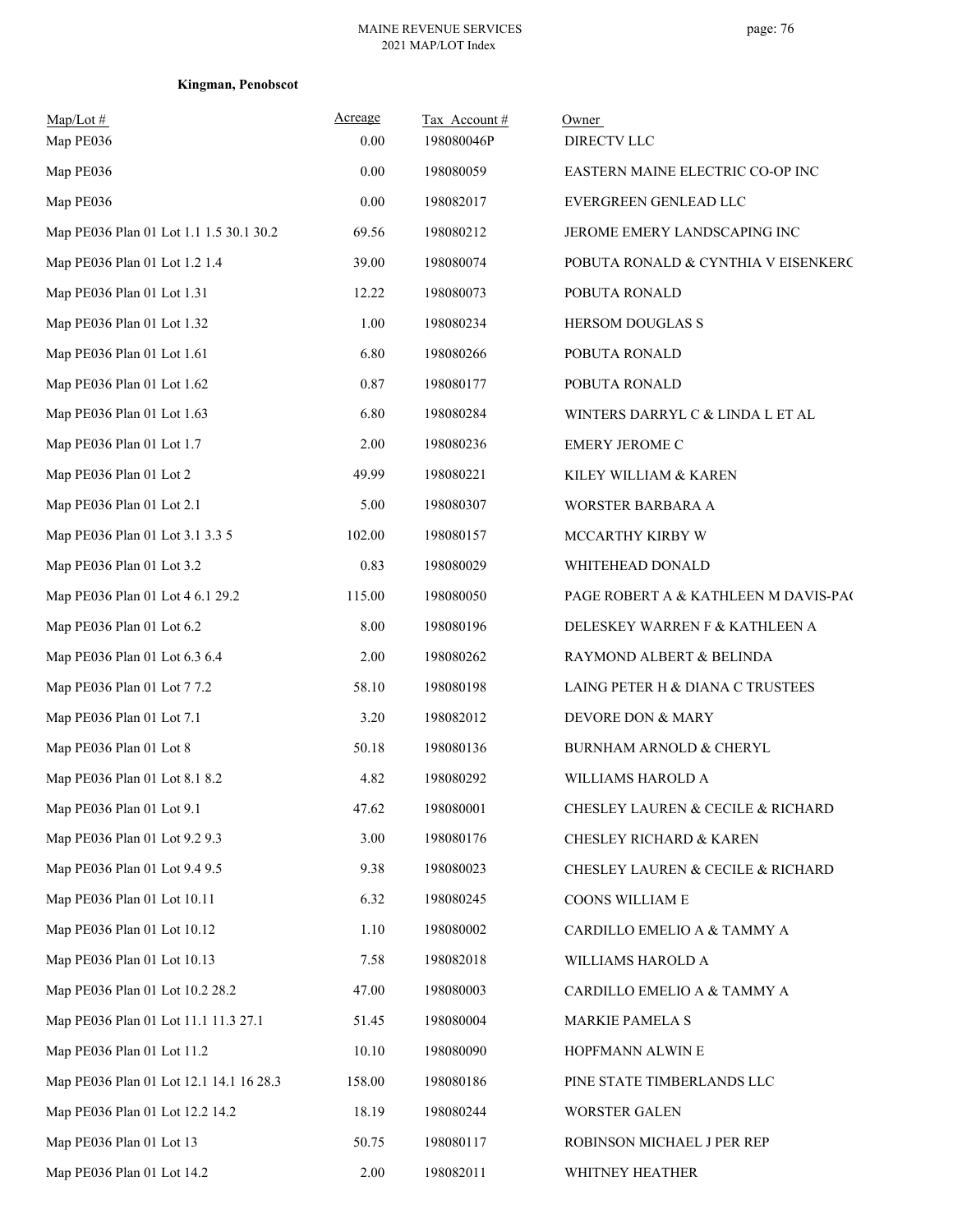| $Map/Lot \#$<br>Map PE036 Plan 01 Lot 14.21                                                                       | Acreage<br>6.81 | Tax Account#<br>198080285 | Owner<br>NELSON WALLACE SR            |
|-------------------------------------------------------------------------------------------------------------------|-----------------|---------------------------|---------------------------------------|
| Map PE036 Plan 01 Lot 15 27.2                                                                                     | 70.00           | 198080060                 | <b>EGGERS RAYMOND</b>                 |
| Map PE036 Plan 01 Lot 17                                                                                          | 47.00           | 198080163                 | WEBSTER CONSERVATION CORP             |
| Map PE036 Plan 01 Lot 18.1 18.31                                                                                  | 54.00           | 198082020                 | PINE STATE TIMBERLANDS LLC            |
| Map PE036 Plan 01 Lot 18.2 18.3                                                                                   | 10.00           | 198080075                 | NAJMAN RICHARD ALEXANDER              |
| Map PE036 Plan 01 Lot 19 21.1 23.1 25.1<br>26 29.1 37.1 37.2 38 Plan 02 Lot 33.1 33.2                             | 2,679.00        | 198082014                 | LAKEVILLE SHORES INC                  |
| Map PE036 Plan 01 Lot 20 22                                                                                       | 97.00           | 198080164                 | NATURALS ROD & GUN CLUB               |
| Map PE036 Plan 01 Lot 21.2 23.2 25.2                                                                              | 78.00           | 198080145                 | WEBSTER FARM & LAND LLC               |
| Map PE036 Plan 01 Lot 24 25.3                                                                                     | 50.00           | 198080146                 | WEBSTER CONSERVATION CORP             |
| Map PE036 Plan 01 Lot 28.1                                                                                        | 11.00           | 198080229                 | LAKEVILLE SHORES INC                  |
| Map PE036 Plan 01 Lot 31.1                                                                                        | 12.00           | 198080258                 | HAGEMYER JOHN & SYLVIA                |
| Map PE036 Plan 01 Lot 31.2 32 33 36.2<br>36.3                                                                     | 108.00          | 198080174                 | BEAVERS RICKEY & WANDA                |
| Map PE036 Plan 01 Lot 31.3 31.4 31.5                                                                              | 3.00            | 198080175                 | <b>BEAN NICOLE</b>                    |
| Map PE036 Plan 01 Lot 35                                                                                          | 40.00           | 198080213                 | <b>LAKEVILLE SHORES INC</b>           |
| Map PE036 Plan 01 Lot 35.2                                                                                        | 13.50           | 198080271                 | LAKEVILLE SHORES INC                  |
| Map PE036 Plan 01 Lot 36.1                                                                                        | 12.50           | 198080280                 | <b>JONES MARTIN W</b>                 |
| Map PE036 Plan 01 Lot 36.11                                                                                       | 12.50           | 198080274                 | SYKES CHARLES J JR & MARY DIXON LOPEZ |
| Map PE036 Plan 01 Lot 36.4                                                                                        | 25.60           | 198080218                 | <b>IRVING DAVID &amp; SARAH</b>       |
| Map PE036 Plan 01 Lot 36.5                                                                                        | 25.70           | 198080273                 | EVANS FREDERICK JR                    |
| Map PE036 Plan 01 Lot 36.6                                                                                        | 6.00            | 198080291                 | SHELTERWOOD FOREST SOLUTIONS          |
| Map PE036 Plan 01 Lot 39                                                                                          | 447.00          | 198080178                 | MAINE STATE OF (IF&W)                 |
| Map PE036 Plan 01 Lot 39.1                                                                                        | 0.00            | 198080035p                | <b>OSGOOD JESSE R</b>                 |
| Map PE036 Plan 01 Lot 39.1                                                                                        | 623.00          | 198080180                 | PINE STATE TIMBERLANDS LLC            |
| Map PE036 Plan 02 Lot 1.1 37.1 37.2                                                                               | 636.00          | 198080137                 | LAKEVILLE SHORES INC                  |
| Map PE036 Plan 02 Lot 1.2 2                                                                                       | 33.20           | 198080043                 | PULLEN KIRK & SANDRA J                |
| Map PE036 Plan 02 Lot 1.3                                                                                         | 30.00           | 198080040                 | <b>CORMIER THOMAS &amp; LAURIE</b>    |
| Map PE036 Plan 02 Lot 1.3                                                                                         | 0.00            | 198080047P                | <b>CORMIER THOMAS &amp; LAURIE</b>    |
| Map PE036 Plan 02 Lot 1.4 36.22                                                                                   | 7.45            | 198080115                 | STATE OWNED TAX ACQUIRED 2019         |
| Map PE036 Plan 02 Lot 2.2                                                                                         | 3.60            | 198080250                 | SANBORN RICHARD TRUSTEE               |
| Map PE036 Plan 02 Lot 3 5.1 38 39 40.1<br>41.1 41.2 52 53 57.4 57.6 58.2 59.3 65 66<br>70 76 Plan 03 Lot 68 70 76 | 6,067.00        | 198080227                 | LAKEVILLE SHORES INC                  |
| Map PE036 Plan 02 Lot 3.1                                                                                         | 3.80            | 198082021                 | <b>JACOBS ALLEN</b>                   |
| Map PE036 Plan 02 Lot 4.1                                                                                         | 26.00           | 198082015                 | SANBORN RICHARD TRUSTEE               |
| Map PE036 Plan 02 Lot 4.2                                                                                         | 2.25            | 198080095                 | MASON JOHN THOMAS                     |
| Map PE036 Plan 02 Lot 5.2                                                                                         | 9.28            | 198080094                 | <b>JACOBS ALLEN</b>                   |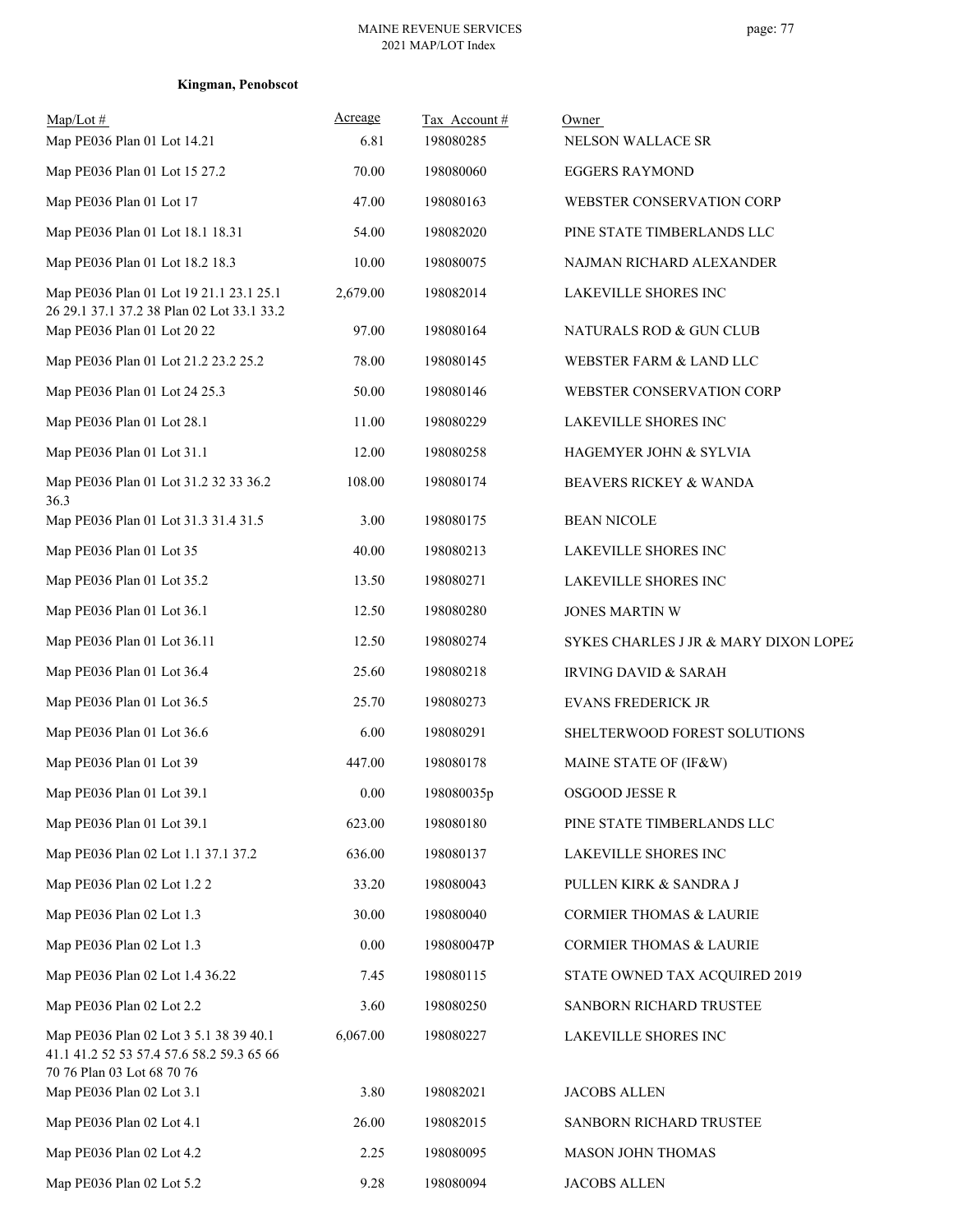| $Map/Lot \#$<br>Map PE036 Plan 02 Lot 6 8.1 9.1 36.5 | Acreage<br>170.00 | Tax Account#<br>198082019 | Owner<br>DELAITES TRUCKING INC        |
|------------------------------------------------------|-------------------|---------------------------|---------------------------------------|
| Map PE036 Plan 02 Lot 7 10.1                         | 139.00            | 198080126                 | LINSCOTT RUSS II & ROGER              |
| Map PE036 Plan 02 Lot 8                              | 4.00              | 198080091                 | TREFETHEN KEVIN & VANESSA             |
| Map PE036 Plan 02 Lot 9.2                            | 3.75              | 198080046                 | OSGOOD ALAN S & SHELLEY J             |
| Map PE036 Plan 02 Lot 10.2                           | 65.25             | 198080047                 | DELAITE STACY A                       |
| Map PE036 Plan 02 Lot 11.1                           | 9.09              | 198080008                 | DELAITE RICHARD A & JUDITH A          |
| Map PE036 Plan 02 Lot 11.2                           | 98.26             | 198080278                 | COMANDO THERESA & STEPHEN A           |
| Map PE036 Plan 02 Lot 11.3                           | 2.65              | 198080277                 | DELAITE RICHARD A & JUDITH A          |
| Map PE036 Plan 02 Lot 12 14                          | 113.78            | 198080009                 | DELAITE RICHARD A & JUDITH A          |
| Map PE036 Plan 02 Lot 12.1                           | 4.22              | 198080276                 | OSGOOD ALAN S & SHELLEY J             |
| Map PE036 Plan 02 Lot 13                             | 51.14             | 198080072                 | POWERS DAVID A                        |
| Map PE036 Plan 02 Lot 13.1                           | 13.70             | 198080296                 | BENTO DANIEL T JR & KAREN L           |
| Map PE036 Plan 02 Lot 13.2                           | 1.38              | 198080303                 | MARTINELLI RICHARD J & RITA L         |
| Map PE036 Plan 02 Lot 13.3                           | 24.78             | 198082016                 | MARTINELLI RICHARD J & RITA L         |
| Map PE036 Plan 02 Lot 15                             | 112.00            | 198080018                 | CARNEY MARJORIE PERSONAL REP          |
| Map PE036 Plan 02 Lot 16                             | 80.25             | 198080019                 | CARNEY MARJORIE PERSONAL REP          |
| Map PE036 Plan 02 Lot 17.1                           | 65.00             | 198080016                 | PETERSON TERRY & MARGO                |
| Map PE036 Plan 02 Lot 17.2                           | 0.86              | 198080089                 | EMERY JEROME C                        |
| Map PE036 Plan 02 Lot 18                             | 0.00              | 198080044P                | <b>EMERY JEROME C</b>                 |
| Map PE036 Plan 02 Lot 18                             | 62.00             | 198080299                 | <b>EMERY JEROME C</b>                 |
| Map PE036 Plan 02 Lot 19                             | 68.00             | 198080116                 | LANCASTER OLLIE W JR & KARYN A AUSTII |
| Map PE036 Plan 02 Lot 20.1                           | 3.34              | 198080203                 | MARTIN THOMAS & SHAYLEEN              |
| Map PE036 Plan 02 Lot 20.11 20.3                     | 59.65             | 198080305                 | STACK JOSEPH C & TEODORA MOCANU       |
| Map PE036 Plan 02 Lot 20.2                           | 1.00              | 198080109                 | HAGER ROBERT W III                    |
| Map PE036 Plan 02 Lot 21                             | 67.16             | 198080015                 | COMANDO STEPHEN A PERSONAL REPRESE    |
| Map PE036 Plan 02 Lot 22 24                          | 140.00            | 198080107                 | LEE DELMONT A JR                      |
| Map PE036 Plan 02 Lot 23.1 23.2 23.4<br>23.5         | $0.00\,$          | 198080049P                | CADORETTE FRANCIS & RHONDA            |
| Map PE036 Plan 02 Lot 23.1 23.2 23.4<br>23.5         | 61.19             | 198080124                 | CADORETTE FRANCIS & RHONDA            |
| Map PE036 Plan 02 Lot 23.3                           | 1.00              | 198080066                 | <b>AUSTIN KASSIDY</b>                 |
| Map PE036 Plan 02 Lot 25 25.1                        | 59.00             | 198080240                 | LANCASTER ALLEN & MARIE               |
| Map PE036 Plan 02 Lot 26 28.1                        | 95.00             | 198080014                 | SATURNO WILLIAM J & MONA E            |
| Map PE036 Plan 02 Lot 26.2 26.3                      | 10.10             | 198080263                 | <b>COLSON JOAN</b>                    |
| Map PE036 Plan 02 Lot 27                             | 57.00             | 198080063                 | EMERY JEROME C & JULIE A              |
| Map PE036 Plan 02 Lot 28.2 30.1                      | 59.59             | 198080108                 | LEE DELMONT A JR                      |
| Map PE036 Plan 02 Lot 29.1                           | 15.00             | 198080064                 | FEARNEY GARY B & ELIZABETH F          |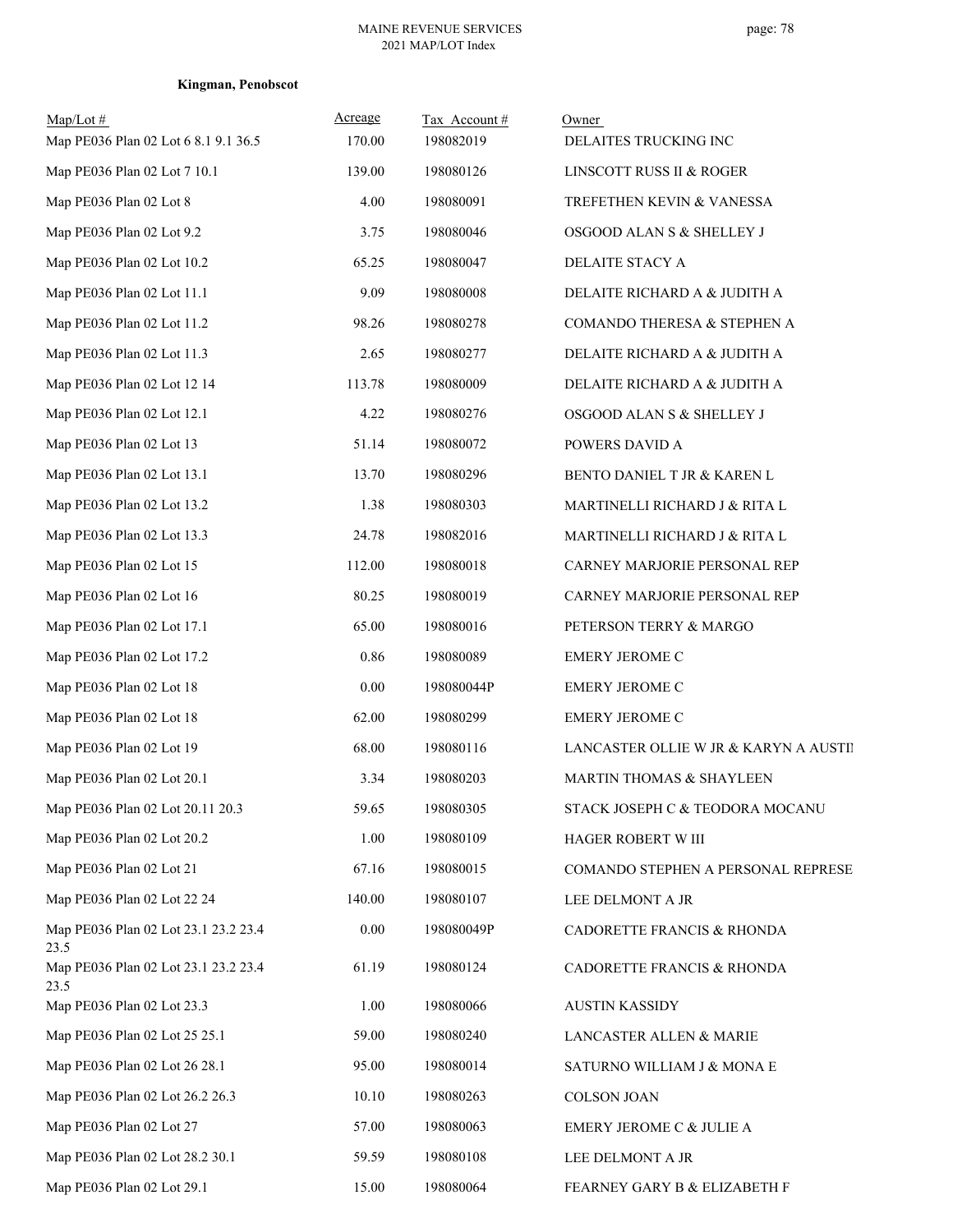| $Map/Lot \#$<br>Map PE036 Plan 02 Lot 29.11           | Acreage<br>1.52 | Tax Account #<br>198080279 | Owner<br>WALLACE ROGER & SHIRLEY     |
|-------------------------------------------------------|-----------------|----------------------------|--------------------------------------|
| Map PE036 Plan 02 Lot 29.12                           | 37.00           | 198080257                  | <b>COOMBS RONNY E</b>                |
| Map PE036 Plan 02 Lot 29.13                           | 2.00            | 198080239                  | <b>COFSKE SHARON</b>                 |
| Map PE036 Plan 02 Lot 29.2                            | 2.00            | 198080028                  | <b>COOMBS RONNY &amp; APRIL</b>      |
| Map PE036 Plan 02 Lot 30.2                            | 10.77           | 198080111                  | LEE DELMONT A JR                     |
| Map PE036 Plan 02 Lot 30.3                            | 0.23            | 198080172                  | OGDEN GERALDINE                      |
| Map PE036 Plan 02 Lot 30.4                            | 1.21            | 198080113                  | <b>LANCASTER GUY</b>                 |
| Map PE036 Plan 02 Lot 31.1                            | 28.56           | 198080101                  | <b>GAGNON AMY S</b>                  |
| Map PE036 Plan 02 Lot 31.2                            | 22.40           | 198080065                  | <b>BURGESS RICHARD T</b>             |
| Map PE036 Plan 02 Lot 31.3                            | 1.20            | 198080120                  | LEE CAROLINE F & DELMONT             |
| Map PE036 Plan 02 Lot 31.4                            | 26.30           | 198080076                  | MCLAUGHLIN KENNETH L & DIANNE L GUIO |
| Map PE036 Plan 02 Lot 32.1                            | 42.45           | 198080106                  | LEE DELMONT A JR                     |
| Map PE036 Plan 02 Lot 32.2 Plan 03 Lot<br>217 219 220 | 23.51           | 198080100                  | <b>GAGNON AMY S</b>                  |
| Map PE036 Plan 02 Lot 33.2                            | 0.00            | 198080259                  | <b>GRABOWSKI THADDEUS</b>            |
| Map PE036 Plan 02 Lot 34                              | 26.00           | 198080204                  | LAKEVILLE SHORES INC                 |
| Map PE036 Plan 02 Lot 35                              | 115.00          | 198080206                  | LAKEVILLE SHORES INC                 |
| Map PE036 Plan 02 Lot 36.1                            | 306.00          | 198080082                  | HAYNES HERBERT C                     |
| Map PE036 Plan 02 Lot 36.21                           | 7.00            | 198080133                  | LINSCOTT RUSS A & SANDRA J           |
| Map PE036 Plan 02 Lot 36.3                            | 5.20            | 198080251                  | HAYNES HERBERT C INC                 |
| Map PE036 Plan 02 Lot 36.4                            | 602.00          | 198080081                  | HAYNES HERBERT C                     |
| Map PE036 Plan 02 Lot 38.1                            | 45.00           | 198080261                  | BRIGGS CHARLES & MICHELLE MATT       |
| Map PE036 Plan 02 Lot 39                              | 0.00            | 198080260                  | HAYNES HERBERT C JR & GINGER E MAXWI |
| Map PE036 Plan 02 Lot 40.2                            | 99.00           | 198080293                  | MAINE STATE OF (IF&W)                |
| Map PE036 Plan 02 Lot 41.11                           | 3.20            | 198082008                  | COUTURE GEORGE & SHARON F &          |
| Map PE036 Plan 02 Lot 41.3 41.4                       | 34.00           | 198080048                  | LAMOREAU BARBARA & CHARLES           |
| Map PE036 Plan 02 Lot 41.31                           | 4.00            | 198082013                  | YOUNG MICHAEL A & JENNIFER           |
| Map PE036 Plan 02 Lot 41.32                           | 4.00            | 198082022                  | YOUNG MICHAEL A & JENNIFER           |
| Map PE036 Plan 02 Lot 42.1 42.2 42.3                  | 4.44            | 198080195                  | MINCEY CATHERINE Q                   |
| Map PE036 Plan 02 Lot 42.4 42.5                       | 1.20            | 198080162                  | <b>GODBYR WARREN</b>                 |
| Map PE036 Plan 02 Lot 43                              | 2.20            | 198080088                  | BREEDEN JENNINGS C                   |
| Map PE036 Plan 02 Lot 44 45 46                        | 11.00           | 198080068                  | <b>SALZLER BLAKE</b>                 |
| Map PE036 Plan 02 Lot 47 Plan 03 Lot 39<br>40.1 40.2  | 1.62            | 198080036                  | DUNLEAVY LAW OFFICE                  |
| Map PE036 Plan 02 Lot 48                              | 0.19            | 198080032                  | MCCOY STEVEN E & CHERIE GRINDLE MCC  |
| Map PE036 Plan 02 Lot 49                              | 0.44            | 198080055                  | DOANE WANDA L                        |
| Map PE036 Plan 02 Lot 50                              | 0.37            | 198080005                  | DOANE WANDA L & RALPH E              |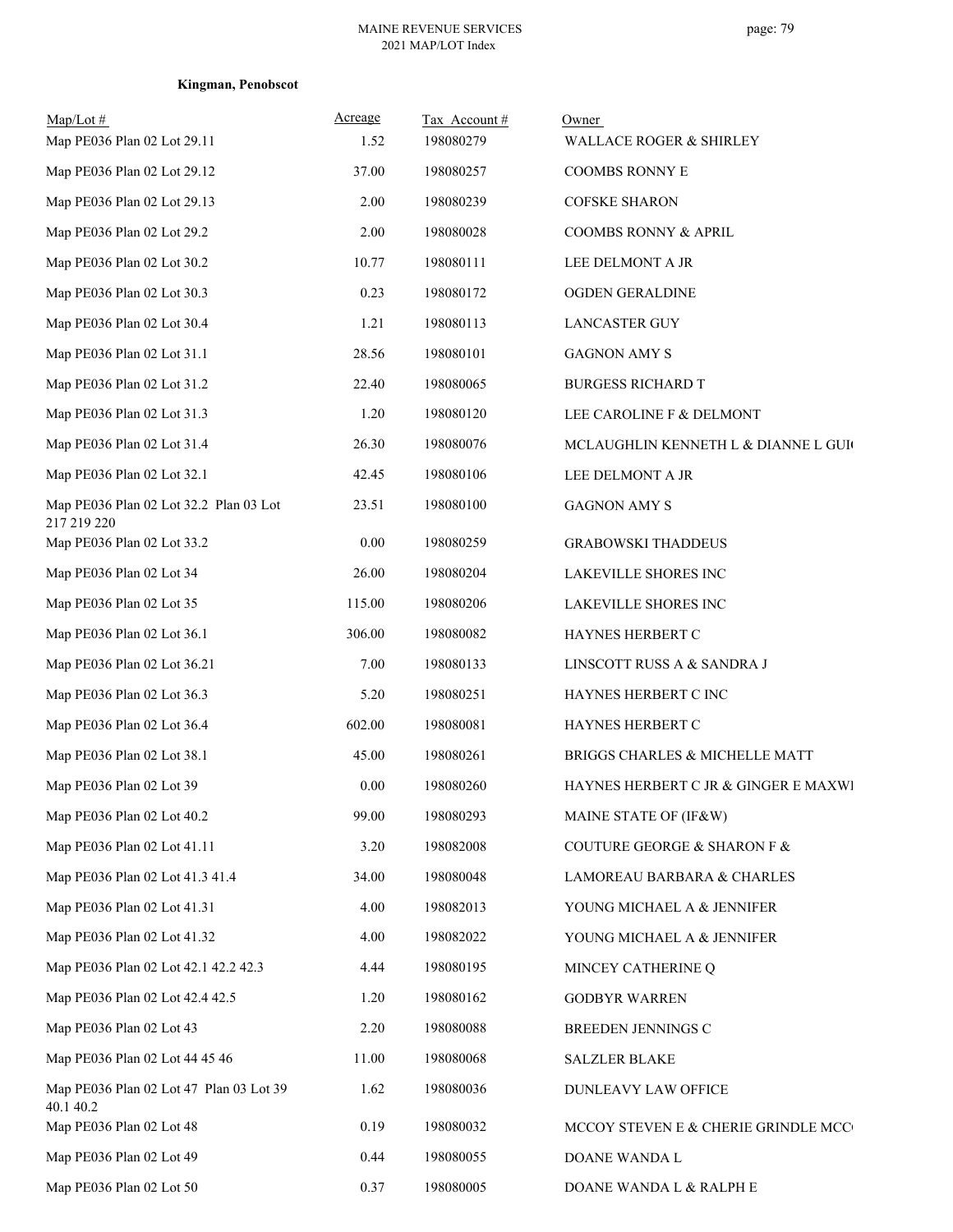| $Map/Lot$ #<br>Map PE036 Plan 02 Lot 51      | Acreage<br>0.37 | Tax Account #<br>198080054 | Owner<br>DOANE WANDA L & RALPH E        |
|----------------------------------------------|-----------------|----------------------------|-----------------------------------------|
| Map PE036 Plan 02 Lot 54 55                  | 0.77            | 198080031                  | DOANE WANDA L & RALPH E                 |
| Map PE036 Plan 02 Lot 56.1 57.1              | 1.52            | 198080098                  | MADSEN CYTHIA                           |
| Map PE036 Plan 02 Lot 57.3                   | 0.19            | 198080017                  | MCCOY STEVEN E & CHERIE GRINDLE MCC     |
| Map PE036 Plan 02 Lot 57.5 57.7 58.1<br>59.1 | 2.93            | 198080194                  | THOMPSON ANDREW                         |
| Map PE036 Plan 02 Lot 59.2 60.1 61.1         | 4.65            | 198080012                  | MORESHEAD HERBERT L & LYNDA M           |
| Map PE036 Plan 02 Lot 61.2 62.1 62.2         | 2.00            | 198080026                  | JURANTY WALTER J & LEONA E              |
| Map PE036 Plan 02 Lot 63.1                   | 0.64            | 198080143                  | LINSCOTT GALE E & ARTHUR M JR           |
| Map PE036 Plan 02 Lot 64.1                   | 0.78            | 198080087                  | LINSCOTT GALE E & ARTHUR M JR           |
| Map PE036 Plan 02 Lot 67.1                   | 0.97            | 198080096                  | WORSTER GREGORY C & JACQUELINE A        |
| Map PE036 Plan 02 Lot 68.1                   | $0.68\,$        | 198080281                  | WORSTER GREGORY C & JACQUELINE A        |
| Map PE036 Plan 02 Lot 69.1                   | 1.83            | 198082010                  | JOHNSON JOHN L JR & TAMMY J             |
| Map PE036 Plan 02 Lot 69.11                  | 0.85            | 198080298                  | JOHNSON JOHN L JR & TAMMY J             |
| Map PE036 Plan 02 Lot 75                     | 267.00          | 198080093                  | HUBER TIMBER LLC                        |
| Map PE036 Plan 03 Lot 1 2 3 169              | 0.62            | 198080020                  | EASTERN MAINE RAILWAY                   |
| Map PE036 Plan 03 Lot 4 5 6                  | 0.19            | 198080011                  | STARBIRD CHARLES A                      |
| Map PE036 Plan 03 Lot 7                      | 0.07            | 198080167                  | NOBLE CLAUDE L SR                       |
| Map PE036 Plan 03 Lot 8                      | 0.08            | 198080033                  | MCCOY STEVEN E & CHERIE GRINDLE MCC     |
| Map PE036 Plan 03 Lot 9.1                    | 0.06            | 198080140                  | HERSOM KEVIN S & TAMMY L                |
| Map PE036 Plan 03 Lot 9.2 10 11.1            | 0.13            | 198080057                  | EASTERN MAINE ELECTRIC CO-OP INC        |
| Map PE036 Plan 03 Lot 11.2 12.1              | 0.13            | 198080122                  | <b>BEARCE MICHAEL</b>                   |
| Map PE036 Plan 03 Lot 12.2 13                | 0.14            | 198080141                  | HERSOM KEVIN S & TAMMY L                |
| Map PE036 Plan 03 Lot 14 15                  | 0.17            | 198080192                  | PREBLE LOIS                             |
| Map PE036 Plan 03 Lot 16                     | 0.11            | 198080034                  | MCCOY STEVEN E & CHERIE GRINDLE MCC     |
| Map PE036 Plan 03 Lot 17 18.2                | 0.16            | 198080184                  | PATRIQUIN ROBERT D                      |
| Map PE036 Plan 03 Lot 18.1                   | 0.05            | 198080188                  | PETERSON LLOYD                          |
| Map PE036 Plan 03 Lot 19                     | 0.48            | 198080297                  | HERSOM DANA A                           |
| Map PE036 Plan 03 Lot 20 21 22               | 0.51            | 198080191                  | PREBLE LOIS                             |
| Map PE036 Plan 03 Lot 23 24 25               | 0.60            | 198080246                  | <b>GRANT HARTLEY L JR &amp; EDITH B</b> |
| Map PE036 Plan 03 Lot 26                     | 0.39            | 198080243                  | <b>GRANT HARTLEY L JR &amp; EDITH B</b> |
| Map PE036 Plan 03 Lot 27 28 29               | 0.54            | 198080306                  | CARSON MICHAEL W SR                     |
| Map PE036 Plan 03 Lot 30 31 32               | 0.67            | 198080051                  | TVORAK JAMES F                          |
| Map PE036 Plan 03 Lot 33 34                  | 0.44            | 198080052                  | OSGOOD CHRISTOPHER A                    |
| Map PE036 Plan 03 Lot 35 36                  | 0.38            | 198080085                  | HERSOM SHELDON F & MARILYN J            |
| Map PE036 Plan 03 Lot 37 38                  | 0.40            | 198082009                  | EMERY JEROME C                          |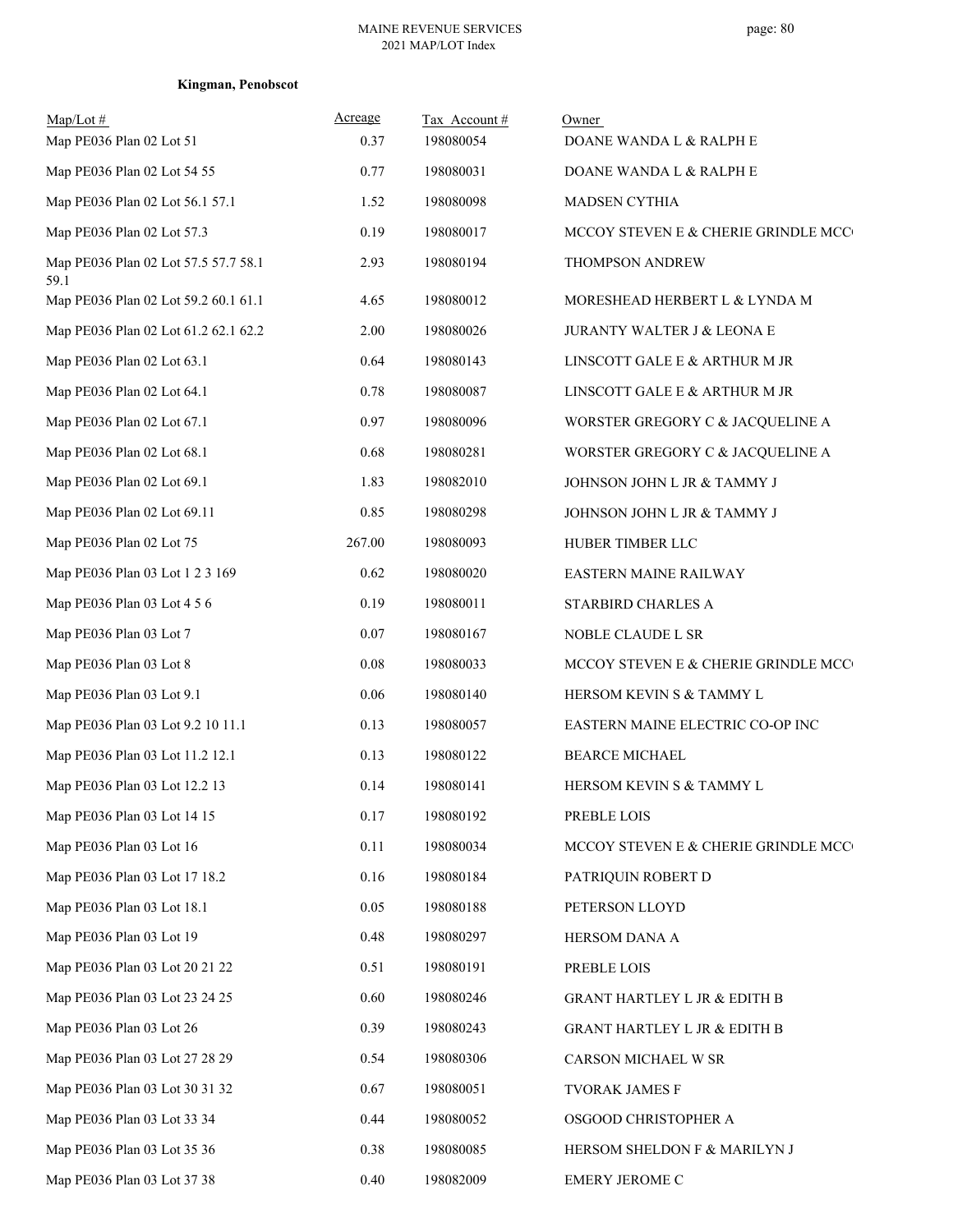| $Map/Lot \#$<br>Map PE036 Plan 03 Lot 41 42        | Acreage<br>0.25 | Tax Account#<br>198080215 | Owner<br><b>CARSON MICHAEL</b>       |
|----------------------------------------------------|-----------------|---------------------------|--------------------------------------|
| Map PE036 Plan 03 Lot 43                           | 0.13            | 198080006                 | CARSON MICHAEL W                     |
| Map PE036 Plan 03 Lot 44 46 47                     | 0.68            | 198080214                 | CARSON MICHAEL W SR & LORI A KOTTKA! |
| Map PE036 Plan 03 Lot 45 53                        | 1.36            | 198080161                 | TALARICO MASSIMO & KRISTEN SPAULDIN  |
| Map PE036 Plan 03 Lot 48 52                        | 1.36            | 198080150                 | TALARICO MASSIMO & KRISTEN SPAULDIN  |
| Map PE036 Plan 03 Lot 49 50 51                     | 0.38            | 198080084                 | CARSON MICHAEL W SR & LORI A KOTTKA! |
| Map PE036 Plan 03 Lot 54                           | 2.23            | 198080025                 | <b>BOLSTRIDGE MATTHEW L</b>          |
| Map PE036 Plan 03 Lot 54.2                         | 0.47            | 198080255                 | <b>BOLSTRIDGE MATTHEW L</b>          |
| Map PE036 Plan 03 Lot 55                           | 7.00            | 198082004                 | MAINE STATE OF                       |
| Map PE036 Plan 03 Lot 56                           | 0.41            | 198080287                 | <b>SCHMUDE LAURA J</b>               |
| Map PE036 Plan 03 Lot 57 69                        | 2.94            | 198080217                 | <b>SCHMUDE LAURA J</b>               |
| Map PE036 Plan 03 Lot 58 59 60                     | 1.00            | 198080053                 | STANZIOLA ELIZABETH                  |
| Map PE036 Plan 03 Lot 61 62 63 64 65 66            | 8.50            | 198080013                 | PRICE HUW                            |
| 67<br>Map PE036 Plan 03 Lot 71 72 77 78            | 28.23           | 198080078                 | MCLAUGHLIN KENNETH L                 |
| Map PE036 Plan 03 Lot 73                           | 0.37            | 198080202                 | <b>GODBYR WARREN</b>                 |
| Map PE036 Plan 03 Lot 74 75 82                     | 5.14            | 198080070                 | HILLSTROM BRIANA & MICHAEL           |
| Map PE036 Plan 03 Lot 79 80                        | 0.70            | 198080079                 | WORSTER GARY & DIANNE                |
| Map PE036 Plan 03 Lot 81                           | 5.25            | 198080242                 | ZHEN ZHANGDA                         |
| Map PE036 Plan 03 Lot 81.1                         | 2.00            | 198082006                 | PENOBSCOT COUNTY                     |
| Map PE036 Plan 03 Lot 83 84                        | 4.31            | 198080160                 | <b>BURLEIGH WALLACE L</b>            |
| Map PE036 Plan 03 Lot 85                           | 3.20            | 198080147                 | <b>CHASE GARTH &amp; DESRAE DUNN</b> |
| Map PE036 Plan 03 Lot 87 88                        | 0.84            | 198080148                 | MOODY LEO JOHN                       |
| Map PE036 Plan 03 Lot 89                           | 0.37            | 198080205                 | MOODY LEO & BETSY                    |
| Map PE036 Plan 03 Lot 90 91                        | 0.73            | 198080238                 | CLARK LUCIAN C & CAROL A             |
| Map PE036 Plan 03 Lot 92 96                        | 13.82           | 198080207                 | OSGOOD SCOTT                         |
| Map PE036 Plan 03 Lot 93                           | 0.15            | 198080159                 | <b>BURRILL SCOTT A</b>               |
| Map PE036 Plan 03 Lot 94                           | 0.73            | 198080105                 | MOODY LEO & BETSY                    |
| Map PE036 Plan 03 Lot 95                           | 0.88            | 198080044                 | THOMPSON ANDREW                      |
| Map PE036 Plan 03 Lot 97 98                        | 0.38            | 198080062                 | CLARK LUCIAN C & CAROL A             |
| Map PE036 Plan 03 Lot 99 100 101                   | 1.14            | 198080197                 | EMERY JEROME C                       |
| Map PE036 Plan 03 Lot 102 103                      | 0.69            | 198080173                 | SCOTT SOGNA & MARK LINEHAN           |
| Map PE036 Plan 03 Lot 104 105                      | 0.74            | 198080037                 | DUNLEAVY LAW OFFICE                  |
| Map PE036 Plan 03 Lot 106 107                      | 0.70            | 198082023                 | OSGOOD SCOTT                         |
| Map PE036 Plan 03 Lot 108 109.1 110<br>111 112 113 | 1.15            | 198080119                 | FARINARO JOSEPH W & THERESA J        |
| Map PE036 Plan 03 Lot 109.2                        | 0.03            | 198080211                 | STARBIRD CHARLES A                   |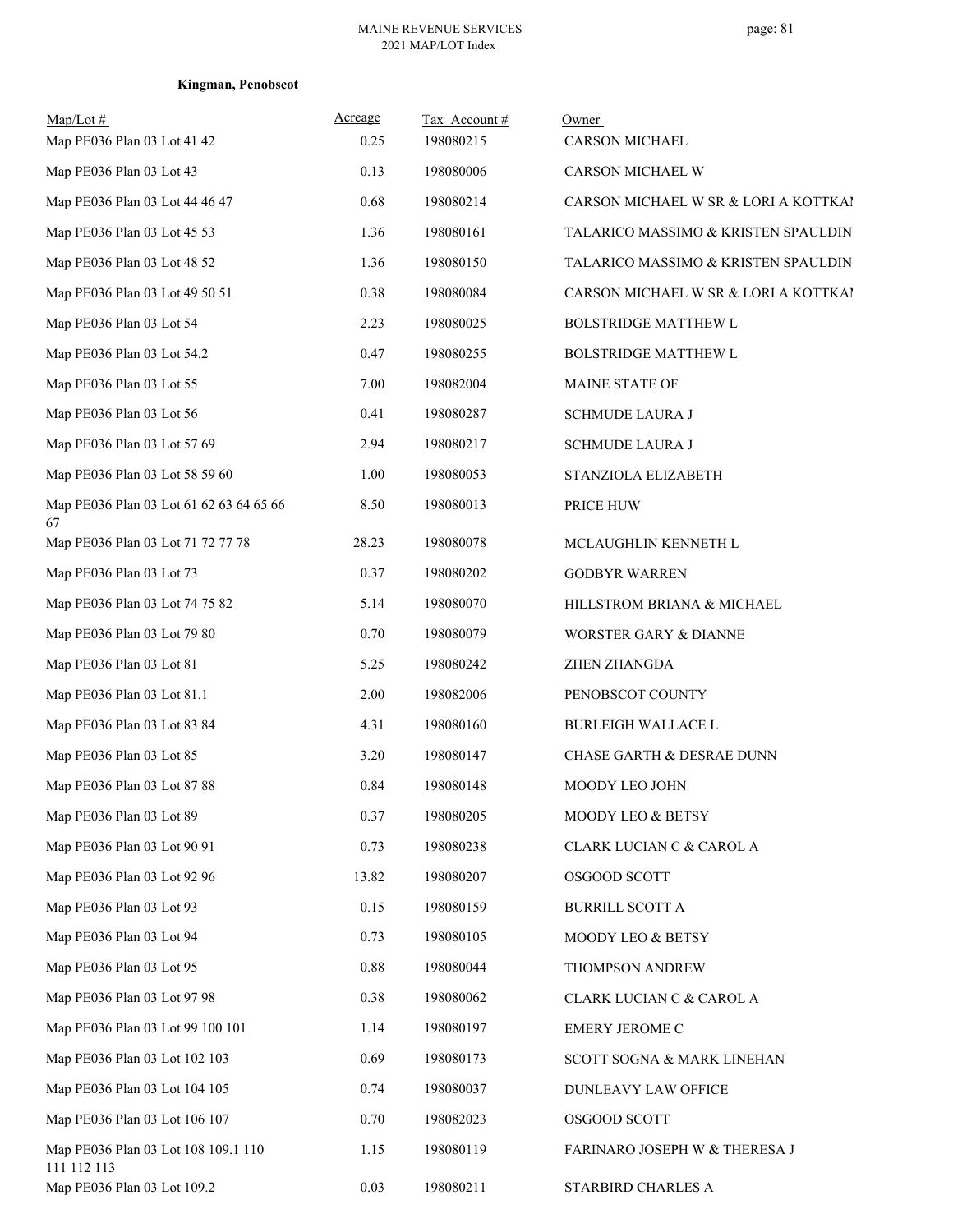| $Map/Lot \#$                                                                                                                                                                                          | Acreage | Tax Account# | Owner                              |
|-------------------------------------------------------------------------------------------------------------------------------------------------------------------------------------------------------|---------|--------------|------------------------------------|
| Map PE036 Plan 03 Lot 114 115 116 117                                                                                                                                                                 | 1.35    | 198080083    | WORSTER RICHARD L & DENISE         |
| Map PE036 Plan 03 Lot 118 119                                                                                                                                                                         | 0.55    | 198080295    | KEITH HELEN OSGOOD                 |
| Map PE036 Plan 03 Lot 120 121 122 123                                                                                                                                                                 | 1.14    | 198080300    | MCHENRY PAMELA                     |
| Map PE036 Plan 03 Lot 124 125                                                                                                                                                                         | 0.71    | 198080208    | OSGOOD SCOTT                       |
| Map PE036 Plan 03 Lot 126                                                                                                                                                                             | 0.37    | 198080182    | OSGOOD SCOTT D                     |
| Map PE036 Plan 03 Lot 127 128                                                                                                                                                                         | 0.74    | 198080170    | NOBLE MARILYN S                    |
| Map PE036 Plan 03 Lot 129 130                                                                                                                                                                         | 0.74    | 198080247    | NOBLE CLAUDE L SR                  |
| Map PE036 Plan 03 Lot 131 132 133                                                                                                                                                                     | 7.33    | 198080142    | HERSOM KEVIN S & TAMMY L           |
| Map PE036 Plan 03 Lot 134                                                                                                                                                                             | 0.39    | 198080038    | DUNLEAVY LAW OFFICE                |
| Map PE036 Plan 03 Lot 135                                                                                                                                                                             | 0.23    | 198080058    | EASTERN MAINE ELECTRIC CO-OP INC   |
| Map PE036 Plan 03 Lot 136                                                                                                                                                                             | 0.11    | 198080039    | DUNLEAVY LAW OFFICE                |
| Map PE036 Plan 03 Lot 137                                                                                                                                                                             | 0.11    | 198080007    | CARSON MICHAEL W                   |
| Map PE036 Plan 03 Lot 138                                                                                                                                                                             | 0.11    | 198080092    | <b>CHRISTENSEN BRETT</b>           |
| Map PE036 Plan 03 Lot 139 140                                                                                                                                                                         | 0.30    | 198080102    | <b>CHRISTENSEN BRETT</b>           |
| Map PE036 Plan 03 Lot 141 142                                                                                                                                                                         | 0.38    | 198080294    | <b>CHRISTENSEN BRETT</b>           |
| Map PE036 Plan 03 Lot 143                                                                                                                                                                             | 1.75    | 198080097    | KEITH HELEN M & PATRICIA A PERRY   |
| Map PE036 Plan 03 Lot 144                                                                                                                                                                             | 0.60    | 198082007    | <b>STRACY MARK E</b>               |
| Map PE036 Plan 03 Lot 145                                                                                                                                                                             | 0.23    | 198080045    | <b>TRIPP LILLIAN</b>               |
| Map PE036 Plan 03 Lot 146 147                                                                                                                                                                         | 0.43    | 198080219    | ROBERTS WAYNE & CHRISTINE          |
| Map PE036 Plan 03 Lot 148 149 150 151<br>152 153 154 158 159 160 161 162 163 164<br>165 166 167 168 170 171 172 173 174 177<br>178 179 180 181 182 183 184 185 186 187<br>188 189 190 191 191.1 191.2 | 3.47    | 198080181    | SALLEY KELLY B & TELLY L           |
| Map PE036 Plan 03 Lot 155                                                                                                                                                                             | 0.06    | 198080139    | HERSOM KEVIN S & TAMMY L           |
| Map PE036 Plan 03 Lot 156 157                                                                                                                                                                         | 0.12    | 198080027    | <b>JACOBS ALLEN</b>                |
| Map PE036 Plan 03 Lot 175 176                                                                                                                                                                         | 0.29    | 198080118    | STATE OWNED TAX ACQUIRED 2019      |
| Map PE036 Plan 03 Lot 192                                                                                                                                                                             | 0.37    | 198080123    | RAWLINSON SIMONE A & RUSSELL J     |
| Map PE036 Plan 03 Lot 193                                                                                                                                                                             | 0.37    | 198080121    | EASTERN POSTAL REALTY HOLDINGS LLC |
| Map PE036 Plan 03 Lot 194 195                                                                                                                                                                         | 0.74    | 198080209    | STARBIRD GLENN S III               |
| Map PE036 Plan 03 Lot 196 197                                                                                                                                                                         | 0.74    | 198080187    | STINSON ELWOOD & ARLENE            |
| Map PE036 Plan 03 Lot 198 199 209                                                                                                                                                                     | 6.20    | 198080127    | PUDLO EDWARD                       |
| Map PE036 Plan 03 Lot 200 201 210                                                                                                                                                                     | 3.92    | 198080135    | PUDLO EDWARD                       |
| Map PE036 Plan 03 Lot 202 203 204 211                                                                                                                                                                 | 6.80    | 198080166    | NOBLE CLAUDE L SR & DANIEL F       |
| Map PE036 Plan 03 Lot 205                                                                                                                                                                             | 1.00    | 198080132    | LINSCOTT LORRAINE                  |
| Map PE036 Plan 03 Lot 206                                                                                                                                                                             | 3.56    | 198080022    | EASTERN MAINE RAILWAY              |
| Map PE036 Plan 03 Lot 207 208                                                                                                                                                                         | 5.83    | 198080125    | RAWLINSON SIMONE A & RUSSELL J     |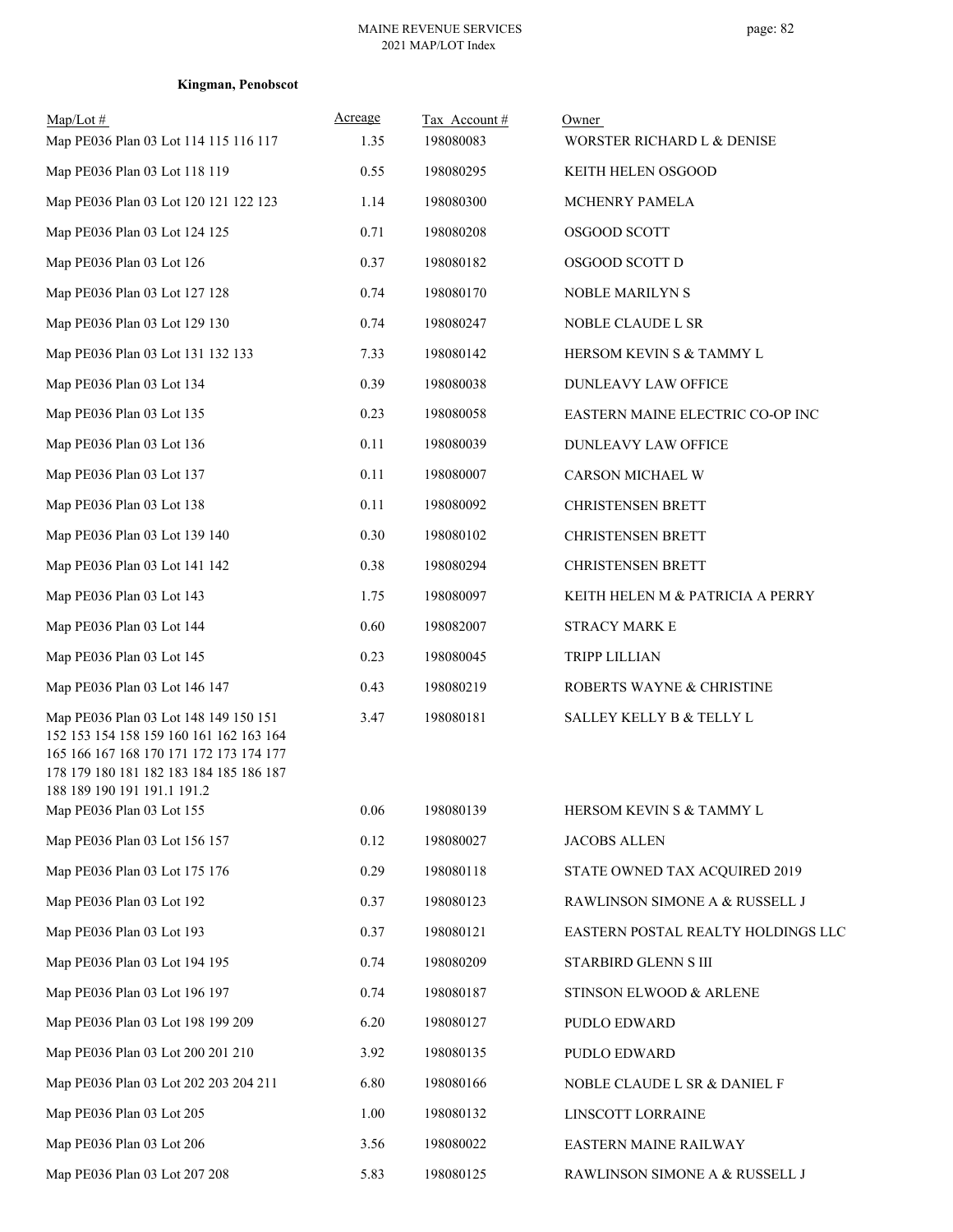#### MAINE REVENUE SERVICES 2021 MAP/LOT Index

| $Map/Lot \#$                  | Acreage | Tax Account# | Owner                        |
|-------------------------------|---------|--------------|------------------------------|
| Map PE036 Plan 03 Lot 212 213 | 16.20   | 198080241    | WORSTER DURWARD W            |
| Map PE036 Plan 03 Lot 212.1   | 1.38    | 198080168    | NOBLE DANIEL & VICTORIA      |
| Map PE036 Plan 03 Lot 214 216 | 12.30   | 198080138    | <b>WORSTER FREEMAN</b>       |
| Map PE036 Plan 03 Lot 215     | 0.35    | 198080169    | <b>NOBLE THOMAS W</b>        |
| Map PE036 Plan 03 Lot 218     | 1.05    | 198082003    | KINGMAN CEMETERY             |
| Map PE036 Plan 03 Lot 221     | 0.34    | 198080021    | <b>EASTERN MAINE RAILWAY</b> |
| Map PE036 Plan 03 Lot 222 223 | 6.30    | 198080183    | DUDLEY JOHN C & THERESA      |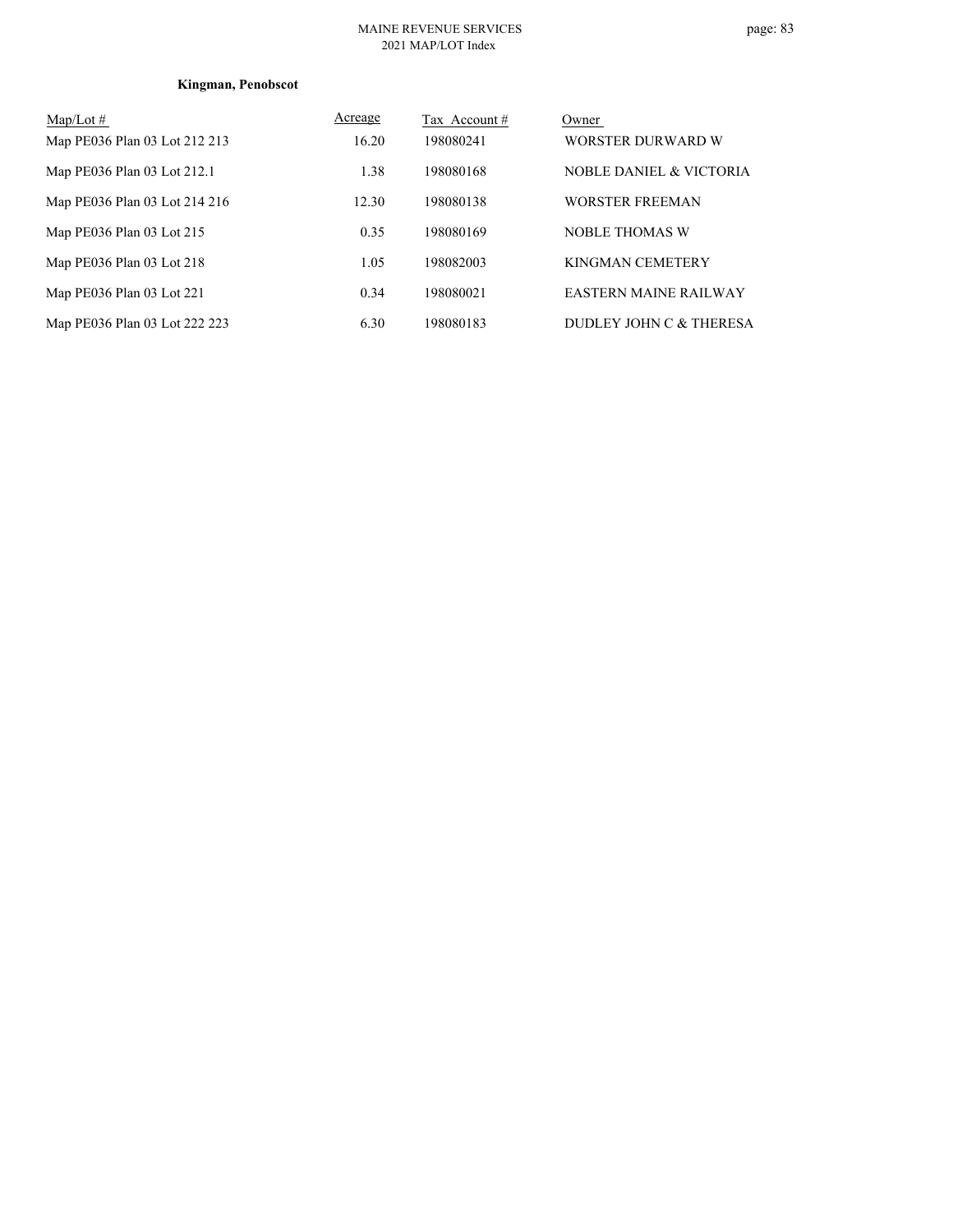| $Map/Lot \#$<br>Map PE037                            | Acreage<br>0.00 | Tax Account#<br>192500127 | Owner<br><b>EMERA MAINE</b>          |
|------------------------------------------------------|-----------------|---------------------------|--------------------------------------|
| Map PE037 Plan 01 Lot                                | 0.00            | 192500109                 | PENOBSCOT FOREST LLC                 |
| Map PE037 Plan 01 Lot 12                             | 17,574.00       | 192500066                 | PENOBSCOT FOREST LLC                 |
| Map PE037 Plan 01 Lot 1                              | $0.00\,$        | 192500088                 | YOUNG DONALD                         |
| Map PE037 Plan 01 Lot 1                              | 0.00            | 192500108                 | <b>BRIGGS JONATHAN R</b>             |
| Map PE037 Plan 01 Lot 1                              | 0.00            | 192500110                 | LIGHTHOUSE RADIO NETWORK INC         |
| Map PE037 Plan 01 Lot 1                              | 0.00            | 192502036                 | PASSADUMKEAG WINDPARK LLC            |
| Map PE037 Plan 01 Lot 1.1                            | 1.17            | 192500086                 | FORD TIMOTHY E & ROBERT JOSEPH       |
| Map PE037 Plan 01 Lot 1.2                            | 1.40            | 192500122                 | MCINTYRE SCOTT A & SUSAN E           |
| Map PE037 Plan 01 Lot 3                              | 2,092.00        | 192500081                 | PRENTISS & CARLISLE MANAGEMENT CO IN |
| Map PE037 Plan 01 Lot 4                              | 186.00          | 192500052                 | PELLETIER LEONARD & RENA             |
| Map PE037 Plan 01 Lot 4.1                            | 31.00           | 192502030                 | OSGOOD RYAN                          |
| Map PE037 Plan 01 Lot 4.2                            | 1.00            | 192500087                 | PITMAN JON                           |
| Map PE037 Plan 01 Lot 5                              | 16.00           | 192502002                 | MAINE STATE OF                       |
| Map PE037 Plan 01 Lot 6                              | 340.00          | 192500007                 | <b>BURLINGTON TOWN OF</b>            |
| Map PE037 Plan 01 Lot 7                              | 123.00          | 192500006                 | PORTER RONALD & GLEN                 |
| Map PE037 Plan 01 Lot 7.1                            | 10.00           | 192502038                 | PORTER RONALD                        |
| Map PE037 Plan 01 Lot 8                              | 49.00           | 192500027                 | ARNOLD DAVID C & MELANIE L           |
| Map PE037 Plan 01 Lot 8.1                            | 45.00           | 192502019                 | DUBE WESLEY J                        |
| Map PE037 Plan 01 Lot 9                              | 70.00           | 192500018                 | DILL ERIK L & RYAN L                 |
| Map PE037 Plan 01 Lot 9.1                            | 28.50           | 192502033                 | WEATHERBEE RICHARD B                 |
| Map PE037 Plan 01 Lot 9.2                            | 25.70           | 192502034                 | EDWARDS TIMOTHY N                    |
| Map PE037 Plan 01 Lot 9.3                            | 15.60           | 192502032                 | <b>CLAY REGINALD G JR</b>            |
| Map PE037 Plan 01 Lot 9.4                            | 41.10           | 192502035                 | EDWARDS TIMOTHY N                    |
| Map PE037 Plan 01 Lot 10                             | 260.00          | 192500128                 | BROWN JOSHUA D & KRISTA J & GEORGE C |
| Map PE037 Plan 01 Lot 10.1                           | 105.00          | 192500117                 | NYSTROM MARK A & NANCY E             |
| Map PE037 Plan 01 Lot 10.11 Plan 02 Lot<br>5.23 27.1 | 5.95            | 192502018                 | VIRGIN SHORES CAMP LOT OWNERS ASSN I |
| Map PE037 Plan 01 Lot 10.12                          | 3.00            | 192502029                 | BULAY JASON N & TRAVIS W             |
| Map PE037 Plan 01 Lot 10.2                           | 104.00          | 192500142                 | STERLING DAVID & ALBERT J GEORGE JR  |
| Map PE037 Plan 01 Lot 10.3 10.4                      | 207.00          | 192500143                 | PURINTON GEORGE C & LYNDA D          |
| Map PE037 Plan 01 Lot 11                             | 332.80          | 192500019                 | HAYNES HERBERT C INC                 |
| Map PE037 Plan 01 Lot 11.1                           | 2.20            | 192502007                 | PENOBSCOT COUNTY                     |
| Map PE037 Plan 01 Lot 11.2                           | 32.00           | 192502017                 | LUGNER PETER J & MARILYN A           |
| Map PE037 Plan 01 Lot 12                             | 140.00          | 192500045                 | MINOTT ROLAND                        |
| Map PE037 Plan 01 Lot 12.1                           | 1.38            | 192500090                 | SMITH JOHN M & THOMAS L              |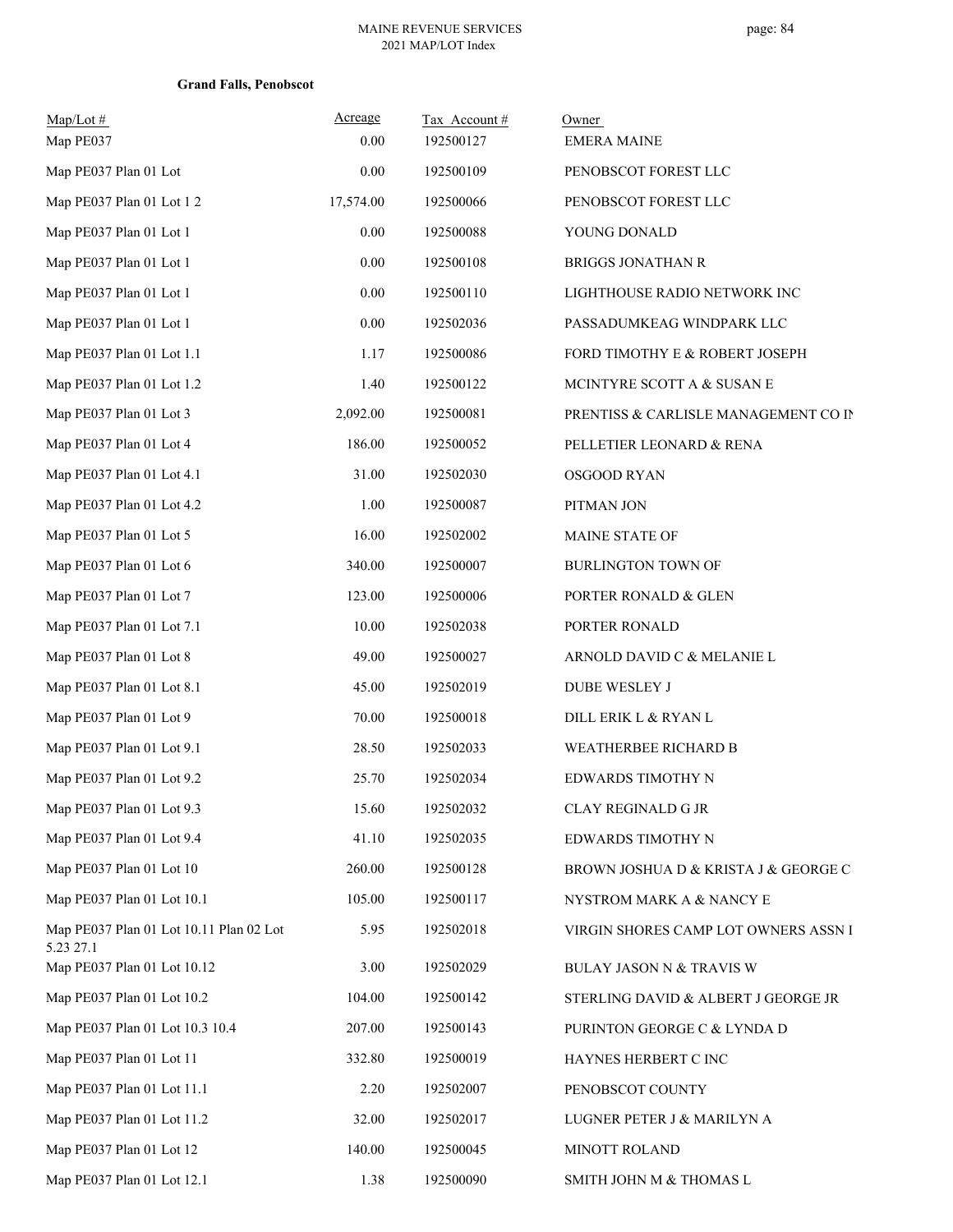| $Map/Lot \#$<br>Map PE037 Plan 01 Lot 13 | Acreage<br>8.70 | Tax Account#<br>192500089 | Owner<br>WILSON WILLIAM G & SANDRA A |
|------------------------------------------|-----------------|---------------------------|--------------------------------------|
| Map PE037 Plan 02 Lot 1                  | 8.30            | 192500114                 | FINCH GILBERT D & CHERYL A           |
| Map PE037 Plan 02 Lot 1.1                | 12.40           | 192500038                 | KANOTI KEITH & ALLISON               |
| Map PE037 Plan 02 Lot 2                  | 4.00            | 192500033                 | KANOTI KEITH & ALLISON               |
| Map PE037 Plan 02 Lot 3                  | 60.00           | 192500042                 | PINKHAM SUSAN P                      |
| Map PE037 Plan 02 Lot 4 5.3              | 20.30           | 192500144                 | HUME ROBERT J & LORETTE M            |
| Map PE037 Plan 02 Lot 5 12 13            | 5.47            | 192500035                 | OSGOOD RYAN & JENNIFER               |
| Map PE037 Plan 02 Lot 5.1                | 37.00           | 192500034                 | NOEL MICHAEL D                       |
| Map PE037 Plan 02 Lot 5.2                | 9.32            | 192500147                 | POLL EVERETT L & LAURA S             |
| Map PE037 Plan 02 Lot 5.2                | 9.32            | 192500147                 | <b>BULAY ROBERT L &amp; SUSAN F</b>  |
| Map PE037 Plan 02 Lot 5.2                | 9.32            | 192500147                 | PORTER KEVIN W & JANICE L            |
| Map PE037 Plan 02 Lot 5.2                | 9.32            | 192500147                 | NYSTROM MARK A & NANCY E             |
| Map PE037 Plan 02 Lot 5.21 27            | 6.17            | 192500093                 | RUEZINSKY GARY C & MARY PETRO        |
| Map PE037 Plan 02 Lot 8                  | 3.70            | 192500041                 | HALL STEVEN & FONTES GARY            |
| Map PE037 Plan 02 Lot 9                  | 0.46            | 192500017                 | CURTIS WILLIAM H IV                  |
| Map PE037 Plan 02 Lot 10                 | 0.74            | 192500075                 | <b>GALLANT JAMES &amp; SARA</b>      |
| Map PE037 Plan 02 Lot 11                 | 0.46            | 192500040                 | SMITH ALVIN R & CAROLYN L            |
| Map PE037 Plan 02 Lot 14                 | 0.46            | 192500064                 | ROGUSKI ROBERT R & NANCY Z           |
| Map PE037 Plan 02 Lot 15                 | 0.46            | 192500068                 | SIBLEY CLIFFORD J                    |
| Map PE037 Plan 02 Lot 16                 | 0.46            | 192500080                 | <b>WATKINS PAUL S</b>                |
| Map PE037 Plan 02 Lot 17                 | 0.46            | 192500076                 | SPAULDING ROLAND & LAURIE            |
| Map PE037 Plan 02 Lot 18                 | 0.46            | 192500043                 | MARRINER ALAN D                      |
| Map PE037 Plan 02 Lot 19                 | 0.82            | 192500014                 | <b>SHOREY LUCAS J</b>                |
| Map PE037 Plan 02 Lot 20                 | 0.29            | 192500023                 | FOGG DEAN H JR & GERTRUDE E          |
| Map PE037 Plan 02 Lot 21                 | 0.11            | 192500078                 | BEAN BONITA A                        |
| Map PE037 Plan 02 Lot 22                 | 0.50            | 192500079                 | MCCAGUE ETHAN                        |
| Map PE037 Plan 02 Lot 23                 | 0.28            | 192500011                 | PARMENSI WALTER                      |
| Map PE037 Plan 02 Lot 24                 | 3.44            | 192500001                 | EMMONS EDWARD IRREVOCABLE TRUST      |
| Map PE037 Plan 02 Lot 24.1               | 26.50           | 192500112                 | JAMES G RUSH AND DOLORES M RUSH      |
| Map PE037 Plan 02 Lot 25                 | 1.80            | 192500015                 | SHOREY LUCAS J                       |
| Map PE037 Plan 02 Lot 26                 | 2.00            | 192500092                 | <b>CURTIS WILLIAM H IV</b>           |
| Map PE037 Plan 03 Lot 1                  | 14.00           | 192500039                 | MCCARTHY KEVIN & ROSEMARY & JOEL R . |
| Map PE037 Plan 03 Lot 2                  | 3.30            | 192500012                 | KOMAN MATTHEW D                      |
| Map PE037 Plan 03 Lot 3                  | 89.30           | 192500016                 | HARRIMAN JEFFREY C                   |
| Map PE037 Plan 03 Lot 3.1                | 4.50            | 192500146                 | BATCHELDER BLAINE O JR               |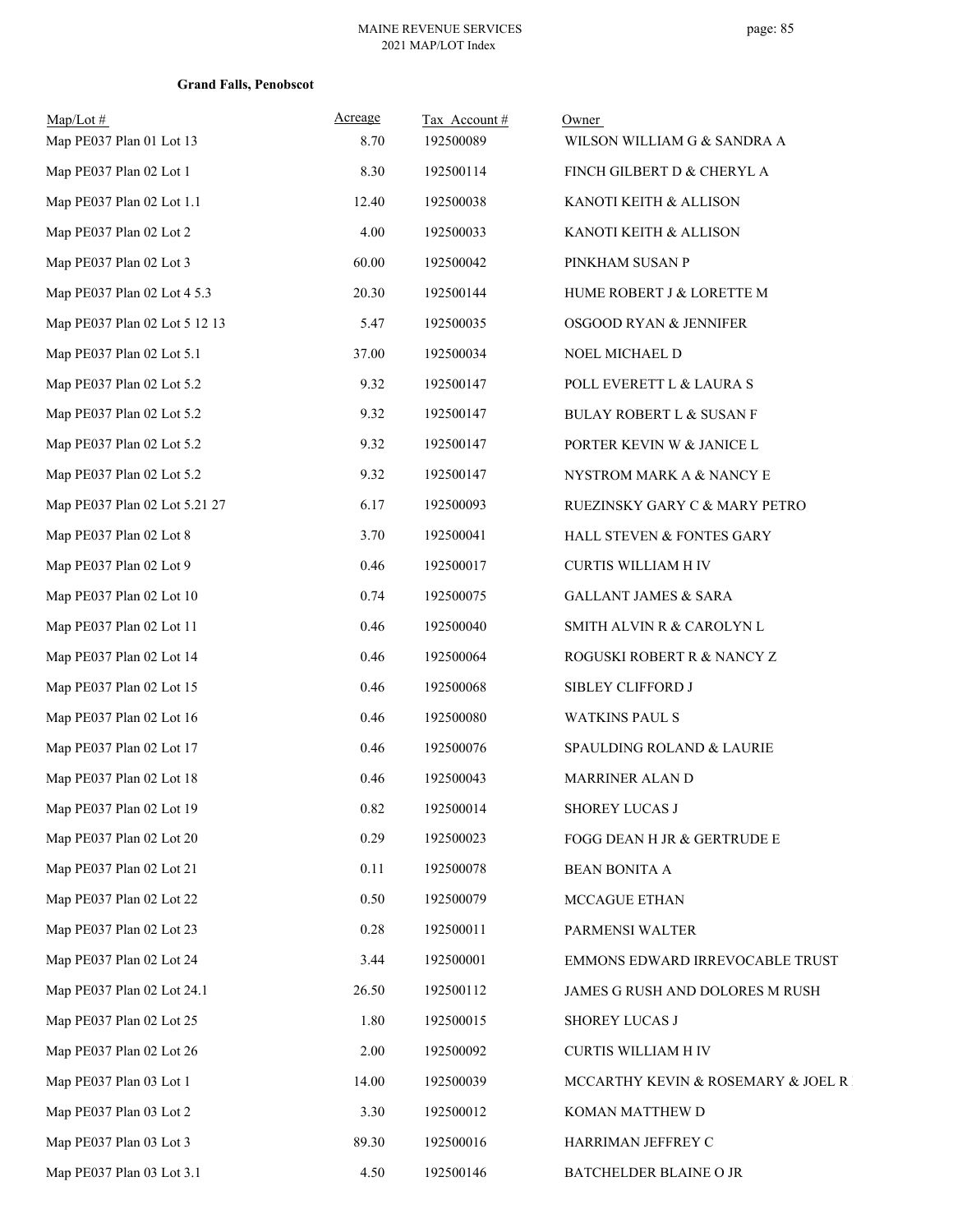| $Map/Lot$ #<br>Map PE037 Plan 03 Lot 3.2 | Acreage<br>9.70 | Tax Account#<br>192502037 | Owner<br>LEIGHTON NATHAN, GARY & RYAN  |
|------------------------------------------|-----------------|---------------------------|----------------------------------------|
| Map PE037 Plan 03 Lot 4                  | 20.00           | 192500060                 | PORTER RONALD & GLEN                   |
| Map PE037 Plan 03 Lot 5                  | 44.00           | 192500082                 | WHITTIER VIRGINIA JOHNSON, ETHAN DEA.  |
| Map PE037 Plan 03 Lot 6                  | 1.40            | 192500067                 | PORTER RONALD                          |
| Map PE037 Plan 03 Lot 7                  | 600.00          | 192500008                 | <b>BURLINGTON TOWN OF</b>              |
| Map PE037 Plan 03 Lot 8                  | 1.20            | 192500055                 | PORTER JOHN B                          |
| Map PE037 Plan 03 Lot 8.1                | 8.80            | 192500002                 | PRENTICE JAMES                         |
| Map PE037 Plan 03 Lot 9                  | 1.60            | 192500046                 | <b>GAUDETTE PAUL F &amp; DOUGLAS J</b> |
| Map PE037 Plan 03 Lot 10                 | 23.00           | 192500047                 | KENNY HERBERT P IV                     |
| Map PE037 Plan 03 Lot 11                 | 0.30            | 192502003                 | <b>MAINE STATE OF</b>                  |
| Map PE037 Plan 03 Lot 12                 | 3.50            | 192500010                 | <b>BURLINGTON TOWN OF</b>              |
| Map PE037 Plan 03 Lot 13                 | 2.00            | 192500111                 | <b>CEMETARY LOT</b>                    |
| Map PE037 Plan 03 Lot 13.1               | 24.00           | 192500005                 | SOUERS BRIAN S & DENISE M TRUSTEES     |
| Map PE037 Plan 03 Lot 13.2               | 74.00           | 192500094                 | SOUERS BRIAN S & DENISE M TRUSTEES     |
| Map PE037 Plan 03 Lot 14                 | 37.00           | 192500044                 | DESCHENE MARGE & WILLIAM               |
| Map PE037 Plan 03 Lot 15                 | 7.00            | 192500083                 | LIBBY RICHARD C                        |
| Map PE037 Plan 03 Lot 16.1               | 9.30            | 192500084                 | CARR FAMILY REALTY TRUST               |
| Map PE037 Plan 03 Lot 16.2               | 2.70            | 192500118                 | MARTELLO BRUCE & SALLY                 |
| Map PE037 Plan 03 Lot 17                 | 34.00           | 192500072                 | <b>GRONDIN ROBERT J</b>                |
| Map PE037 Plan 03 Lot 18                 | 7.00            | 192500133                 | TAFT JENNIFER L & PATRICK              |
| Map PE037 Plan 03 Lot 18.2               | 7.70            | 192502006                 | DODGE DAVID ALLEN & ELIZABETH MARY     |
| Map PE037 Plan 03 Lot 18.3               | 5.60            | 192500116                 | DODGE GLENN & CHARLOTTE                |
| Map PE037 Plan 03 Lot 18.4               | 8.30            | 192500113                 | <b>HARRIS RODERICK</b>                 |
| Map PE037 Plan 03 Lot 19                 | 37.00           | 192500074                 | SOUERS BRIAN S & DENISE M TRUSTEES     |
| Map PE037 Plan 03 Lot 20                 | 55.00           | 192500003                 | WORSTER JOSEPH & STEPHANIE WHITE & JU  |
| Map PE037 Plan 03 Lot 21                 | 30.00           | 192500031                 | WHITE STEPHANIE G                      |
| Map PE037 Plan 03 Lot 22                 | 80.00           | 192500009                 | BURLINGTON TOWN OF                     |
| Map PE037 Plan 03 Lot 23                 | 108.00          | 192500004                 | SOUERS BRIAN S & DENISE M TRUSTEES     |
| Map PE037 Plan 03 Lot 23.1               | 2.31            | 192502024                 | <b>TODD EARL</b>                       |
| Map PE037 Plan 03 Lot 24                 | 123.00          | 192500048                 | TURNER JOHN K & MARY T                 |
| Map PE037 Plan 03 Lot 25                 | 137.20          | 192500022                 | SOUERS BRIAN S & DENISE M TRUSTEES     |
| Map PE037 Plan 03 Lot 25.1               | 4.80            | 192502023                 | <b>BARKER MARTIN &amp; PAMELA</b>      |
| Map PE037 Plan 03 Lot 26                 | 143.00          | 192502013                 | JALBERT RICHARD & DIANA                |
| Map PE037 Plan 03 Lot 26.1               | 39.00           | 192502012                 | GARDNER LAND CO INC                    |
| Map PE037 Plan 03 Lot 26.2               | 1.00            | 192500069                 | SHOREY SCOT E                          |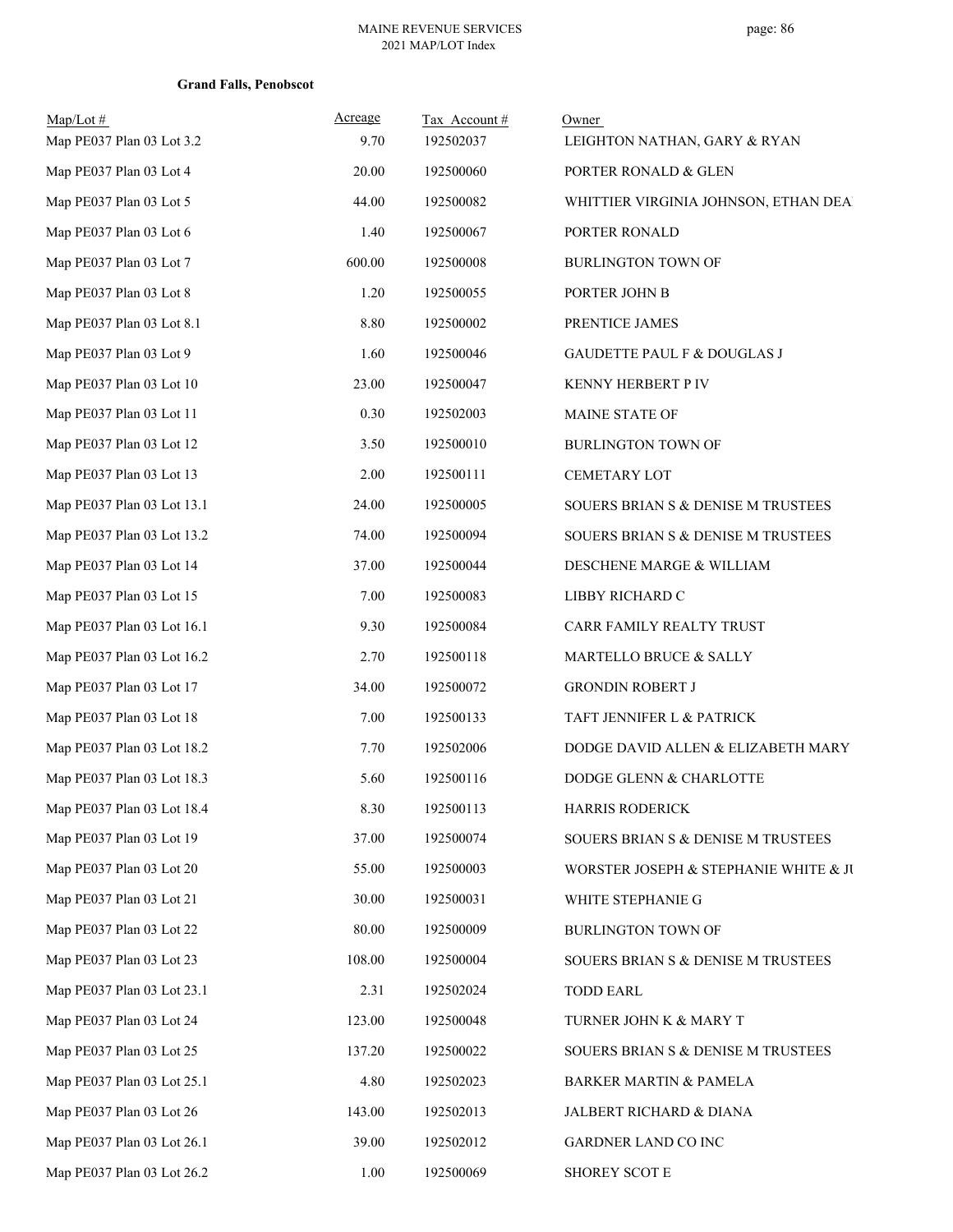| $Map/Lot \#$<br>Map PE037 Plan 03 Lot 26.3 | Acreage<br>10.00 | Tax Account#<br>192502026 | Owner<br>HARRIS RICHARD W & KELLY S  |
|--------------------------------------------|------------------|---------------------------|--------------------------------------|
| Map PE037 Plan 03 Lot 26.4                 | 8.40             | 192502025                 | BROWN JOSEPH L                       |
| Map PE037 Plan 03 Lot 27                   | 11.00            | 192502028                 | WHITTAKER THOMAS & ANITA             |
| Map PE037 Plan 03 Lot 27.1                 | 1.84             | 192500107                 | WHITTAKER THOMAS & ANITA             |
| Map PE037 Plan 03 Lot 27.2                 | 1.00             | 192500013                 | CLOUKEY TIMOTHY K & PATRICIA M TRUST |
| Map PE037 Plan 03 Lot 28                   | 14.25            | 192500100                 | DYSART REALTY CO                     |
| Map PE037 Plan 03 Lot 28.1                 | 7.58             | 192502011                 | RANSOM ZACHERY T & BRIANNA C         |
| Map PE037 Plan 03 Lot 28.2                 | 0.95             | 192500141                 | DYSART REALTY CO                     |
| Map PE037 Plan 03 Lot 29                   | 0.34             | 192500077                 | <b>GALLUCCI JOHN F</b>               |
| Map PE037 Plan 03 Lot 30                   | 0.64             | 192500036                 | BRIGADOON MAINE LLC                  |
| Map PE037 Plan 03 Lot 31                   | 5.00             | 192502015                 | <b>RIPLEY JOHN</b>                   |
| Map PE037 Plan 03 Lot 32                   | 64.00            | 192500049                 | TURNER JOHN K & MARY T               |
| Map PE037 Plan 03 Lot 33 34                | 31.60            | 192500063                 | JIPSON WENDY S $\&$ DOUGLAS M        |
| Map PE037 Plan 03 Lot 35                   | 1.60             | 192500026                 | <b>GRATTON BRIAN ET AL</b>           |
| Map PE037 Plan 03 Lot 36                   | 0.06             | 192500050                 | PATENAUDE KARA L & DAVID A JR        |
| Map PE037 Plan 03 Lot 37                   | 0.20             | 192500065                 | SOULIERE ROBERT R & KIMBERLY P       |
| Map PE037 Plan 03 Lot 38                   | 1.30             | 192500054                 | PINKHAM ERWIN JR & CYNTHIA H         |
| Map PE037 Plan 03 Lot 38.2                 | 0.50             | 192500106                 | HICKEY KEVIN & RHETA                 |
| Map PE037 Plan 03 Lot 39                   | 1.00             | 192500053                 | PINKHAM ERWIN JR & CYNTHIA H         |
| Map PE037 Plan 03 Lot 40                   | 1.00             | 192500037                 | LAYMAN CHRISTOPHER                   |
| Map PE037 Plan 03 Lot 41                   | 8.00             | 192502010                 | CLAY REGINALD G JR & BLAINE R        |
| Map PE037 Plan 03 Lot 42 43                | 6.17             | 192500062                 | <b>CLAY REGINALD G</b>               |
| Map PE037 Plan 03 Lot 44                   | 58.00            | 192500029                 | PORTER GLEN A                        |
| Map PE037 Plan 03 Lot 45                   | 8.50             | 192500030                 | MURCHISON BICK E                     |
| Map PE037 Plan 03 Lot 45.1                 | 8.50             | 192502020                 | RICH DAVID & ELAINE                  |
| Map PE037 Plan 03 Lot 46                   | 0.23             | 192500051                 | NEAL LARRY W                         |
| Map PE037 Plan 03 Lot 47                   | 0.23             | 192500095                 | OLDENBURG NORMAN                     |
| Map PE037 Plan 03 Lot 48                   | 0.40             | 192500024                 | LANGLAIS GARY L & DAVID M            |
| Map PE037 Plan 03 Lot 49                   | 1.80             | 192500025                 | LANGLAIS GARY L & DAVID M            |
| Map PE037 Plan 04 Lot 1                    | 1.28             | 192500061                 | PHILLIPS ROBERT A & JENNIFER GRAUNAS |
| Map PE037 Plan 04 Lot 2                    | 0.83             | 192500135                 | PHILLIPS ROBERT A & JENNIFER GRAUNAS |
| Map PE037 Plan 04 Lot 3 4                  | 1.55             | 192500140                 | PHILLIPS ROBERT A & JENNIFER GRAUNAS |
| Map PE037 Plan 04 Lot 5                    | 0.98             | 192502008                 | MADDAUS JOHN & ELIZABETH JOHNS       |
| Map PE037 Plan 04 Lot 6                    | 0.77             | 192500129                 | NYSTROM MARK A & NANCY E             |
| Map PE037 Plan 04 Lot 7 8                  | 1.57             | 192502005                 | PORTER-FAHEY TERRY, KEVIN W &        |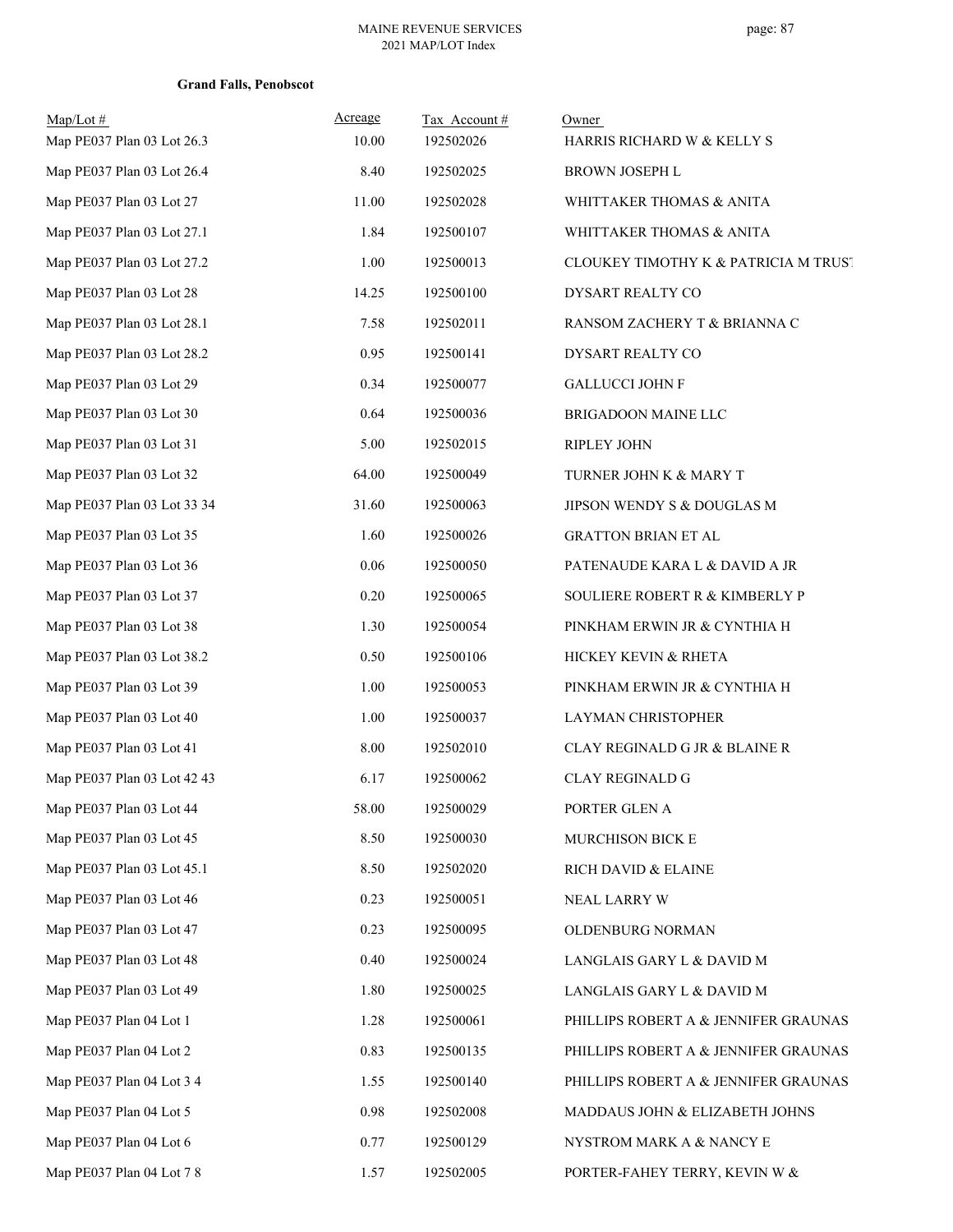#### MAINE REVENUE SERVICES 2021 MAP/LOT Index

| $\text{Map/Lot} \#$         | <b>Acreage</b> | Tax Account # | Owner                                |
|-----------------------------|----------------|---------------|--------------------------------------|
| Map PE037 Plan 04 Lot 9     | 0.82           | 192500132     | POLL EVERETT L & LAURA S             |
| Map PE037 Plan 04 Lot 10    | 0.87           | 192500137     | <b>BULAY ROBERT L &amp; SUSAN F</b>  |
| Map PE037 Plan 04 Lot 11    | 1.03           | 192500123     | LAVERDIERE MELISSA A & JACQUES L     |
| Map PE037 Plan 04 Lot 12 13 | 8.95           | 192500124     | VIRGIN SHORES CAMP LOT OWNERS ASSN I |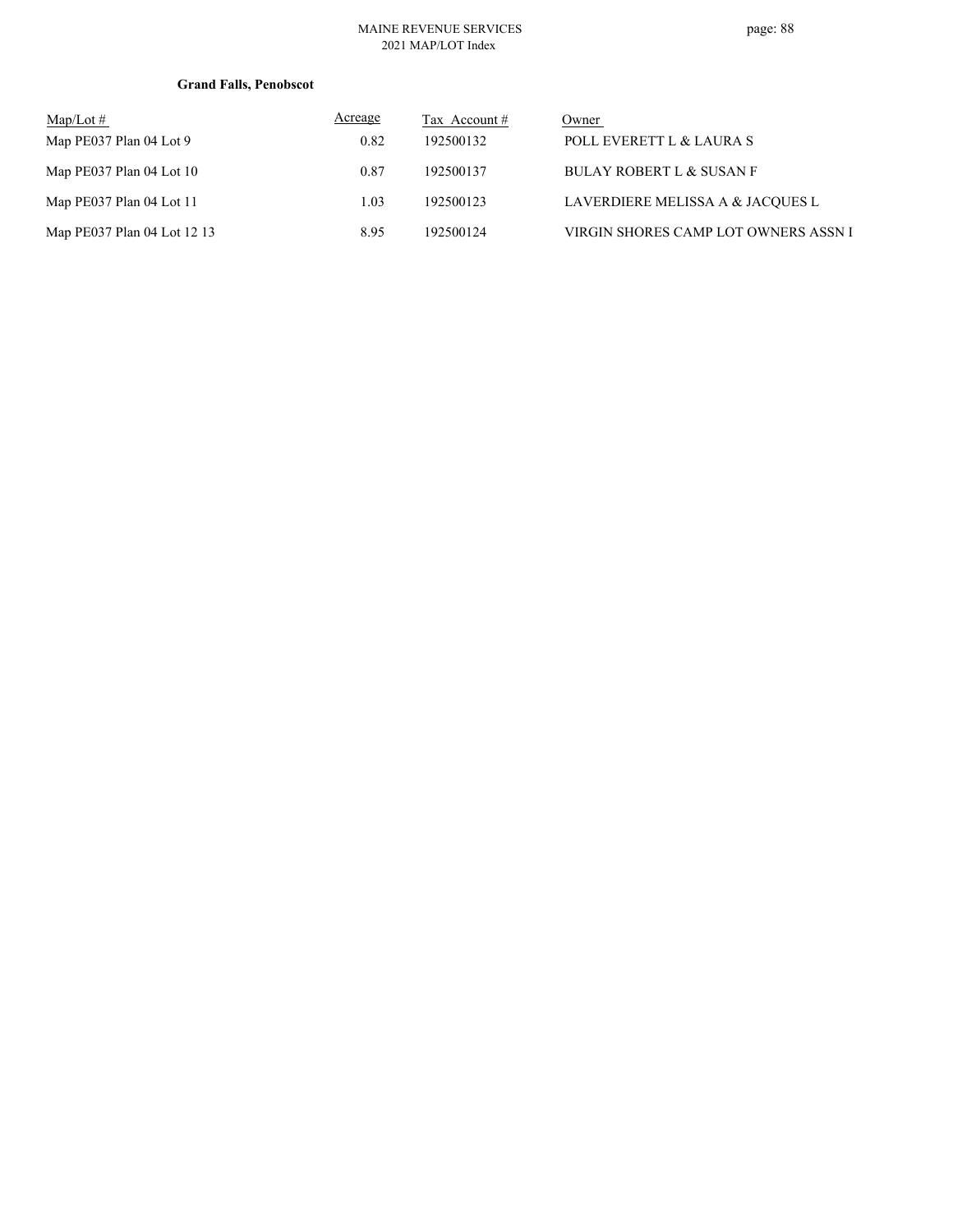| $Map/Lot \#$<br>Map PE038                      | Acreage<br>0.00 | Tax Account #<br>195400002P | Owner<br>WORSTER CLAYTON B JR          |
|------------------------------------------------|-----------------|-----------------------------|----------------------------------------|
| Map PE038                                      | 0.00            | 195400006P                  | <b>AVERILL I R INC</b>                 |
| Map PE038                                      | 0.00            | 195400031P                  | LINSCOTT THOMAS E & KAREN B            |
| Map PE038                                      | 0.00            | 195400266                   | EASTERN MAINE ELECTRIC CO-OP INC       |
| Map PE038                                      | 0.00            | 195400518                   | EVERGREEN GENLEAD LLC                  |
| Map PE038 Plan 01 Lot 1 Plan 06 Lot 32<br>32.1 | 262.00          | 195400364                   | <b>GALLERANI RICHARD J</b>             |
| Map PE038 Plan 01 Lot 1.1                      | 785.00          | 195400502                   | <b>FOSSUM JOHN &amp; ANNE</b>          |
| Map PE038 Plan 01 Lot 1.2 Plan 08 Lot<br>5.3   | 95.00           | 195400507                   | CROOKER CYNTHIA L                      |
| Map PE038 Plan 01 Lot 2                        | 170.00          | 195400308                   | WEEMS CYRUS C                          |
| Map PE038 Plan 01 Lot 2.1                      | 33.00           | 195400526                   | LEISTER PRESTON & KIRK                 |
| Map PE038 Plan 01 Lot 3 3.1                    | 54.00           | 195400481                   | <b>GOGAN GAYLEEN F &amp; JESSE J</b>   |
| Map PE038 Plan 01 Lot 4                        | 117.00          | 195400333                   | SANDERS CHARLES & JEANNIE              |
| Map PE038 Plan 01 Lot 5                        | 48.00           | 195400370                   | SANDERS JEANNINE M                     |
| Map PE038 Plan 01 Lot 6                        | 959.00          | 195400365                   | LAKEVILLE SHORES INC                   |
| Map PE038 Plan 01 Lot 7                        | 961.00          | 195400363                   | LAKEVILLE SHORES INC                   |
| Map PE038 Plan 01 Lot 9 10                     | 2,118.00        | 195400317                   | GARDNER LAND COMPANY INC               |
| Map PE038 Plan 01 Lot 9.1                      | 17.90           | 195400298                   | GARDNER LAND CO INC                    |
| Map PE038 Plan 01 Lot 11.1                     | 19.30           | 195400438                   | MILLER ELISHA D & DEIDRE M             |
| Map PE038 Plan 01 Lot 11.10                    | 41.00           | 195400440                   | COIRO LOUIS M & PATRICIA R             |
| Map PE038 Plan 01 Lot 11.11                    | 22.40           | 195400522                   | PARKER KENNETH W & SUZANNE J           |
| Map PE038 Plan 01 Lot 11.2                     | 40.00           | 195400442                   | LAKEVILLE SHORES INC                   |
| Map PE038 Plan 01 Lot 11.3                     | 43.00           | 195400448                   | PELKEY DONALD W & DORIS A              |
| Map PE038 Plan 01 Lot 11.4                     | 42.00           | 195400444                   | LEYH CARRIE ANN                        |
| Map PE038 Plan 01 Lot 11.5                     | 44.00           | 195400446                   | LEYH CARRIE ANN                        |
| Map PE038 Plan 01 Lot 11.6                     | 127.00          | 195400447                   | <b>GOULD DENNIS &amp; ROBERT YORKS</b> |
| Map PE038 Plan 01 Lot 11.7                     | 95.00           | 195400263                   | PETERSON MARK                          |
| Map PE038 Plan 01 Lot 11.8                     | 52.00           | 195400441                   | COIRO LOUIS M & PATRICIA R             |
| Map PE038 Plan 01 Lot 11.9                     | 40.88           | 195400439                   | BROWN RUSSELL & CATHERINE              |
| Map PE038 Plan 02 Lot 1                        | 7.20            | 195400020                   | <b>CLARK ALDEN</b>                     |
| Map PE038 Plan 02 Lot 2                        | 100.00          | 195400021                   | PATTON STEPHEN M                       |
| Map PE038 Plan 02 Lot 2.1                      | 138.40          | 195400528                   | LAMBERT JOSHUA & SARA MORIN            |
| Map PE038 Plan 02 Lot 3                        | 60.00           | 195400041                   | <b>GORDON BRUCE</b>                    |
| Map PE038 Plan 02 Lot 4                        | 62.00           | 195400002                   | POOLE WILLIAM & ANNE                   |
| Map PE038 Plan 02 Lot 4.1                      | 2.00            | 195400006                   | MILLER POLLY A                         |
| Map PE038 Plan 02 Lot 5                        | 62.00           | 195400027                   | PJURA JOHN & ELIZ                      |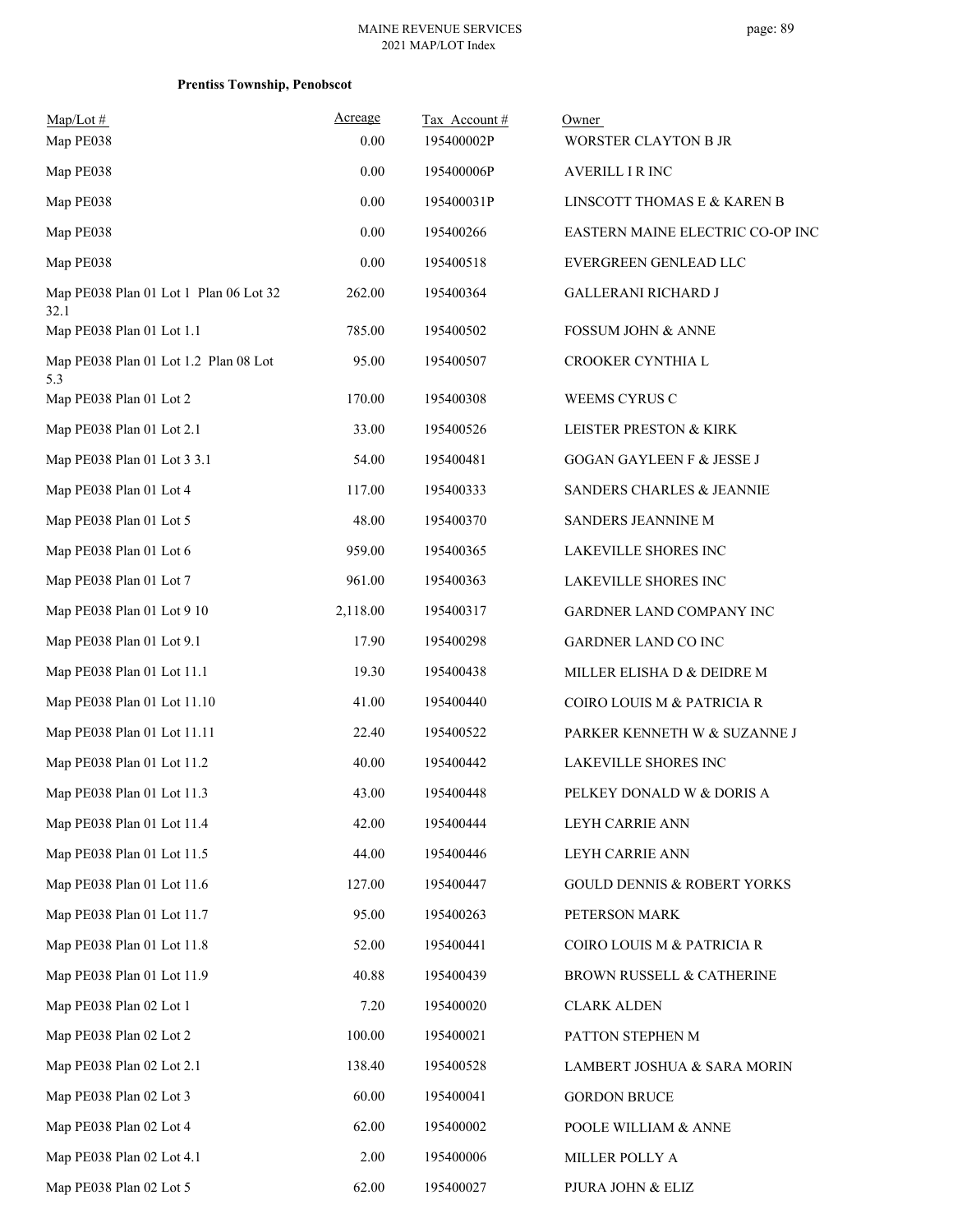| $Map/Lot \#$                                    | Acreage | Tax Account# | Owner                                         |
|-------------------------------------------------|---------|--------------|-----------------------------------------------|
| Map PE038 Plan 02 Lot 6 20 Plan 04 Lot<br>42 44 | 801.00  | 195400323    | PRENTISS & CARLISLE CO INC ET AL              |
| Map PE038 Plan 02 Lot 6.1 18.1                  | 95.80   | 195400057    | WORSTER CLAYTON B JR & VIRGINIA               |
| Map PE038 Plan 02 Lot 7                         | 83.00   | 195400026    | CANFIELD DANNY L & MISSY R                    |
| Map PE038 Plan 02 Lot 7.1                       | 67.00   | 195400035    | PARKER LEO G & DELIA                          |
| Map PE038 Plan 02 Lot 7.2                       | 56.00   | 195400003    | NICHOLAS STEVEN II                            |
| Map PE038 Plan 02 Lot 7.21                      | 10.00   | 195400493    | <b>CHASE WALTER S &amp; CHERYL Z BERGERON</b> |
| Map PE038 Plan 02 Lot 7.22                      | 4.00    | 195400494    | NICHOLAS STEVEN II                            |
| Map PE038 Plan 02 Lot 7.3                       | 13.79   | 195400022    | HAYNES HERBERT C                              |
| Map PE038 Plan 02 Lot 7.31                      | 8.00    | 195400540    | RICHARDSON DAVID                              |
| Map PE038 Plan 02 Lot 7.4                       | 15.00   | 195400028    | LEBLANC GARY & LINDA                          |
| Map PE038 Plan 02 Lot 7.5                       | 12.21   | 195400450    | LINSCOTT THOMAS E & KAREN B                   |
| Map PE038 Plan 02 Lot 8                         | 13.00   | 195400023    | RODERICK ANNETTE R                            |
| Map PE038 Plan 02 Lot 9                         | 36.00   | 195400009    | RODERICK ANNETTE R & CURTIS D                 |
| Map PE038 Plan 02 Lot 10                        | 0.90    | 195400010    | GOLDSMITH CHRISTINE C & PATRICIA L ME         |
| Map PE038 Plan 02 Lot 11                        | 16.00   | 195400004    | DEMELLO WILLIAM                               |
| Map PE038 Plan 02 Lot 12                        | 108.00  | 195400052    | GOLDSMITH CHRISTINE C & PATRICIA L ME         |
| Map PE038 Plan 02 Lot 13 14 15 17 19.1          | 301.00  | 195400013    | MONROE WANDA C & CHARLES W CURTIS J           |
| Map PE038 Plan 02 Lot 15.1                      | 0.75    | 195400042    | MAINE STATE OF                                |
| Map PE038 Plan 02 Lot 16                        | 1.00    | 195400050    | NICHOLAS MARK WALTER                          |
| Map PE038 Plan 02 Lot 16.1                      | 1.00    | 195400008    | SPURLING ROBERT                               |
| Map PE038 Plan 02 Lot 18                        | 1.00    | 195400046    | DROST ADRIAN L                                |
| Map PE038 Plan 02 Lot 19                        | 3.00    | 195400019    | KNIGHT LONNIE A & TIFFANY M                   |
| Map PE038 Plan 02 Lot 21                        | 1.00    | 195400047    | DROST ADRIAN L                                |
| Map PE038 Plan 02 Lot 21.1                      | 15.00   | 195400058    | WORSTER CLAYTON B JR & VIRGINIA               |
| Map PE038 Plan 02 Lot 22                        | 0.98    | 195400029    | WORCESTER TERRY & MICHELLE                    |
| Map PE038 Plan 02 Lot 23                        | 0.45    | 195400007    | CROOKER MADELINE L                            |
| Map PE038 Plan 02 Lot 24                        | 0.53    | 195400056    | GORDON JENNIFER M                             |
| Map PE038 Plan 02 Lot 25                        | 0.14    | 195400048    | PROCTOR RAY & KARLEEN                         |
| Map PE038 Plan 02 Lot 26                        | 0.74    | 195400030    | <b>GORDON JENNIFER M</b>                      |
| Map PE038 Plan 02 Lot 27                        | 4.00    | 195400049    | MURCHISON ROBERT & SUSAN D                    |
| Map PE038 Plan 02 Lot 27.1                      | 14.20   | 195400059    | MURCHISON ROBERT & SUSAN D                    |
| Map PE038 Plan 02 Lot 28 28.1                   | 0.56    | 195400034    | LALLIER DANIEL C & PAMELA J                   |
| Map PE038 Plan 02 Lot 29                        | 0.14    | 195400043    | DILL ANDREW P, RENITA W &                     |
| Map PE038 Plan 02 Lot 30                        | 8.40    | 195400053    | MARTIN ROBERT E                               |
| Map PE038 Plan 02 Lot 30.1                      | 2.07    | 195400416    | <b>SAUCIER LOUIS</b>                          |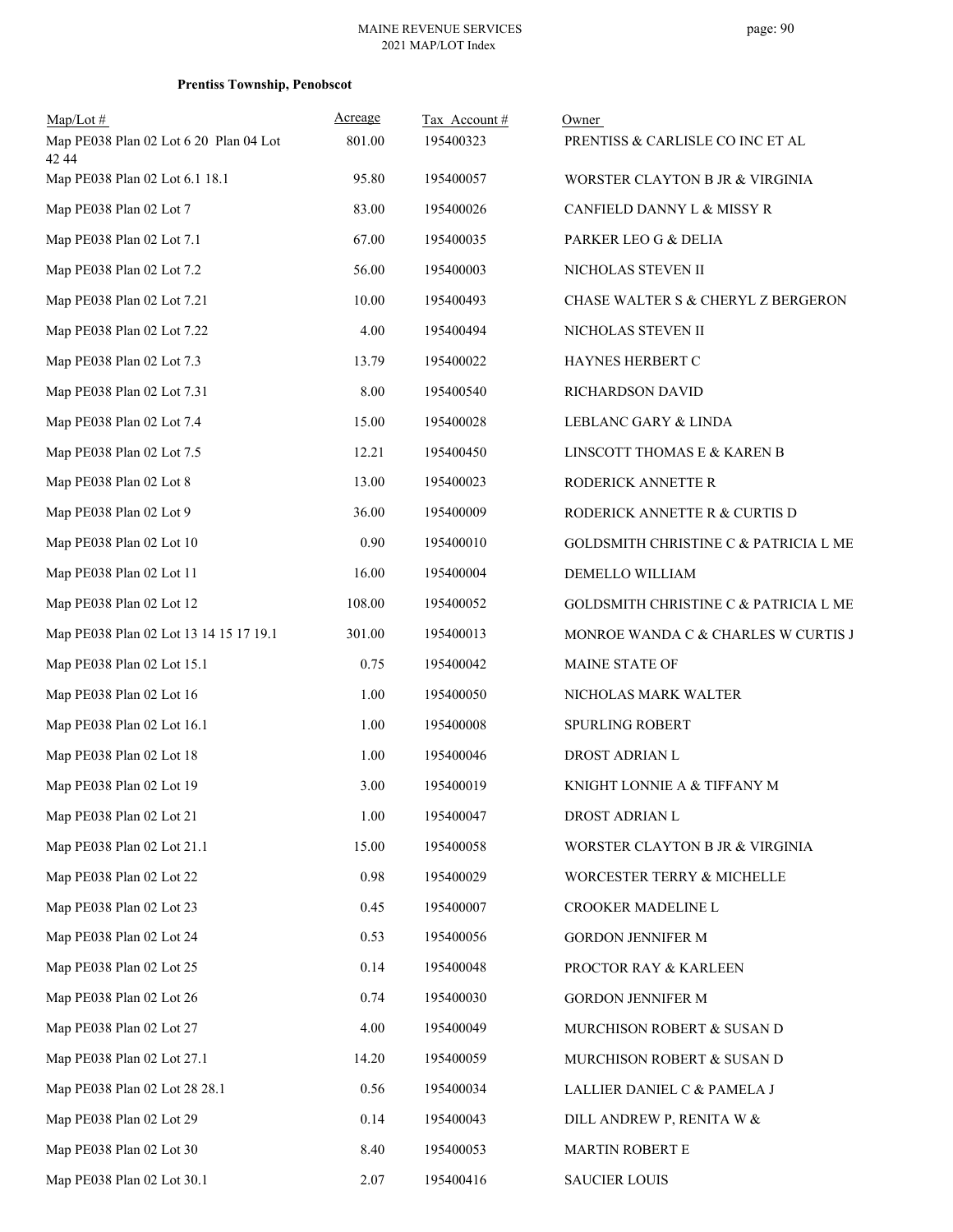| $Map/Lot$ #                                      | Acreage | Tax Account# | Owner                                    |
|--------------------------------------------------|---------|--------------|------------------------------------------|
| Map PE038 Plan 02 Lot 30.2                       | 3.50    | 195400432    | <b>GORDON DUSTIN &amp; ASHLEY LADUKE</b> |
| Map PE038 Plan 02 Lot 31                         | 0.98    | 195400024    | JIPSON PAULETTE M PERS REP               |
| Map PE038 Plan 02 Lot 32.1                       | 51.00   | 195400036    | <b>GRANT STEVEN L &amp; VICTORIA J</b>   |
| Map PE038 Plan 02 Lot 32.10                      | 45.00   | 195400051    | SEALY LESLIE ANN & DESHAWN               |
| Map PE038 Plan 02 Lot 32.11                      | 47.10   | 195400005    | KNEELAND STEPHEN W & JAMES W             |
| Map PE038 Plan 02 Lot 32.111                     | 4.90    | 195400488    | FLEWELLING JEFFREY L & NANCY E           |
| Map PE038 Plan 02 Lot 32.12                      | 57.00   | 195400224    | CELATA JOHN C & MARYGRACE                |
| Map PE038 Plan 02 Lot 32.13                      | 50.00   | 195400054    | GRIFFIN BRIAN KYLE & ANGELA DARLENE      |
| Map PE038 Plan 02 Lot 32.14                      | 77.00   | 195400033    | <b>SAUCIER LOUIS</b>                     |
| Map PE038 Plan 02 Lot 32.2                       | 44.00   | 195400018    | FONTAINE ARTHUR F & JOANNA M             |
| Map PE038 Plan 02 Lot 32.3                       | 43.00   | 195400040    | PAZ EDUARDO                              |
| Map PE038 Plan 02 Lot 32.4                       | 86.00   | 195400037    | GENDE IGNACIO & ERIDANIA & AURELIO       |
| Map PE038 Plan 02 Lot 32.5                       | 44.10   | 195400017    | <b>GRAY MARCUS B &amp; JESSICA L</b>     |
| Map PE038 Plan 02 Lot 32.6                       | 49.50   | 195400038    | DELAITE JARED W                          |
| Map PE038 Plan 02 Lot 32.7                       | 49.00   | 195400001    | STATE OWNED TAX ACQUIRED 2018            |
| Map PE038 Plan 02 Lot 32.8 Plan 11 Lot<br>111111 | 30.70   | 195400032    | LAKEVILLE SHORES INC                     |
| Map PE038 Plan 02 Lot 32.81                      | 40.00   | 195400530    | SHETLAND ANDREW D & SUSAN M              |
| Map PE038 Plan 02 Lot 32.9                       | 54.00   | 195400039    | SEWALL LAWRENCE B III                    |
| Map PE038 Plan 02 Lot 33                         | 6.70    | 195400055    | LORANGER ROGER R & DEBRAH A              |
| Map PE038 Plan 02 Lot 33.1                       | 6.80    | 195400499    | LONGDEN JAMES A & GALE A                 |
| Map PE038 Plan 02 Lot 34 34.1                    | 22.57   | 195400016    | LADICK WAYNE & CARON                     |
| Map PE038 Plan 02 Lot 35                         | 118.00  | 195400025    | LADICK WAYNE & CARON                     |
| Map PE038 Plan 03 Lot 1                          | 41.00   | 195400103    | <b>BAKER RAYMOND JR</b>                  |
| Map PE038 Plan 03 Lot 1.1                        | 5.00    | 195400104    | BARTLETT JASON L                         |
| Map PE038 Plan 03 Lot 1.2                        | 10.00   | 195400100    | YELVINGTON LUKE & NANCY                  |
| Map PE038 Plan 03 Lot 1.3 1.6 3.1                | 54.60   | 195400430    | CRESSEY DONALD JR & JAMES WASHBURN       |
| Map PE038 Plan 03 Lot 1.4 1.5                    | 75.00   | 195400431    | CARROLL TODD J                           |
| Map PE038 Plan 03 Lot 1.61                       | 1.00    | 195400500    | WHITE JOHN J SR                          |
| Map PE038 Plan 03 Lot 1.7                        | 1.00    | 195400086    | PICKARD FLOYD III & LINDA                |
| Map PE038 Plan 03 Lot 2                          | 4.82    | 195400067    | <b>CYR JASON</b>                         |
| Map PE038 Plan 03 Lot 3                          | 34.66   | 195400112    | <b>GAMMON LARRY &amp; LINDA</b>          |
| Map PE038 Plan 03 Lot 3.2                        | 0.90    | 195400080    | KING MICHAEL W                           |
| Map PE038 Plan 03 Lot 4                          | 17.00   | 195400076    | GRANT KEVIN G, CONNIE E &                |
| Map PE038 Plan 03 Lot 4.1                        | 5.00    | 195400542    | <b>CUMMINGS ANTHONY J</b>                |
| Map PE038 Plan 03 Lot 5                          | 8.60    | 195400065    | DILL BENJAMIN L ET AL                    |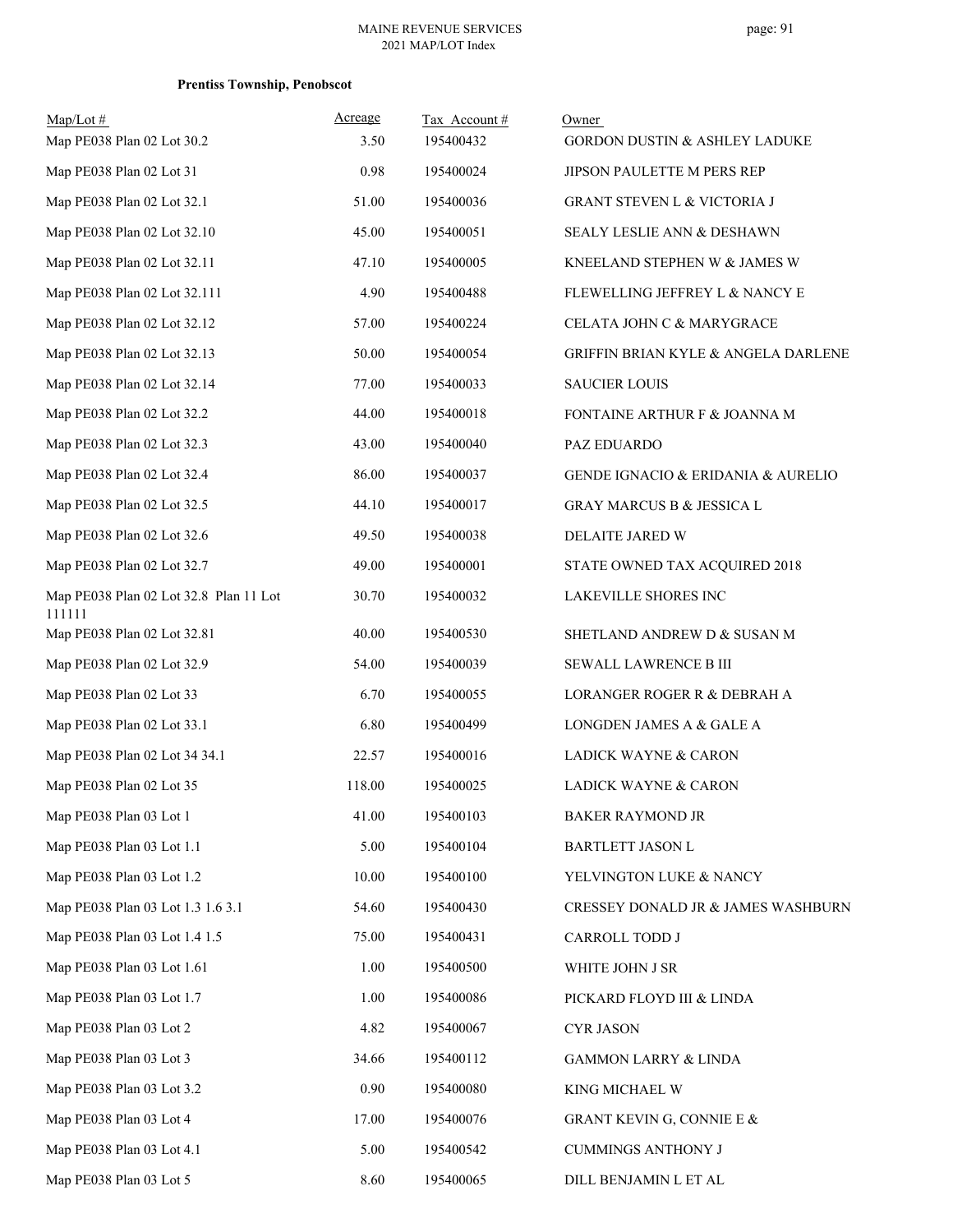| $Map/Lot \#$<br>Map PE038 Plan 03 Lot 5.1 5.3 | Acreage<br>8.40 | Tax Account#<br>195400110 | Owner<br>WARD MICHAEL & BARBARA      |
|-----------------------------------------------|-----------------|---------------------------|--------------------------------------|
| Map PE038 Plan 03 Lot 5.2                     | 25.50           | 195400064                 | DILL BEN & JERA                      |
| Map PE038 Plan 03 Lot 5.21                    | 6.00            | 195400497                 | THORNTON BRUCE L                     |
| Map PE038 Plan 03 Lot 5.4                     | 1.40            | 195400498                 | DILL BENJAMIN L & KARY J             |
| Map PE038 Plan 03 Lot 6                       | 12.70           | 195400106                 | <b>WARREN MARK J</b>                 |
| Map PE038 Plan 03 Lot 6.1                     | 16.10           | 195400534                 | <b>CUMMINGS ANTHONY J</b>            |
| Map PE038 Plan 03 Lot 7 10.51                 | 28.50           | 195400062                 | <b>COLE JOHN &amp; ROBERTA</b>       |
| Map PE038 Plan 03 Lot 8 8.1                   | 13.25           | 195400109                 | O'NEIL WILLIAM P JR & PAULINE E      |
| Map PE038 Plan 03 Lot 9                       | 1.50            | 195400111                 | WHITE BRENDA                         |
| Map PE038 Plan 03 Lot 9.1                     | 0.50            | 195400071                 | STONE CHARLES & JANE YEATON          |
| Map PE038 Plan 03 Lot 10.1                    | 41.40           | 195400420                 | THACKER THOMAS                       |
| Map PE038 Plan 03 Lot 10.2                    | 24.60           | 195400422                 | BETTENCOURT DONALD ET AL             |
| Map PE038 Plan 03 Lot 10.3                    | 41.40           | 195400084                 | BRINZOW TRAVIS W & DEBRA L           |
| Map PE038 Plan 03 Lot 10.4                    | 24.80           | 195400424                 | BETTENCOURT MARK D & KIMBERLI        |
| Map PE038 Plan 03 Lot 10.5                    | 40.00           | 195400423                 | SACCOCCIO STEVEN A & CHRISTINE       |
| Map PE038 Plan 03 Lot 11                      | 19.00           | 195400060                 | BARBOUR RICHARD & DIANE ET AL        |
| Map PE038 Plan 03 Lot 12 13                   | 51.00           | 195400105                 | BETTENCOURT DONALD ET AL             |
| Map PE038 Plan 03 Lot 13.1                    | 46.10           | 195400425                 | <b>SMITH DAVID F &amp; BARBARA E</b> |
| Map PE038 Plan 03 Lot 13.2                    | 42.50           | 195400421                 | ROWAN THOMAS & JOSEPHINE             |
| Map PE038 Plan 03 Lot 14                      | 49.00           | 195400083                 | <b>SMITH BRIAN S</b>                 |
| Map PE038 Plan 03 Lot 14.1                    | 20.00           | 195400089                 | STODDARD JOYCE H POMEROY             |
| Map PE038 Plan 03 Lot 15                      | 45.75           | 195400066                 | SINCLAIR DANIEL C                    |
| Map PE038 Plan 03 Lot 15 15.1                 | 3.25            | 195400426                 | <b>WORSTER BARRY</b>                 |
| Map PE038 Plan 03 Lot 16                      | 82.00           | 195400090                 | THACKER MARTHA P                     |
| Map PE038 Plan 03 Lot 17.1                    | 25.40           | 195400491                 | MESSIER TRAVIS & BRETT               |
| Map PE038 Plan 03 Lot 17.2                    | 54.00           | 195400495                 | BROWN ELI                            |
| Map PE038 Plan 03 Lot 18                      | 0.00            | 195400073                 | <b>GLIDDEN LEO JR</b>                |
| Map PE038 Plan 03 Lot 18                      | 2.20            | 195400078                 | HOUGHTON EDWARD E                    |
| Map PE038 Plan 03 Lot 19                      | 20.00           | 195400102                 | GARDNER LAND COMPANY INC             |
| Map PE038 Plan 03 Lot 19.1                    | 5.00            | 195400509                 | MARGADONNA PAUL                      |
| Map PE038 Plan 03 Lot 20                      | 17.00           | 195400068                 | BRINZOW JOHN C & DEBRA M ET AL       |
| Map PE038 Plan 03 Lot 21                      | 51.00           | 195400099                 | LAKEVILLE SHORES INC                 |
| Map PE038 Plan 03 Lot 22                      | 48.00           | 195400077                 | ZANOLINI MARK J & BONNIE             |
| Map PE038 Plan 03 Lot 23 23.5 23.6            | 13.83           | 195400108                 | ROBINSON CHARLES                     |
| Map PE038 Plan 03 Lot 23.1                    | 0.84            | 195400075                 | <b>GLIDDEN CLAYTON &amp; SHERRY</b>  |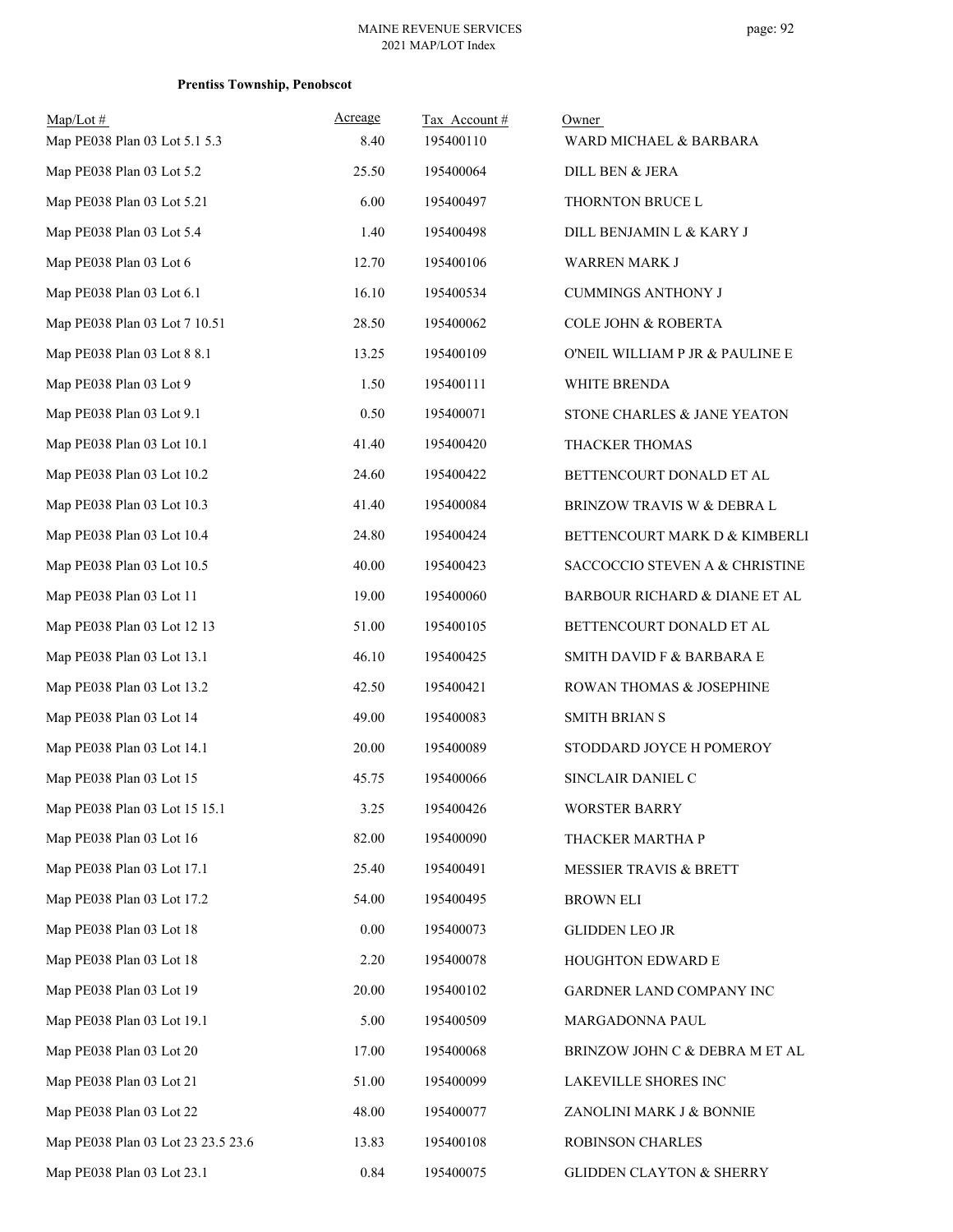| $Map/Lot \#$<br>Map PE038 Plan 03 Lot 23.2 | Acreage<br>0.92 | Tax Account#<br>195400074 | Owner<br><b>GLIDDEN CELIA</b>        |
|--------------------------------------------|-----------------|---------------------------|--------------------------------------|
| Map PE038 Plan 03 Lot 23.3                 | 0.83            | 195400072                 | <b>LAVOIE WAYNE</b>                  |
| Map PE038 Plan 03 Lot 23.4                 | 0.83            | 195400069                 | <b>LECLAIR ANDREW</b>                |
| Map PE038 Plan 03 Lot 23.7                 | 1.83            | 195400070                 | MONTROY CHARLES & SUSAN FARRAJ       |
| Map PE038 Plan 03 Lot 23.8                 | 4.00            | 195400061                 | SHELOSKI TED & DIXIE L               |
| Map PE038 Plan 03 Lot 23.9                 | 5.00            | 195400435                 | SARGENT RICHARD D & DEBRA I          |
| Map PE038 Plan 03 Lot 24                   | 51.00           | 195400088                 | MERCURIO DAN                         |
| Map PE038 Plan 03 Lot 25                   | 49.00           | 195400082                 | ZANOLINI GARY                        |
| Map PE038 Plan 03 Lot 26                   | 11.10           | 195400079                 | ESANCY EVERETT E & VICKI L           |
| Map PE038 Plan 03 Lot 26.1                 | 11.90           | 195400081                 | <b>GLIDDEN LEO</b>                   |
| Map PE038 Plan 03 Lot 27                   | 41.20           | 195400098                 | PETERS THOMAS & ANNETTE              |
| Map PE038 Plan 03 Lot 28                   | 44.00           | 195400101                 | BEEMER JEFFREY K & SUSAN j           |
| Map PE038 Plan 03 Lot 29                   | 72.00           | 195400063                 | ELLIOTT CRISTIN B & DAVID B          |
| Map PE038 Plan 03 Lot 30                   | 47.00           | 195400091                 | STAMBAUGH MARK & ELIZABETH           |
| Map PE038 Plan 03 Lot 31                   | 45.20           | 195400092                 | OLKO FREDERICK D                     |
| Map PE038 Plan 03 Lot 32 33                | 112.70          | 195400094                 | THORNTON R REX & S CHRISTINA         |
| Map PE038 Plan 03 Lot 34                   | 41.10           | 195400095                 | CABBABE TIMOTHY R                    |
| Map PE038 Plan 03 Lot 35                   | 43.00           | 195400096                 | <b>FERRI JOHN R</b>                  |
| Map PE038 Plan 03 Lot 36                   | 42.00           | 195400097                 | DAVIS RICHARD C & MELISSA SMITH      |
| Map PE038 Plan 04 Lot 1                    | 126.00          | 195400257                 | EMERY JEROME C & JULIE A             |
| Map PE038 Plan 04 Lot 2                    | 0.00            | 195400301                 | MUNSON MILLAGE                       |
| Map PE038 Plan 04 Lot 2                    | 142.00          | 195400302                 | MUNSON DENNIS W II & MICHAEL MUNSON  |
| Map PE038 Plan 04 Lot 2.1                  | 0.32            | 195400287                 | MAINE STATE OF                       |
| Map PE038 Plan 04 Lot 3 4                  | 82.00           | 195400234                 | FRIEND GREGORY & MARISA              |
| Map PE038 Plan 04 Lot 4.1 6.1              | 52.00           | 195400408                 | MANDRAVELIS DAVID M                  |
| Map PE038 Plan 04 Lot 4.2                  | 14.40           | 195400525                 | SOTO ABRAHAM & JACLYN A MURRAY       |
| Map PE038 Plan 04 Lot 4.3                  | 138.00          | 195400482                 | MANDRAVELIS DAVID M                  |
| Map PE038 Plan 04 Lot 4.4                  | 27.60           | 195400544                 | <b>HAUCK KRISTEN</b>                 |
| Map PE038 Plan 04 Lot 5 5.1                | 191.00          | 195400479                 | LINSCOTT THOMAS E & KAREN B          |
| Map PE038 Plan 04 Lot 5.11 29.1            | 12.00           | 195400511                 | EVERGREEN GENLEAD LLC                |
| Map PE038 Plan 04 Lot 6 27                 | 84.05           | 195400324                 | EMERY JEROME C                       |
| Map PE038 Plan 04 Lot 7 7.1                | 47.00           | 195400489                 | MANDRAVELIS DAVID M                  |
| Map PE038 Plan 04 Lot 8                    | 19.00           | 195400237                 | BROUILLARD LOU ANN & KENNETH J & TIM |
| Map PE038 Plan 04 Lot 11                   | 17.00           | 195400293                 | MAXWELL GINGER E                     |
| Map PE038 Plan 04 Lot 12                   | 20.00           | 195400286                 | MAINE STATE OF (IF&W)                |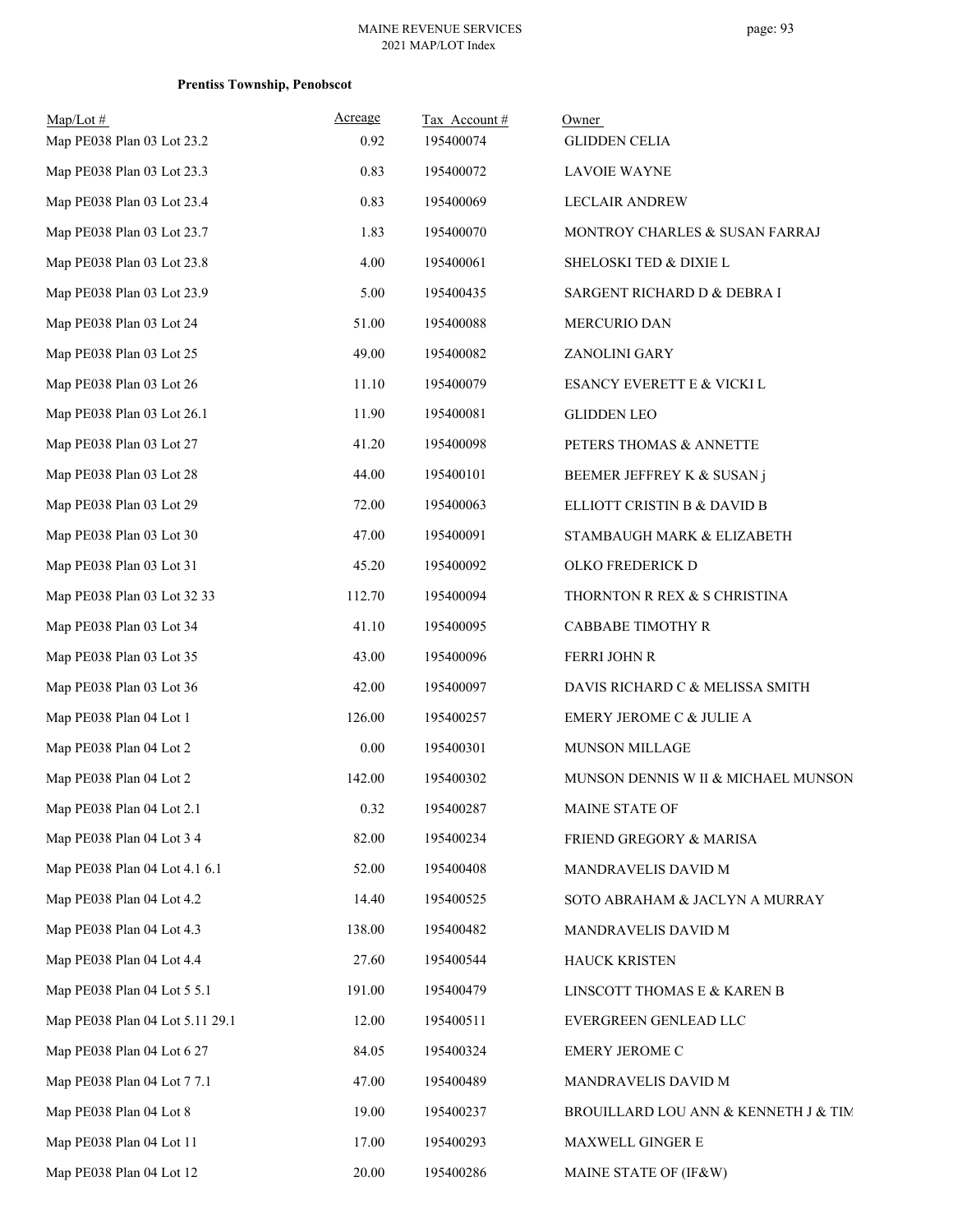| Map/Lot #<br>Map PE038 Plan 04 Lot 13 | Acreage<br>15.50 | Tax Account#<br>195400381 | Owner<br>MAXWELL JANETTE & COLBY    |
|---------------------------------------|------------------|---------------------------|-------------------------------------|
| Map PE038 Plan 04 Lot 13.1            | 3.12             | 195400414                 |                                     |
| Map PE038 Plan 04 Lot 13.11           |                  |                           | THACKER BARRY W                     |
|                                       | 48.00            | 195400508                 | RONDEAU JACOB & JOSHUA              |
| Map PE038 Plan 04 Lot 14              | 3.60             | 195400248                 | COMANDO THERESA & STEPHEN A         |
| Map PE038 Plan 04 Lot 14.1            | 1.00             | 195400250                 | COUNTRY SIDE GENERAL STORE          |
| Map PE038 Plan 04 Lot 15              | 63.00            | 195400264                 | BLANCARD TIMOTHY KENNETH            |
| Map PE038 Plan 04 Lot 16              | 2.65             | 195400371                 | OLSON NEIL & CRAIG AUBE             |
| Map PE038 Plan 04 Lot 17              | 2.37             | 195400380                 | LEUVELINK PETER                     |
| Map PE038 Plan 04 Lot 18              | 0.34             | 195400376                 | CHENEY MICHAEL                      |
| Map PE038 Plan 04 Lot 19              | 3.42             | 195400331                 | RICHARDSON TRACY A                  |
| Map PE038 Plan 04 Lot 20              | 1.00             | 195400280                 | JIPSON TROY A & AMANDA S OSGOOD     |
| Map PE038 Plan 04 Lot 20.1            | 0.50             | 195400249                 | NORTHLAND TELEPHONE CO OF MAINE INC |
| Map PE038 Plan 04 Lot 21              | 0.11             | 195400379                 | <b>CURRIER GEORGE</b>               |
| Map PE038 Plan 04 Lot 22              | 0.40             | 195400377                 | WORSTER THELMA M                    |
| Map PE038 Plan 04 Lot 23              | 1.43             | 195400378                 | <b>WORSTER AVIS</b>                 |
| Map PE038 Plan 04 Lot 24 26           | 33.50            | 195400373                 | TETREAU RICHARD & LINDA             |
| Map PE038 Plan 04 Lot 25              | 22.00            | 195400339                 | COOMBS RONALD JR & EUNICE           |
| Map PE038 Plan 04 Lot 26.1            | 27.50            | 195400517                 | MORRILL NANCY M & GARY W            |
| Map PE038 Plan 04 Lot 27.1            | 5.40             | 195400476                 | COUNTY OF PENOBSCOT                 |
| Map PE038 Plan 04 Lot 27.2            | 10.50            | 195400513                 | EVERGREEN GENLEAD LLC               |
| Map PE038 Plan 04 Lot 28              | 50.00            | 195400361                 | HAYNES TIMBERLANDS INC              |
| Map PE038 Plan 04 Lot 29              | 8.09             | 195400539                 | PITCHER WALDO L & WENDY LYNN MURRA  |
| Map PE038 Plan 04 Lot 30              | 37.00            | 195400351                 | TETREAU JEANNE D                    |
| Map PE038 Plan 04 Lot 31              | 6.10             | 195400350                 | TERRIS MATTHEW M                    |
| Map PE038 Plan 04 Lot 32              | 51.00            | 195400356                 | TOZIER DONNA M                      |
| Map PE038 Plan 04 Lot 33              | 1.70             | 195400299                 | TOZIER JUSTIN L                     |
| Map PE038 Plan 04 Lot 34.1            | 50.50            | 195400279                 | SHERWIN CRAIG M, ERIC W & TODD G    |
| Map PE038 Plan 04 Lot 34.2            | 44.40            | 195400385                 | SHERWIN CRAIG M, ERIC W & TODD G    |
| Map PE038 Plan 04 Lot 34.3            | 47.00            | 195400312                 | PARKS WANDA ET AL                   |
| Map PE038 Plan 04 Lot 34.4            | 20.40            | 195400314                 | HAYES TIMOTHY P                     |
| Map PE038 Plan 04 Lot 34.5            | 42.00            | 195400330                 | JOHNSON WILLIAM JENNINGS            |
| Map PE038 Plan 04 Lot 34.6            | 47.00            | 195400357                 | <b>MORRISON PETER</b>               |
| Map PE038 Plan 04 Lot 34.7 34.8       | 156.00           | 195400243                 | KILGUS ROBERT                       |
| Map PE038 Plan 04 Lot 35              | 26.00            | 195400297                 | HARMON BRUCE A SR & PHYLLIS A       |
| Map PE038 Plan 04 Lot 36              | 1.80             | 195400311                 | AUSTIN MEGAEN D                     |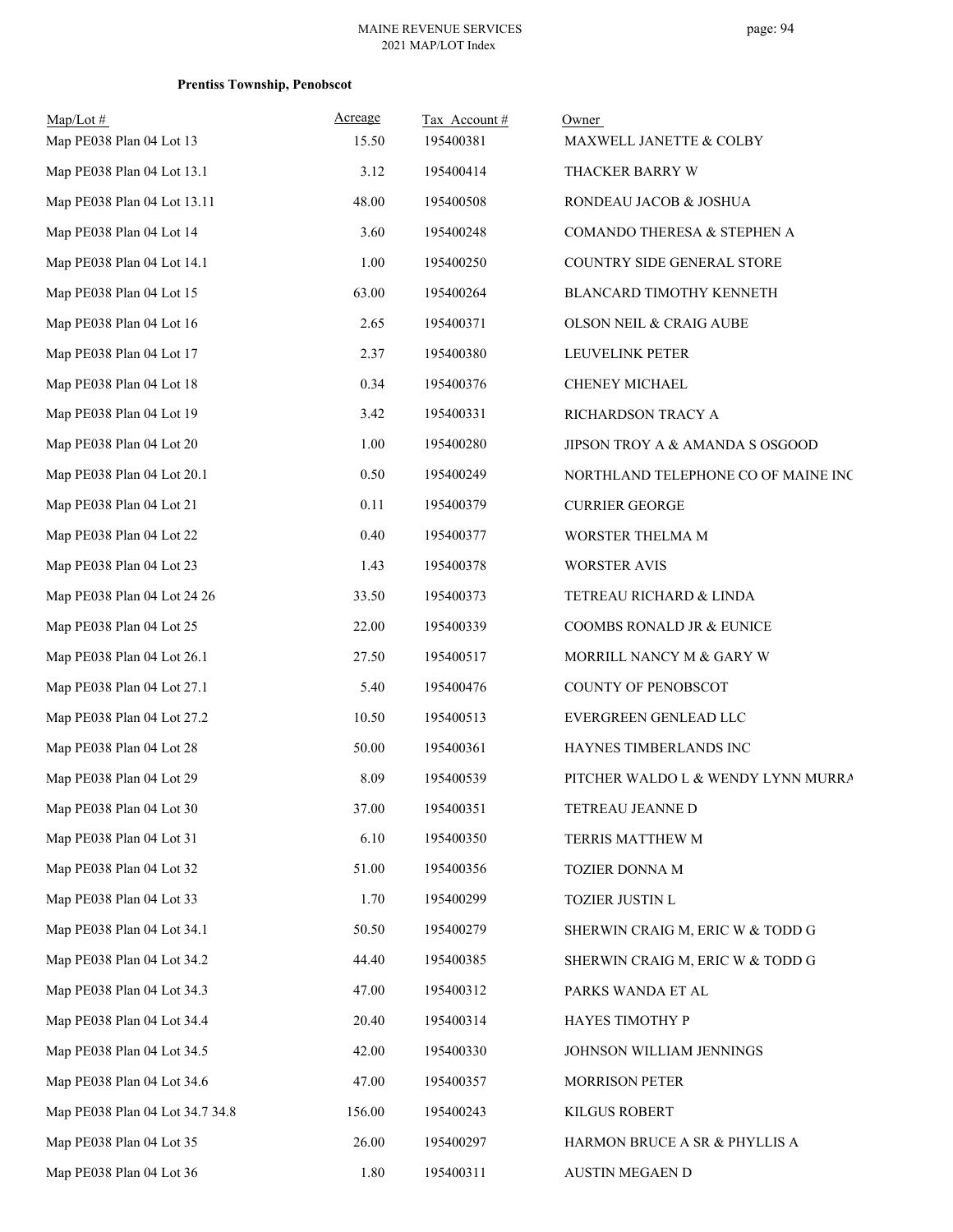| $Map/Lot$ #<br>Map PE038 Plan 04 Lot 37 | Acreage<br>6.40 | Tax Account#<br>195400355 | Owner<br>WEBSTER SCOTT E & KYLE S BURNHAM & E |
|-----------------------------------------|-----------------|---------------------------|-----------------------------------------------|
| Map PE038 Plan 04 Lot 38                | 1.50            | 195400346                 | RACKLIFF WADE A                               |
| Map PE038 Plan 04 Lot 39 41             | 35.00           | 195400258                 | THORNTON BRUCE                                |
| Map PE038 Plan 04 Lot 39.1              | 5.40            | 195400547                 | WEBSTER SCOTT E & KYLE S BURNHAM & E          |
| Map PE038 Plan 04 Lot 40                | 0.80            | 195400338                 | VARNUM ALAN                                   |
| Map PE038 Plan 04 Lot 43                | 21.00           | 195400372                 | WORSTER CLAYTON B JR & VIRGINIA               |
| Map PE038 Plan 04 Lot 45                | 69.70           | 195400235                 | BLANCHARD CHRISTOPHER & E LAUER               |
| Map PE038 Plan 04 Lot 46                | 18.00           | 195400255                 | GILMAN CHARLES M & JENNIFER L                 |
| Map PE038 Plan 04 Lot 47                | 141.00          | 195400227                 | SHOREY GLENDA ET AL                           |
| Map PE038 Plan 04 Lot 47.1              | 4.00            | 195400231                 | AVERILL BRENT E & JEANNETTE                   |
| Map PE038 Plan 04 Lot 48                | 0.80            | 195400226                 | DORE TAMARA J                                 |
| Map PE038 Plan 04 Lot 49                | 100.00          | 195400325                 | PRENTISS & CARLISLE CO INC ET AL              |
| Map PE038 Plan 04 Lot 50                | 51.00           | 195400304                 | FOTHERINGHAM CHARLES                          |
| Map PE038 Plan 04 Lot 51                | 37.00           | 195400305                 | WORSTER RODNEY B & TERRY S & COREY (          |
| Map PE038 Plan 04 Lot 52                | 17.00           | 195400353                 | <b>GOULD DAVID W &amp; PAMELA J</b>           |
| Map PE038 Plan 04 Lot 53                | 80.00           | 195400354                 | EVANS JAY & VORON MOESEY                      |
| Map PE038 Plan 04 Lot 54                | 218.00          | 195400306                 | OSGOOD JOHN & SUSAN                           |
| Map PE038 Plan 05 Lot 1                 | 45.40           | 195400115                 | ROY CHRISTOPHER A                             |
| Map PE038 Plan 05 Lot 2                 | 58.50           | 195400116                 | UVA PAMELA J                                  |
| Map PE038 Plan 05 Lot 3                 | 91.70           | 195400117                 | LESSARD DANIELLE MARIE & FRANCISCO S          |
| Map PE038 Plan 05 Lot 4                 | 52.00           | 195400118                 | SHUTE BARBARA J                               |
| Map PE038 Plan 05 Lot 5                 | 45.00           | 195400119                 | <b>RASTON JOHN</b>                            |
| Map PE038 Plan 05 Lot 6                 | 46.60           | 195400120                 | FERNANDEZ JAMES                               |
| Map PE038 Plan 05 Lot 7                 | 46.80           | 195400121                 | DICKER RYAN R                                 |
| Map PE038 Plan 05 Lot 8 Plan 09 Lot 36  | 89.00           | 195400170                 | MATEJKO MATTHEW J & STEPHEN F                 |
| Map PE038 Plan 05 Lot 9                 | 44.00           | 195400122                 | NANEZ LEOBARDO & TERESA                       |
| Map PE038 Plan 05 Lot 10                | 46.80           | 195400123                 | HUSE STEPHEN L                                |
| Map PE038 Plan 05 Lot 11                | 45.00           | 195400124                 | <b>GARCIA ALVARO R &amp; OLIVER F</b>         |
| Map PE038 Plan 05 Lot 12                | 43.00           | 195400125                 | MUFFLEY WARREN D                              |
| Map PE038 Plan 05 Lot 13                | 44.00           | 195400126                 | MUFFLEY WARREN D                              |
| Map PE038 Plan 05 Lot 14                | 43.00           | 195400127                 | ARMIGER STEPHEN D & CARRIE M                  |
| Map PE038 Plan 05 Lot 15                | 43.00           | 195400128                 | CASTELLONE JOSEPH C & BARBARA J ET AI         |
| Map PE038 Plan 05 Lot 16                | 84.40           | 195400129                 | REUTER GERD & SARAH                           |
| Map PE038 Plan 05 Lot 17                | 44.00           | 195400130                 | CANTIN EDMOND G ET AL                         |
| Map PE038 Plan 05 Lot 18                | 50.00           | 195400131                 | CHANDLER ROBERT L JR & BART F                 |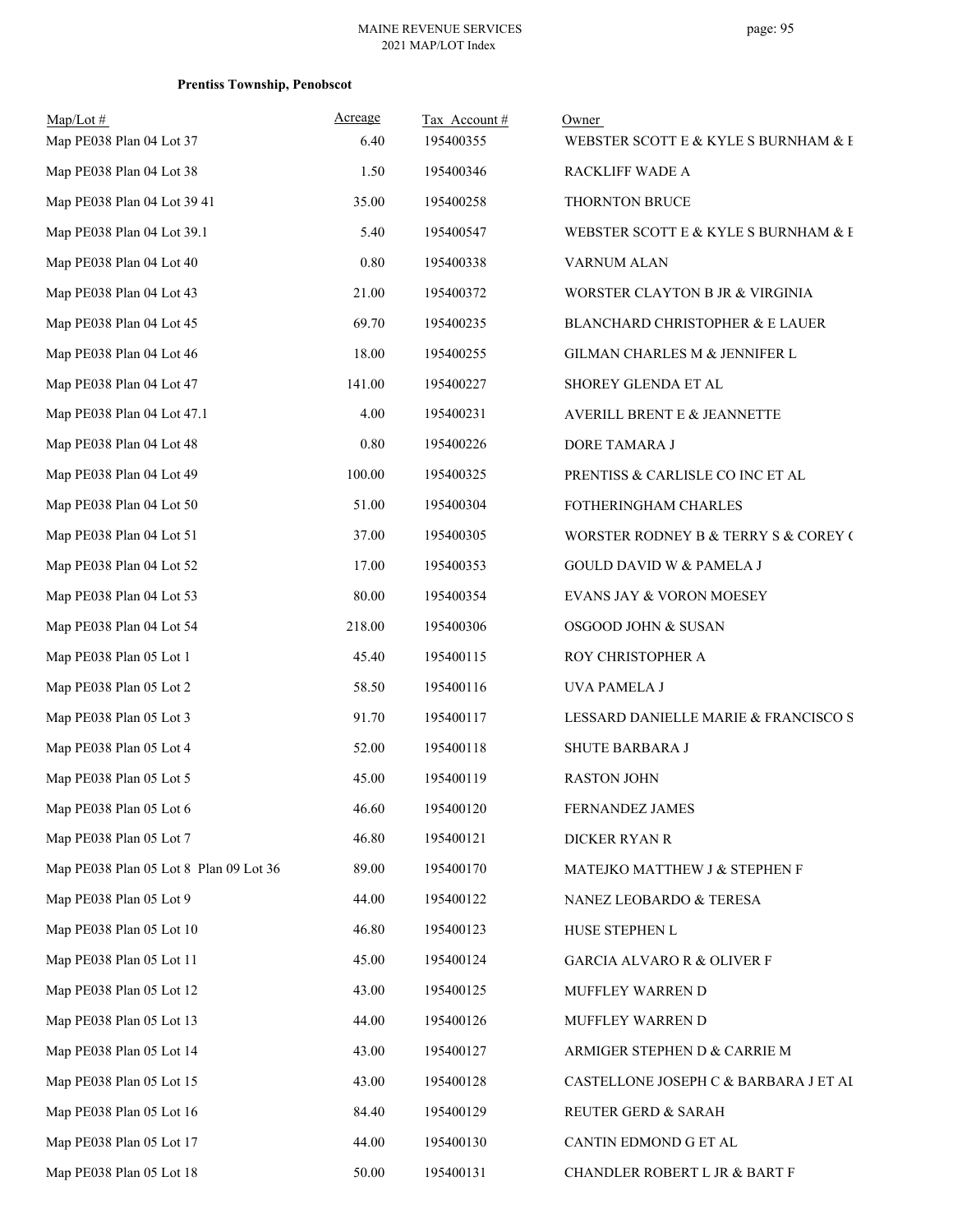| $Map/Lot \#$                  | Acreage | Tax Account# | Owner                                |
|-------------------------------|---------|--------------|--------------------------------------|
| Map PE038 Plan 05 Lot 19      | 48.00   | 195400132    | ROCK ETHAN J & HEATH J               |
| Map PE038 Plan 05 Lot 20      | 74.00   | 195400133    | MORANI PONDEROSA TRUST               |
| Map PE038 Plan 05 Lot 21      | 43.00   | 195400134    | LOPEZ DAVID JR & MICHELLE K          |
| Map PE038 Plan 05 Lot 22      | 44.00   | 195400135    | LOPEZ DAVID JR & MICHELLE K          |
| Map PE038 Plan 05 Lot 23      | 46.00   | 195400136    | WINCHENBACH THOMAS F III & DIANA M   |
| Map PE038 Plan 05 Lot 24      | 57.75   | 195400139    | <b>SMITH AARON &amp; EARL</b>        |
| Map PE038 Plan 05 Lot 25      | 43.00   | 195400137    | HAM LYNN R & PATRICIA E              |
| Map PE038 Plan 05 Lot 26      | 61.00   | 195400138    | SPIGNESI ROBERT M                    |
| Map PE038 Plan 05 Lot 27      | 148.00  | 195400113    | <b>BLANCHARD CHRIS &amp; E LAUER</b> |
| Map PE038 Plan 06 Lot 1       | 2.75    | 195400342    | SIBLEY GARY N & LILLIAN A            |
| Map PE038 Plan 06 Lot 1.1     | 0.75    | 195400271    | <b>GLIDDEN CLIFTON &amp; HANNAH</b>  |
| Map PE038 Plan 06 Lot 2       | 22.00   | 195400259    | OSGOOD JOHN & SUSAN                  |
| Map PE038 Plan 06 Lot 2.1     | 20.87   | 195400436    | TILTON ALBERT LEWIS JR & DEBORAH     |
| Map PE038 Plan 06 Lot 2.11    | 4.13    | 195400453    | <b>BRITTON JOSEPH &amp; KATHLEEN</b> |
| Map PE038 Plan 06 Lot 3       | 30.00   | 195400340    | TREADWELL VICKI                      |
| Map PE038 Plan 06 Lot 4       | 1.00    | 195400272    | PRIOR JOSHUA L                       |
| Map PE038 Plan 06 Lot 5       | 1.42    | 195400238    | CHATTERLY CARLA                      |
| Map PE038 Plan 06 Lot 5.1     | 0.75    | 195400242    | CROOKER JOEY W & KAREN R             |
| Map PE038 Plan 06 Lot 5.2 5.3 | 0.43    | 195400419    | NOYES RODNEY H & DIANE M             |
| Map PE038 Plan 06 Lot 6       | 1.60    | 195400244    | CHURCH OF GOD                        |
| Map PE038 Plan 06 Lot 7       | 0.50    | 195400252    | CROOKER JOEY W & KAREN R             |
| Map PE038 Plan 06 Lot 8       | 2.81    | 195400283    | <b>BUBAR DAWNA</b>                   |
| Map PE038 Plan 06 Lot 9       | 49.00   | 195400393    | MAINE STATE OF (IF&W)                |
| Map PE038 Plan 06 Lot 10      | 0.86    | 195400233    | NOYES DIANE M                        |
| Map PE038 Plan 06 Lot 11      | 3.00    | 195400344    | <b>SMITH GARY</b>                    |
| Map PE038 Plan 06 Lot 12 12.1 | 17.60   | 195400268    | FAY MICHAEL & WILLIAM                |
| Map PE038 Plan 06 Lot 13      | 308.00  | 195400307    | OSGOOD JOHN & SUSAN                  |
| Map PE038 Plan 06 Lot 13.1    | 2.00    | 195400410    | SMITH WAYNE A & SHELLEY              |
| Map PE038 Plan 06 Lot 14      | 0.90    | 195400375    | MAIN LYNNE C & ROBERT J              |
| Map PE038 Plan 06 Lot 15      | 1.00    | 195400277    | HERSOM GLORIA B                      |
| Map PE038 Plan 06 Lot 16      | 1.00    | 195400239    | HERSOM JAMES A                       |
| Map PE038 Plan 06 Lot 17      | 6.75    | 195400347    | DUDLEY JOHN A III & DEBRA            |
| Map PE038 Plan 06 Lot 17.1    | 5.00    | 195400451    | EVERGREEN GENLEAD LLC                |
| Map PE038 Plan 06 Lot 17.2    | 4.25    | 195400516    | CAVANAUGH JAMES                      |
| Map PE038 Plan 06 Lot 18      | 19.50   | 195400274    | PATTON WILLIAM D                     |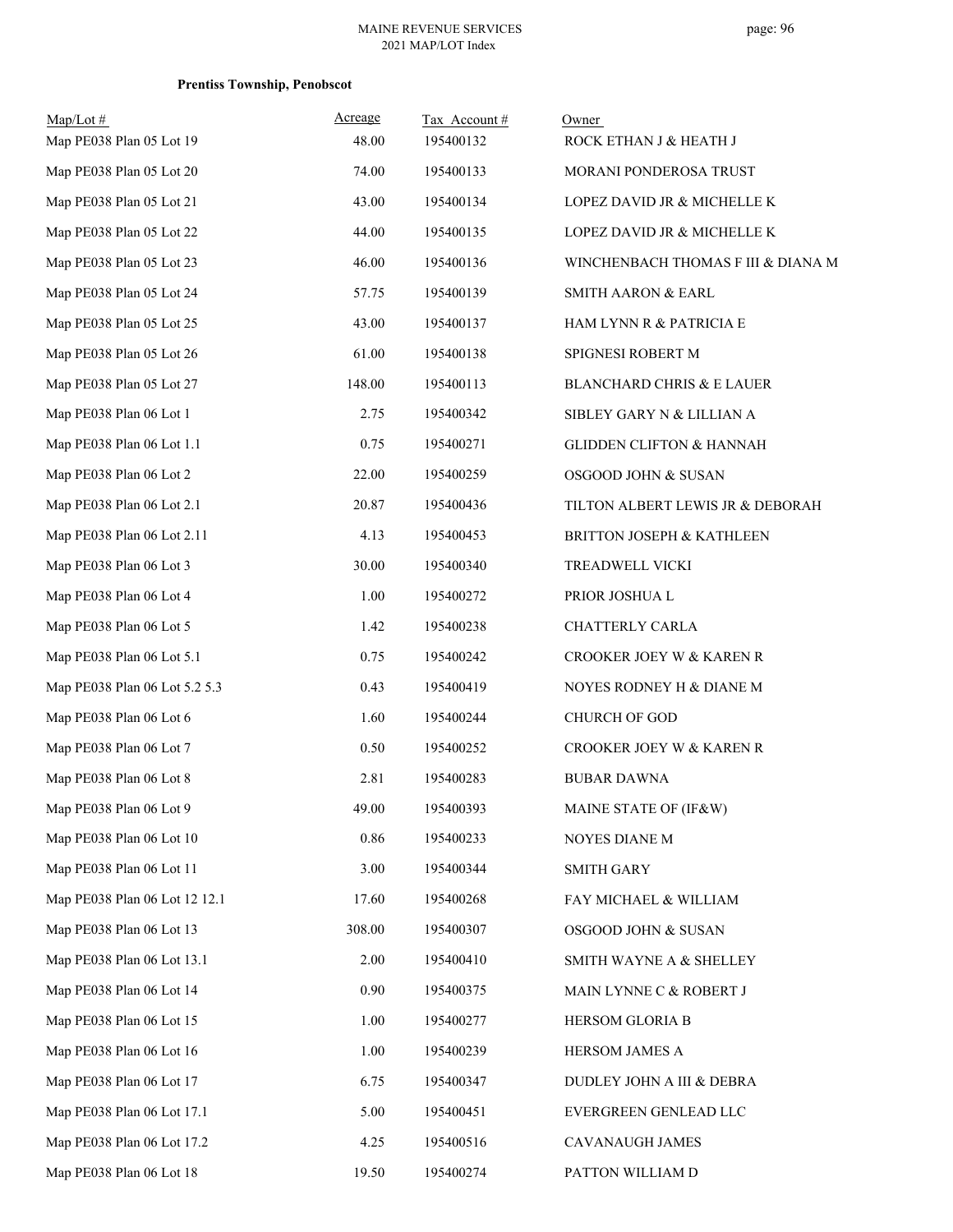| $Map/Lot \#$                                | Acreage | Tax Account# | Owner                                         |
|---------------------------------------------|---------|--------------|-----------------------------------------------|
| Map PE038 Plan 06 Lot 18.1 19               | 6.53    | 195400418    | WORSTER DARYL & GAIL & DEREK                  |
| Map PE038 Plan 06 Lot 19.1                  | 0.50    | 195400290    | MAINE STATE OF                                |
| Map PE038 Plan 06 Lot 20                    | 42.00   | 195400296    | PATTON WILLIAM D                              |
| Map PE038 Plan 06 Lot 20.1                  | 15.00   | 195400524    | CRANE FARMS LLC                               |
| Map PE038 Plan 06 Lot 21 21.1 34            | 304.00  | 195400384    | <b>GOUVEIA EMMANUEL S &amp; ERICA E WHITE</b> |
| Map PE038 Plan 06 Lot 22.4                  | 32.00   | 195400294    | MCLELLAN RANDALL L                            |
| Map PE038 Plan 06 Lot 23 24                 | 205.00  | 195400362    | HAYNES TIMBERLANDS INC                        |
| Map PE038 Plan 06 Lot 25                    | 49.00   | 195400289    | PRENTISS TOWN OF                              |
| Map PE038 Plan 06 Lot 26                    | 13.00   | 195400318    | DOUCETT PAUL & MICHAEL                        |
| Map PE038 Plan 06 Lot 26.1                  | 9.10    | 195400358    | RUSSELL MARK & DANETTE                        |
| Map PE038 Plan 06 Lot 26.11                 | 18.40   | 195400535    | DOUCETT PAUL J & MICHAEL J MARREN             |
| Map PE038 Plan 06 Lot 27                    | 7.00    | 195400309    | DOUCETT PAUL & MICHAEL                        |
| Map PE038 Plan 06 Lot 28 Plan 08 Lot 1      | 438.00  | 195400360    | HAYNES TIMBERLANDS INC                        |
| Map PE038 Plan 06 Lot 29                    | 36.00   | 195400329    | RAUSEO JOHN H                                 |
| Map PE038 Plan 06 Lot 30                    | 39.00   | 195400328    | RAUSEO JOHN H                                 |
| Map PE038 Plan 06 Lot 31                    | 5.73    | 195400278    | JIPSON MICHAEL J & AMY A                      |
| Map PE038 Plan 06 Lot 31.1                  | 2.00    | 195400409    | JIPSON MICHAEL J                              |
| Map PE038 Plan 06 Lot 31.2                  | 5.00    | 195400413    | HOLLIFIELD HAROLD D & LINDA L                 |
| Map PE038 Plan 06 Lot 31.3                  | 2.00    | 195400449    | HOLLIFIELD JESSICA                            |
| Map PE038 Plan 06 Lot 31.4                  | 71.67   | 195400504    | <b>HOLLIFIELD JESSICA</b>                     |
| Map PE038 Plan 06 Lot 31.41                 | 4.60    | 195400533    | HERSOM CHAD & ROSE                            |
| Map PE038 Plan 06 Lot 33                    | 22.00   | 195400327    | PRIDE BEN R                                   |
| Map PE038 Plan 06 Lot 35 Plan 07 Lot 6      | 241.00  | 195400229    | CHALMERS GERALD & ADAM & JEREMY               |
| Map PE038 Plan 06 Lot 36                    | 146.00  | 195400319    | PRENTISS & CARLISLE CO INC ET AL              |
| Map PE038 Plan 06 Lot 37                    | 10.56   | 195400367    | CRANE FARMS LLC                               |
| Map PE038 Plan 06 Lot 37.1 37.2 37.3        | 0.90    | 195400288    | MAINE STATE OF                                |
| Map PE038 Plan 06 Lot 37.4 38.4             | 6.13    | 195400550    | CHALMERS GERALD & ADAM & JEREMY               |
| Map PE038 Plan 06 Lot 38                    | 93.00   | 195400374    | CRANE FARMS LLC                               |
| Map PE038 Plan 06 Lot 38.1                  | 35.04   | 195400369    | SANDERS JEANNINE M                            |
| Map PE038 Plan 06 Lot 38.2                  | 0.96    | 195400486    | CRANE FARMS LLC                               |
| Map PE038 Plan 06 Lot 38.3                  | 161.00  | 195400521    | <b>SCHRADER ROBERT</b>                        |
| Map PE038 Plan 07 Lot 1                     | 1.14    | 195400552    | LIU MIN                                       |
| Map PE038 Plan 07 Lot 2                     | 100.00  | 195400368    | SANDERS CHARLES & JEANNINE M                  |
| Map PE038 Plan 07 Lot 2.1 Plan 10 Lot<br>18 | 181.00  | 195400303    | YOUNG SHERIDAN G JR & CAROL A                 |
| Map PE038 Plan 07 Lot 2.2                   | 65.13   | 195400332    | SANDERS CHARLES & JEANNINE                    |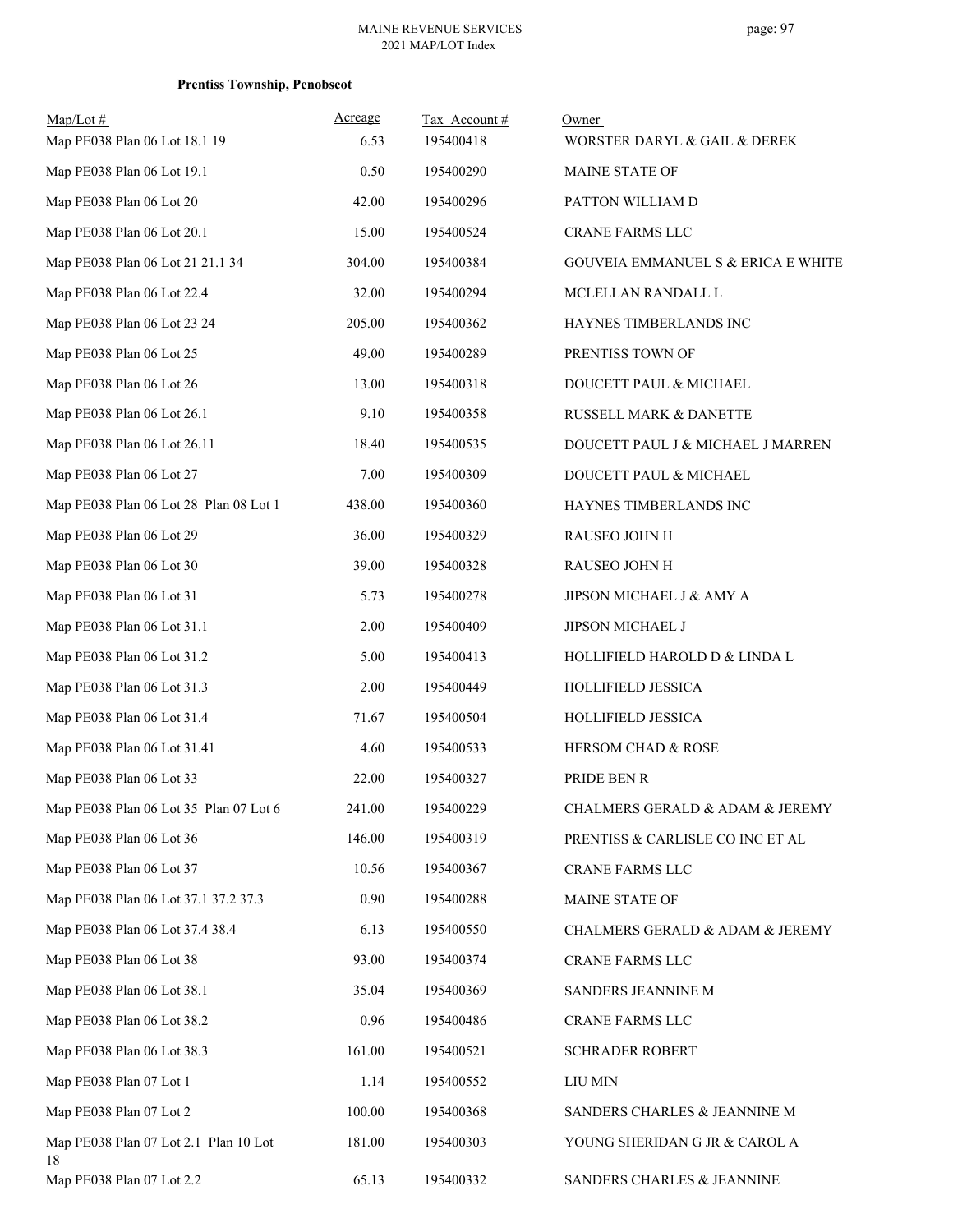| $Map/Lot$ #<br>Map PE038 Plan 07 Lot 2.21 | Acreage<br>2.31 | Tax Account#<br>195400506 | Owner<br><b>WORSTER RITA</b>          |
|-------------------------------------------|-----------------|---------------------------|---------------------------------------|
| Map PE038 Plan 07 Lot 3                   | 1.10            | 195400270                 | WORSTER RODNEY B & TERRY S & COREY (  |
| Map PE038 Plan 07 Lot 4                   | 51.00           | 195400320                 | HAYNES HERBERT C INC                  |
| Map PE038 Plan 07 Lot 5                   | 44.00           | 195400326                 | LAKEVILLE SHORES INC                  |
| Map PE038 Plan 07 Lot 7                   | 34.00           | 195400321                 | LAKEVILLE SHORES INC                  |
| Map PE038 Plan 08 Lot 1.1                 | 46.18           | 195400514                 | MAINE STATE OF                        |
| Map PE038 Plan 08 Lot 2 3 4               | 213.00          | 195400253                 | MONROE WANDA C & CHARLES W CURTIS J   |
| Map PE038 Plan 08 Lot 5                   | 67.00           | 195400382                 | <b>COLE JAMES M</b>                   |
| Map PE038 Plan 08 Lot 5.1                 | 0.63            | 195400397                 | DUREAULT BRIAN ET AL                  |
| Map PE038 Plan 08 Lot 5.2                 | 50.00           | 195400406                 | CROOKER MELISSA A PERSONAL REP        |
| Map PE038 Plan 08 Lot 5.31                | 1.00            | 195400454                 | <b>GLIDDEN KIMBERLY</b>               |
| Map PE038 Plan 08 Lot 6                   | 2.00            | 195400407                 | CROOKER CYNTHIA L                     |
| Map PE038 Plan 09 Lot 1                   | 57.10           | 195400148                 | DREON JOHN W JR                       |
| Map PE038 Plan 09 Lot 2 3 4               | 150.00          | 195400147                 | MCKEE FAITH D & CHRISTOPHER G STIEBEF |
| Map PE038 Plan 09 Lot 5                   | 48.50           | 195400140                 | BROWN CHRISTOPHER JACKSON &           |
| Map PE038 Plan 09 Lot 6                   | 42.20           | 195400179                 | DUMAS ROGER & MARJORIE-SUE ALBERT     |
| Map PE038 Plan 09 Lot 7                   | 15.40           | 195400158                 | LAKEVILLE SHORES INC                  |
| Map PE038 Plan 09 Lot 7.1                 | 37.80           | 195400537                 | DUMAS ROGER & ANN-MARIE STEPHENS      |
| Map PE038 Plan 09 Lot 8                   | 46.00           | 195400142                 | KOCH CHARLES                          |
| Map PE038 Plan 09 Lot 9                   | 43.00           | 195400180                 | PECK ALAN W                           |
| Map PE038 Plan 09 Lot 10                  | 42.00           | 195400159                 | FALEY SANDRA A                        |
| Map PE038 Plan 09 Lot 11                  | 44.00           | 195400160                 | YATES MANLEY N                        |
| Map PE038 Plan 09 Lot 12                  | 56.00           | 195400151                 | HUNT JAMES F & BEATRIX H WHITE        |
| Map PE038 Plan 09 Lot 13                  | 51.00           | 195400532                 | HEABERLIN JASPER M                    |
| Map PE038 Plan 09 Lot 14 15               | 102.50          | 195400149                 | COMMUNE DAVID J                       |
| Map PE038 Plan 09 Lot 16                  | 42.00           | 195400144                 | GRIFFIN WILLIAM RAYMOND               |
| Map PE038 Plan 09 Lot 17                  | 46.00           | 195400155                 | <b>GERVAIS WILLIAM J</b>              |
| Map PE038 Plan 09 Lot 18                  | 55.60           | 195400156                 | GERVAIS WILLIAM J                     |
| Map PE038 Plan 09 Lot 19                  | 24.00           | 195400145                 | STEINMETZ CHRISTOPHER P & MATTHEW     |
| Map PE038 Plan 09 Lot 19.1                | 23.80           | 195400510                 | STEINMETZ CHRISTOPHER P               |
| Map PE038 Plan 09 Lot 20                  | 40.30           | 195400146                 | STEINMETZ CHRISTOPHER P               |
| Map PE038 Plan 09 Lot 21                  | 41.00           | 195400184                 | JONES CHRISTOPHER REVOCABLE TRUST     |
| Map PE038 Plan 09 Lot 22                  | 45.00           | 195400157                 | MAINES MICHAEL ALLAN                  |
| Map PE038 Plan 09 Lot 23                  | 50.00           | 195400143                 | PEREIRA MICHAEL P & VICTOR M          |
| Map PE038 Plan 09 Lot 24                  | 45.00           | 195400161                 | BACHAND LAWRENCE S & DEBRA A          |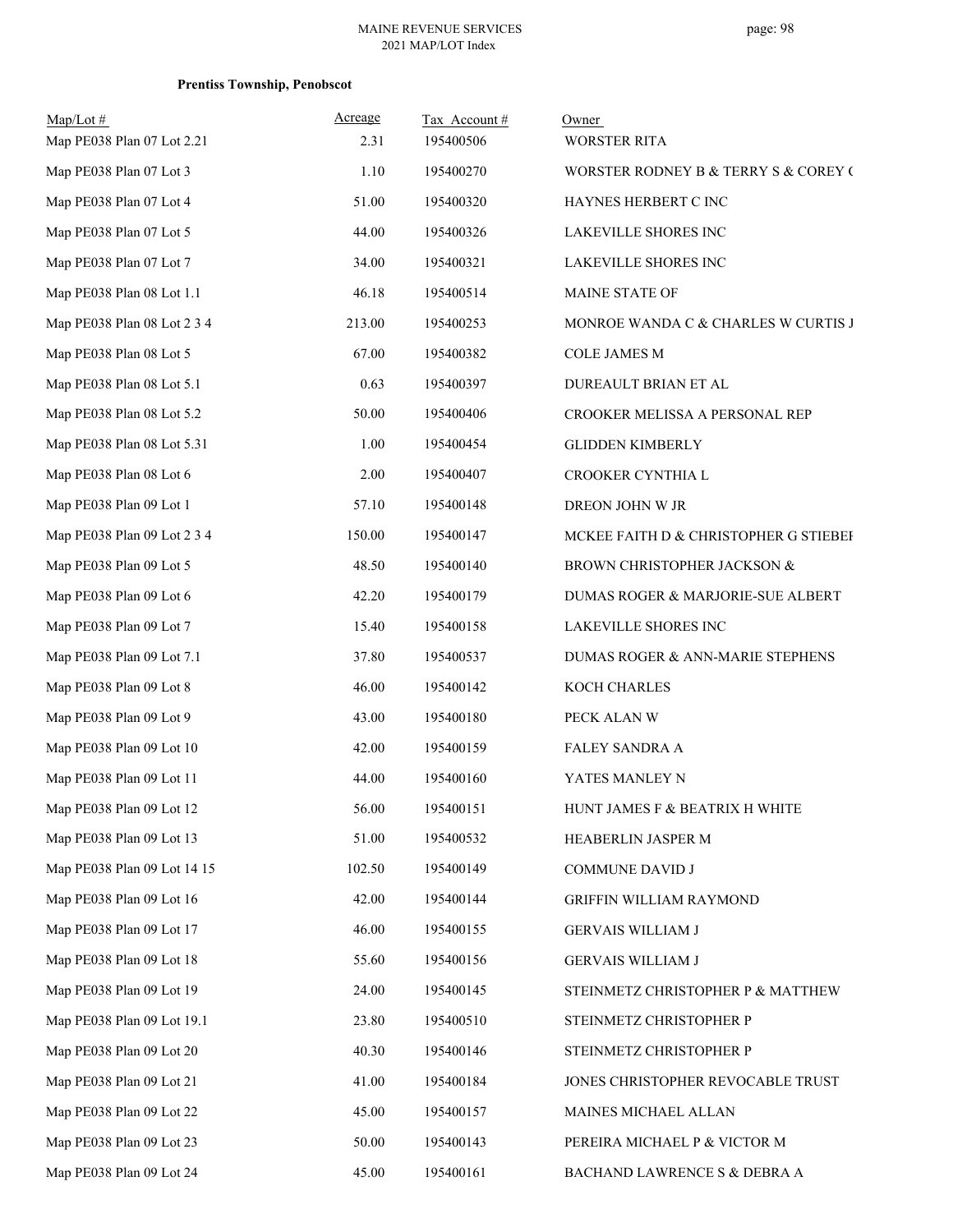| $Map/Lot$ #                 | Acreage<br>47.20 | Tax Account#<br>195400162 | Owner                                |
|-----------------------------|------------------|---------------------------|--------------------------------------|
| Map PE038 Plan 09 Lot 25    |                  |                           | WECKERLY JOHN                        |
| Map PE038 Plan 09 Lot 26    | 44.00            | 195400163                 | MCCARTHY CLAYTON                     |
| Map PE038 Plan 09 Lot 27    | 44.00            | 195400164                 | MCGEE JOSEPH R                       |
| Map PE038 Plan 09 Lot 28    | 44.00            | 195400165                 | HINCKLEY ROBERT L & EILEEN M         |
| Map PE038 Plan 09 Lot 29    | 53.00            | 195400166                 | <b>GAMACHE LYNDA JONES</b>           |
| Map PE038 Plan 09 Lot 30    | 53.50            | 195400167                 | COMSTOCK RUSSELL & MARY              |
| Map PE038 Plan 09 Lot 31    | 50.00            | 195400183                 | PARADIS WADE & LISA                  |
| Map PE038 Plan 09 Lot 32    | 42.00            | 195400182                 | PARADIS WADE & LISA                  |
| Map PE038 Plan 09 Lot 33    | 44.00            | 195400168                 | <b>KEEFE PAUL F</b>                  |
| Map PE038 Plan 09 Lot 34    | 45.20            | 195400169                 | RIENDEAU JEFFREY D                   |
| Map PE038 Plan 09 Lot 35    | 42.00            | 195400181                 | CARPENTER CHRISTINE                  |
| Map PE038 Plan 09 Lot 37    | 48.00            | 195400171                 | MCLAUGHLIN JAY R                     |
| Map PE038 Plan 09 Lot 38    | 68.46            | 195400455                 | WOLF TERRY & SCOTT                   |
| Map PE038 Plan 09 Lot 39    | 41.00            | 195400153                 | LAKEVILLE SHORES INC                 |
| Map PE038 Plan 09 Lot 40    | 71.66            | 195400225                 | PUSHARD ANTHONY & WILLIAM M          |
| Map PE038 Plan 09 Lot 41    | 51.00            | 195400173                 | POLITO RAYMOND BIXBY                 |
| Map PE038 Plan 09 Lot 42    | 50.00            | 195400174                 | MUSKATALLO RONALD J II ET AL         |
| Map PE038 Plan 09 Lot 43    | 60.60            | 195400175                 | STRIGLE DONNA                        |
| Map PE038 Plan 09 Lot 44 45 | 104.00           | 195400177                 | ADAMS GEORGE T & DAWN M              |
| Map PE038 Plan 09 Lot 46    | 60.00            | 195400178                 | ADAMS GEORGE T & DAWN M              |
| Map PE038 Plan 10 Lot 1     | 49.90            | 195400334                 | <b>MAYER DERRICK</b>                 |
| Map PE038 Plan 10 Lot 2     | 41.60            | 195400335                 | BRADISH FRANCIS, JOAN, RAYMOND & CYN |
| Map PE038 Plan 10 Lot 3     | 50.50            | 195400392                 | BRADISH FRANCIS A & JOAN A           |
| Map PE038 Plan 10 Lot 3.1   | 15.00            | 195400520                 | MCLAUGHLIN JAY R                     |
| Map PE038 Plan 10 Lot 4     | 46.70            | 195400336                 | LEE ROY A & KIMBERLY J               |
| Map PE038 Plan 10 Lot 4.1   | 4.20             | 195400505                 | LEE ROY A & KIMBERLY J               |
| Map PE038 Plan 10 Lot 5     | 46.00            | 195400337                 | LIPSKY KIMBERLY M & JOSEPH K WEIDMAN |
| Map PE038 Plan 10 Lot 6     | 43.00            | 195400348                 | SULLIVAN GORDON N & LESLIE           |
| Map PE038 Plan 10 Lot 7     | 43.00            | 195400349                 | MCLAUGHLIN JAY R                     |
| Map PE038 Plan 10 Lot 8     | 43.00            | 195400284                 | KNIGHT JAMIE L & BILLIE JO           |
| Map PE038 Plan 10 Lot 9 10  | 85.00            | 195400282                 | LEGERE JOHN L & SUZANNE E            |
| Map PE038 Plan 10 Lot 11    | 44.40            | 195400300                 | MULLINS KEVIN J                      |
| Map PE038 Plan 10 Lot 12    | 41.20            | 195400246                 | LIGHT GALEN & MARY ANN RIBECCA       |
| Map PE038 Plan 10 Lot 13    | 43.80            | 195400245                 | <b>GALLIGAN MARK D</b>               |
| Map PE038 Plan 10 Lot 14    | 54.10            | 195400240                 | DUBE WESLEY J                        |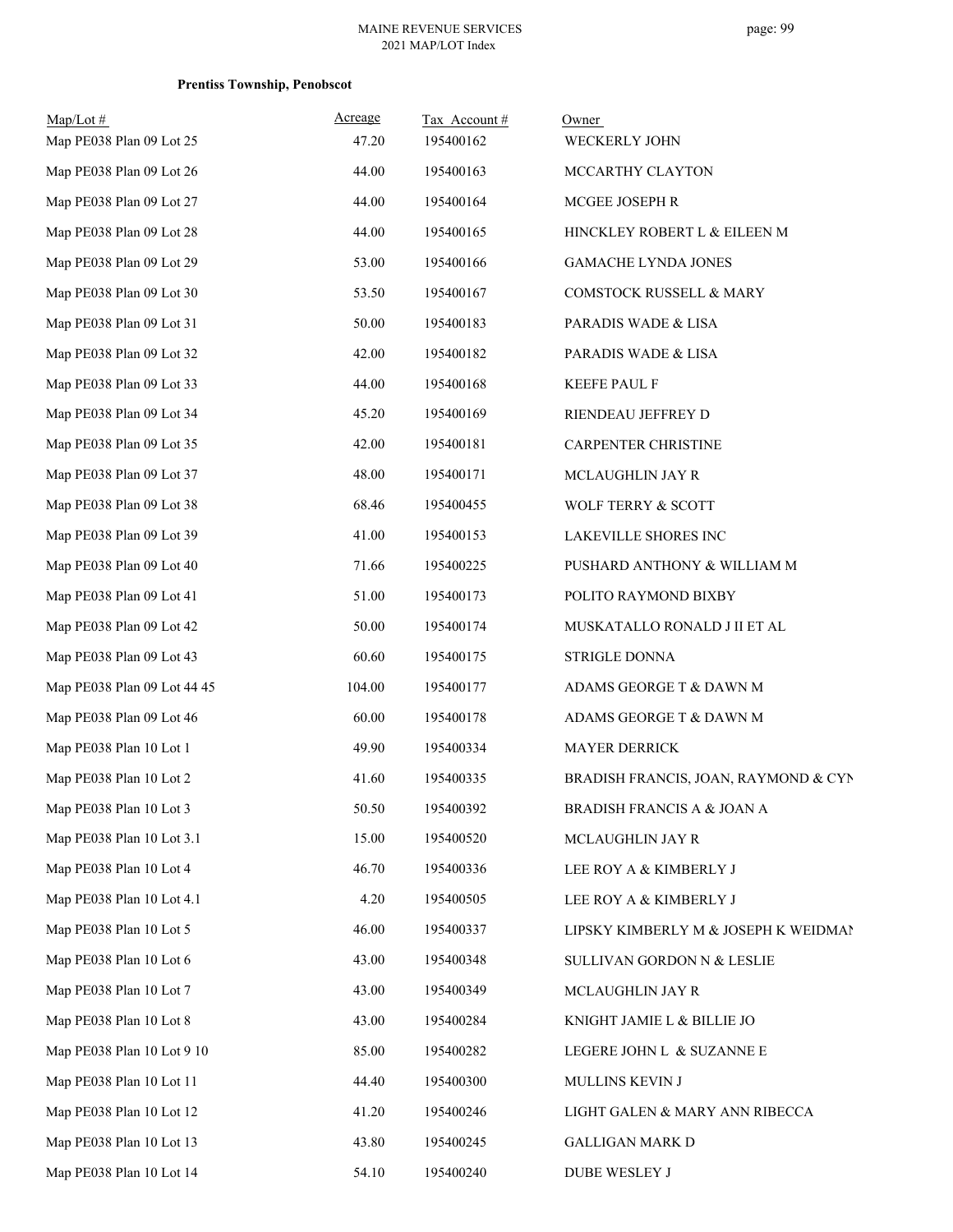| $Map/Lot \#$<br>Map PE038 Plan 10 Lot 15 | Acreage<br>42.00 | Tax Account#<br>195400366 | Owner<br>WHALEN MICHAEL P           |
|------------------------------------------|------------------|---------------------------|-------------------------------------|
| Map PE038 Plan 10 Lot 16                 | 41.00            | 195400275                 | SULLIVAN GORDON N & LESLIE          |
| Map PE038 Plan 10 Lot 17                 | 214.00           | 195400230                 | SHOREY GLENDA ET AL                 |
| Map PE038 Plan 10 Lot 19                 | 22.00            | 195400343                 | WEEMS LARRY L & STEPHANIE A         |
| Map PE038 Plan 10 Lot 20                 | 43.90            | 195400228                 | SHOREY GLENDA ET AL                 |
| Map PE038 Plan 10 Lot 20.1               | 5.10             | 195400232                 | <b>AVERILL SCOTT &amp; BETTY</b>    |
| Map PE038 Plan 10 Lot 21                 | 4.00             | 195400276                 | AVERILL IRA RALPH III               |
| Map PE038 Plan 10 Lot 22                 | 40.00            | 195400251                 | <b>WATTERS KEITH E</b>              |
| Map PE038 Plan 10 Lot 23                 | 41.00            | 195400313                 | SPANGLER LOCH NICHOLAS LEE          |
| Map PE038 Plan 10 Lot 24                 | 41.00            | 195400315                 | <b>DEGON GERALD R</b>               |
| Map PE038 Plan 10 Lot 25                 | 25.76            | 195400269                 | LEONOWERT KEVIN & SANDRA MORTON     |
| Map PE038 Plan 10 Lot 25.1               | 30.24            | 195400241                 | REEVES EARL & JOYCE J & ERIC D      |
| Map PE038 Plan 10 Lot 26                 | 24.50            | 195400310                 | STACY DOUGLAS & MARTHA              |
| Map PE038 Plan 10 Lot 26.1               | 20.70            | 195400480                 | DAHLIN CYNTHIA                      |
| Map PE038 Plan 11 Lot 1                  | 58.00            | 195400189                 | WEC STANLEY, TRUSTEE OF THE STANLEY |
| Map PE038 Plan 11 Lot 2                  | 56.40            | 195400201                 | HALL STEPHEN R TTE                  |
| Map PE038 Plan 11 Lot 3                  | 47.00            | 195400194                 | GORDON STEVEN & STASIA M            |
| Map PE038 Plan 11 Lot 4                  | 49.40            | 195400216                 | CAMPBELL ANDREW S & CHRISTINA A     |
| Map PE038 Plan 11 Lot 5                  | 21.50            | 195400217                 | SWEENEY MICHAEL L JR                |
| Map PE038 Plan 11 Lot 5.1                | 20.50            | 195400541                 | YOUNG RICHARD T & JAIME             |
| Map PE038 Plan 11 Lot 6                  | 54.00            | 195400191                 | JACK JASON P & ALTA GRACIA          |
| Map PE038 Plan 11 Lot 7                  | 30.00            | 195400200                 | <b>GOBIN ANTHONY</b>                |
| Map PE038 Plan 11 Lot 7.1                | 17.00            | 195400478                 | WEATHERBEE BLAINE R                 |
| Map PE038 Plan 11 Lot 8                  | 49.00            | 195400188                 | CABRAL PAUL A & SUZY P              |
| Map PE038 Plan 11 Lot 9 10               | 150.00           | 195400186                 | BRAUN D GREGORY & FLORETTE          |
| Map PE038 Plan 11 Lot 11                 | 22.00            | 195400203                 | BERMINGHAM TIMOTHY SR               |
| Map PE038 Plan 11 Lot 11.1               | 22.00            | 195400512                 | BERMINGHAM TIMOTHY SR               |
| Map PE038 Plan 11 Lot 12                 | 41.00            | 195400219                 | PARKER FRED A                       |
| Map PE038 Plan 11 Lot 13                 | 19.50            | 195400195                 | ROSS MICHAEL L & KAREN S            |
| Map PE038 Plan 11 Lot 13                 | 0.00             | 195400546                 | ROSS MICHAEL L & KAREN S            |
| Map PE038 Plan 11 Lot 13.1               | 22.50            | 195400545                 | SERPA ROBERT A & YENIFER N MAZO     |
| Map PE038 Plan 11 Lot 14                 | 43.00            | 195400221                 | MAINES MICHAEL A & HEATHER A        |
| Map PE038 Plan 11 Lot 15 16 17           | 136.00           | 195400205                 | PELLETIER ALLAN L                   |
| Map PE038 Plan 11 Lot 18                 | 49.00            | 195400222                 | THOMPSON DAVID R                    |
| Map PE038 Plan 11 Lot 19                 | 49.00            | 195400196                 | <b>COWGER PATRICK</b>               |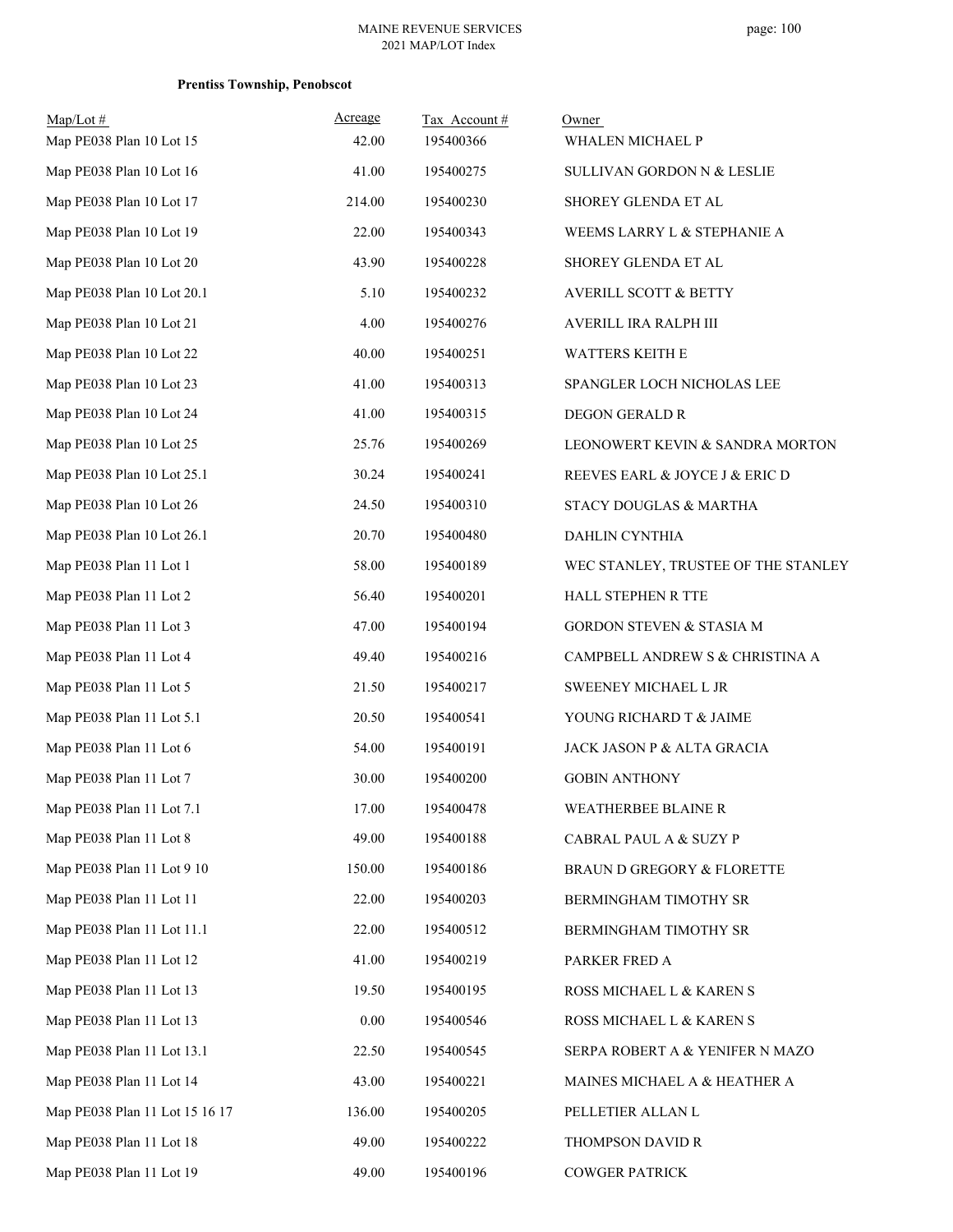| $Map/Lot \#$               | Acreage | Tax Account# | Owner                               |
|----------------------------|---------|--------------|-------------------------------------|
| Map PE038 Plan 11 Lot 20   | 45.40   | 195400199    | LUONG KHANH & ANH M TRAN            |
| Map PE038 Plan 11 Lot 21   | 41.00   | 195400197    | KEOUGH GEORGE & SANTIAGO DAMIAN     |
| Map PE038 Plan 11 Lot 22   | 41.00   | 195400214    | CARREIRO ZENAIDE P & MANUEL M PAZ   |
| Map PE038 Plan 11 Lot 23   | 44.00   | 195400198    | <b>KNUDSEN RONALD</b>               |
| Map PE038 Plan 11 Lot 24   | 49.00   | 195400206    | <b>BROBERG ANNETTE</b>              |
| Map PE038 Plan 11 Lot 25   | 42.00   | 195400207    | NOYES KEITH A & DEBORAH A           |
| Map PE038 Plan 11 Lot 26   | 105.00  | 195400208    | SAM ROWE RIDGE HOMEOWNERS ASSOCIA'  |
| Map PE038 Plan 11 Lot 27   | 48.00   | 195400193    | PARADIS WADE & LISA                 |
| Map PE038 Plan 11 Lot 28   | 42.30   | 195400190    | CHASSE SEAN M & STEPHEN N JR        |
| Map PE038 Plan 11 Lot 29   | 43.00   | 195400185    | SENERCHIA JASON P                   |
| Map PE038 Plan 11 Lot 30   | 22.00   | 195400220    | KUPFER RONNIE P                     |
| Map PE038 Plan 11 Lot 30.1 | 23.00   | 195400501    | <b>LUNT ROBERT &amp; DAVID</b>      |
| Map PE038 Plan 11 Lot 31   | 44.60   | 195400485    | FALANGO JOSEPH J III                |
| Map PE038 Plan 11 Lot 32   | 41.10   | 195400210    | ADEY CHRISTOPHER S                  |
| Map PE038 Plan 11 Lot 33   | 56.00   | 195400211    | CLARK CHRISTINE & JESSE M           |
| Map PE038 Plan 11 Lot 34   | 42.00   | 195400192    | HOSMER WILLIAM R                    |
| Map PE038 Plan 11 Lot 35   | 52.30   | 195400218    | WEC STANLEY, TRUSTEE OF THE STANLEY |
| Map PE038 Plan 11 Lot 36   | 45.10   | 195400212    | KNIGHT DILLON N & GABRIELLE         |
| Map PE038 Plan 11 Lot 37   | 42.00   | 195400187    | <b>BRIMMER ROBERT</b>               |
| Map PE038 Plan 11 Lot 38   | 43.00   | 195400223    | YU JOHNNY L & MICHELE LUE-YAT       |
| Map PE038 Plan 11 Lot 39   | 43.00   | 195400202    | LUTZ LORI S & STANLEY A             |
| Map PE038 Plan 11 Lot 40   | 46.20   | 195400213    | ALLISON TIMOTHY M & BRUCE W CALVIN  |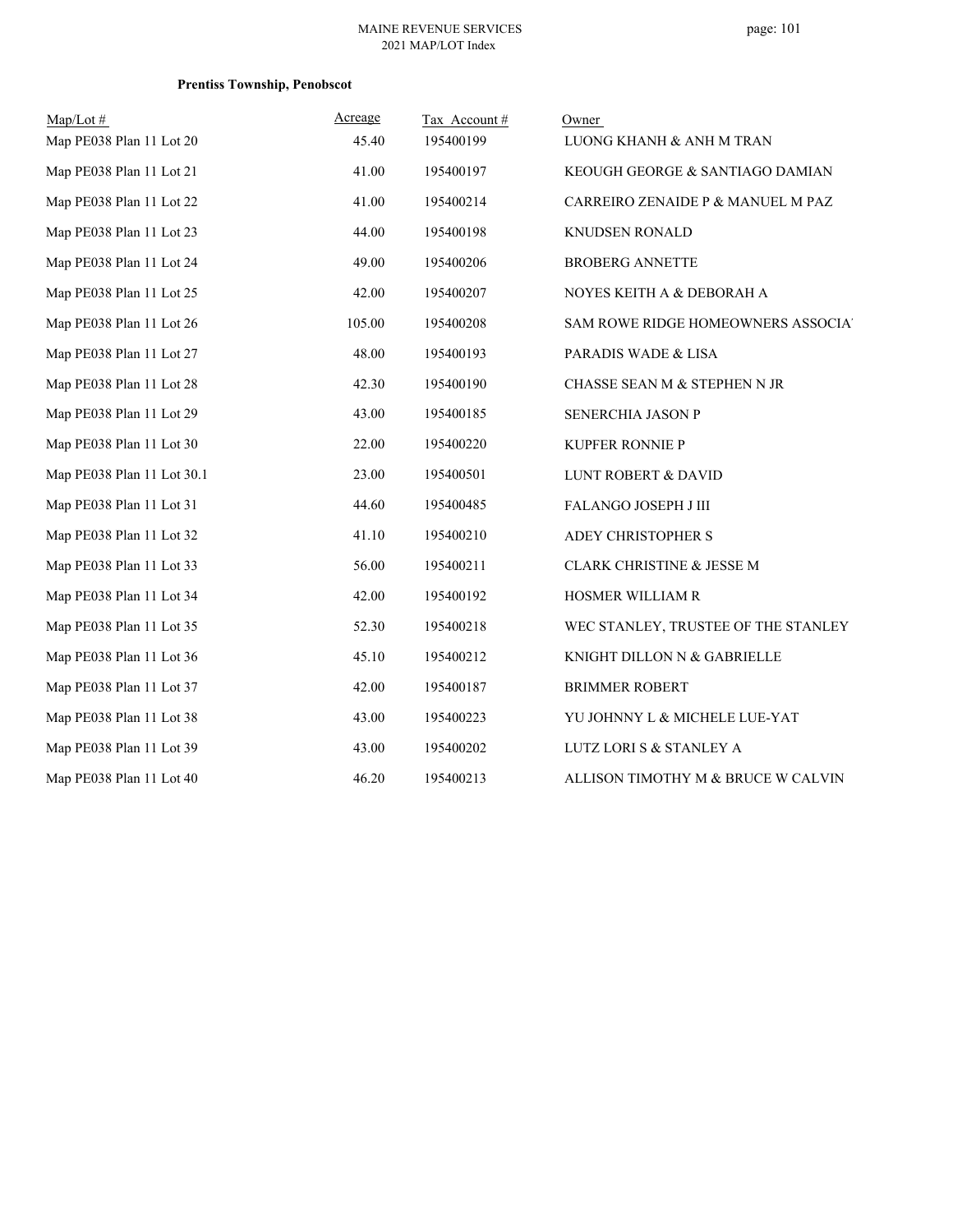| $Map/Lot \#$<br>Map PE039               | Acreage<br>0.00 | Tax Account#<br>192700001 | Owner<br><b>EMERA MAINE</b>          |
|-----------------------------------------|-----------------|---------------------------|--------------------------------------|
| Map PE039                               | 0.00            | 192700002P                | WHITING MILTON                       |
| Map PE039                               | $0.00\,$        | 192700006P                | WHIPPEN ROY & KATHLEEN               |
| Map PE037                               | $0.00\,$        | 192700011P                | POIRIER JEAN GUY                     |
| Map PE039                               | 0.00            | 192700013P                | RAMSEY RAYMOND K                     |
| Map PE039                               | 0.00            | 192700014P                | MELGEY WILLIAM                       |
| Map PE039                               | 0.00            | 192700023P                | <b>CLINE AMOS</b>                    |
| Map PE039                               | $0.00\,$        | 192700025P                | SUNSET DEVELOPMENT INC               |
| Map PE039                               | $0.00\,$        | 192700029P                | FLEET CAPITAL LEASING-GLOBAL VENDING |
| Map PE039                               | 0.00            | 192700030P                | CITICAPITAL TECHNOLOGY FINANCE       |
| Map PE039                               | 0.00            | 192700031P                | DISH NETWORK, LLC                    |
| Map PE039 Plan 00 Lot 0                 | $0.00\,$        | 192700033P                | DEERE CREDIT INC                     |
| Map PE039 Plan 01 Lot                   | 0.00            | 192700418                 | MARITIMES & NORTHEAST PIPELINE LLC   |
| Map PE039 Plan 01 Lot 1 Plan 05 Lot 1   | 2,183.59        | 192700002                 | MCCRILLIS TIMBERLAND LLC             |
| Map PE039 Plan 01 Lot 1                 | 0.00            | 192700005                 | FINLEY BARBARA                       |
| Map PE039 Plan 01 Lot 1                 | 0.00            | 192700006                 | STORMANN WAYNE F                     |
| Map PE039 Plan 01 Lot 2                 | 2.80            | 192700007                 | <b>DAY ETHAN</b>                     |
| Map PE039 Plan 01 Lot 3                 | 0.70            | 192700008                 | <b>BURTON AMANDA L</b>               |
| Map PE039 Plan 01 Lot 4                 | 3.40            | 192700009                 | CAMERON PATRICK J                    |
| Map PE039 Plan 01 Lot 5 6 8             | 1.59            | 192700011                 | HAZARD THOMAS & LYNN                 |
| Map PE039 Plan 01 Lot 7                 | 0.65            | 192700010                 | NAGELIN ARTHUR P JR                  |
| Map PE039 Plan 01 Lot 9                 | 0.75            | 192700012                 | <b>LAWSON GARY W</b>                 |
| Map PE039 Plan 01 Lot 10 11             | 7.70            | 192700013                 | POIRIER JEAN GUY                     |
| Map PE039 Plan 01 Lot 12                | 189.00          | 192700014                 | LIZZOTTE MICHAEL & TIMOTHY           |
| Map PE039 Plan 01 Lot 13                | 123.00          | 192700015                 | LIZZOTTE MICHAEL & TIMOTHY           |
| Map PE039 Plan 01 Lot 14                | 80.00           | 192700016                 | DESHANE JOSEPH W                     |
| Map PE039 Plan 01 Lot 14.1              | 3.55            | 192700017                 | <b>SALLS BRANDON J</b>               |
| Map PE039 Plan 01 Lot 14.2              | 6.00            | 192700391                 | REINZO JOSEPH & MELISSA              |
| Map PE039 Plan 01 Lot 14.3              | 13.00           | 192700450                 | OWENS SHAWN MICHAEL                  |
| Map PE039 Plan 01 Lot 15 Plan 04 Lot 30 | 233.00          | 192700019                 | MCCRILLIS TIMBERLANDS INC            |
| Map PE039 Plan 01 Lot 16                | 5.35            | 192700022                 | WEYMOUTH PATRICIA A                  |
| Map PE039 Plan 01 Lot 16.1              | 1.90            | 192700023                 | MARSHALL WAYNE L                     |
| Map PE039 Plan 01 Lot 16.2              | 1.00            | 192700384                 | CRAY DOUGLAS J & MADELINE M          |
| Map PE039 Plan 01 Lot 16.3              | 2.70            | 192700390                 | MARSHALL WAYNE L & CHERYL A LIBBY    |
| Map PE039 Plan 01 Lot 16.4              | 3.82            | 192700389                 | RUSTIN THOMAS W                      |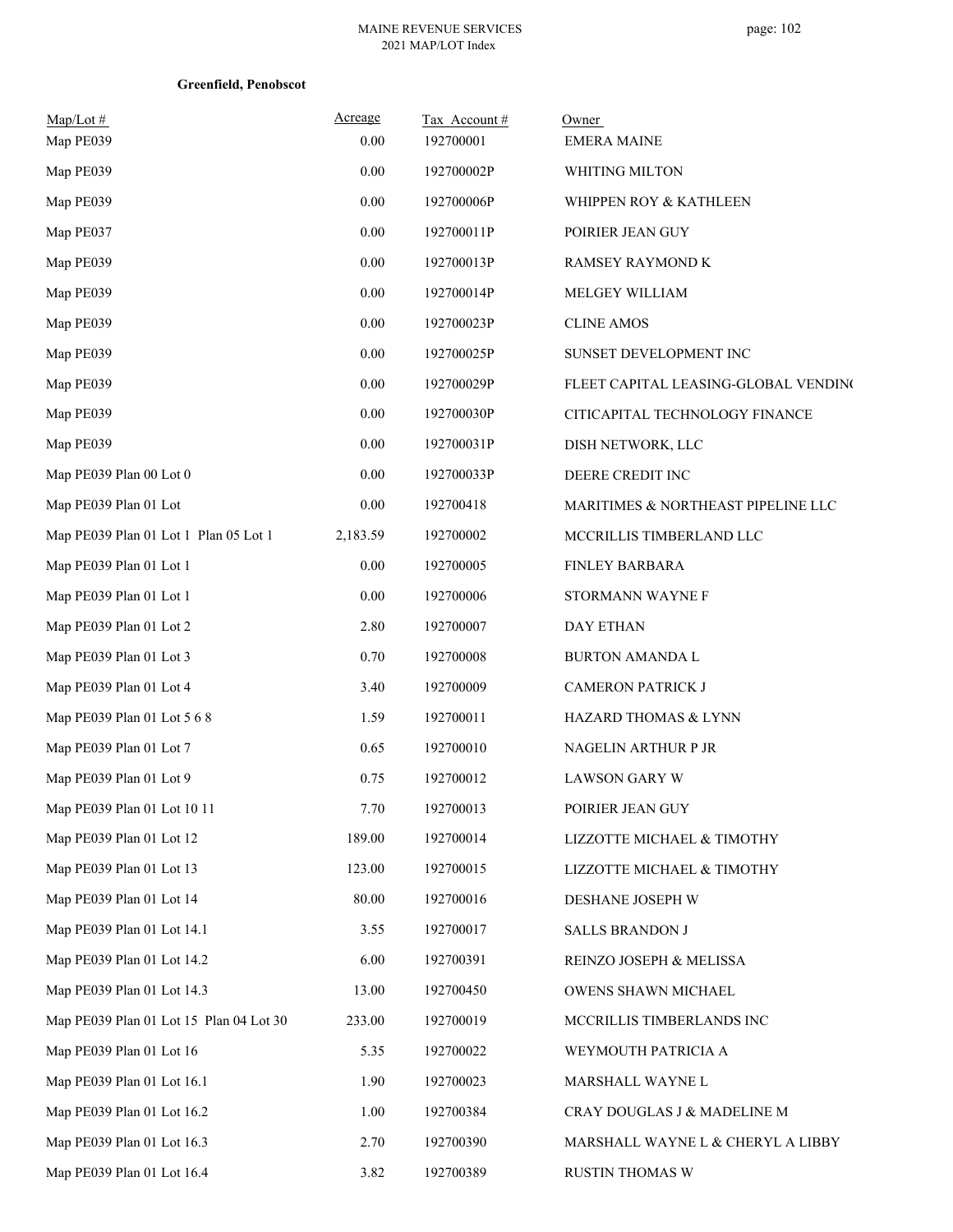| $Map/Lot \#$<br>Map PE039 Plan 01 Lot 16.5 | Acreage<br>4.39 | Tax Account#<br>192700467 | Owner<br>WEYMOUTH PATRICIA A        |
|--------------------------------------------|-----------------|---------------------------|-------------------------------------|
| Map PE039 Plan 01 Lot 16.51                | 20.00           | 192700471                 | JACKSON RONALD & PAULA              |
| Map PE039 Plan 01 Lot 16.6                 | 11.00           | 192700393                 | CURRIER COLBY C III & JONI R WEBBER |
| Map PE039 Plan 01 Lot 16.7                 | 36.31           | 192700468                 | WEYMOUTH PATRICIA A & FRANCIS D     |
| Map PE039 Plan 01 Lot 16.8                 | 5.53            | 192700479                 | CARROLL BRANDON D & SAMANTHA J      |
| Map PE039 Plan 01 Lot 17                   | 36.00           | 192700024                 | REINZO JOSEPH G & MELISSA A         |
| Map PE039 Plan 01 Lot 18                   | 10.30           | 192700025                 | <b>LANGLAIS JAMES R</b>             |
| Map PE039 Plan 01 Lot 19                   | 18.30           | 192700026                 | REINZO JOSEPH G & MELISSA A         |
| Map PE039 Plan 01 Lot 20                   | 10.30           | 192700027                 | MARTIN JAMES H & GARY R             |
| Map PE039 Plan 01 Lot 21                   | 8.18            | 192700028                 | CONARY SHAWN L & ANGELA T           |
| Map PE039 Plan 01 Lot 21.1                 | 1.72            | 192700457                 | CONARY JERRY A                      |
| Map PE039 Plan 01 Lot 21.2                 | 5.10            | 192700477                 | WEYMOUTH PATRICIA A & FRANCIS D     |
| Map PE039 Plan 01 Lot 22                   | 15.00           | 192700029                 | CLARK STEPHEN R & JANICE M          |
| Map PE039 Plan 01 Lot 23                   | 0.70            | 192700030                 | YOUNG JOSEPH E SR & SUSAN E         |
| Map PE039 Plan 01 Lot 23.1                 | 0.70            | 192700031                 | KASZUBA ANDREW ET AL                |
| Map PE039 Plan 01 Lot 24                   | 21.00           | 192700032                 | BRASSLETT ADRIAN & SHELLEY          |
| Map PE039 Plan 01 Lot 25                   | 0.25            | 192700033                 | <b>KRETCHMAN ERIN</b>               |
| Map PE039 Plan 01 Lot 26                   | 11.50           | 192700034                 | JASMIN THOMAS R & JOANNA R          |
| Map PE039 Plan 01 Lot 27 28                | 3.10            | 192700461                 | KADLEWICZ-QUATRALE KATHARINE M      |
| Map PE039 Plan 01 Lot 29 30                | 5.40            | 192700035                 | <b>MARTIN JAMES H</b>               |
| Map PE039 Plan 01 Lot 31                   | 3.45            | 192700037                 | DENNISON DEANNA LEE                 |
| Map PE039 Plan 01 Lot 31.1                 | 3.45            | 192700036                 | FOLLAND STEPHEN A & CYNTHIA M       |
| Map PE039 Plan 01 Lot 32                   | 273.00          | 192700038                 | WELLS BRYAN C & PAMELA L            |
| Map PE039 Plan 01 Lot 33                   | 30.00           | 192700039                 | MULLEN MATT H                       |
| Map PE039 Plan 01 Lot 34                   | 0.25            | 192700040                 | <b>WILDES GARY</b>                  |
| Map PE039 Plan 01 Lot 35                   | 0.28            | 192700041                 | LANE PETER & MICHAEL                |
| Map PE039 Plan 01 Lot 36                   | 0.25            | 192700042                 | WHITTON MELDEAU                     |
| Map PE039 Plan 01 Lot 37                   | 0.25            | 192700043                 | <b>SMITH GERALD</b>                 |
| Map PE039 Plan 01 Lot 38                   | 0.50            | 192700044                 | <b>KING JAMES W</b>                 |
| Map PE039 Plan 01 Lot 39                   | 2.60            | 192700045                 | <b>KING JAMES</b>                   |
| Map PE039 Plan 01 Lot 40                   | 1.00            | 192700046                 | <b>BARKER ETHAN &amp; ARAMISH</b>   |
| Map PE039 Plan 01 Lot 41 46.1              | 0.55            | 192700047                 | LECLAIR DAVID J & GAIL M            |
| Map PE039 Plan 01 Lot 42 43                | 1.15            | 192700048                 | <b>JOLIN JEFFREY</b>                |
| Map PE039 Plan 01 Lot 44                   | 0.23            | 192700049                 | HEADER MICHELE LEE & ARSENAULT CHRI |
| Map PE039 Plan 01 Lot 45                   | 2.30            | 192700050                 | FILES JOHN R & JOHN III             |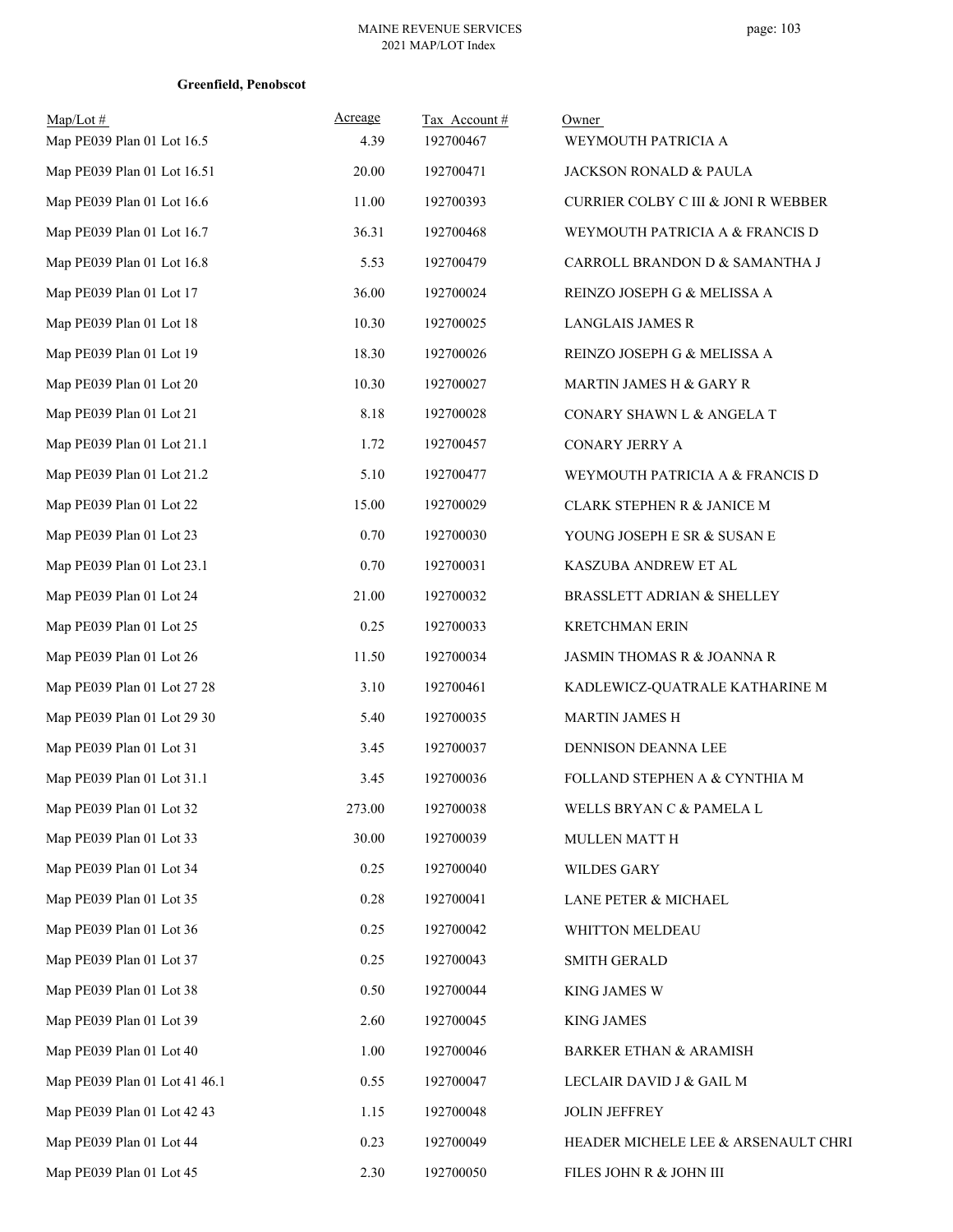| Map/Lot#                            | Acreage | Tax Account# | Owner                                |
|-------------------------------------|---------|--------------|--------------------------------------|
| Map PE039 Plan 01 Lot 46            | 1.00    | 192700051    | KEANE STEVEN P ET AL                 |
| Map PE039 Plan 01 Lot 47            | 0.31    | 192700052    | RUSSELL NORMAN J ET AL               |
| Map PE039 Plan 01 Lot 48            | 6.00    | 192700053    | <b>KRAMER KARL</b>                   |
| Map PE039 Plan 01 Lot 49            | 6.00    | 192700054    | <b>SIROIS GARY</b>                   |
| Map PE039 Plan 01 Lot 49.1          | 5.00    | 192700372    | FAHERTY SEAN P & LYNN A              |
| Map PE039 Plan 01 Lot 50            | 12.00   | 192700055    | <b>BONNEAU PAUL</b>                  |
| Map PE039 Plan 01 Lot 51            | 7.00    | 192700056    | KRAMER KARL & KATHLEEN DIEBOLD       |
| Map PE039 Plan 01 Lot 51.1          | 3.00    | 192700085    | KIRK DALTON ET AL                    |
| Map PE039 Plan 01 Lot 52            | 4.50    | 192700058    | WESINGER DAVID J                     |
| Map PE039 Plan 01 Lot 53            | 6.80    | 192700059    | THIBODEAU DAVID M                    |
| Map PE039 Plan 01 Lot 54 56         | 28.00   | 192700060    | MOORES EUGENE W & CECILIA            |
| Map PE039 Plan 01 Lot 55 55.1       | 4.00    | 192700061    | FREESE MICHAEL & SHEILA              |
| Map PE039 Plan 01 Lot 55.2 55.3     | 3.80    | 192700062    | <b>SARCIA FRANK A &amp; ELEANOR</b>  |
| Map PE039 Plan 01 Lot 55.4          | 2.50    | 192700063    | FREESE MICHAEL & SHEILA              |
| Map PE039 Plan 01 Lot 57 59         | 26.00   | 192700064    | <b>FREESE MICHAEL &amp; SHEILA</b>   |
| Map PE039 Plan 01 Lot 58.1          | 2.30    | 192700065    | HART JAMES & RHONDA                  |
| Map PE039 Plan 01 Lot 58.2          | 2.30    | 192700066    | WOOD SHANE & REBECCA                 |
| Map PE039 Plan 01 Lot 58.3          | 2.30    | 192700067    | FUNK JOSEPH V                        |
| Map PE039 Plan 01 Lot 58.4          | 2.30    | 192700068    | DUPUIS RICHARD & LYNNE GROSS         |
| Map PE039 Plan 01 Lot 58.5          | 2.10    | 192700069    | DUPUIS RICHARD & LYNNE GROSS         |
| Map PE039 Plan 01 Lot 60 60.1 61 62 | 21.30   | 192700070    | <b>STARK WREN</b>                    |
| Map PE039 Plan 01 Lot 63            | 0.80    | 192700073    | <b>BRADSTREET SARAH</b>              |
| Map PE039 Plan 01 Lot 63            | 0.00    | 192700084    | <b>CLARK FAY S</b>                   |
| Map PE039 Plan 01 Lot 64            | 450.00  | 192700075    | PENOBSCOT FOREST LLC                 |
| Map PE039 Plan 01 Lot 64.1          | 78.00   | 192700458    | NATURE CONSERVANCY                   |
| Map PE039 Plan 01 Lot 65            | 20.50   | 192700077    | <b>STARK MARILYN E</b>               |
| Map PE039 Plan 01 Lot 65.1          | 16.00   | 192700078    | <b>LANE MICHAEL</b>                  |
| Map PE039 Plan 01 Lot 65.2          | 16.40   | 192700079    | GRANT MARGARET A & KURT J KENNEDY P  |
| Map PE039 Plan 01 Lot 65.3          | 17.20   | 192700080    | MCCRILLIS ALLAN R & KATHLEEN H TRUST |
| Map PE039 Plan 01 Lot 65.4          | 12.90   | 192700081    | GRANT COLBY                          |
| Map PE039 Plan 01 Lot 65.5          | 14.40   | 192700082    | JASMIN THOMAS R & JOANNA R           |
| Map PE039 Plan 01 Lot 65.6          | 17.20   | 192700083    | JASMIN THOMAS R & JOANNA R           |
| Map PE039 Plan 01 Lot 66            | 1.60    | 192700094    | OAKES TRAVIS R & TRISHA L SMART      |
| Map PE039 Plan 02 Lot 1             | 3.10    | 192700086    | LANG JEFFREY A                       |
| Map PE039 Plan 02 Lot 2             | 30.00   | 192700087    | <b>GEROW SCOTT &amp; JENNIFER</b>    |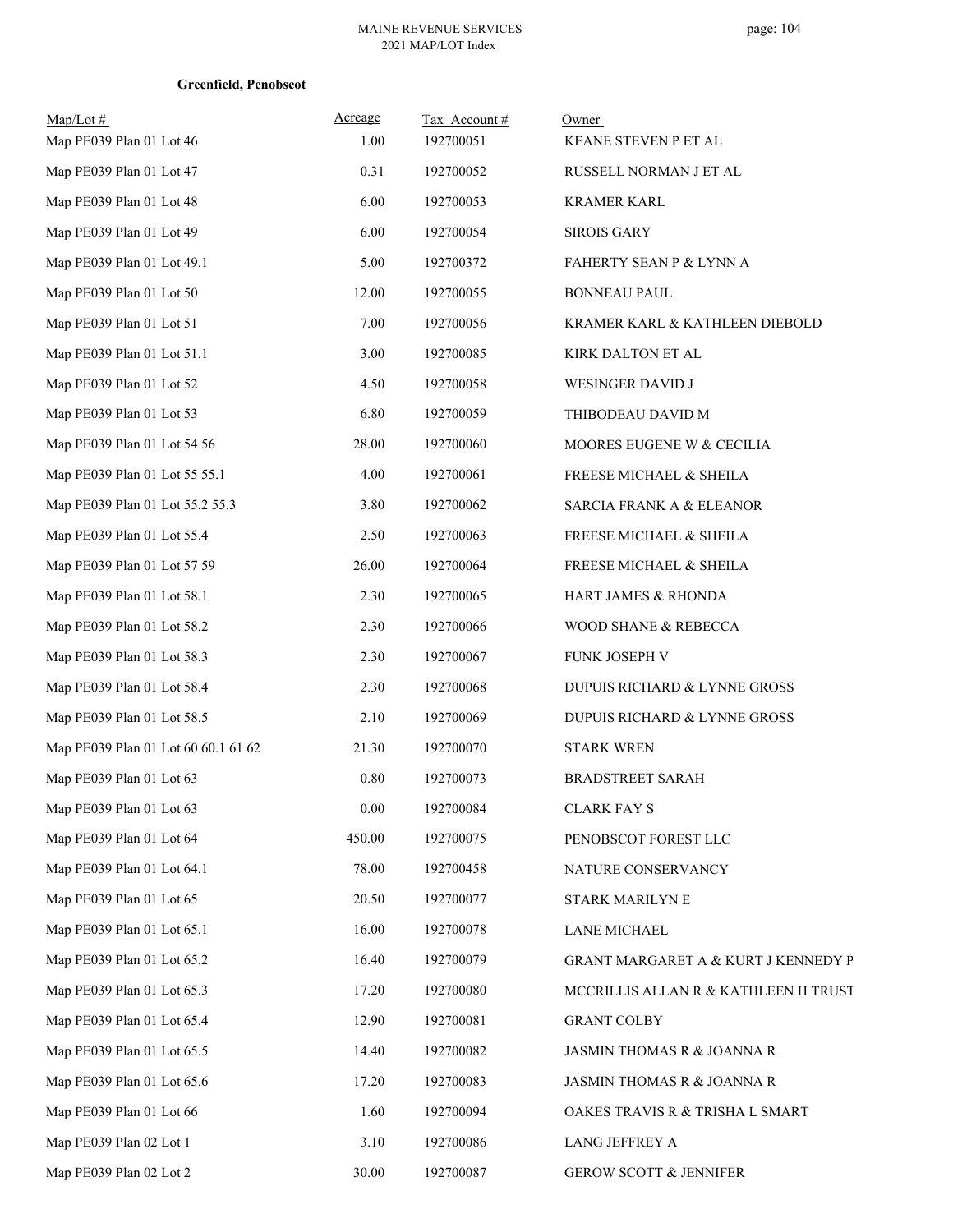| Map/Lot#                             | Acreage  | Tax Account# | Owner                                 |
|--------------------------------------|----------|--------------|---------------------------------------|
| Map PE039 Plan 02 Lot 3              | 45.00    | 192700088    | RICKETT JOYCE                         |
| Map PE039 Plan 02 Lot 3              | 0.00     | 192700089    | <b>ROBBINS JOHN J</b>                 |
| Map PE039 Plan 02 Lot 4              | 12.00    | 192700090    | BANGS MARK E & JOYCE M RICKETT        |
| Map PE039 Plan 02 Lot 5              | 150.69   | 192700091    | THIBODEAU ROBERT W & YVONNE M         |
| Map PE039 Plan 02 Lot 5.1            | 8.31     | 192700446    | THIBODEAU ROBERT W & YVONNE M         |
| Map PE039 Plan 02 Lot 5.2            | 29.63    | 192700445    | <b>CRAWFORD BRUCE E</b>               |
| Map PE039 Plan 02 Lot 5.21           | 1.55     | 192700463    | <b>BARNES DOUGLAS E</b>               |
| Map PE039 Plan 02 Lot 5.22           | 1.82     | 192700470    | ROBERTSON HERBERT & JOSEPHINE & GEOI  |
| Map PE039 Plan 02 Lot 6              | 112.60   | 192700092    | NADEAU VIOLAK                         |
| Map PE039 Plan 02 Lot 6.1            | 37.40    | 192700399    | <b>CARTER TROY A</b>                  |
| Map PE039 Plan 02 Lot 6.2            | 52.00    | 192700093    | LEGASSE CHARLES E & BELINDA A         |
| Map PE039 Plan 02 Lot 7              | 3.40     | 192700095    | RICHARDS GORDON & IMOGENE             |
| Map PE039 Plan 02 Lot 8 9.2          | 1.09     | 192700096    | <b>EMERSON PAULA J</b>                |
| Map PE039 Plan 02 Lot 9              | 1.65     | 192700097    | AVERY ROBIN D & JUDITH A TRUSTEE      |
| Map PE039 Plan 02 Lot 9.1            | 0.91     | 192700401    | AVERY ROBIN D & JUDITH A TRUSTEE      |
| Map PE039 Plan 02 Lot 10 12.1        | 73.50    | 192700098    | DRAPER HOWARD C                       |
| Map PE039 Plan 02 Lot 11             | 4.60     | 192700099    | DAVIS PETER A & DOTTIE H              |
| Map PE039 Plan 02 Lot 12             | 46.00    | 192700100    | CRAWFORD BRUCE E                      |
| Map PE039 Plan 02 Lot 12.2 12.3      | 26.00    | 192700464    | MESERVEY BOYCE S                      |
| Map PE039 Plan 02 Lot 13             | 23.46    | 192700397    | AVERY ROBIN D & JUDITH A TRUSTEE      |
| Map PE039 Plan 02 Lot 13.1           | 43.44    | 192700101    | JACOBS STEWART G & KATHLYN A          |
| Map PE039 Plan 02 Lot 13.2           | 3.67     | 192700102    | <b>FYLER ROBERT A &amp; CHARLES</b>   |
| Map PE039 Plan 02 Lot 13.3 13.5 13.6 | 45.25    | 192700103    | MCCLOSKEY KEVIN A                     |
| Map PE039 Plan 02 Lot 13.4 13.7      | 2.65     | 192700104    | CRAWFORD BRUCE E                      |
| Map PE039 Plan 02 Lot 14             | 195.00   | 192700453    | DUNBAR MICHAEL JOHN TRUSTEE           |
| Map PE039 Plan 02 Lot 15             | 102.00   | 192700105    | LIZOTTE MICHAEL & TIMOTHY             |
| Map PE039 Plan 02 Lot 15             | $0.00\,$ | 192700106    | <b>CURRAN JAMES</b>                   |
| Map PE039 Plan 02 Lot 15             | $0.00\,$ | 192700107    | DRINKWATER THOMAS                     |
| Map PE039 Plan 02 Lot 15             | $0.00\,$ | 192700108    | <b>COLPITTS LORRAINE</b>              |
| Map PE039 Plan 02 Lot 15             | 0.00     | 192700109    | <b>BREWER DAVID</b>                   |
| Map PE039 Plan 02 Lot 15             | 0.00     | 192700110    | DRINKWATER THOMAS                     |
| Map PE039 Plan 02 Lot 16             | 72.00    | 192700111    | GIOVANELLO JOSEPH L & LISA J TRUSTEES |
| Map PE039 Plan 02 Lot 16.1           | 20.60    | 192700112    | GIOVANELLO JOSEPH L & LISA J TRUSTEES |
| Map PE039 Plan 02 Lot 17             | 1.00     | 192700113    | MADDEN ANTHONY W & CINDY L            |
| Map PE039 Plan 02 Lot 18             | 213.00   | 192700114    | MADDEN ANTHONY W & CINDY L            |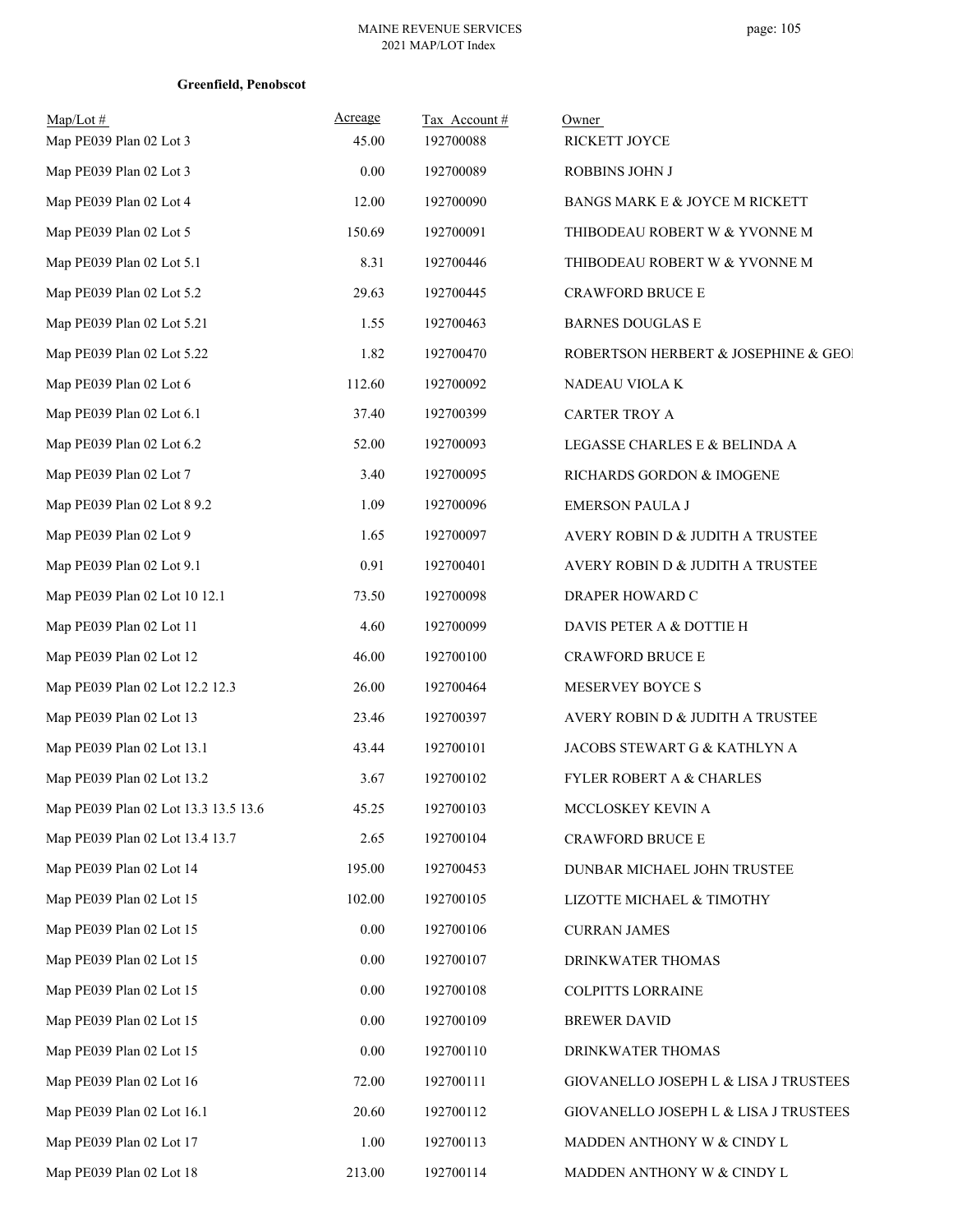| Map/Lot#<br>Map PE039 Plan 02 Lot 18 | Acreage<br>0.00 | Tax Account #<br>192700115 | Owner<br><b>HIGGINS MIKE</b>         |
|--------------------------------------|-----------------|----------------------------|--------------------------------------|
| Map PE039 Plan 02 Lot 18             | 0.00            | 192700116                  | PETRIE JOHN & STEPHEN                |
| Map PE039 Plan 02 Lot 18             | 0.00            | 192700120                  | <b>GERARD GARRETT C</b>              |
| Map PE039 Plan 03 Lot 1              | 1,035.00        | 192700117                  | REDDY SUNEETHA & SUNDARARAMI REDD    |
| Map PE039 Plan 04 Lot 1              | 9.70            | 192700124                  | MAINE STATE OF                       |
| Map PE039 Plan 04 Lot 2              | 334.00          | 192700121                  | REINZO JOHN E SR & JOAN K            |
| Map PE039 Plan 04 Lot 2.1            | 2.98            | 192700125                  | SUNSET DEVELOPMENT INC               |
| Map PE039 Plan 04 Lot 2.4            | 2.05            | 192700126                  | REINZO JOAN K                        |
| Map PE039 Plan 04 Lot 2.5            | 2.00            | 192700373                  | SUNSET DEVELOPMENT INC               |
| Map PE039 Plan 04 Lot 3              | 2.30            | 192700128                  | RAMSEY RAYMOND K                     |
| Map PE039 Plan 04 Lot 4              | 4.60            | 192700129                  | RAMSEY RAYMOND K                     |
| Map PE039 Plan 04 Lot 5              | 6.40            | 192700130                  | RAMSEY RAYMOND K                     |
| Map PE039 Plan 04 Lot 6              | 5.00            | 192700131                  | RAMSEY RAYMOND K                     |
| Map PE039 Plan 04 Lot 7 8            | 27.50           | 192700132                  | SOKOLSKI GEORGE                      |
| Map PE039 Plan 04 Lot 7.1            | 8.20            | 192700135                  | BOND ROGER A & DONNA M & JOSHUA A &  |
| Map PE039 Plan 04 Lot 7.2            | 10.70           | 192700136                  | STATE OWNED TAX ACQUIRED 2019        |
| Map PE039 Plan 04 Lot 7.3            | 2.04            | 192700448                  | PARE JAMES A & VICTORIA M            |
| Map PE039 Plan 04 Lot 9              | 15.50           | 192700137                  | NEUMAN LISA K                        |
| Map PE039 Plan 04 Lot 10 11          | 58.80           | 192700138                  | BARNES GREGORY N II & MICHELE L BARN |
| Map PE039 Plan 04 Lot 11.1           | 2.00            | 192700139                  | MAINE STATE OF                       |
| Map PE039 Plan 04 Lot 12             | 1.00            | 192700141                  | <b>LINDLEY EDWARD</b>                |
| Map PE039 Plan 04 Lot 13.1           | 1.98            | 192700142                  | CALABRESE CHARLES J JR & CARRIE CUMM |
| Map PE039 Plan 04 Lot 13.2 13.6      | 7.70            | 192700143                  | ABRAMOVICH SCOTT & DEBRA             |
| Map PE039 Plan 04 Lot 13.3           | 25.00           | 192700144                  | HARDING JOHN E                       |
| Map PE039 Plan 04 Lot 13.4           | 3.00            | 192700374                  | HOHENSTEIN JAMES R & KATHY L         |
| Map PE039 Plan 04 Lot 13.5           | 31.60           | 192700145                  | GLIDDEN STACY M & MICHELLE L         |
| Map PE039 Plan 04 Lot 14             | 67.00           | 192700146                  | PINKHAM TERRY                        |
| Map PE039 Plan 04 Lot 14.1           | 14.00           | 192700147                  | BERGERON SHEILA & SHARON TOTHILL     |
| Map PE039 Plan 04 Lot 14.11          | 1.00            | 192700148                  | BERGERON MARGUERITE                  |
| Map PE039 Plan 04 Lot 14.111         | 1.00            | 192700444                  | <b>GALLANT BRENDA</b>                |
| Map PE039 Plan 04 Lot 15             | 8.00            | 192700150                  | WHIPPEN ROY & KATHLEEN               |
| Map PE039 Plan 04 Lot 16             | 159.00          | 192700151                  | MADDEN ANTHONY W & CINDY L           |
| Map PE039 Plan 04 Lot 17             | 38.50           | 192700152                  | WHIPPEN ROY & KATHLEEN               |
| Map PE039 Plan 04 Lot 17.1 17.2      | 3.53            | 192700153                  | MARKES BRITTNAY & NICHOLAS O'CLAIR   |
| Map PE039 Plan 04 Lot 18             | 8.00            | 192700154                  | WHIPPEN ROY & KATHLEEN               |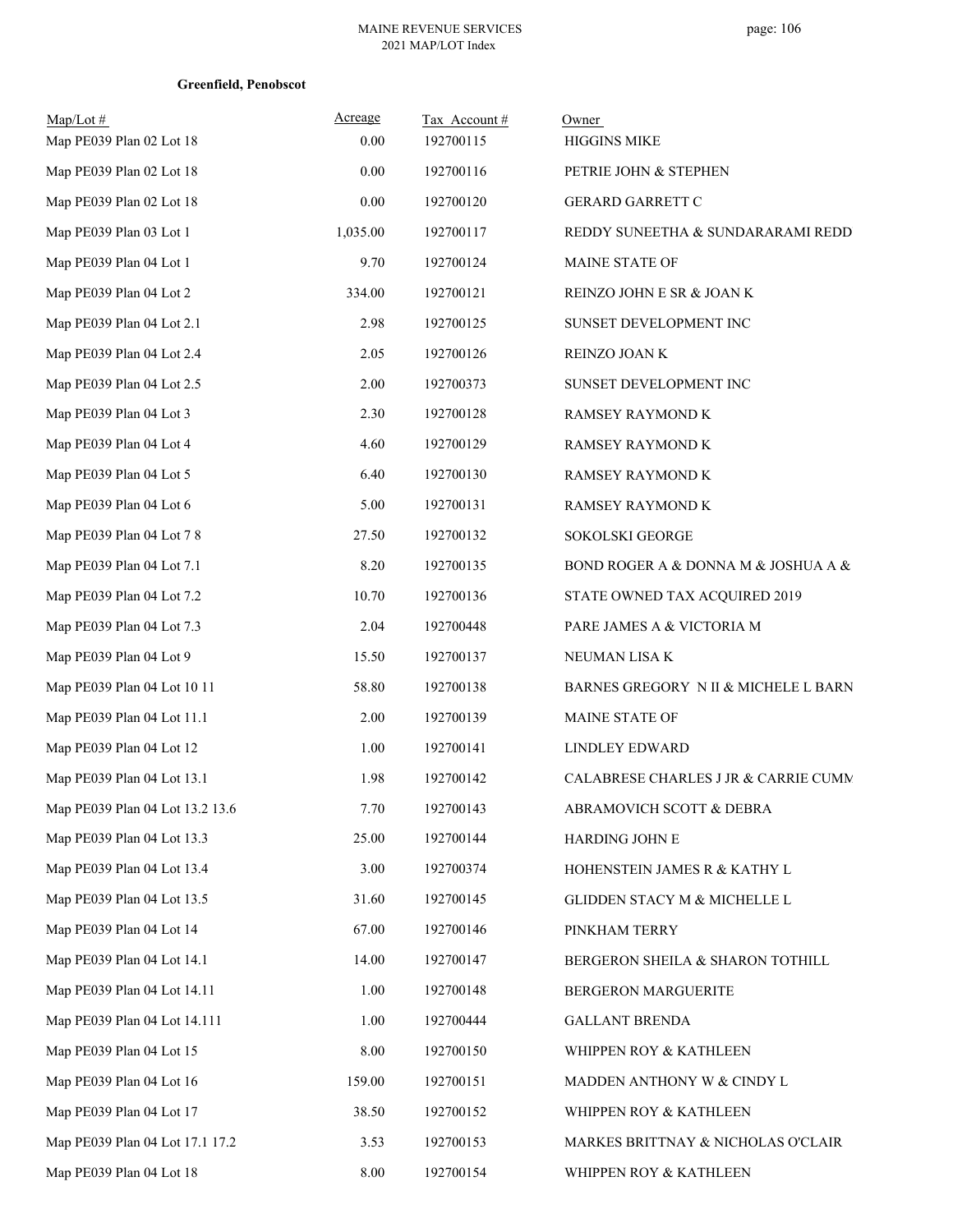| $Map/Lot \#$<br>Map PE039 Plan 04 Lot 19 | Acreage<br>16.50 | Tax Account#<br>192700155 | Owner<br>MADDEN ANTHONY W & CINDY L |
|------------------------------------------|------------------|---------------------------|-------------------------------------|
| Map PE039 Plan 04 Lot 20                 | 53.00            | 192700156                 | MADDEN ANTHONY W & CINDY L          |
| Map PE039 Plan 04 Lot 21                 | 3.68             | 192700157                 | STITHAM JAMES E                     |
| Map PE039 Plan 04 Lot 21.1               | 7.30             | 192700158                 | ANDERSON HILBERT H                  |
| Map PE039 Plan 04 Lot 22 23.12           | 0.49             | 192700159                 | <b>KENNEDY GARRY</b>                |
| Map PE039 Plan 04 Lot 23                 | 25.00            | 192700160                 | ANDERSON HILBERT H                  |
| Map PE039 Plan 04 Lot 23.1               | 3.06             | 192700161                 | FARRELL DANIEL                      |
| Map PE039 Plan 04 Lot 23.2               | 1.50             | 192700162                 | <b>GAGAIN JOSHUA M</b>              |
| Map PE039 Plan 04 Lot 24 Plan 05 Lot 4   | 702.00           | 192700163                 | PRENTISS & CARLISLE CO INC ET AL    |
| Map PE039 Plan 04 Lot 25                 | 1.00             | 192700166                 | <b>GREENLEAF LINDSAY E</b>          |
| Map PE039 Plan 04 Lot 26                 | 9.70             | 192700167                 | FARRELL DANIEL & KATHERINE          |
| Map PE039 Plan 04 Lot 27                 | 0.00             | 192700169                 | RICHARD BRUCE J & JUDI A            |
| Map PE039 Plan 04 Lot 27                 | 37.50            | 192700380                 | RICHARD BRUCE J & JUDI A            |
| Map PE039 Plan 04 Lot 27.1               | 0.77             | 192700170                 | POLK GREGORY A & MARISSA J          |
| Map PE039 Plan 04 Lot 27.2               | 1.30             | 192700171                 | POLK GREGORY ET AL                  |
| Map PE039 Plan 04 Lot 27.3               | 2.00             | 192700168                 | <b>GARCEAU LINDA S</b>              |
| Map PE039 Plan 04 Lot 29                 | 0.70             | 192700172                 | AULTMAN WILLIAM P & BEVERLY BARTLET |
| Map PE039 Plan 04 Lot 31                 | 43.00            | 192700176                 | MCCRILLIS TIMBERLANDS INC           |
| Map PE039 Plan 04 Lot 32 Plan 07 Lot 1   | 2,044.00         | 192700179                 | PRENTISS & CARLISLE CO INC ET AL    |
| Map PE039 Plan 04 Lot 33                 | 108.50           | 192700182                 | YANUSH CHARLES A III &              |
| Map PE039 Plan 04 Lot 33.1               | 25.00            | 192700183                 | MARTIN STEPHEN J & GLORIA J         |
| Map PE039 Plan 04 Lot 33.2               | 15.00            | 192700184                 | MARTIN STEPHEN J & GLORIA J         |
| Map PE039 Plan 04 Lot 33.3               | 15.00            | 192700185                 | MARTIN STEPHEN J & GLORIA J         |
| Map PE039 Plan 04 Lot 33.4               | 2.50             | 192700186                 | WRIGHT ROBERT L                     |
| Map PE039 Plan 04 Lot 33.5               | 3.50             | 192700187                 | MORRILL WILLIAM                     |
| Map PE039 Plan 04 Lot 33.6               | 2.77             | 192700189                 | O'KEEFE BETH J                      |
| Map PE039 Plan 04 Lot 33.7               | 24.60            | 192700190                 | BEAULIEU RHONDA & ESPERANZA VALCAR  |
| Map PE039 Plan 04 Lot 33.8               | 4.13             | 192700370                 | LACADIE DONALD G II                 |
| Map PE039 Plan 04 Lot 33.9               | 15.00            | 192700462                 | REINZO JAMES P                      |
| Map PE039 Plan 05 Lot 1.1                | 0.00             | 192700191                 | SHUMWAY LAURENCE                    |
| Map PE039 Plan 05 Lot 1.1 Plan 06 Lot 1  | 2,907.00         | 192700443                 | SIRIOS TIMBER PARTNERS LP           |
| Map PE039 Plan 05 Lot 1.2                | 3,256.00         | 192700442                 | MCCRILLIS TIMBERLANDS INC           |
| Map PE039 Plan 05 Lot 2                  | 142.00           | 192700192                 | LEBLANC IRENE ESTATE                |
| Map PE039 Plan 05 Lot 3                  | 71.00            | 192700193                 | ALEXANDER ELIZABETH ET AL TRUSTEES  |
| Map PE039 Plan 05 Lot 3.1                | 1.00             | 192700194                 | <b>BURGESS GERALD E</b>             |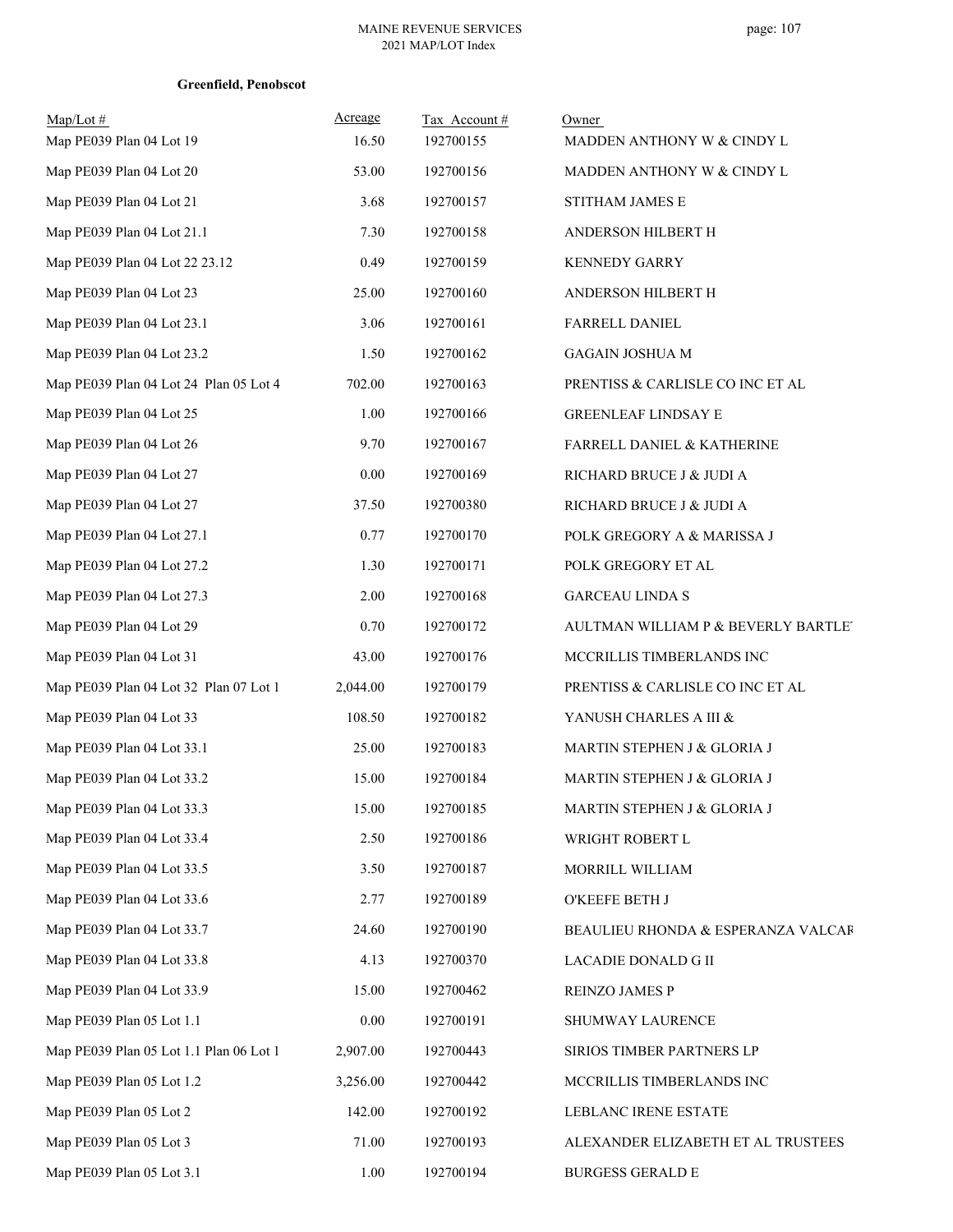| $Map/Lot \#$<br>Map PE039 Plan 05 Lot 3.2 | Acreage<br>5.00 | Tax Account#<br>192700472 | Owner<br>BARDEN CARRIE A R & CHERYL ANN POWE |
|-------------------------------------------|-----------------|---------------------------|----------------------------------------------|
| Map PE039 Plan 05 Lot 5                   | 16.40           | 192700195                 | <b>CORR PATRICK</b>                          |
| Map PE039 Plan 05 Lot 5.1                 | 3.60            | 192700196                 | DUCHESNEAU PETER F                           |
| Map PE039 Plan 05 Lot 6                   | 132.40          | 192700197                 | <b>MATTILA DARVIN</b>                        |
| Map PE039 Plan 05 Lot 6.1 6.2             | 13.60           | 192700198                 | CRUZ JOHN & DEBORAH                          |
| Map PE039 Plan 05 Lot 7                   | 171.00          | 192700200                 | COUGH CARYN J PERSONAL REP & SCOTT C         |
| Map PE039 Plan 07 Lot 1.1                 | 2.11            | 192700459                 | PENOBSCOT COUNTY                             |
| Map PE039 Plan 07 Lot 2                   | 36.39           | 192700202                 | STEVENS CHRISTOPHER D & JUDITH A             |
| Map PE039 Plan 07 Lot 2.1                 | $0.00\,$        | 192700017p                | ALEXANDERS WELDING & MACHINE INC             |
| Map PE039 Plan 07 Lot 2.1 2.2             | 6.71            | 192700203                 | ALEXANDER REALTY LLC                         |
| Map PE039 Plan 07 Lot 2.2                 | 3.00            | 192700387                 | REINZO JAMES P                               |
| Map PE039 Plan 07 Lot 2.3                 | 1.73            | 192700395                 | SUNSET DEVELOPMENT INC                       |
| Map PE039 Plan 07 Lot 2.4                 | 2.45            | 192700484                 | O'KEEFE ALI                                  |
| Map PE039 Plan 07 Lot 2.6                 | 44.20           | 192700478                 | ALEXANDER JAMES E SR, ROSALIE F &            |
| Map PE039 Plan 07 Lot 2.8                 | 2.46            | 192700127                 | REINZO JOSEPH G                              |
| Map PE039 Plan 07 Lot 3                   | 1.49            | 192700204                 | LEGERE WANDA L                               |
| Map PE039 Plan 07 Lot 3.1                 | 2.10            | 192700206                 | LAFOREST JOSHUA D & LISA M                   |
| Map PE039 Plan 07 Lot 3.2 3.51            | 4.60            | 192700205                 | REINZO JOHN E SR & JOAN K                    |
| Map PE039 Plan 07 Lot 3.3                 | 0.52            | 192700207                 | LEGERE WANDA L                               |
| Map PE039 Plan 07 Lot 3.4                 | 3.67            | 192700208                 | EUGLEY REGINALD J & JULIANN M                |
| Map PE039 Plan 07 Lot 3.52                | 6.40            | 192700465                 | EUGLEY DAVID J                               |
| Map PE039 Plan 07 Lot 3.6                 | 41.50           | 192700210                 | <b>EUGLEY JULIANN</b>                        |
| Map PE039 Plan 07 Lot 3.61                | 3.00            | 192700480                 | POWERS DAVID & TRACY RICHARDSON              |
| Map PE039 Plan 07 Lot 3.62                | 5.50            | 192700481                 | POWERS DAVID & TRACY RICHARDSON              |
| Map PE039 Plan 07 Lot 3.7                 | 3.16            | 192700474                 | TUCKER JOSEPH E & SUSAN C                    |
| Map PE039 Plan 07 Lot 3.71                | 0.88            | 192700473                 | <b>EUGLEY JULIANN</b>                        |
| Map PE039 Plan 07 Lot 4                   | 1.83            | 192700211                 | WARE KELLY J & FRANCIS J SR                  |
| Map PE039 Plan 07 Lot 5                   | 3.80            | 192700213                 | JOHNSON BRUCE M & VIRGINIA G                 |
| Map PE039 Plan 07 Lot 6                   | 3.40            | 192700214                 | <b>WATSON RICHARD D</b>                      |
| Map PE039 Plan 07 Lot 7                   | 1.30            | 192700215                 | DAVIS DANIEL A & KATHARINE M                 |
| Map PE039 Plan 07 Lot 8                   | 0.09            | 192700216                 | GREENFIELD BAPTIST CHURCH                    |
| Map PE039 Plan 07 Lot 9                   | 2.40            | 192700217                 | <b>WATSON RICHARD</b>                        |
| Map PE039 Plan 07 Lot 9.1                 | 1.00            | 192700218                 | GREENFIELD BAPTIST CHURCH                    |
| Map PE039 Plan 07 Lot 10                  | 105.50          | 192700219                 | ALEXANDER JAMES E JR & DENISE K              |
| Map PE039 Plan 07 Lot 10.1                | 8.90            | 192700220                 | ALEXANDER JAMES E JR & DENISE K              |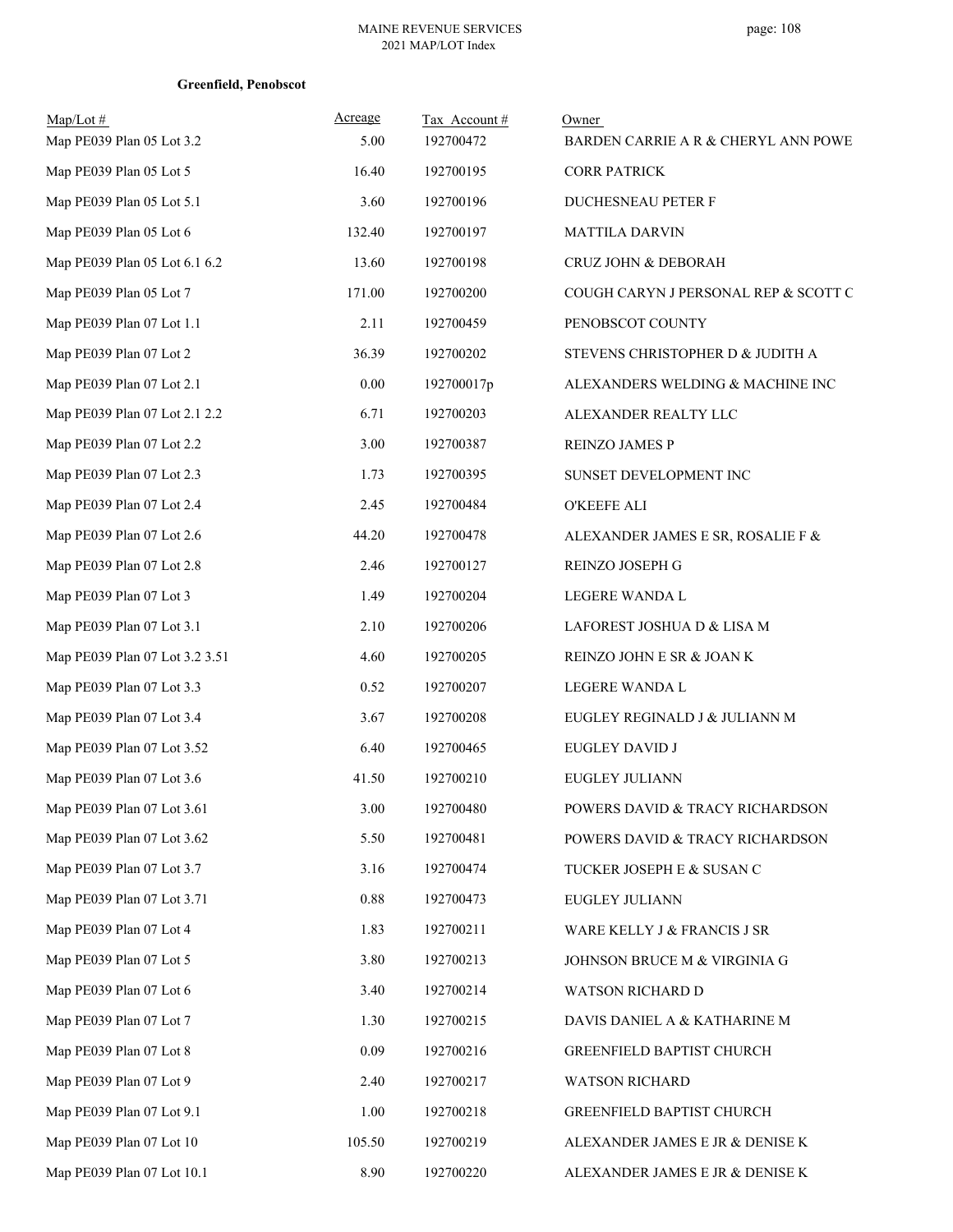| $Map/Lot$ #<br>Map PE039 Plan 07 Lot 11 | Acreage<br>14.00 | Tax Account#<br>192700221 | Owner<br>ALEXANDER JAMES SR & ROSALIE |
|-----------------------------------------|------------------|---------------------------|---------------------------------------|
| Map PE039 Plan 07 Lot 12                | 56.00            | 192700223                 | WATSON RICHARD & DAVID RYON           |
| Map PE039 Plan 07 Lot 12                | $0.00\,$         | 192700224                 | WATSON RICHARD D                      |
| Map PE039 Plan 07 Lot 13                | 53.00            | 192700225                 | KOCHIS TIMOTHY                        |
| Map PE039 Plan 07 Lot 14                | 0.90             | 192700226                 | BALZANO THOMAS & ANTHONY FERREIRA     |
| Map PE039 Plan 07 Lot 15                | 26.00            | 192700227                 | MADDEN STEPHEN F                      |
| Map PE039 Plan 07 Lot 16                | 12.60            | 192700230                 | <b>LABRIE LOIS M</b>                  |
| Map PE039 Plan 07 Lot 17                | 12.60            | 192700231                 | <b>LABRIE LOIS M</b>                  |
| Map PE039 Plan 07 Lot 18                | 1.00             | 192700232                 | BUXTON MICHAEL & KATHY A UGAREK       |
| Map PE039 Plan 07 Lot 19                | 6.60             | 192700233                 | FLETCHER JAMES                        |
| Map PE039 Plan 07 Lot 20                | 1.00             | 192700234                 | STATE OWNED TAX ACQUIRED 2018         |
| Map PE039 Plan 07 Lot 21                | 73.00            | 192700350                 | ALEXANDER JAMES E JR & DENISE K       |
| Map PE039 Plan 07 Lot 22.1              | 18.80            | 192700483                 | ALEXANDER REALTY LLC                  |
| Map PE039 Plan 07 Lot 22.3              | 3.75             | 192700236                 | GILBERT MICHAEL J & DONNA             |
| Map PE039 Plan 07 Lot 23                | 4.00             | 192700237                 | REINZO JAMES P                        |
| Map PE039 Plan 07 Lot 24                | 11.00            | 192700238                 | <b>SCHMIDT DOUGLAS F</b>              |
| Map PE039 Plan 07 Lot 24.1              | 70.00            | 192700476                 | <b>STATON KELLY J</b>                 |
| Map PE039 Plan 07 Lot 25                | 1.00             | 192700239                 | SUNSET DEVELOPMENT INC                |
| Map PE039 Plan 07 Lot 26                | 0.25             | 192700240                 | REINZO JOSEPH G                       |
| Map PE039 Plan 07 Lot 26.1              | 0.25             | 192700371                 | REINZO FAMILY BURYING GROUND          |
| Map PE039 Plan 07 Lot 27                | 1.00             | 192700241                 | SUNSET DEVELOPMENT INC                |
| Map PE039 Plan 08 Lot 1                 | 56.00            | 192700242                 | <b>LABRIE LOIS M</b>                  |
| Map PE039 Plan 08 Lot 2                 | 0.90             | 192700245                 | G & G TRAILBLAZERS SNOWMOBILE CLUB    |
| Map PE039 Plan 08 Lot 3.1 3.2           | 74.12            | 192700248                 | DESJARDINS JAMES & LAUREL LAMOREAU    |
| Map PE039 Plan 08 Lot 3.3               | 5.50             | 192700246                 | MURPHY RONALD                         |
| Map PE039 Plan 08 Lot 3.4               | 1.42             | 192700249                 | TURNER ROBERT E & KATHERINE           |
| Map PE039 Plan 08 Lot 3.5               | 2.70             | 192700250                 | MURPHY RONALD B & LESLIE J            |
| Map PE039 Plan 08 Lot 3.6               | 10.27            | 192700251                 | <b>SCHMIDT DOUGLAS F</b>              |
| Map PE039 Plan 08 Lot 4                 | 2.00             | 192700252                 | TRUMBLY JACKSON E & GINA M TRUSTEES   |
| Map PE039 Plan 08 Lot 5                 | 1.50             | 192700253                 | <b>SCHMIDT DOUGLAS F</b>              |
| Map PE039 Plan 08 Lot 6                 | 8.60             | 192700254                 | SYMANSKI WILLIAM & SUZANNE            |
| Map PE039 Plan 08 Lot 7                 | 0.50             | 192700255                 | MARRON RUSSELL N & PATRICIA A         |
| Map PE039 Plan 08 Lot 8                 | 0.50             | 192700256                 | WATSON RICHARD ET AL                  |
| Map PE039 Plan 08 Lot 9                 | 27.27            | 192700257                 | CROSBY ROBERT E & LISA J              |
| Map PE039 Plan 08 Lot 9.1               | 3.73             | 192700369                 | CROSBY ROBERT E                       |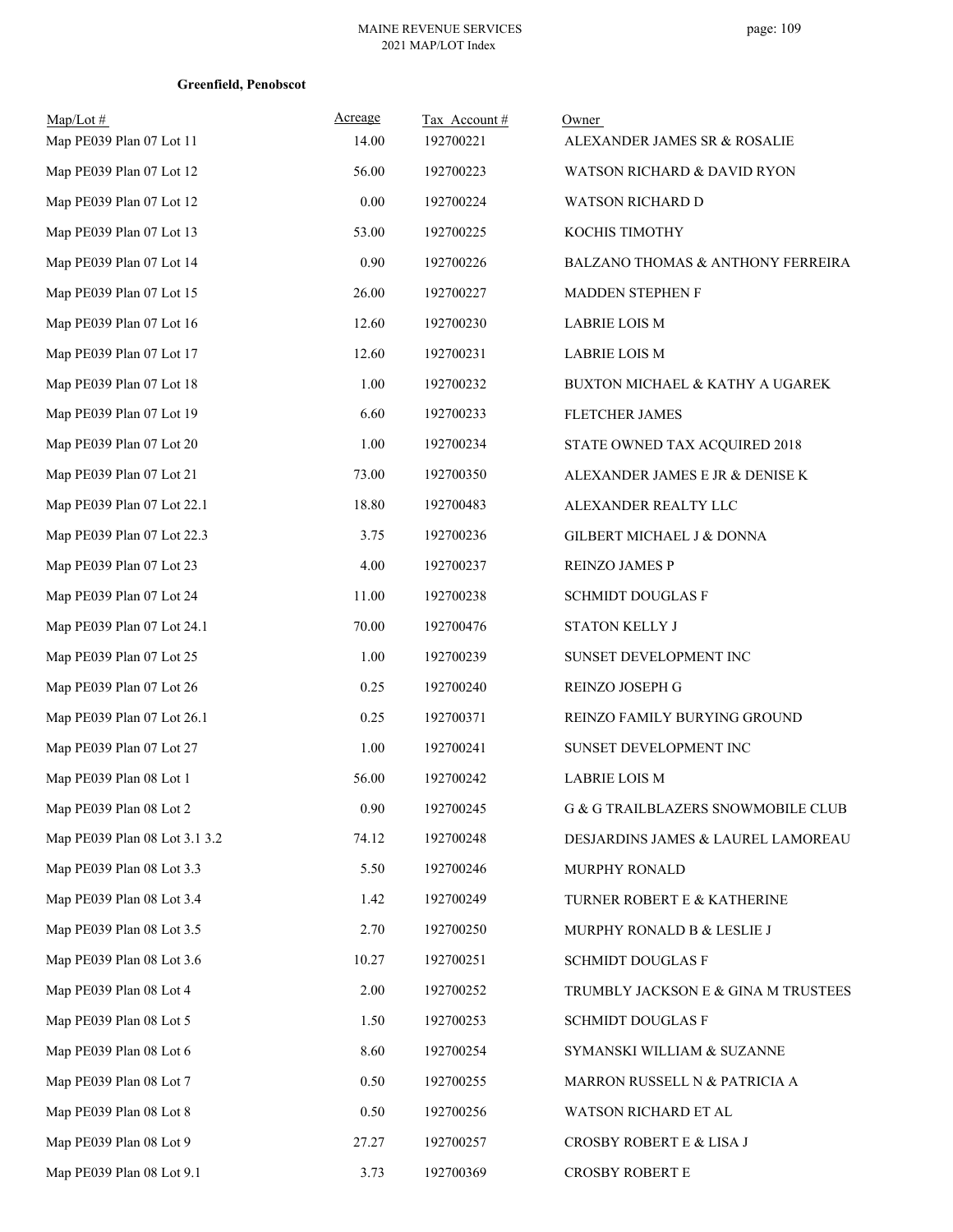| $Map/Lot \#$<br>Map PE039 Plan 08 Lot 9.2 | Acreage<br>1.00 | Tax Account#<br>192700455 | Owner<br>CROSBY ROBERT E & LISA J TRUSTEES |
|-------------------------------------------|-----------------|---------------------------|--------------------------------------------|
| Map PE039 Plan 08 Lot 10                  | 34.40           | 192700258                 | CROSBY LAURENCE P                          |
| Map PE039 Plan 08 Lot 10.1                | 5.00            | 192700456                 | CROSBY JASON L                             |
| Map PE039 Plan 08 Lot 11                  | 0.56            | 192700259                 | YERXA ROBERT J                             |
| Map PE039 Plan 08 Lot 12 14               | 0.90            | 192700260                 | WADDELL KENNETH DON & ANNALIZA SAN         |
| Map PE039 Plan 08 Lot 13                  | 0.60            | 192700261                 | AYOTTE R ARTHUR TTEE                       |
| Map PE039 Plan 08 Lot 15                  | 0.80            | 192700262                 | FULTON LINDA L                             |
| Map PE039 Plan 08 Lot 16                  | 1.80            | 192700263                 | FULTON LINDA L                             |
| Map PE039 Plan 08 Lot 17                  | 0.70            | 192700264                 | <b>BUXTON KATHY A</b>                      |
| Map PE039 Plan 08 Lot 18                  | 1.80            | 192700265                 | YERXA ROBERT, DONALD, TIMOTHY & AMY        |
| Map PE039 Plan 08 Lot 19.1                | 4.60            | 192700266                 | YERXA JEFFREY L                            |
| Map PE039 Plan 08 Lot 19.2                | 4.70            | 192700267                 |                                            |
|                                           |                 |                           | ROBINSON YERXA AMY                         |
| Map PE039 Plan 08 Lot 19.3                | 4.70            | 192700268                 | YERXA ROBERT                               |
| Map PE039 Plan 08 Lot 20                  | 0.63            | 192700269                 | YERXA ROBERT J II                          |
| Map PE039 Plan 08 Lot 21 22               | 1.20            | 192700270                 | DEVINCENT ROBERT                           |
| Map PE039 Plan 08 Lot 23                  | 0.60            | 192700271                 | FOURNIER BRENT J & SCOTT H                 |
| Map PE039 Plan 08 Lot 24 25 46.1          | 255.00          | 192700383                 | MADDEN STEPHEN & LOIS                      |
| Map PE039 Plan 08 Lot 25.1                | 2.40            | 192700274                 | <b>ROY CHARLES</b>                         |
| Map PE039 Plan 08 Lot 25.2                | 2.18            | 192700275                 | FORREST KEVIN A                            |
| Map PE039 Plan 08 Lot 25.3                | 2.00            | 192700276                 | COTA BRIAN P & SHERRY L                    |
| Map PE039 Plan 08 Lot 25.4                | 2.05            | 192700421                 | COTA BRIAN P & SHERRY L                    |
| Map PE039 Plan 08 Lot 26                  | 1.40            | 192700277                 | GIROUARD WILLIAM G JR. & DANIEL F BRAI     |
| Map PE039 Plan 08 Lot 27                  | 0.25            | 192700279                 | <b>BROWN PAUL N</b>                        |
| Map PE039 Plan 08 Lot 28 30               | 33.00           | 192700280                 | RICHARDS STARR M                           |
| Map PE039 Plan 08 Lot 29 31               | 5.55            | 192700281                 | MURRONE JAMES T                            |
| Map PE039 Plan 08 Lot 30.1                | 2.06            | 192700282                 | CURTIS FOREST & HILDA M                    |
| Map PE039 Plan 08 Lot 32                  | 3.00            | 192700283                 | RYON DAVID & RICHARD WATSON                |
| Map PE039 Plan 08 Lot 33                  | 1.00            | 192700284                 | FERREIRA WILLIAM JR                        |
| Map PE039 Plan 08 Lot 34                  | 66.50           | 192700400                 | GILBERT MICHAEL J                          |
| Map PE039 Plan 08 Lot 34.1                | 3.00            | 192700285                 | FIELD MICHAEL P & BARBARA J                |
| Map PE039 Plan 08 Lot 34.2                | 1.50            | 192700286                 | SPENCER ROBERT                             |
| Map PE039 Plan 08 Lot 34.3                | 2.00            | 192700449                 | SCHIRAGA JONATHAN S                        |
| Map PE039 Plan 08 Lot 35                  | 3.90            | 192700287                 | MADDEN STEPHEN & LOIS                      |
| Map PE039 Plan 08 Lot 35.1                | 4.30            | 192700417                 | MADDEN STEPHEN & LOIS                      |
| Map PE039 Plan 08 Lot 35.2                | 2.09            | 192700420                 | DENTON PETER & MICHELLE SHARE              |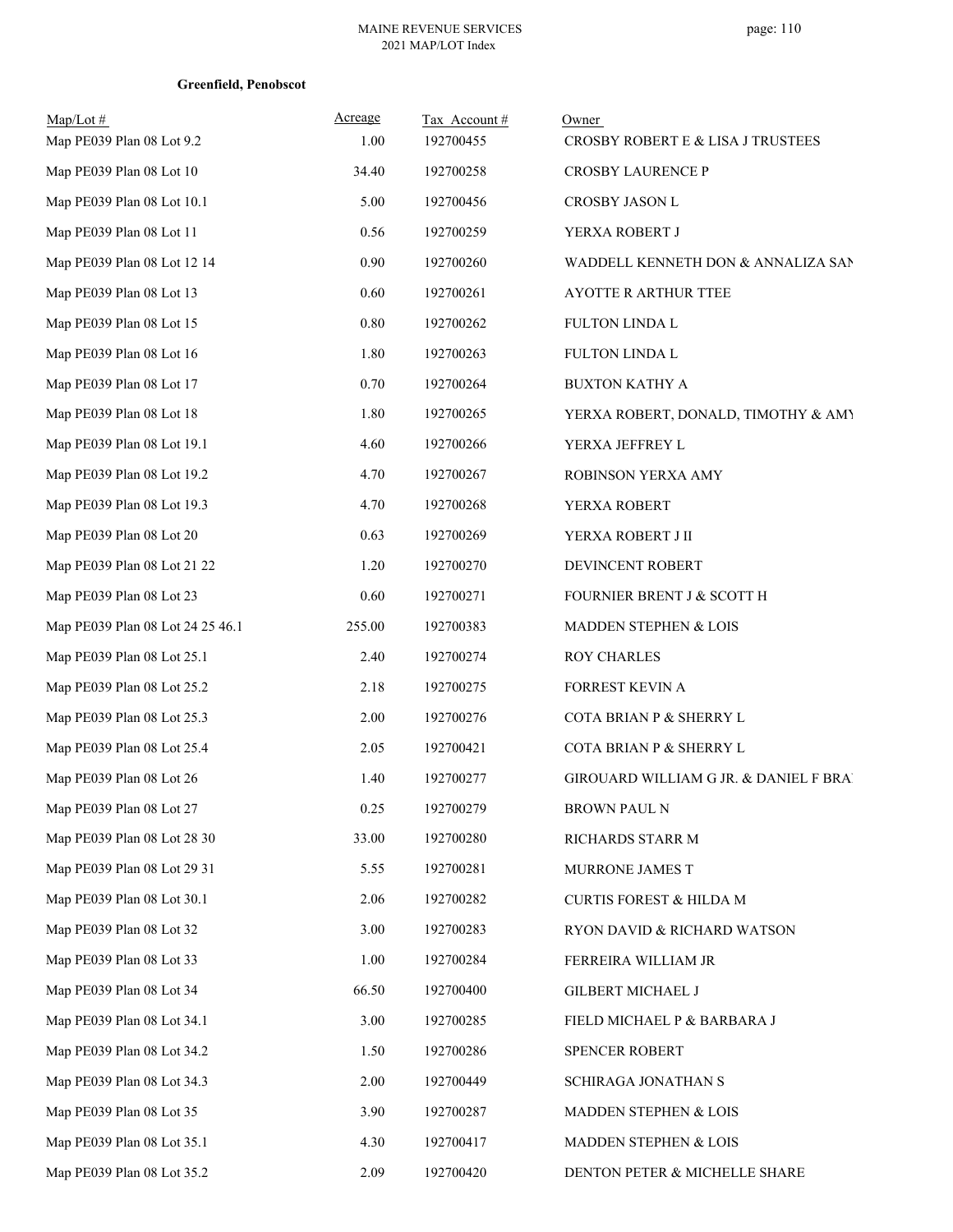| $Map/Lot \#$<br>Map PE039 Plan 08 Lot 35.21 | Acreage<br>1.05 | Tax Account#<br>192700452 | Owner<br>PEPPER DEBRA J & DAVID TRUSTEE |
|---------------------------------------------|-----------------|---------------------------|-----------------------------------------|
| Map PE039 Plan 08 Lot 35.3                  | 5.30            | 192700288                 | <b>MADDEN STEPHEN</b>                   |
| Map PE039 Plan 08 Lot 36                    | $0.80\,$        | 192700289                 | MEYER DONNA M                           |
| Map PE039 Plan 08 Lot 37                    | 0.35            | 192700290                 | <b>SAVA JOHN</b>                        |
| Map PE039 Plan 08 Lot 38                    | 7.00            | 192700244                 | WHITE TOBIN W                           |
| Map PE039 Plan 08 Lot 39                    | 0.35            | 192700291                 | <b>MADDEN STEPHEN F &amp; LOIS</b>      |
| Map PE039 Plan 08 Lot 40                    | 0.35            | 192700292                 | MADDEN STEPHEN & LOIS                   |
| Map PE039 Plan 08 Lot 41                    | 0.35            | 192700293                 | MADDEN STEPHEN F & LOIS                 |
| Map PE039 Plan 08 Lot 42 42.1               | 0.50            | 192700294                 | MADDEN STEPHEN F & LOIS                 |
| Map PE039 Plan 08 Lot 43 46.3               | 11.78           | 192700295                 | COSTIGAN MILLARD S & BETTY A            |
| Map PE039 Plan 08 Lot 44                    | 0.50            | 192700296                 | <b>GEORGIA DAVID A JR</b>               |
| Map PE039 Plan 08 Lot 45                    | 4.00            | 192700297                 | <b>BLAKE GENE M JR</b>                  |
| Map PE039 Plan 08 Lot 46                    | 200.00          | 192700299                 | <b>MADDEN STEPHEN</b>                   |
| Map PE039 Plan 08 Lot 46.2                  | 4.60            | 192700300                 | <b>COSTIGAN BETTY</b>                   |
| Map PE039 Plan 08 Lot 46.4                  | 2.20            | 192700379                 | COSTIGAN MILLARD S                      |
| Map PE039 Plan 08 Lot 47                    | 9.50            | 192700302                 | MCCROSSIN STEPHEN R & BRIANNE L         |
| Map PE039 Plan 08 Lot 47.1                  | 5.00            | 192700303                 | CATES GUY JR                            |
| Map PE039 Plan 08 Lot 47.2 48               | 4.45            | 192700304                 | GILLISSEN SHAR-LYNN & SHANE D WHITING   |
| Map PE039 Plan 08 Lot 49                    | 2.00            | 192700305                 | YANUSH CHARLES & SUSAN                  |
| Map PE039 Plan 08 Lot 50                    | 2.30            | 192700306                 | HOLYOKE JASON B                         |
| Map PE039 Plan 08 Lot 51                    | 15.00           | 192700307                 | JUDYS HILL REALTY TRUST                 |
| Map PE039 Plan 08 Lot 52                    | 0.30            | 192700308                 | MICHAUD WILLIAM J & CHERYL M            |
| Map PE039 Plan 08 Lot 53                    | 33.00           | 192700309                 | DACY NATHAN A & RAVEN N REINZO          |
| Map PE039 Plan 08 Lot 54                    | 6.37            | 192700310                 | MARQUIS GILBERT L                       |
| Map PE039 Plan 08 Lot 54.1                  | 2.55            | 192700311                 | <b>SCHMIDT DOUGLAS F</b>                |
| Map PE039 Plan 08 Lot 54.2 54.3             | 3.95            | 192700312                 | REINZO JOSEPH                           |
| Map PE039 Plan 08 Lot 55 55.3               | 58.65           | 192700313                 | <b>BLAKEMAN DAVID</b>                   |
| Map PE039 Plan 08 Lot 55.1                  | 1.00            | 192700314                 | <b>BECKNER KEN</b>                      |
| Map PE039 Plan 08 Lot 55.2                  | 1.01            | 192700419                 | POIRIER JEAN                            |
| Map PE039 Plan 08 Lot 56                    | 60.00           | 192700316                 | MCCABE GARY                             |
| Map PE039 Plan 08 Lot 57                    | 44.00           | 192700317                 | WHITE BRUCE A                           |
| Map PE039 Plan 08 Lot 58                    | 21.61           | 192700318                 | MCCROSSIN HERBERT                       |
| Map PE039 Plan 08 Lot 58.1 58.2 61.1        | 12.89           | 192700323                 | ROY MARK A                              |
| Map PE039 Plan 08 Lot 59                    | 74.00           | 192700320                 | LYON BRADFIELD & JUDITH M               |
| Map PE039 Plan 08 Lot 60                    | 31.00           | 192700321                 | <b>CLINE AMOS &amp; TAMMIE</b>          |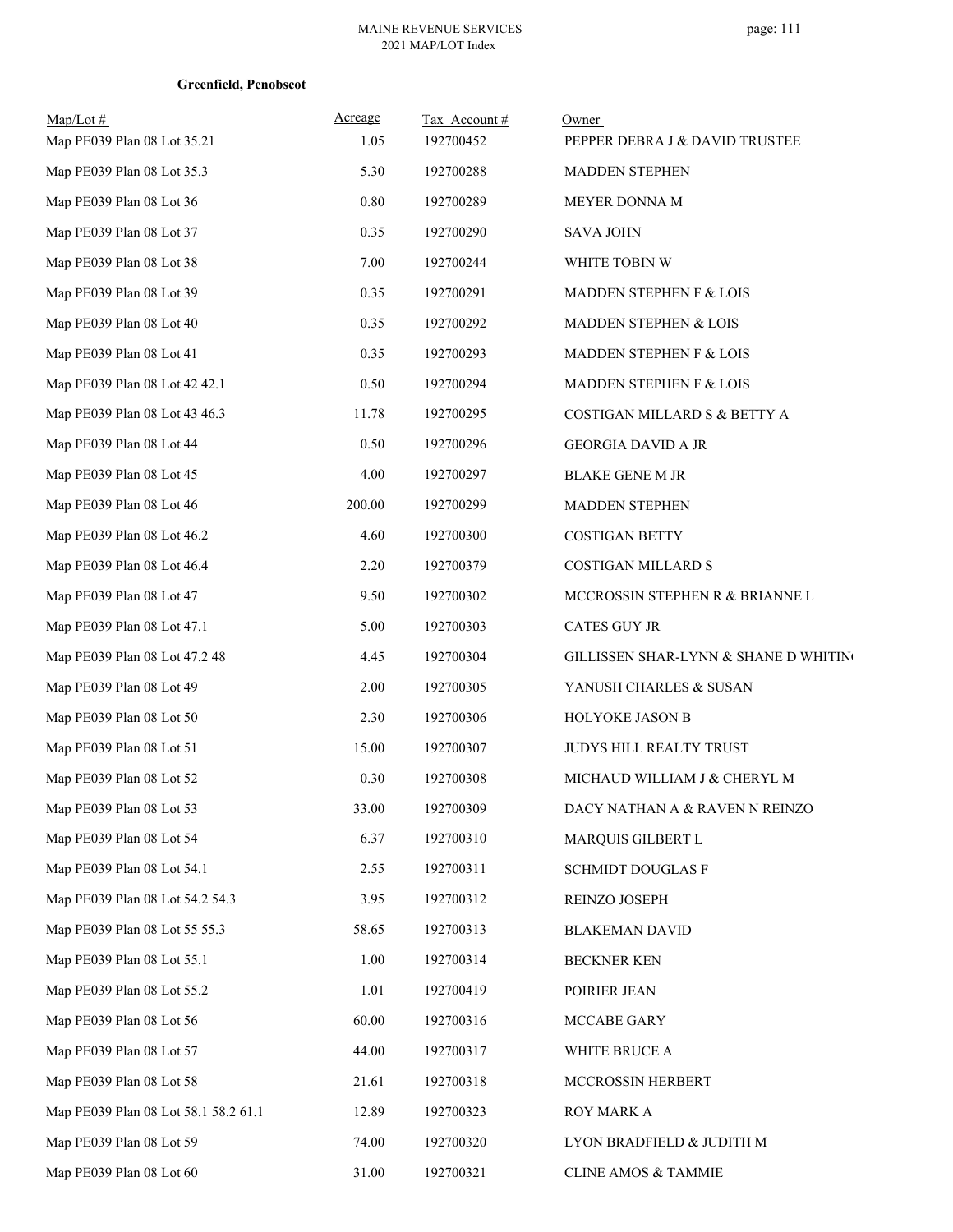| $Map/Lot \#$<br>Map PE039 Plan 08 Lot 61 | Acreage<br>7.50 | Tax Account#<br>192700322 | Owner<br>SIROIS FRANKLIN W JR                           |
|------------------------------------------|-----------------|---------------------------|---------------------------------------------------------|
| Map PE039 Plan 08 Lot 62 63.1            | 29.25           | 192700324                 | SAWYER ELAINE J & CHARITY L STETSON                     |
| Map PE039 Plan 08 Lot 63                 | 50.00           | 192700325                 | LEWIS BARBARA D PER REP                                 |
| Map PE039 Plan 08 Lot 63.11              | 1.00            | 192700460                 | ROCKY MOUNTAIN TRAIL RIDERS                             |
| Map PE039 Plan 08 Lot 64                 | 143.60          | 192700326                 | <b>CLINE AMOS &amp; TAMMIE</b>                          |
| Map PE039 Plan 08 Lot 64.1               | 6.35            | 192700327                 | JONES JAMES W                                           |
| Map PE039 Plan 08 Lot 64.2               | 2.91            | 192700328                 | RONALD MARGARET                                         |
| Map PE039 Plan 08 Lot 64.21              | 2.97            | 192700451                 | RONALD MARGARET                                         |
| Map PE039 Plan 08 Lot 64.3               | 5.83            | 192700329                 | JONES JAMES W                                           |
| Map PE039 Plan 08 Lot 64.4               | 5.74            | 192700330                 | ABEL JOANNE M                                           |
| Map PE039 Plan 08 Lot 64.5               | 5.93            | 192700378                 | LEWIS BARBARA D PER REP                                 |
| Map PE039 Plan 08 Lot 64.6               | 6.21            | 192700377                 | LEWIS BARBARA D PER REP                                 |
| Map PE039 Plan 08 Lot 64.7               | 6.49            | 192700376                 | LEWIS BARBARA D PER REP                                 |
| Map PE039 Plan 08 Lot 64.8               | 6.77            | 192700375                 | LEWIS BARBARA D PER REP                                 |
| Map PE039 Plan 08 Lot 65                 | 163.00          | 192700331                 | HILL JONATHAN & JUDITH                                  |
| Map PE039 Plan 08 Lot 66                 | 1.00            | 192700332                 | MARTIN COLIN KENNETH, JARED ROBERT                      |
| Map PE039 Plan 08 Lot 67 67.1            | 11.00           | 192700334                 | HILL JONATHAN & JUDITH                                  |
| Map PE039 Plan 08 Lot 67.2               | 6.40            | 192700338                 | GARDNER DAVID CHARLES                                   |
| Map PE039 Plan 08 Lot 67.3               | 2.60            | 192700339                 | DAGOSTINO DAVID & JAMES                                 |
| Map PE039 Plan 08 Lot 67.4               | 2.70            | 192700340                 | LONKO JOHN A                                            |
| Map PE039 Plan 08 Lot 67.5               | 5.70            | 192700333                 | PARADIS KELLY JANE                                      |
| Map PE039 Plan 08 Lot 67.6               | 4.00            | 192700335                 | <b>GARDNER DAVID CHARLES</b>                            |
| Map PE039 Plan 08 Lot 67.7               | 4.40            | 192700336                 | <b>GARDNER DAVID</b>                                    |
| Map PE039 Plan 08 Lot 67.8 67.9          | 10.20           | 192700337                 | <b>GARDNER DAVID</b>                                    |
| Map PE039 Plan 08 Lot 68                 | 100.00          | 192700441                 | MELGEY WILLIAM & SHARON                                 |
| Map PE039 Plan 08 Lot 69                 | 1.00            | 192700342                 | MESERVEY BARRY & ANTOINETTE                             |
| Map PE039 Plan 08 Lot 70                 | 0.30            | 192700343                 | <b>GOULD THOMAS E</b>                                   |
| Map PE039 Plan 08 Lot 71                 | 0.50            | 192700344                 | BOOTH DONALD B, GARY E MCCABE, DONA                     |
| Map PE039 Plan 08 Lot 72                 | 0.20            | 192700345                 | DAVIS BECKY                                             |
| Map PE039 Plan 08 Lot 73 73.3            | 1.51            | 192700466                 | DAVIS BECKY                                             |
| Map PE039 Plan 08 Lot 73.1               | 2.50            | 192700454                 | KETCH STEPHEN W                                         |
| Map PE039 Plan 08 Lot 73.2               | 1.50            | 192700469                 | <b>GROFF DAVID W &amp; FAY Y</b>                        |
| Map PE039 Plan 08 Lot 73.4               | 1.00            | 192700475                 | <b>BOOTH JOHN &amp; DONALD &amp; PETER &amp; PATRIC</b> |
| Map PE039 Plan 08 Lot 74                 | 0.92            | 192700347                 | KETCH STEPHEN W                                         |
| Map PE039 Plan 08 Lot 75                 | 91.00           | 192700348                 | MCMANUS MICHAEL P                                       |